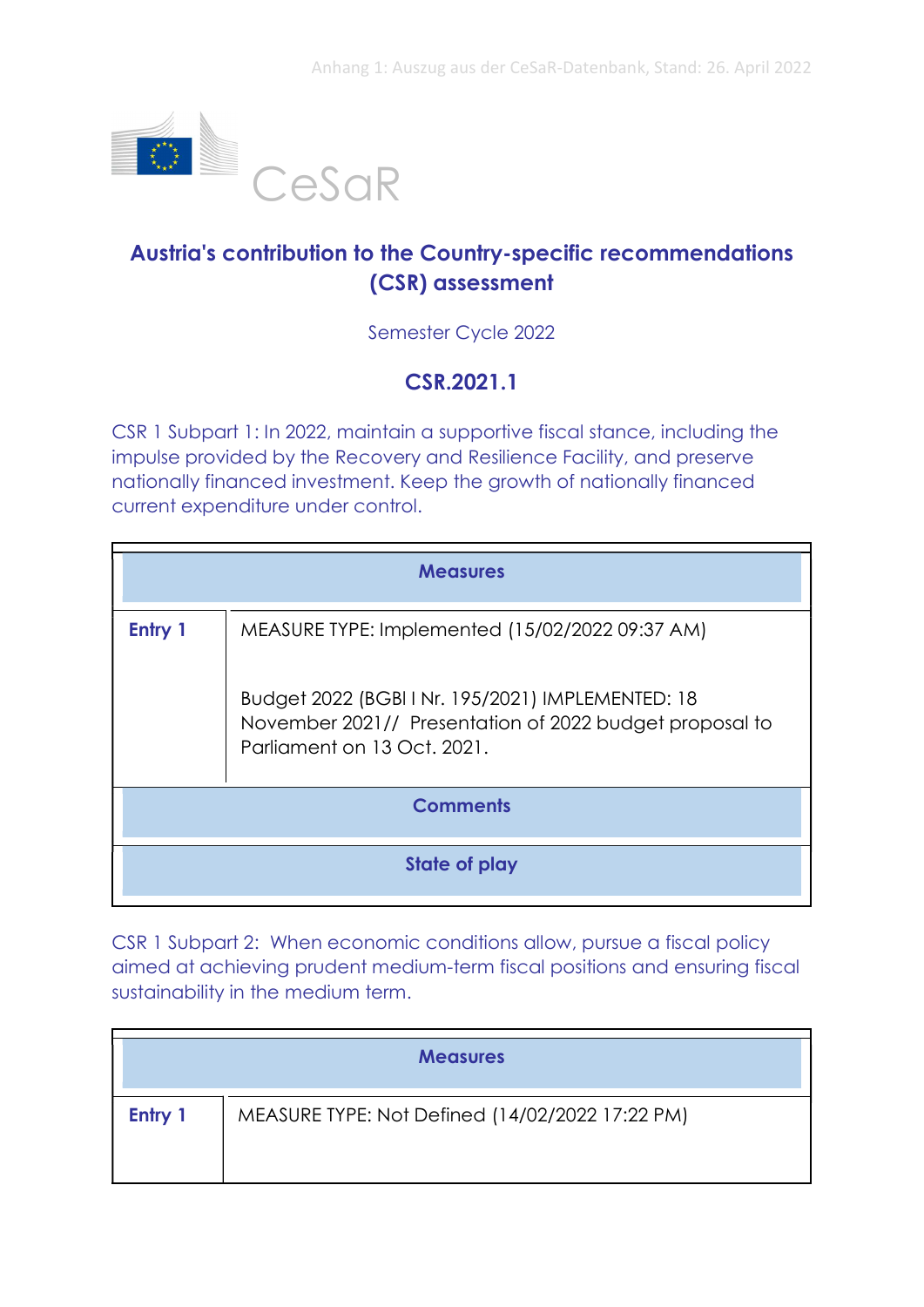|                 | Monthly reports on budget performance (including RRF)<br>//Ongoing budget control through monthly reports to the<br>National Council on public finances, including reporting on<br>COVID-19 measures.                                                                                                                             |
|-----------------|-----------------------------------------------------------------------------------------------------------------------------------------------------------------------------------------------------------------------------------------------------------------------------------------------------------------------------------|
| <b>Entry 2</b>  | MEASURE TYPE: Implemented (11/02/2022 13:09 PM)<br>Amendment Municipal Investment Act 2020 (Anderung des<br>Kommunalinvestitionsgesetz 2020, BGBI I No. 140/2021)<br>IMPLEMENTED: July 2021; Deadline for eligible projects to be<br>started and applications to be filed extended from<br>December 31, 2021 to December 31, 2022 |
| <b>Comments</b> |                                                                                                                                                                                                                                                                                                                                   |
|                 | State of play                                                                                                                                                                                                                                                                                                                     |

CSR 1 Subpart 3: At the same time, enhance investment to boost growth potential. Pay particular attention to the composition of public finances, on both the revenue and expenditure sides of the budget, and to the quality of budgetary measures in order to ensure a sustainable and inclusive recovery. Prioritise sustainable and growth-enhancing investment, in particular investment supporting the green and digital transition.

| <b>Measures</b> |                                                                                                                                                                                                                                                                                                                                                                                                                                                                             |
|-----------------|-----------------------------------------------------------------------------------------------------------------------------------------------------------------------------------------------------------------------------------------------------------------------------------------------------------------------------------------------------------------------------------------------------------------------------------------------------------------------------|
| Entry 1         | MEASURE TYPE: Not Defined (14/02/2022 17:32 PM)                                                                                                                                                                                                                                                                                                                                                                                                                             |
|                 | Spending Reviews // Spending Reviews are conducted<br>regularly to identify saving potential and support efficiency<br>and effectiveness in public administration. The Spending<br>Review "Ministry of Justice -Law Enforcement" was finished in<br>2021. Two further Spending Reviews are currently being<br>conducted and to be finalized this year: "Funding of the<br>Austrian Railways" and "Ministry of Justice - Family Judical<br>Assistance and Adult Protection". |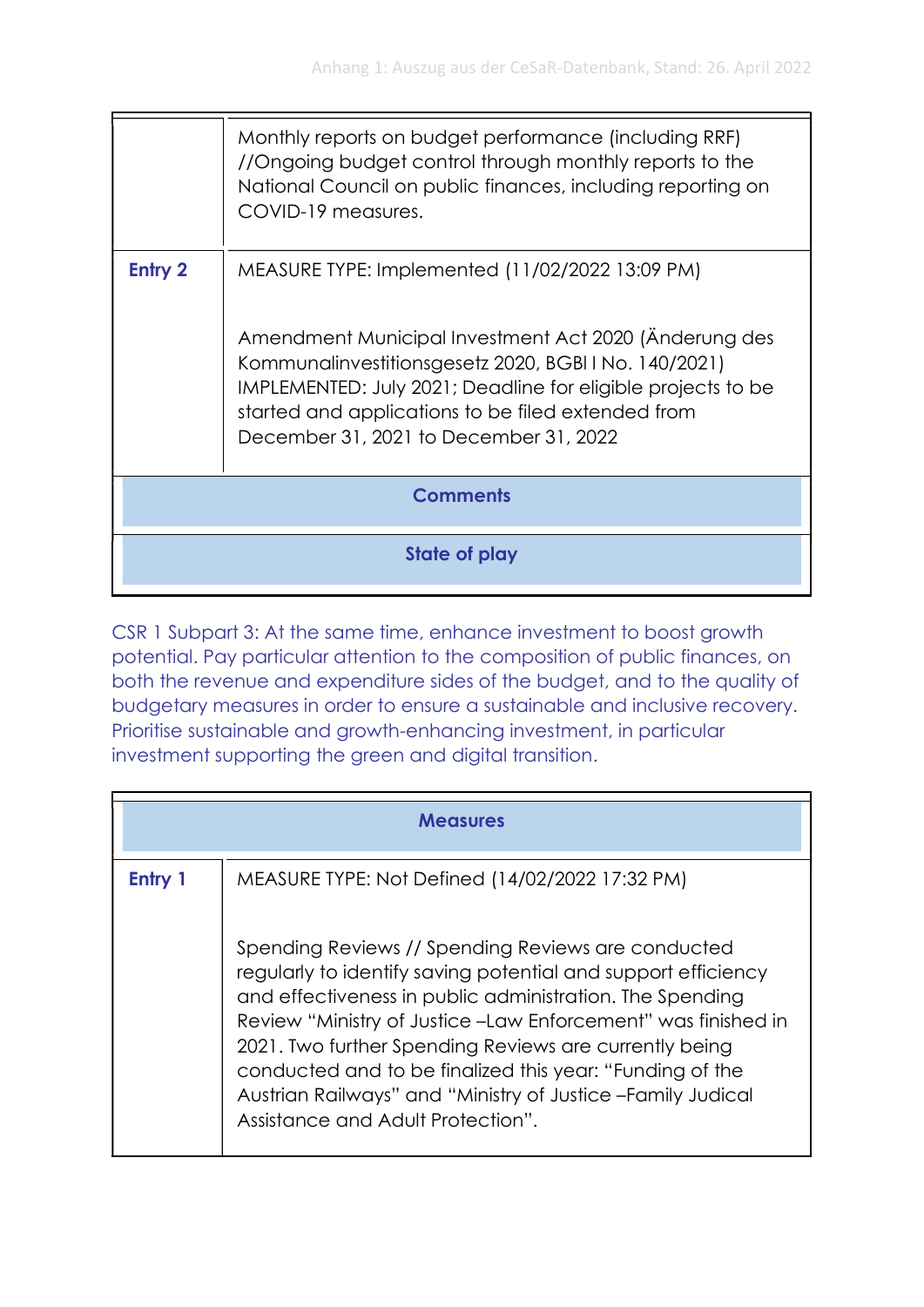| <b>Entry 2</b> | MEASURE TYPE: Not Defined (06/04/2022 10:22 AM)                                                                                                                                                                                                                                                                                                                                                                                                                                                                                                                                                                                                                                                                                                                                                                                                                                                           |
|----------------|-----------------------------------------------------------------------------------------------------------------------------------------------------------------------------------------------------------------------------------------------------------------------------------------------------------------------------------------------------------------------------------------------------------------------------------------------------------------------------------------------------------------------------------------------------------------------------------------------------------------------------------------------------------------------------------------------------------------------------------------------------------------------------------------------------------------------------------------------------------------------------------------------------------|
|                | Technical support to improve the capacity for assessing and<br>benchmarking the efficiency of public spending //<br>Completed TSI project to improve capacity for assessing and<br>benchmarking the efficiency of public spending. The project<br>started in August 2020 and was completed in late 2021. The<br>developed benchmarking tool shall contribute to more<br>efficient expenditure benchmarking in the future.                                                                                                                                                                                                                                                                                                                                                                                                                                                                                 |
| <b>Entry 3</b> | MEASURE TYPE: Implemented (14/02/2022 17:33 PM)                                                                                                                                                                                                                                                                                                                                                                                                                                                                                                                                                                                                                                                                                                                                                                                                                                                           |
|                | Income Tax Act, Vehicle Registration Tax Act and Electricity<br>Tax Act, Amendment (Einkommensteuergesetz 1988,<br>Normverbrauchsabgabegesetz-NoVA,<br>Elektrizitätsabgabegesetzes), Änderung BGBI I No. 18/2021)<br>IMPLEMENTED: July 2021 // Making the tax system more<br>ecological: The amendment of the Income Tax Act provides<br>economic incentives to switch to public transport. Employers<br>may provide tickets for public transport (1-2-3 ticket, travel<br>cards or zone tickets); The amendment of the Vehicle<br>Registration Tax Act aims at greening the Vehicle registration<br>tax. Expansion to all vehicles up to 3,500 kilogram in<br>combination with tax exemption for zero emission cars; The<br>amendment of the Electricity Act stipulates tax concessions<br>for traction current. Self-generated green power from<br>renewable sources is exempted from electricity duty. |
| <b>Entry 4</b> | MEASURE TYPE: Announced (06/04/2022 10:23 AM)                                                                                                                                                                                                                                                                                                                                                                                                                                                                                                                                                                                                                                                                                                                                                                                                                                                             |
|                | Eco-social Tax Reform ANNOUNCED: 3 Oct., 2021 (included as<br>a reform in the RRF) $// \Box$ The tax rate for the tax bracket<br>for income between EUR 18,000 and EUR 31,000 will be<br>lowered from the current 35% to 30% from 1 July 2022.<br>Additionally, the tax rate for the tax bracket for income<br>between EUR 31,000 and EUR 60,000 will be lowered from the<br>current 42% to 40% from 1 July 2023. $\Box$<br>The family tax<br>credit with a maximum amount of EUR 1,500 annually for<br>each dependent child below the age of 18 will be increased                                                                                                                                                                                                                                                                                                                                        |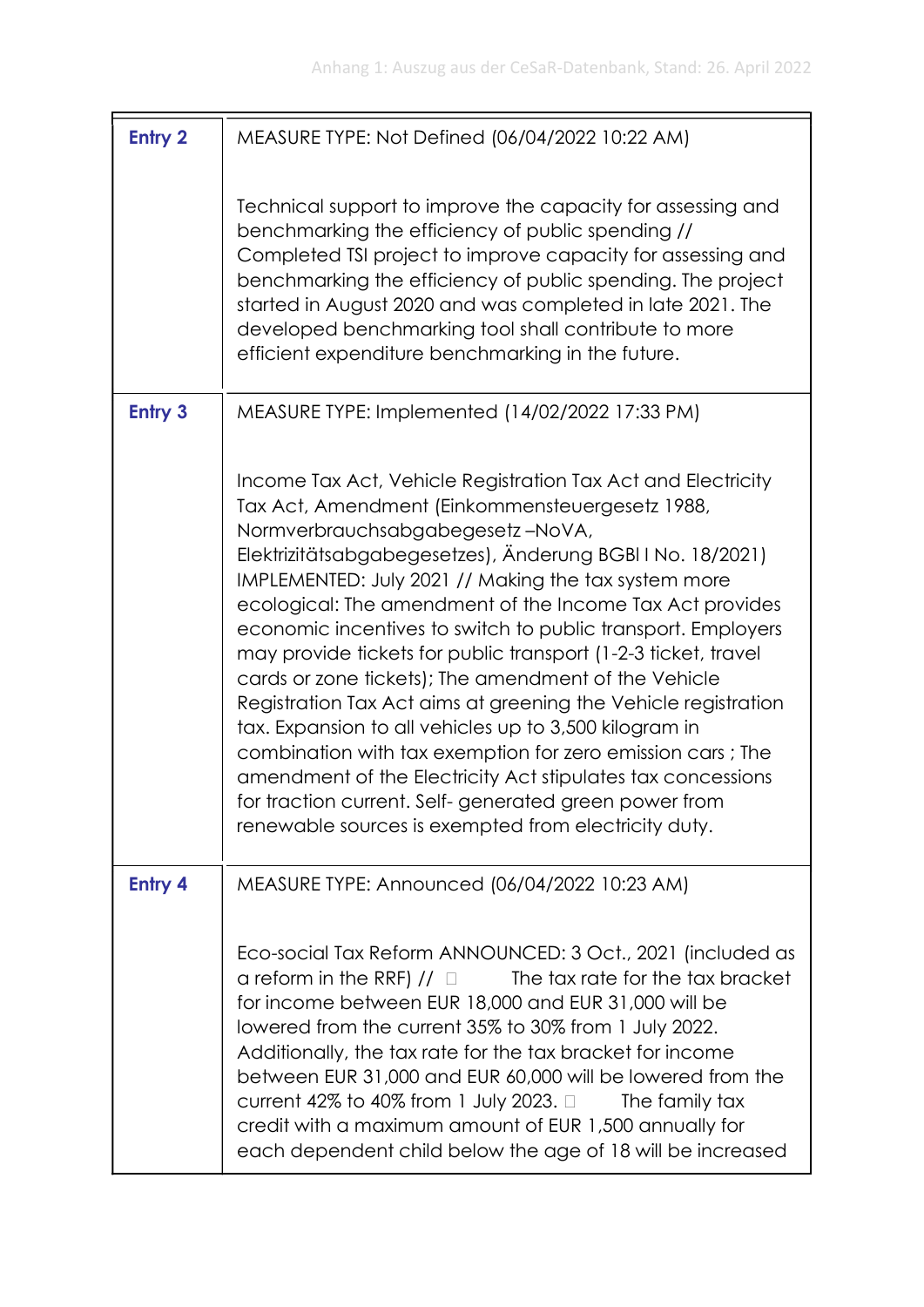to EUR 2,000 annually with effect from 1 July 2022. In addition, the amount of the child surplus ("Kindermehrbetrag") will rise to EUR 450.  $\Box$  A new employee profit sharing model, which will allow a share in profits of up to EUR 3,000 per year to be exempt from tax, will also come into force as part of the  $tax$  reform.  $\Box$  The corporate income tax rate will be reduced from 25% to 24% in 2023 and from 24% to 23% in 2024.  $\Box$  The tax credit amount on low value assets will be  $increased$  from EUR 800 to EUR 1,000.  $\Box$  Investment allowance – that is even increasing in the case of greening investments – of up to EUR 350 million euros per year for companies.  $\Box$  A carbon tax on CO2 emissions will be introduced at EUR 30 per tonne from July 2022. The carbon tax will be gradually increased to EUR 35 per tonne as from 2023, to EUR 45 as from 2024 and to EUR 55 as from 2025. Furthermore, a regional climate bonus will be introduced in order to compensate the carbon tax burden. Individual taxpayers will receive an annual compensation between EUR 100 (Urban centres with most senior/top public transport development) and EUR 200 (for people and families who live in rural areas and have only poor public transport connections) depending on their place of residence in one of the four defined types of urban rural areas. Handicapped people who are unable to use public transport will receive the full amount of the climate bonus (200 Euro) regardless of their place of residence or registration.  $\Box$  A carbon leakage regulation based on the German model is going to be installed within the CO2 pricing system so that domestic companies do not relocate to cheaper countries. The compensation is largely linked to investments in additional climate protection measures.  $\Box$  For companies whose business activities are by definition energy-intensive, a hardship ruling is to be implemented.  $\Box$  A tax exemption shall be applicable on self-generated electricity.  $\Box$  In order to achieve the decarbonization of the buildings sector by 2040, the costs of replacing fossil heating systems and of comprehensive thermal refurbishment measures for buildings are to be partially tax deductible. Furthermore, additional funding measures are set to support the achievement of the decarbonisation goal.

| Entry 5 | MEASURE TYPE: Adopted (11/02/2022 13:16 PM) |
|---------|---------------------------------------------|
|---------|---------------------------------------------|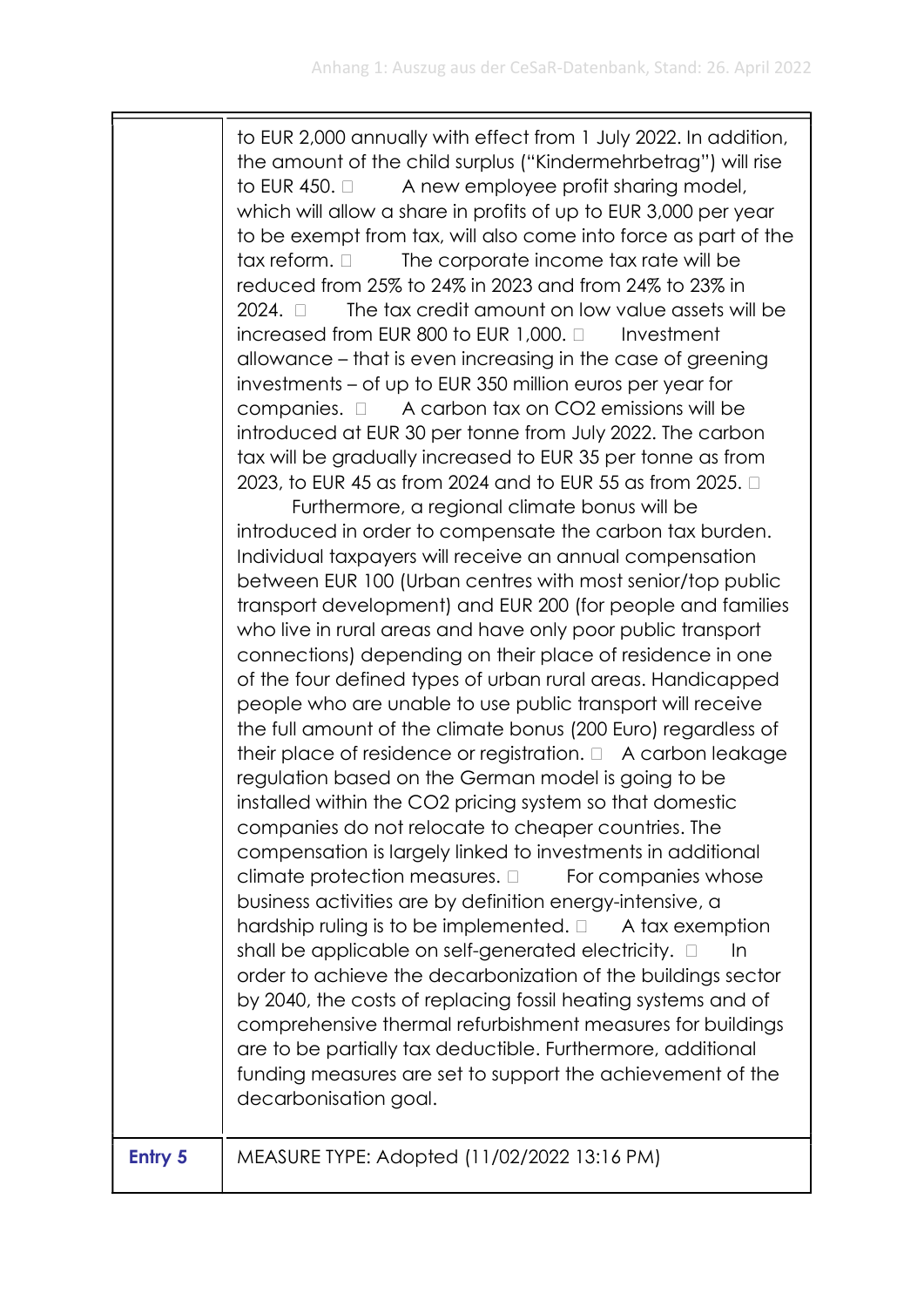Action Plan for Sustainable Procurement (Aktionsplan für eine nachhaltige Beschaffung, NAP NaBe, MRV 65/14) ADOPTED: 23 June 2021 // The NaBeAction Plan aims to support public procurers in sustainable procurements by defining concrete requirements and criteria for 16 procurement groups. These measures should anchor sustainable procurement in all federal institutions, harmonise criteria with regard to sustainable public procurement and ensure Austria's pioneering role in sustainable public procurement in the EU.

## **Comments**

State of play

CSR 1 Subpart 4: Give priority to fiscal structural reforms that will help provide financing for public policy priorities and contribute to the long-term sustainability of public finances, including, where relevant, by strengthening the coverage, adequacy and sustainability of health and social protection systems for all.

| <b>Measures</b>      |
|----------------------|
| <b>Comments</b>      |
| <b>State of play</b> |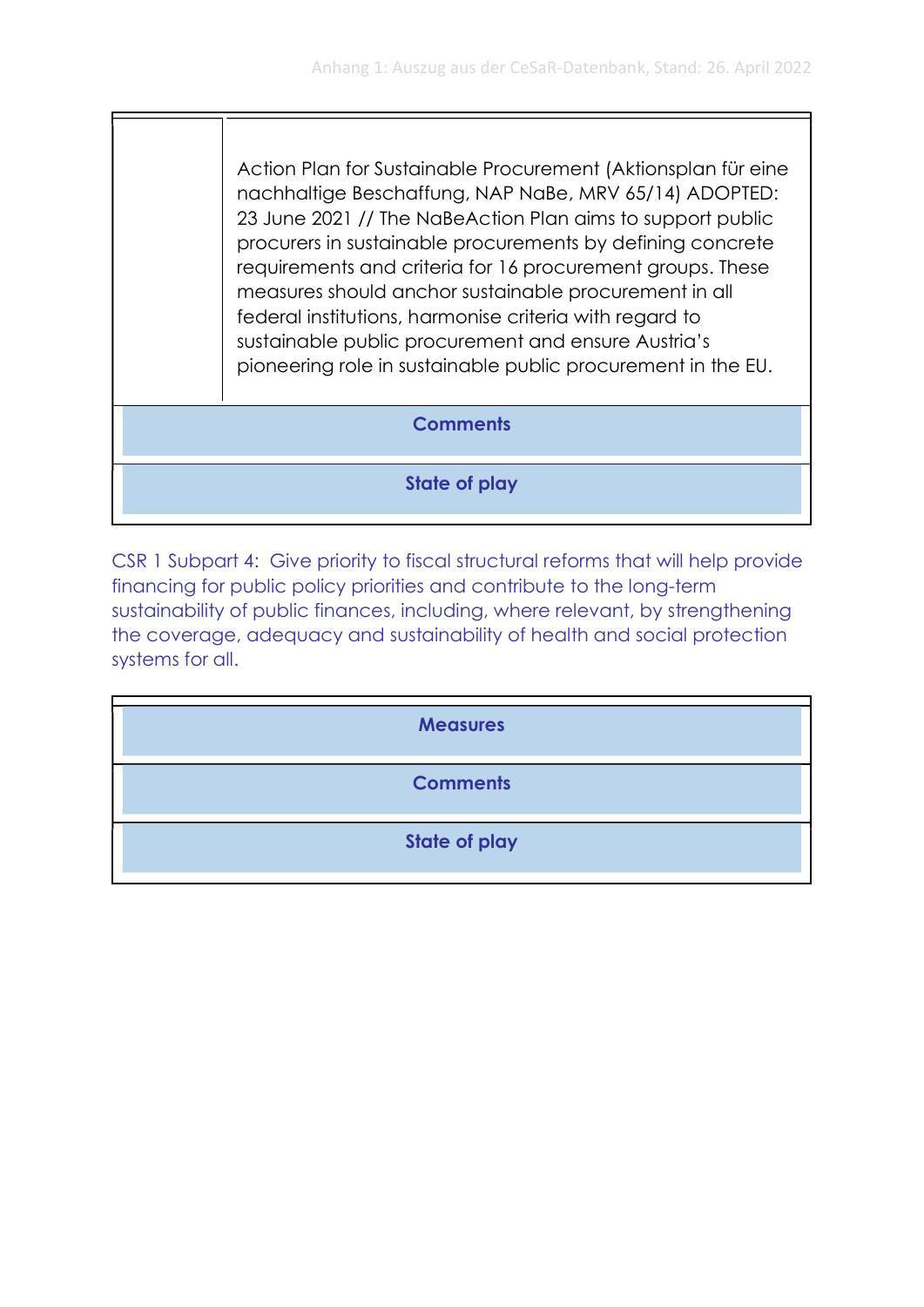

## CSR.2020.1

CSR 1 Subpart 1: Take all necessary measures, in line with the general escape clause of the Stability and Growth Pact, to effectively address the COVID-19 pandemic, sustain the economy and support the ensuing recovery. When economic conditions allow, pursue fiscal policies aimed at achieving prudent medium-term fiscal positions and ensuring debt sustainability, while enhancing investment.

|                | <b>Measures</b>                                                                                                                                                                                                                                                                                                                                                                                                                                                                                                                                                                                                                                                                                                                        |
|----------------|----------------------------------------------------------------------------------------------------------------------------------------------------------------------------------------------------------------------------------------------------------------------------------------------------------------------------------------------------------------------------------------------------------------------------------------------------------------------------------------------------------------------------------------------------------------------------------------------------------------------------------------------------------------------------------------------------------------------------------------|
| Entry 1        | MEASURE TYPE: Not Defined (11/02/2022 14:02 PM)                                                                                                                                                                                                                                                                                                                                                                                                                                                                                                                                                                                                                                                                                        |
|                | Blended learning: Federal guidelines of the PES (Education<br>and training grants, BEMO) and (Qualification for Employees -<br>QBN) // Blended learning: Due to the repeated bans on<br>entering educational institutions, the Public Employment<br>Service (PES) made it possible to complete courses partially or<br>entirely online for a limited period of time in 2020. In autumn<br>2021, these temporary regulations were transferred to "normal<br>operation". Thus, within the framework of the course cost<br>allowance, courses that are held entirely or partially as<br>webinars have been eligible for funding since November<br>2021, and within the framework of the "Qualification for<br>Employees from March 2022". |
| <b>Entry 2</b> | MEASURE TYPE: Implemented (21/02/2022 13:24 PM)                                                                                                                                                                                                                                                                                                                                                                                                                                                                                                                                                                                                                                                                                        |
|                | Bundesgesetz zur Bekämpfung pandemiebedingter<br>Armutsfolgen, (COVID-19-Armut), Änderung, BGBI I Nr.<br>250/2021; IMPLEMENTED: January 2022 // To provide<br>additional funds of €10 million to combat the social and<br>poverty-related consequences of the COVID 19 pandemic<br>and corresponding prevention work. These funds will be used<br>in particular to implement projects to support children and<br>young people, prevent homelessness and ensure security of<br>supply.                                                                                                                                                                                                                                                  |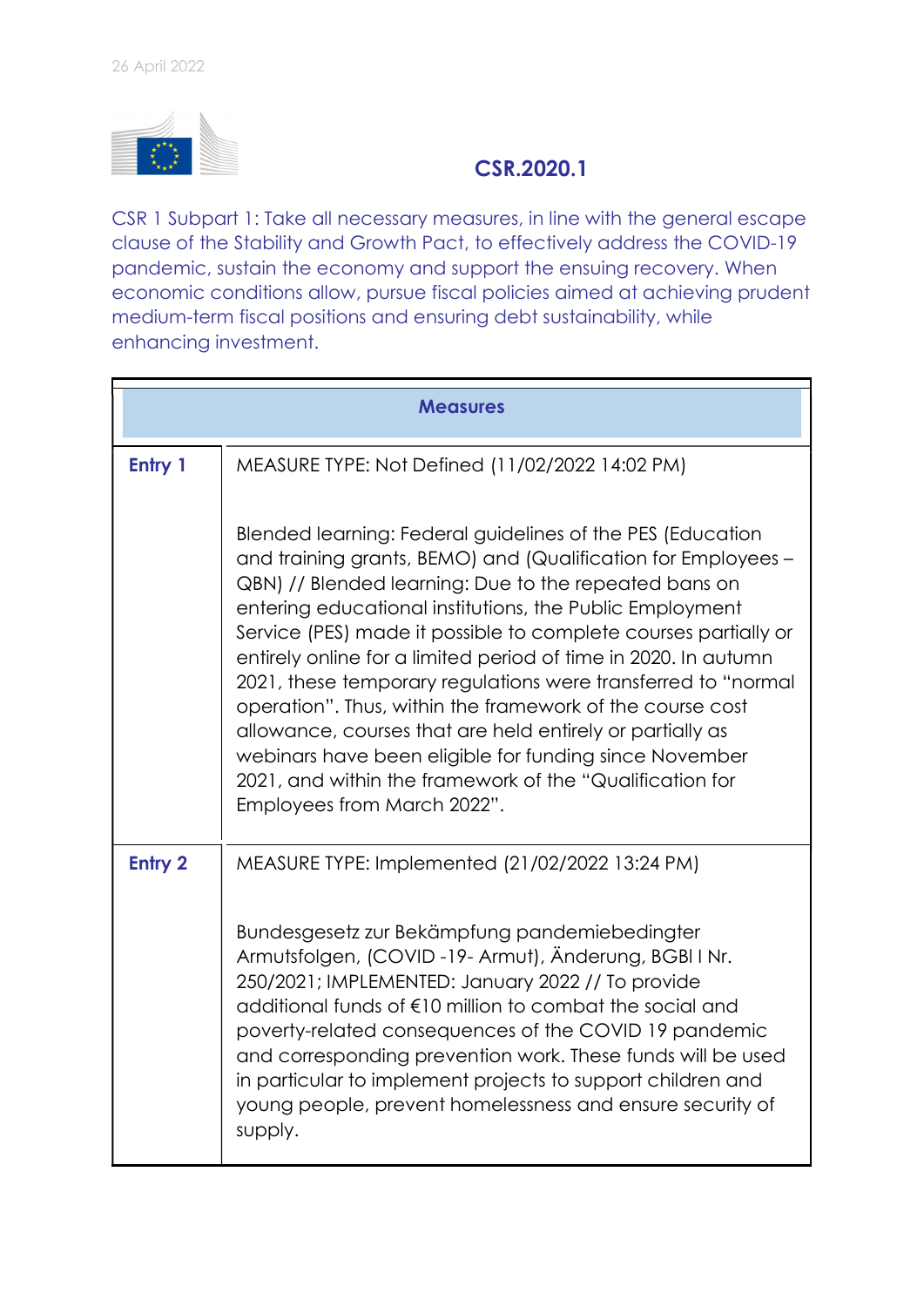| <b>Entry 3</b> | MEASURE TYPE: Implemented (06/04/2022 10:24 AM)                                                                                                                                                                                                                                                                                                                                                                                                                                                                                                                                                                                                                                                                                                                                                                                                                                                                                                                                                                                                                                                                                                                                                        |
|----------------|--------------------------------------------------------------------------------------------------------------------------------------------------------------------------------------------------------------------------------------------------------------------------------------------------------------------------------------------------------------------------------------------------------------------------------------------------------------------------------------------------------------------------------------------------------------------------------------------------------------------------------------------------------------------------------------------------------------------------------------------------------------------------------------------------------------------------------------------------------------------------------------------------------------------------------------------------------------------------------------------------------------------------------------------------------------------------------------------------------------------------------------------------------------------------------------------------------|
|                | Amendment of the Federal law to combat the<br>consequences of pandemic poverty (Anderung des COVID-<br>19-Armut, BGBI. I No. 17/2022) IMPLEMENTED: March 2022 //<br>Measures to compensate the pandemic-related ongoing<br>developments in rising living costs for households receiving<br>social assistance or minimum income (further $\epsilon$ 44 million; $\epsilon$<br>300 per household will be paid out). This payment does not<br>reduce social assistance.                                                                                                                                                                                                                                                                                                                                                                                                                                                                                                                                                                                                                                                                                                                                   |
| <b>Entry 4</b> | MEASURE TYPE: Implemented (06/04/2022 10:24 AM)                                                                                                                                                                                                                                                                                                                                                                                                                                                                                                                                                                                                                                                                                                                                                                                                                                                                                                                                                                                                                                                                                                                                                        |
|                | Support for families in social emergency (6th COVID-19 Act; 6.<br>CODID-19 Gesetz, BGBI I No 28/2020, Family Burden<br>Equalization Act, Familienlastenausgleichsgesetz, BGBI I No.<br>109/2020) Entry into force: May 2020 (6th COVID-19-Actl;<br>September 2020 (Family Burden Equalization Act,<br>Amendment)) Measures to stabilize purchasing power and to<br>support families: - Corona Family Hardship Fund<br>(Familienhärtefonds): Increase from originally $\epsilon$ 30 million to $\epsilon$<br>60 million to currently $\epsilon$ 200 million. Extension of application<br>deadline until June 2021; Support for families affected by<br>unemployment, short-time work or drawing on the hardship<br>fund (self-employed) as a result of the pandemic - Family<br>Crisis Fund (Familienkrisenfonds): Support for families who<br>were already receiving unemployment benefit or emergency<br>unemployment assistance on the cut-off date February 28,<br>2020 (€ 17 million) for children in families receiving social<br>assistance or minimum income support ( $\epsilon$ 13 million). The<br>funds come from the COVID-19 crisis management fund<br>(COVID-19 Krisenbewältigungsfonds) |
| <b>Entry 5</b> | MEASURE TYPE: Implemented (12/02/2022 17:36 PM)                                                                                                                                                                                                                                                                                                                                                                                                                                                                                                                                                                                                                                                                                                                                                                                                                                                                                                                                                                                                                                                                                                                                                        |
|                | Arts Promotion Act, Amendment (Änderung<br>Kunstförderungsgesetz, BGBI I No. 149/2020) IMPLEMENTATION:<br>January 2021 // To provide additional funds of €10 million to<br>support for organizations in the cultural sector and for self-                                                                                                                                                                                                                                                                                                                                                                                                                                                                                                                                                                                                                                                                                                                                                                                                                                                                                                                                                              |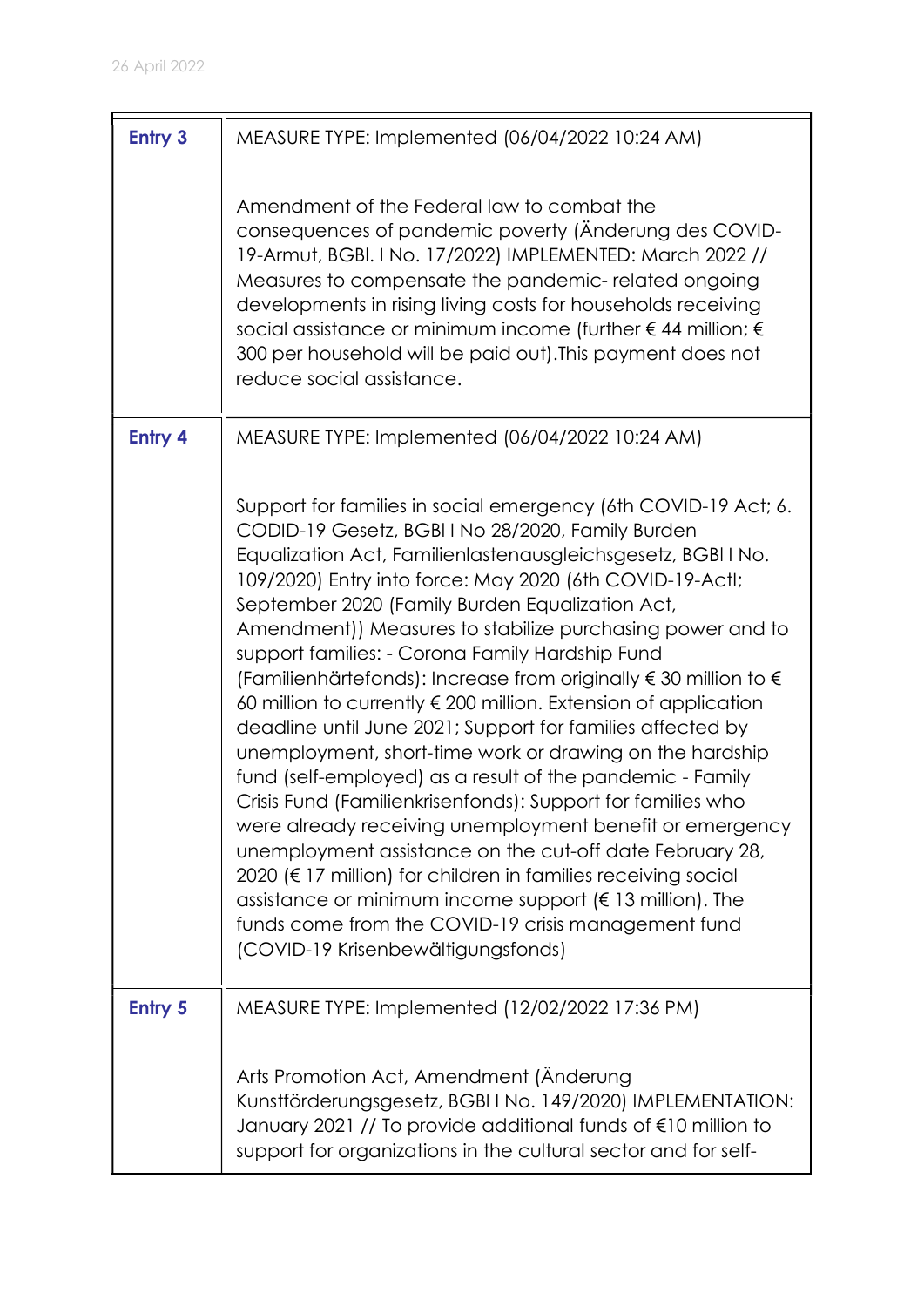$\blacksquare$ 

|                | employed: Establishment of a funding programme. The<br>funding guidelines came into force on June 1, 2021. The funds<br>are provided from the COVID-19 crisis management fund.                                                                                                                                                                                                                                                                                                                                                                                                                                          |
|----------------|-------------------------------------------------------------------------------------------------------------------------------------------------------------------------------------------------------------------------------------------------------------------------------------------------------------------------------------------------------------------------------------------------------------------------------------------------------------------------------------------------------------------------------------------------------------------------------------------------------------------------|
| Entry 6        | MEASURE TYPE: Implemented (06/04/2022 10:25 AM)                                                                                                                                                                                                                                                                                                                                                                                                                                                                                                                                                                         |
|                | Family Burden Equalization Act, Amendment<br>(Familienlastenausgleichsgesetz Änderung, BGBI I No.<br>58/2021) IMPLEMENTED: April 2021 // Special family allowance<br>for all persons who were entitled to family allowance for a<br>child for at least one month in the period from March 2020<br>and February 2021, the conditions of entitlement during this<br>period continue until March 2021, if no other person becomes<br>eligible during this period.                                                                                                                                                          |
| <b>Entry 7</b> | MEASURE TYPE: Implemented (21/02/2022 13:25 PM)                                                                                                                                                                                                                                                                                                                                                                                                                                                                                                                                                                         |
|                | KMU-Förderungsgesetz, Garantiegesetz u.a., Änderung, BGBI<br>INr. 207/2021, IMPLEMENTED 2. December 2021 // In order to<br>support companies to which guarantees have been<br>provided by AWS and ÖHT in their economic recovery, the<br>new paragraph 2d in section 7a provides for the transfer of<br>these recourse claims to COVID-19 Finanzierungsagentur des<br>Bundes GmbH (COFAG) for the purpose of restructuring<br>(including deferral) of the claim. The claims stemmed from a<br>call on 100% guarantees by the credit lending banks and the<br>associated transfer of the resourse claims to AWS and ÖHT. |
| <b>Entry 8</b> | MEASURE TYPE: Implemented (11/02/2022 14:05 PM)                                                                                                                                                                                                                                                                                                                                                                                                                                                                                                                                                                         |
|                | Federal Act on the Establishment of a Fund for Bridging<br>Financing for Self-employed Artists, Amendment<br>(Bundesgesetz über die Errichtung eines Fonds für eine<br>Überbrückungsfinanzierung für selbständige Künstlerinnen und<br>Künstler, Änderung;BGBLI No. 223/2021) IMPLEMENTED: 31st<br>December 2021 // The allocation of the fund for bridging<br>financing for self-employed artists is further increased from $\epsilon$<br>150 million to € 175 million to compensation income losses<br>resulting from the extension of the lockdown. The allocation of                                                |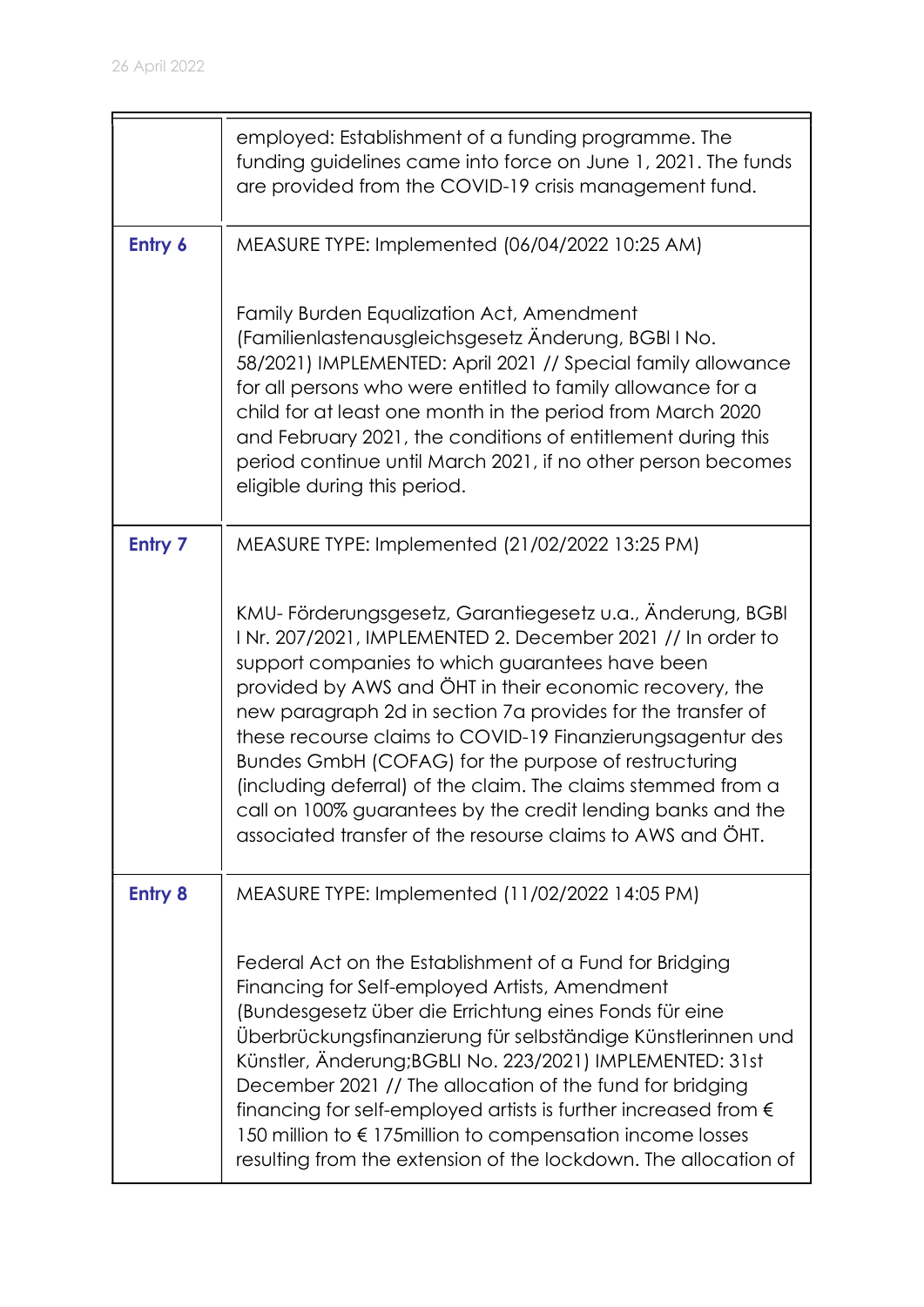|                | the Artists Social Insurance Fund is further increased from $\epsilon$ 40<br>million to $\epsilon$ 50 million to compensate income losses resulting<br>from the lockdown.                                                                                                                                                                                                                                                                                                                                                                                                                                                                                                                                                                                                                                                                                                                                                                                                                                                                                                                                                                                                                                                                                                                                                                                                                                                                                                                                                                                                                                                                                                                                                            |
|----------------|--------------------------------------------------------------------------------------------------------------------------------------------------------------------------------------------------------------------------------------------------------------------------------------------------------------------------------------------------------------------------------------------------------------------------------------------------------------------------------------------------------------------------------------------------------------------------------------------------------------------------------------------------------------------------------------------------------------------------------------------------------------------------------------------------------------------------------------------------------------------------------------------------------------------------------------------------------------------------------------------------------------------------------------------------------------------------------------------------------------------------------------------------------------------------------------------------------------------------------------------------------------------------------------------------------------------------------------------------------------------------------------------------------------------------------------------------------------------------------------------------------------------------------------------------------------------------------------------------------------------------------------------------------------------------------------------------------------------------------------|
| <b>Entry 9</b> | MEASURE TYPE: Implemented (19/04/2022 11:28 AM)                                                                                                                                                                                                                                                                                                                                                                                                                                                                                                                                                                                                                                                                                                                                                                                                                                                                                                                                                                                                                                                                                                                                                                                                                                                                                                                                                                                                                                                                                                                                                                                                                                                                                      |
|                | Aid for seasonal businesses (Saison-Start-Hilfe), Amendment<br>Labour Market Policy Financing Act (AMPFG), BGBI I No.<br>215/2021, IMPLEMENTED retroactively 1st December 2021 and<br>only up to 31 December 2022, Federal guideline of the PES<br>(Aid for seasonal businesses (Saison-Start-Hilfe), approved by<br>the administrative board on 5 January 2022, IMPLEMENTED<br>retroactively 3 November 2021 // Due to the lockdown of the<br>5th Covid-19 Emergency Measures Ordinance, seasonal<br>businesses were forced to start the winter season late.<br>Recently recruited seasonal workers could not claim short-<br>time work assistance, as at least one fully paid calendar<br>month is an entry requirement for short-time work. Companies<br>were therefore threatened with the loss of qualified staff. This<br>is where the aid for seasonal businesses comes in and, as a<br>special form of integration aid, bridges this month. All<br>employees who have taken up a fully insurable employment<br>relationship with a seasonal company from 3 November 2021<br>to 12 (in Upper Austria: to 17) December 2021 are eligible for<br>support. The financial ceiling for PES employment subsidies to<br>secure seasonal employment (aid for seasonal businesses)<br>was set at $\epsilon$ 60 million for the Year 2022 (BGBI I Nr. 2015/2021).<br>Amendment Labour Market Policy Financing Act (AMPFG),<br>BGBI. I No. 17/2022, implemented retroactively 1st December<br>2021 and until 31 December 2022. The financial ceiling for aid<br>for seasonal businesses was increased from $\epsilon$ 60 million to $\epsilon$ 90<br>million. This change will ensure the funding of the aid for<br>seasonal businesses. |
| Entry 10       | MEASURE TYPE: Implemented (15/02/2022 09:48 AM)                                                                                                                                                                                                                                                                                                                                                                                                                                                                                                                                                                                                                                                                                                                                                                                                                                                                                                                                                                                                                                                                                                                                                                                                                                                                                                                                                                                                                                                                                                                                                                                                                                                                                      |
|                | Wage subsidy – New Start Bonus Federal guideline of the PES<br>(Kombilohnbeihilfe, Neustartbonus) Bundesrichtlinie des AMS),<br>IMPLEMENTED:1 st December 2021 // The "New Start Bonus"                                                                                                                                                                                                                                                                                                                                                                                                                                                                                                                                                                                                                                                                                                                                                                                                                                                                                                                                                                                                                                                                                                                                                                                                                                                                                                                                                                                                                                                                                                                                              |

 $\blacksquare$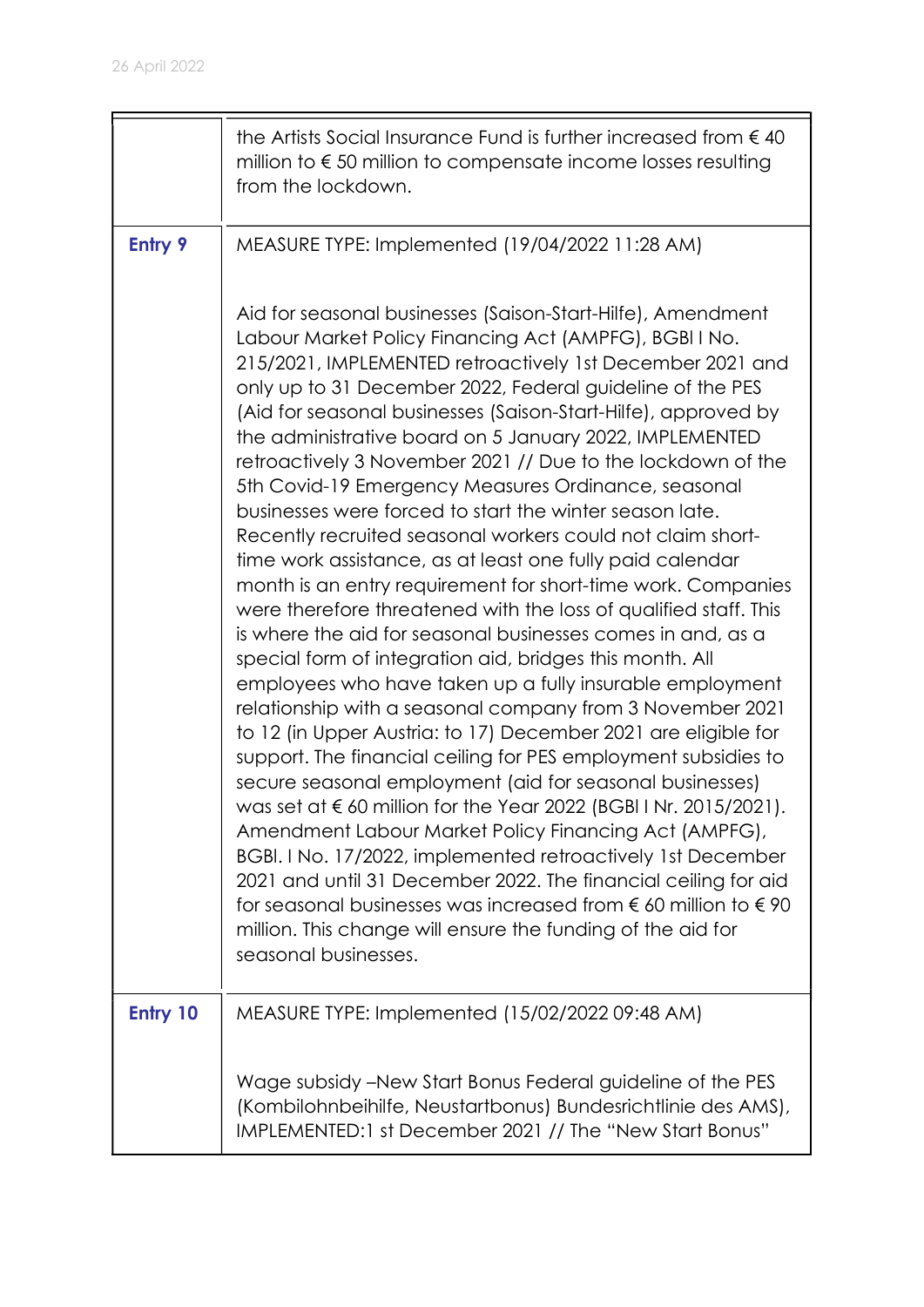|          | (Neustartbonus) was only extended until 31 December 2021<br>for those entering employment.                                                                                                                                                                                                                                                                                                                                                                                                                                                                                                                                                                                                                                                                                                                                                                                                                                                                                                                                                                                                                                                      |
|----------|-------------------------------------------------------------------------------------------------------------------------------------------------------------------------------------------------------------------------------------------------------------------------------------------------------------------------------------------------------------------------------------------------------------------------------------------------------------------------------------------------------------------------------------------------------------------------------------------------------------------------------------------------------------------------------------------------------------------------------------------------------------------------------------------------------------------------------------------------------------------------------------------------------------------------------------------------------------------------------------------------------------------------------------------------------------------------------------------------------------------------------------------------|
| Entry 11 | MEASURE TYPE: Implemented (19/04/2022 11:30 AM)                                                                                                                                                                                                                                                                                                                                                                                                                                                                                                                                                                                                                                                                                                                                                                                                                                                                                                                                                                                                                                                                                                 |
|          | One-time payment for unemployed in 2022: Amendment<br>Unemployment Insurance Act (AIVG), BGBI. I No. 216/2021,<br>IMPLEMENTED: 1st January 2022 // One-time payment for -<br>persons, who received unemployment benefits or<br>unemployment assistance for at least 30 days in the months<br>of November to December 2021 will receive a one-time<br>payment of $\epsilon$ 150 to cover the special needs due to the<br>Covid-19-crisis and - persons, who received sickness benefits<br>for at least 32 day following unemployment benefits or<br>unemployment assistance in the months of November to<br>December 2021 will receive a one-time payment of $\epsilon$ 150 to<br>cover the special needs due to the Covid-19-crisis. Additional<br>one-time payment for unemployed in 2022: Amendment<br>Unemployment Insurance Act (AIVG), BGBI. I Nr. 17/2022,<br>IMPLEMENTED: 1st March 2022// An additional one-time<br>payment of $\epsilon$ 150 will be paid for persons, who have received<br>unemployment insurance benefits for at least 30 days in the<br>months of January to February 2022. This one-time payment is<br>unseizable. |
| Entry 12 | MEASURE TYPE: Implemented (11/02/2022 13:57 PM)                                                                                                                                                                                                                                                                                                                                                                                                                                                                                                                                                                                                                                                                                                                                                                                                                                                                                                                                                                                                                                                                                                 |
|          | Amendment Unemployment Insurance Act (AIVG), BGBI. I No.<br>216/2021, IMPLEMENTED:1 st January 2022 // The scheme for<br>persons in part-time retirement whose working hours have<br>changed due to the COVID 19 crisis (breaks in employment or<br>reductions in working hours) was extended until 31 March<br>2022. This scheme was valid from 15 March 2020 to 31<br>December 2021 and has now been extended to 31 March<br>2022; Claiming unemployment benefits (unemployment<br>assistance) for self-employed persons is possible despite<br>pension insurance. Simultaneous receipt from the hardship<br>fund is excluded. This regulation was valid for the months of<br>March 2020 to 31 December 2021 and has now been<br>extended until 31 March 2022 at the latest.                                                                                                                                                                                                                                                                                                                                                                  |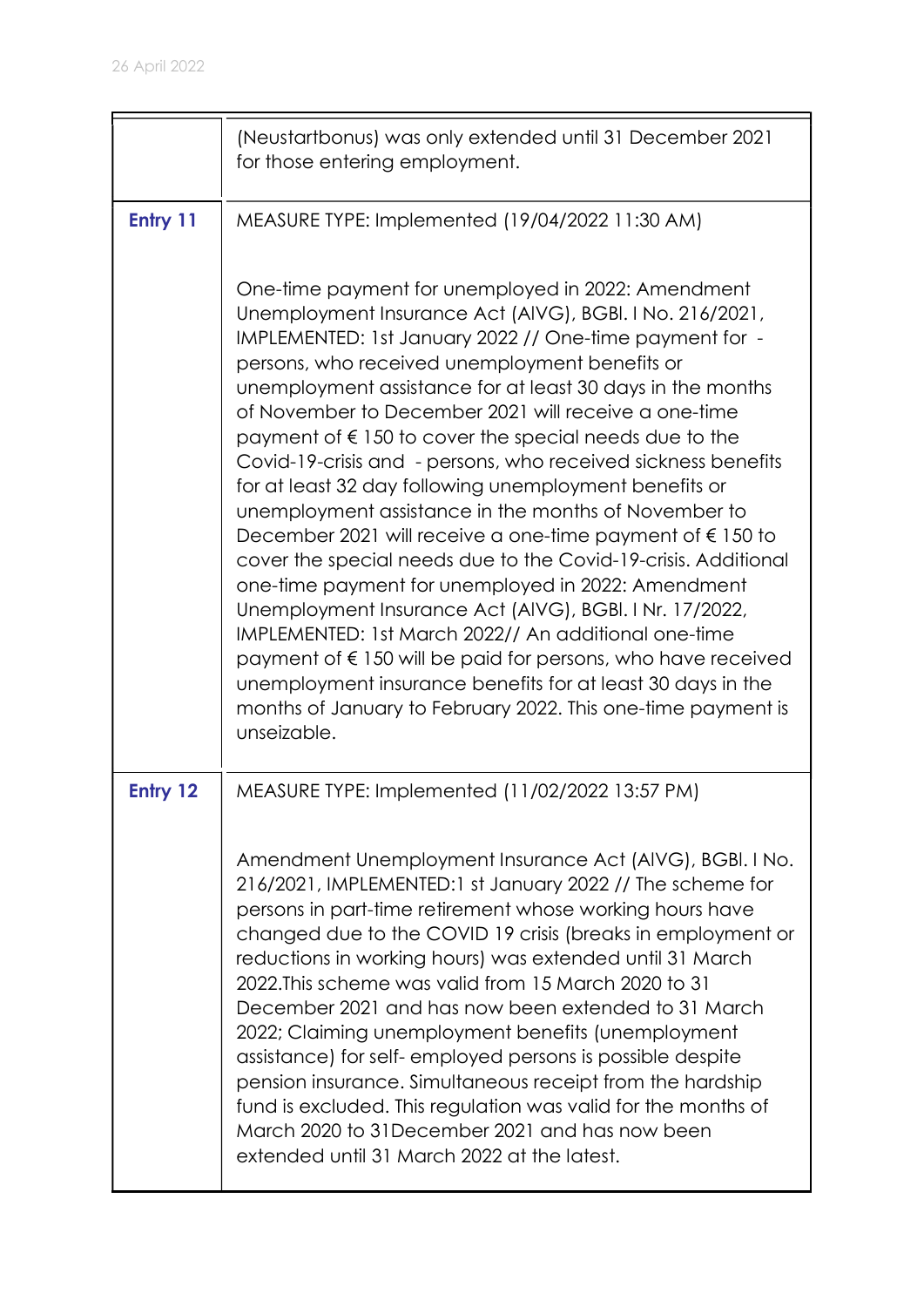| Entry 13 | MEASURE TYPE: Implemented (14/02/2022 11:25 AM)                                                                                                                                                                                                                                                                                                                                                                                                                                                                                                                                                                                                                                                                                                                                                                                                                                                                                                      |
|----------|------------------------------------------------------------------------------------------------------------------------------------------------------------------------------------------------------------------------------------------------------------------------------------------------------------------------------------------------------------------------------------------------------------------------------------------------------------------------------------------------------------------------------------------------------------------------------------------------------------------------------------------------------------------------------------------------------------------------------------------------------------------------------------------------------------------------------------------------------------------------------------------------------------------------------------------------------|
|          | Amendment of the Labour Market Service Act<br>(Arbeitsmarktservicegesetz), BGBI I Nr. 214/2021,<br>IMPLEMENTED:1st January 2022 // One-time payment of a<br>long-term bonus for short-time work. This bonus of €500 will be<br>paid to employees who have been on short-time work for at<br>least ten months between 1 March 2020 and 30 November<br>2021 as a result of lockdowns. Another prerequisite for the<br>one-time bonus is, that the persons earned not more than half<br>of the ASVG maximum contribution basis before the short-<br>time work. People with low income are to profit from this<br>bonus. The long-term bonus for short-time work can only be<br>applied for until 31 December 2022; Extension of the special<br>Corona short-time work model for particularly affected<br>enterprises until 31 March 2022; Extension of the training bonus<br>until 31 December 2022 (Bildungsbonus as a reform included<br>in the RRF). |
| Entry 14 | MEASURE TYPE: Implemented (14/02/2022 17:42 PM)                                                                                                                                                                                                                                                                                                                                                                                                                                                                                                                                                                                                                                                                                                                                                                                                                                                                                                      |
|          | COVID-19-Short-time work ceiling regulation (BGBI II No.<br>603/2021, IMPLEMENTED:1st January 2022) // Regulation of the<br>Federal Minister of Labour concerning the financial ceiling<br>overing subsidies for short-time work (COVID-19- Kurzarbeit-<br>Obergrenzen VO). COVID-19-Short-time work ceiling<br>regulation (BGBI II NO. 51/2022, IMPLEMENTED: 8 February<br>2022) // Regulation of the Federal Minister of Labour<br>concerning the financial ceiling overing subsidies for short-<br>time work (COVID-19- Kurzarbeit-Obergrenzen VO). For the<br>year 2022, the ceiling was increased to $\epsilon$ 3 billion in<br>accordance with § 13 para. 1 AMPFG.                                                                                                                                                                                                                                                                             |
| Entry 15 | MEASURE TYPE: Implemented (11/02/2022 13:34 PM)                                                                                                                                                                                                                                                                                                                                                                                                                                                                                                                                                                                                                                                                                                                                                                                                                                                                                                      |
|          | "Springboard" programme (Programm "Sprungbrett", MRV<br>58/14) IMPLEMENTED: 1 July 2021 // The "Springboard"<br>programme was created to counter long-term<br>unemployment, which rose sharply during the Covid-19-                                                                                                                                                                                                                                                                                                                                                                                                                                                                                                                                                                                                                                                                                                                                  |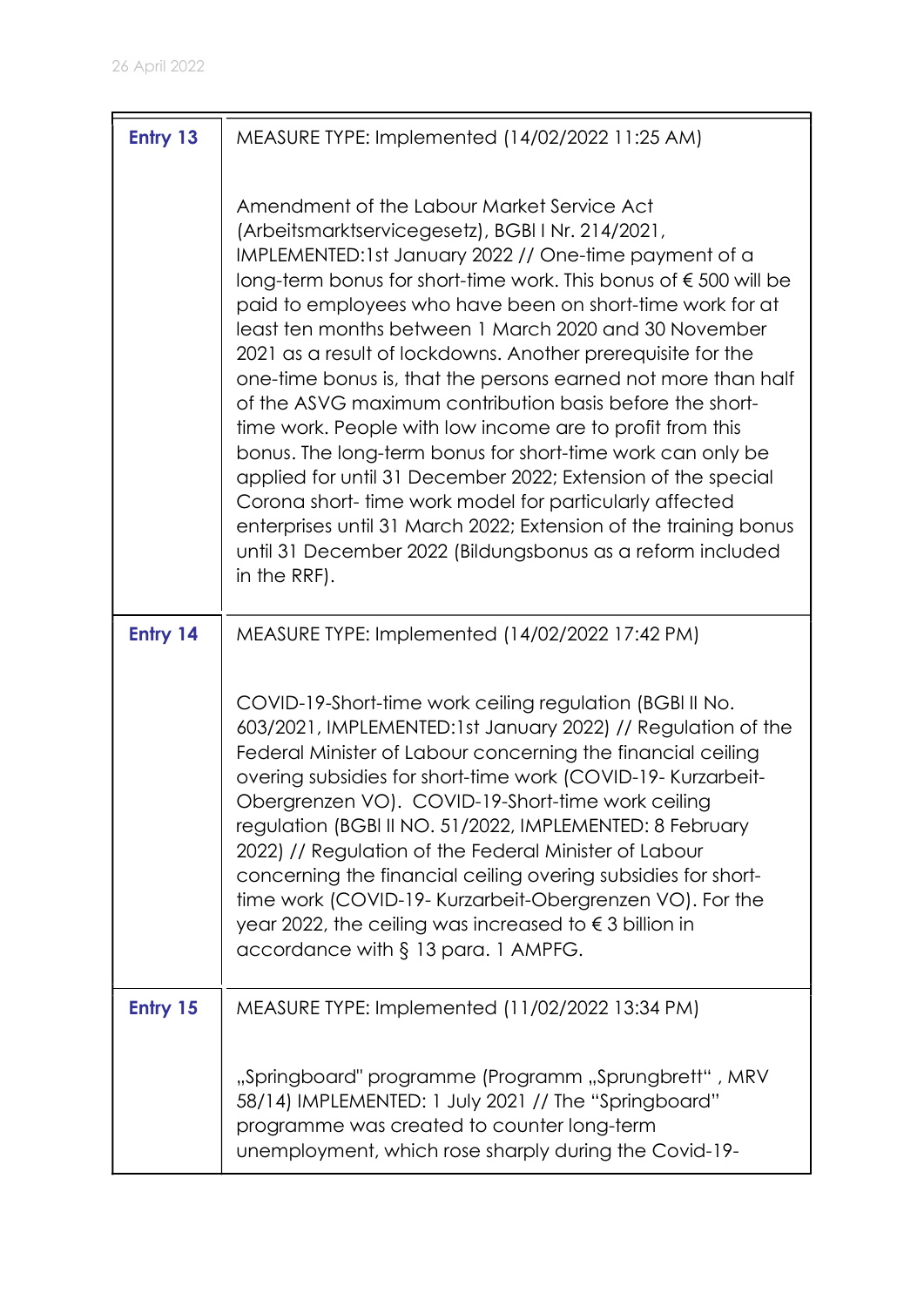|          | pandemic. Between 1st July 2021 and 31 December 2022, an<br>additional 50,000 long-term unemployed, i.e. persons who a)<br>have been unemployed for more than 2 years net or b) are<br>over 50 years old and/or have health restrictions are to take<br>up gainful employment again. Guidance and counselling<br>services help with the preparation selection and placement<br>of participants. If necessary, targeted work training and work<br>preparation is possible in advance. The funding level is<br>degressive and supported employment is possible within the<br>framework of the programme in both the non-profit and<br>private sectors.                                                                                                                                                                          |
|----------|-------------------------------------------------------------------------------------------------------------------------------------------------------------------------------------------------------------------------------------------------------------------------------------------------------------------------------------------------------------------------------------------------------------------------------------------------------------------------------------------------------------------------------------------------------------------------------------------------------------------------------------------------------------------------------------------------------------------------------------------------------------------------------------------------------------------------------|
| Entry 16 | MEASURE TYPE: Implemented (14/10/2021 17:19 PM)                                                                                                                                                                                                                                                                                                                                                                                                                                                                                                                                                                                                                                                                                                                                                                               |
|          | Amendment of the Federal law to combat the<br>consequences of pandemic (Anderung des COVID-19-<br>Gesetz-Armut, BGBI. I No. 145/2021) Entry into force: July 2021<br>$\frac{1}{6}$ 24 million have been allotted for eviction prevention<br>projects for the years 2021 until 2023, the target group<br>encompassing people facing the threat of a COVID-19<br>related eviction.                                                                                                                                                                                                                                                                                                                                                                                                                                              |
| Entry 17 | MEASURE TYPE: Implemented (18/02/2022 13:37 PM)                                                                                                                                                                                                                                                                                                                                                                                                                                                                                                                                                                                                                                                                                                                                                                               |
|          | Amendment Unemployment Insurance Act and Special<br>Assistance Act (Änderung des Arbeitslosenversicherungs-<br>Gesetzes und des Sonderunterstützungsgesetzes, BGBI. I No<br>158/2021) IMPLEMENTED: 1 October 2021 // Provides for an<br>extension of the education bonus (included as a reform in the<br>RRF). Now persons who started a longer training course<br>before October 2020 are also to have access to this benefit.<br>The prerequisite is that the training measure is still ongoing in<br>July 2021. This applies in particular to nurse training. The<br>amendment of Special Assistance Act provides for an<br>increase in the age of access to special assistance. Starting<br>on January 1, 2023, the age limit for access to special<br>assistance shall be increased by 9 months each year until<br>2035. |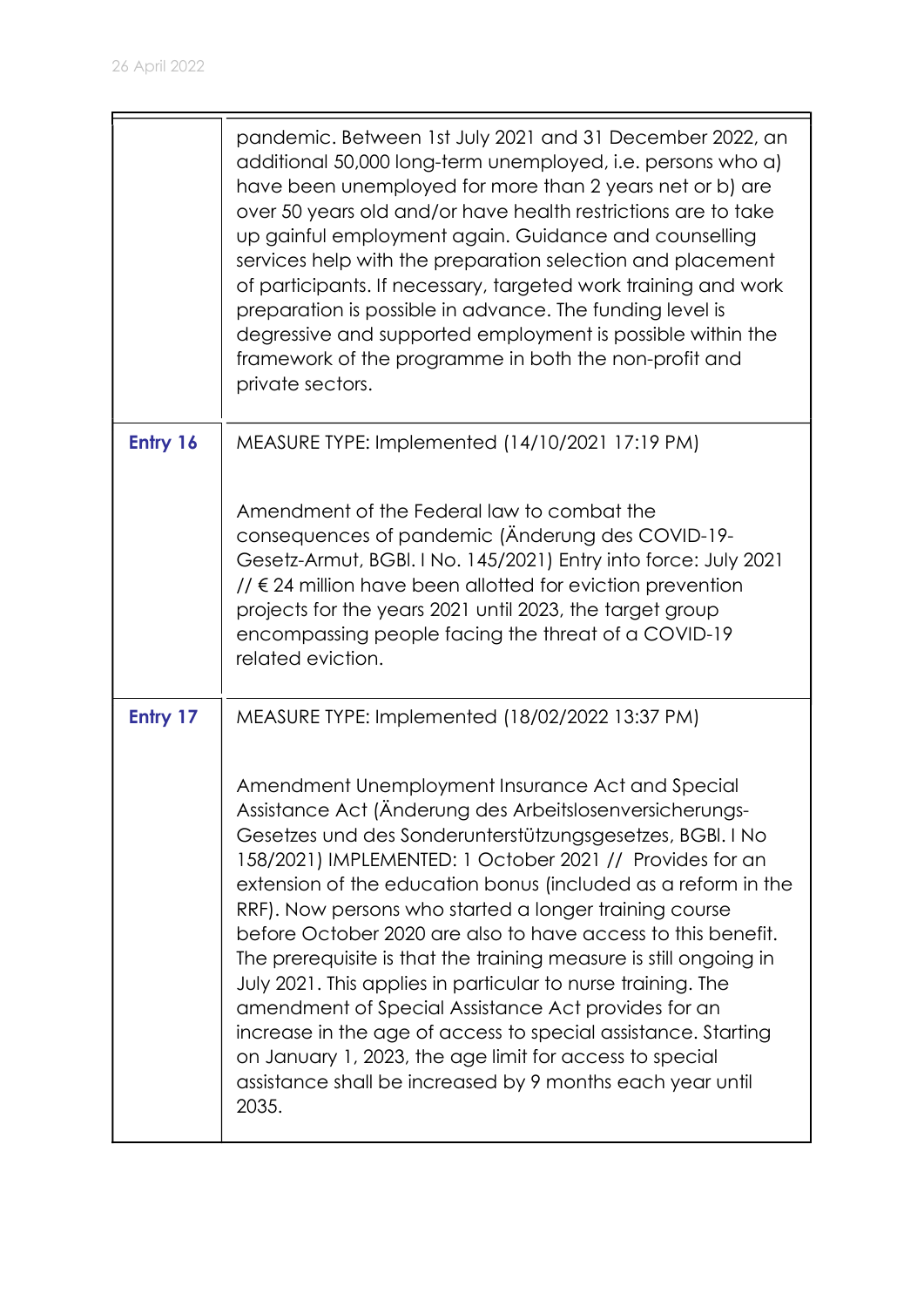| <b>Entry 18</b> | MEASURE TYPE: Implemented (14/10/2021 17:06 PM)                                                                                                                                                                                                                                                                                                                                                                                                                                                                                                                                                                                                                                                                                                                                                                                                                                                                                                                                                                                                                                 |
|-----------------|---------------------------------------------------------------------------------------------------------------------------------------------------------------------------------------------------------------------------------------------------------------------------------------------------------------------------------------------------------------------------------------------------------------------------------------------------------------------------------------------------------------------------------------------------------------------------------------------------------------------------------------------------------------------------------------------------------------------------------------------------------------------------------------------------------------------------------------------------------------------------------------------------------------------------------------------------------------------------------------------------------------------------------------------------------------------------------|
|                 | Vocational Training Act, Amendment<br>(Berufsausbildungsgesetz, Änderung, BGBI I No. 118/2021)<br>IMPLEMENTED: 1st July 2021 // The temporary possibility of<br>using COVID-19 short-time work for apprentices was extended<br>until 30 June 2022.                                                                                                                                                                                                                                                                                                                                                                                                                                                                                                                                                                                                                                                                                                                                                                                                                              |
| Entry 19        | MEASURE TYPE: Implemented (11/02/2022 13:36 PM)                                                                                                                                                                                                                                                                                                                                                                                                                                                                                                                                                                                                                                                                                                                                                                                                                                                                                                                                                                                                                                 |
|                 | Amendment of the Labour Market Service Act<br>(Arbeitsmarktservicegesetz, Änderung, BGBIINo. 117/2021)<br>IMPLEMENTED: 1st July 2021 (see also sub-component 3.2.<br>below) // On the one hand, this extends the Corona short-<br>time work model - with partly new criteria. Companies<br>affected by the Corona crisis can receive higher short-time<br>work subsidies for another year, specifically until mid-June<br>2022. However, they have to accept a reduction of 15%<br>compared to the current level of subsidies. In addition,<br>holiday entitlements will have to be used up on a pro rata<br>basis. The Minister of Finance must transmit data electronically<br>on the turnover of applicant enterprises to the PES in order to<br>identify particularly affected enterprises. There is a special<br>provision for companies particularly hard hit by the crisis. For<br>them, the current regulations will remain unchanged until the<br>end of December 2021. This concerns, for example, the city<br>hotel industry, night catering and the event industry. |
| <b>Entry 20</b> | MEASURE TYPE: Implemented (14/10/2021 17:03 PM)                                                                                                                                                                                                                                                                                                                                                                                                                                                                                                                                                                                                                                                                                                                                                                                                                                                                                                                                                                                                                                 |
|                 | Federal Act on the Establishment of a Fund for Bridging<br>Financing for Self-employed Artists, Amendment<br>(Bundesgesetz über die Errichtung eines Fonds für eine<br>Überbrückungsfinanzierung für selbständige Künstlerinnen und<br>Künstler, Änderung; BGBL I No. 137/2021) IMPLEMENTED: 27<br>July 2021 // The allocation of the fund for bridging financing<br>for self-employed artists is further increased from $\epsilon$ 140 million<br>to $\epsilon$ 150 million to compensation income losses resulting from<br>the extension of the lockdown.                                                                                                                                                                                                                                                                                                                                                                                                                                                                                                                     |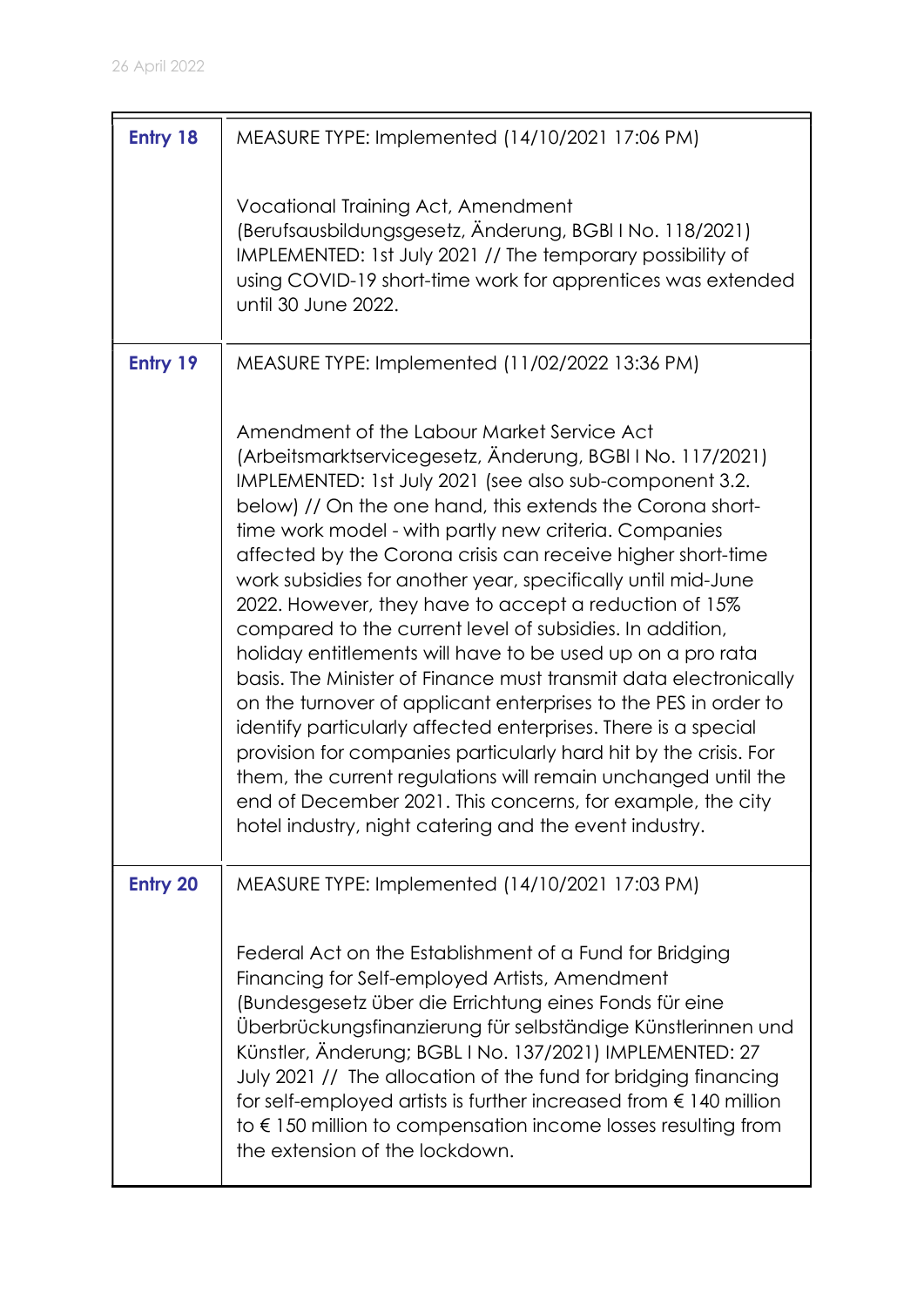| <b>Entry 21</b> | MEASURE TYPE: Implemented (14/10/2021 17:02 PM)                                                                                                                                                                                                                                                                                                                                                                                                                                                                                                           |
|-----------------|-----------------------------------------------------------------------------------------------------------------------------------------------------------------------------------------------------------------------------------------------------------------------------------------------------------------------------------------------------------------------------------------------------------------------------------------------------------------------------------------------------------------------------------------------------------|
|                 | Federal Act on the Establishment of a Fund for Bridging<br>Financing for Self-employed Artists, Amendment<br>(Bundesgesetz über die Errichtung eines Fonds für eine<br>Überbrückungsfinanzierung für selbständige Künstlerinnen und<br>Künstler, Änderung; BGBL I No. 84/2021) IMPLEMENTED: 15 May<br>2021 // The allocation of the fund for bridging financing for<br>self-employed artists is further increased from $\epsilon$ 120 million to $\epsilon$<br>140 million to compensation income losses resulting from the<br>extension of the lockdown. |
| <b>Entry 22</b> | MEASURE TYPE: Implemented (14/10/2021 17:02 PM)                                                                                                                                                                                                                                                                                                                                                                                                                                                                                                           |
|                 | VAT Act, Alcohol Tax law - Amendement (Änderung des<br>Umsatzsteuergesetzes, Alkoholsteuergesetzes, BGBI I No.<br>112/2021) IMPLEMENTED: June 2021 // • VAT-exemption for<br>protective masks extended until January 1, 2022 .<br>Tax<br>exemption of ethanol for the purpose of disinfectant<br>production extended until January 1, 2022                                                                                                                                                                                                                |
| <b>Entry 23</b> | MEASURE TYPE: Implemented (14/10/2021 16:59 PM)                                                                                                                                                                                                                                                                                                                                                                                                                                                                                                           |
|                 | Individual Aid for Austrian Airlines (Standortsicherungszuschuss,<br>BGBI. II Nr. 326/2020) IMPLEMENTED: July 2021 // •<br>Aid<br>measure to secure flight services from/to Austrian airports and<br>maintaining the headquarter of Austrian Airlines in Vienna •<br>Sub-ordinated loan of 150 million. EUR, to be<br>transformed into direct grants when contractual obligations<br>to secure flights services and headquarter are met                                                                                                                   |
| Entry 24        | MEASURE TYPE: Implemented (14/10/2021 16:56 PM)                                                                                                                                                                                                                                                                                                                                                                                                                                                                                                           |
|                 | Loss bonus scheme (Ausfallsbonus, BGBI. II Nr. 74/2021)<br>IMPLEMENTED: February 2021 // • Compensate for 30% of<br>turnover decline due to direct or indirect effects of<br>mandatory closures, in March and April 2021 increased<br>compensation of 45% • limited to 30,000 EUR per month; in                                                                                                                                                                                                                                                           |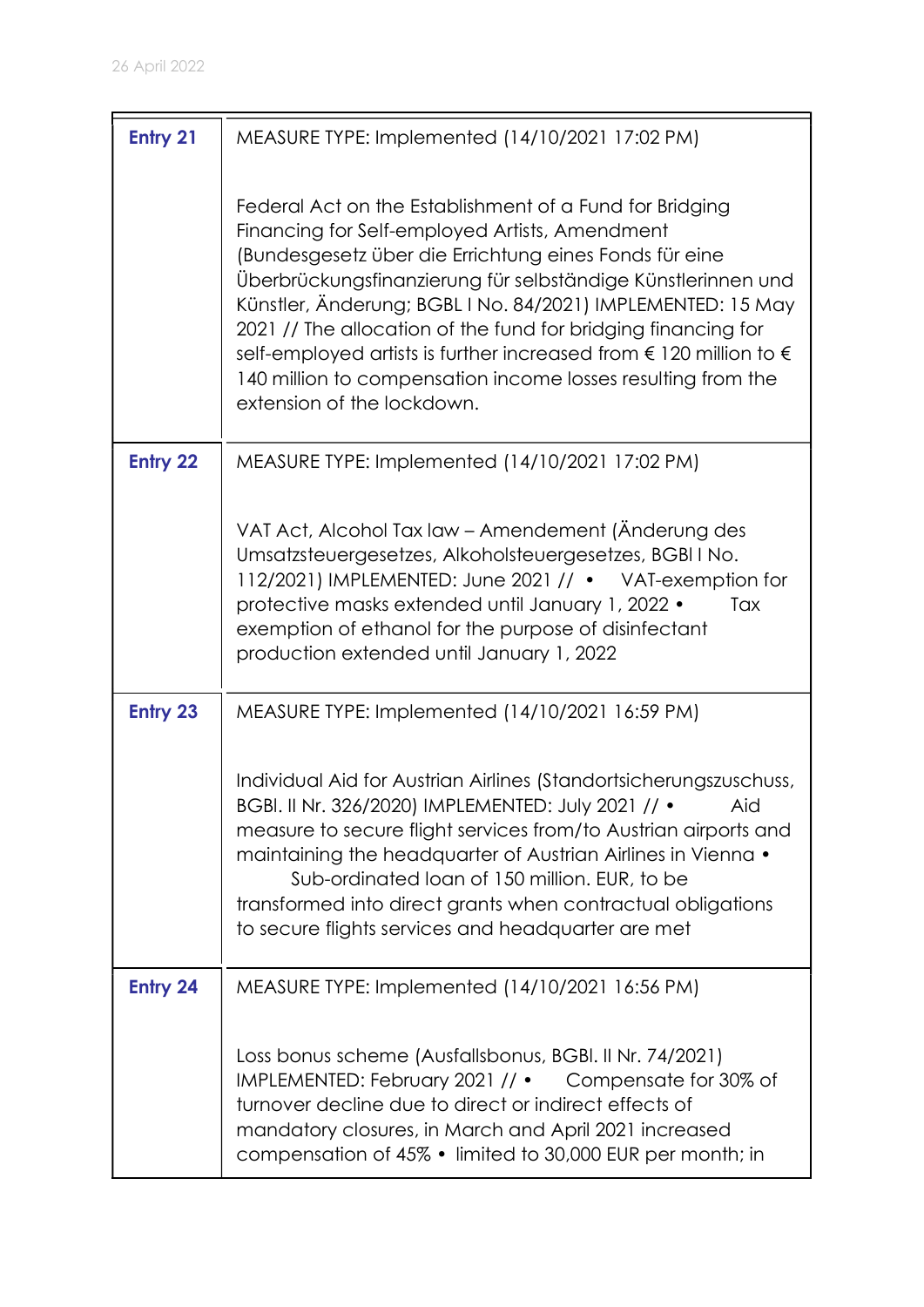|                 | March and April 2021 limited to 50,000 EUR per month •<br>Deadline for application 30 June 2021                                                                                                                                                                                                                                                                                                                                                                                                   |
|-----------------|---------------------------------------------------------------------------------------------------------------------------------------------------------------------------------------------------------------------------------------------------------------------------------------------------------------------------------------------------------------------------------------------------------------------------------------------------------------------------------------------------|
| Entry 25        | MEASURE TYPE: Implemented (14/10/2021 16:56 PM)                                                                                                                                                                                                                                                                                                                                                                                                                                                   |
|                 | Lockdown turnover compensation scheme (Umsatzersatz,<br>BGBI. II Nr. 467/2020, BGBI. II Nr. 71/2021) IMPLEMENTED:<br>November 2020/ February 2021 // . Compensate for turnover<br>decline due to mandatory closures of businesses activities in<br>November and December 2020 • Compensation of up to<br>50% of turnover decline, maximum amount of aid 800,000 EUR<br>Deadline for application 20 January 2021 (for directly<br>affected) or 30 June 2021 (for indirectly affected) respectively |
| Entry 26        | MEASURE TYPE: Implemented (14/10/2021 16:55 PM)                                                                                                                                                                                                                                                                                                                                                                                                                                                   |
|                 | Loss compensation scheme (Verlustersatz, BGBI. II Nr.<br>568/2020) IMPLEMENTED: December 2020 // •<br>Loss<br>compensation for uncovered fixed-costs •<br>Compensates up to 70% of losses (90% for SME),<br>maximum amount of aid 10 Mio. EUR • Compensation<br>period 16 September to 31 December 2021 •<br>Deadline for<br>application 30 June 2022                                                                                                                                             |
| Entry 27        | MEASURE TYPE: Implemented (14/10/2021 16:53 PM)                                                                                                                                                                                                                                                                                                                                                                                                                                                   |
|                 | Fixed-cost subsidy I (Fixkostenzuschuss I, BGBI. II Nr. 225/2020)<br>IMPLEMENTED: May 2020 // • Fixed-cost compensation to<br>address turnover losses due to direct impact of the pandemic<br>Covers up to 75% of fixed costs; compensation period<br>up to three months between 16 March 2020 to 15 September<br>$2020$ $\bullet$<br>Deadline for applications 31 August 2021                                                                                                                    |
| <b>Entry 28</b> | MEASURE TYPE: Implemented (14/10/2021 16:52 PM)                                                                                                                                                                                                                                                                                                                                                                                                                                                   |
|                 | Guarantee scheme for large companies (BGBI. II Nr.<br>143/2020) IMPLEMENTED: April 2020 // • Provides for the<br>necessary liquidity for companies despite a more restrictive                                                                                                                                                                                                                                                                                                                     |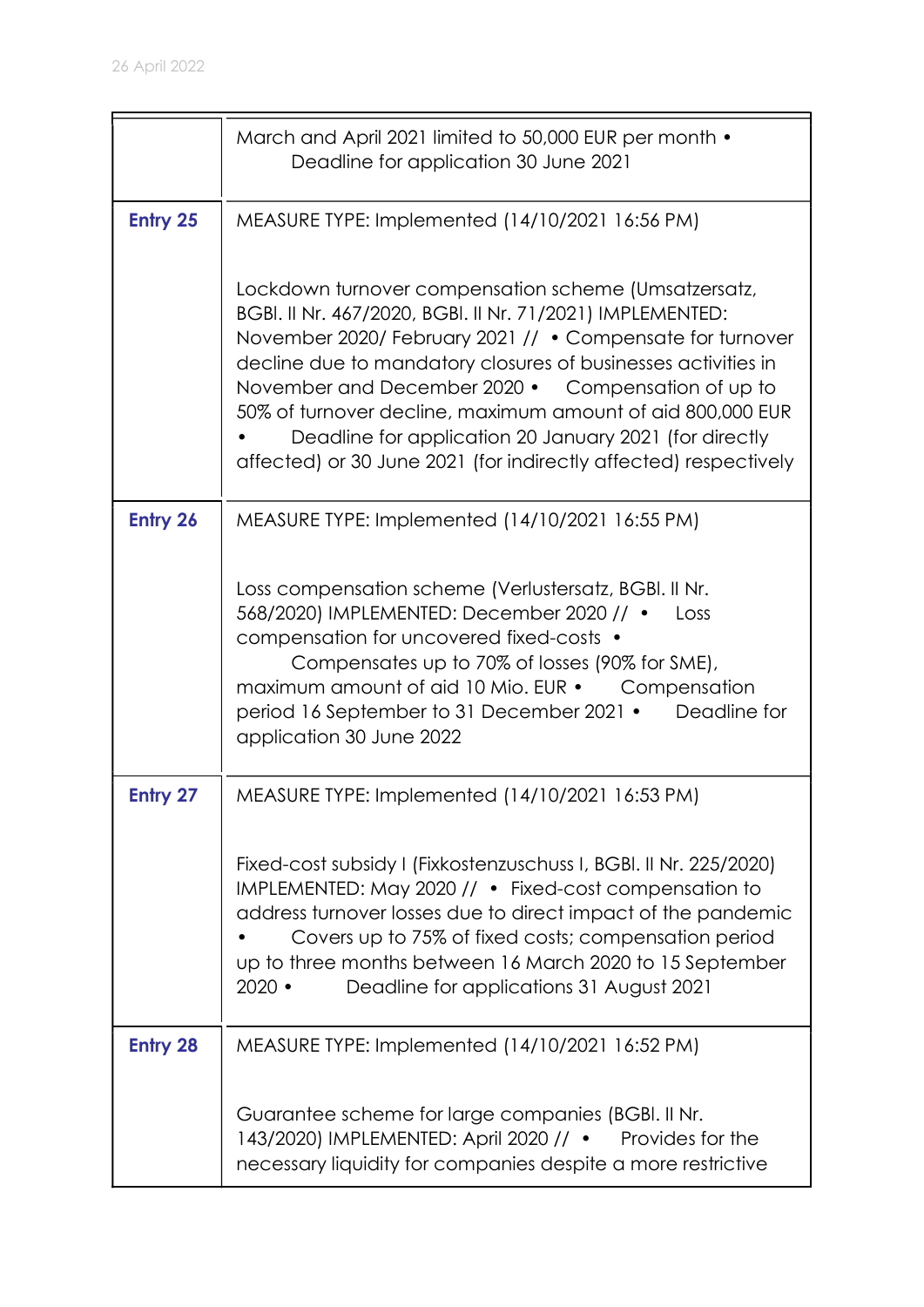|                 | 90% guarantees for loans; duration<br>lending standards •<br>up to 6 years • Granting period until 31 December 2021                                                                                                                                                                                                                                                                                                                                                                                                                                                                                                                                                                                                                                                                                                                                                                                                                                                                                                                              |
|-----------------|--------------------------------------------------------------------------------------------------------------------------------------------------------------------------------------------------------------------------------------------------------------------------------------------------------------------------------------------------------------------------------------------------------------------------------------------------------------------------------------------------------------------------------------------------------------------------------------------------------------------------------------------------------------------------------------------------------------------------------------------------------------------------------------------------------------------------------------------------------------------------------------------------------------------------------------------------------------------------------------------------------------------------------------------------|
| <b>Entry 29</b> | MEASURE TYPE: Implemented (21/02/2022 13:14 PM)                                                                                                                                                                                                                                                                                                                                                                                                                                                                                                                                                                                                                                                                                                                                                                                                                                                                                                                                                                                                  |
|                 | // Amendment to the Financial Equalization Act 2017, the<br>Income Tax Act 1988 and the Federal Tax Code (Anderung<br>des Finanzausgleichsgesetzes 2017, des<br>Einkommensteuergesetzes 1988 und der<br>Bundesabgabenordnung, BGBIINo. 29/2021) IMPLEMENTED:<br>January 2021// In 2021, the municipalities were supported by<br>the federal government with: 1. Increase in the revenue<br>shares of the municipalities by $\notin$ 400 million in the interim<br>settlement in March 2021. 2. Special advances on the income<br>shares of the municipalities o quarantee revenue increases of<br>12.5% percent compared to the previous year. In 2021 in the<br>amount of around € 1 billion were estimated due to gloomy<br>economic forecasts. The repayment would have started in<br>2023 at the earliest. Due to the economic recovery and the<br>associated good revenue development there was no need<br>for those advances and therefor is no need for repayment. 3.<br>Increase the Structural Funds in 2021 by $\epsilon$ 100 million; |
| <b>Entry 30</b> | MEASURE TYPE: Implemented (22/04/2021 16:22 PM)                                                                                                                                                                                                                                                                                                                                                                                                                                                                                                                                                                                                                                                                                                                                                                                                                                                                                                                                                                                                  |
|                 | /// Amendment of the Childcare Allowance Act<br>(Kinderbetreuungsgeldgesetz, Änderung, BGBI I No.165/2020).<br>Entry into force: January 2021 // The COVID-19 crisis will lead<br>to a reduction in income-related childcare allowance for<br>parents whose children will be born in 2021 due to lower<br>income in 2020. In order to avoid such a reduction and a<br>further decline in purchasing power, a comparison is made<br>with the income from 2019. The higher daily amount is paid<br>out.                                                                                                                                                                                                                                                                                                                                                                                                                                                                                                                                            |
| <b>Entry 31</b> | MEASURE TYPE: Implemented (22/04/2021 16:21 PM)                                                                                                                                                                                                                                                                                                                                                                                                                                                                                                                                                                                                                                                                                                                                                                                                                                                                                                                                                                                                  |
|                 | // Federal law to combat the consequences of pandemic<br>poverty (COVID-19-Law-Poverty, COVID-19-Gesetz-Armut,                                                                                                                                                                                                                                                                                                                                                                                                                                                                                                                                                                                                                                                                                                                                                                                                                                                                                                                                   |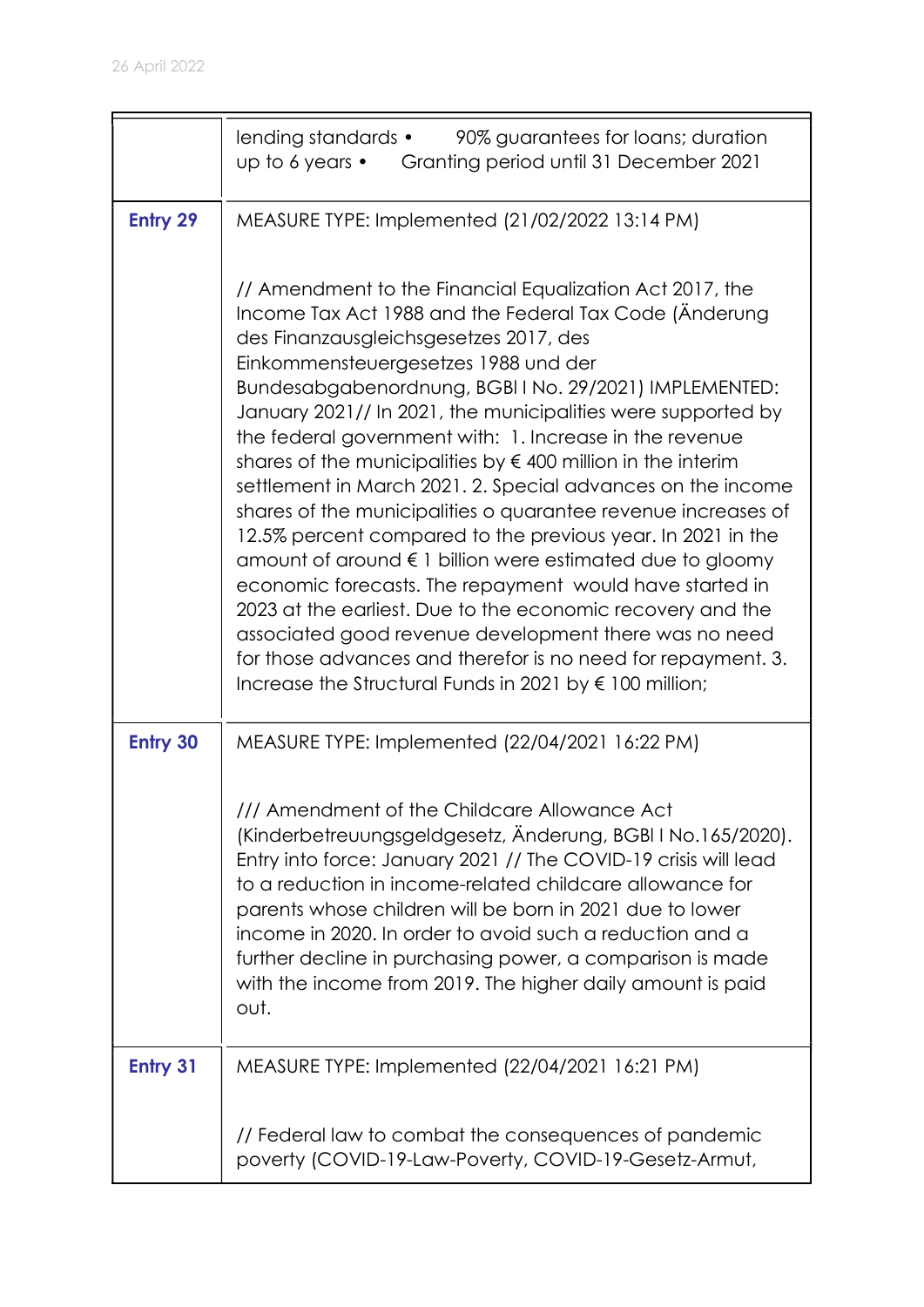$\blacksquare$ 

|                 | BGBI I No. 135/2020) Entry into force: December 2020 //<br>Measures to reduce the economic impact of the pandemic<br>on households receiving social assistance or minimum<br>income: $\bullet$ A one-off payment of $\epsilon$ 100 is provided for each<br>child in the affected families (costs approx. $\epsilon$ 13 million) $\bullet$<br>Energy cost subsidies of $\epsilon$ 100 for affected households<br>(costs of approx. $\epsilon$ 7 million) Both payments do not reduce<br>social assistance.                                                               |
|-----------------|-------------------------------------------------------------------------------------------------------------------------------------------------------------------------------------------------------------------------------------------------------------------------------------------------------------------------------------------------------------------------------------------------------------------------------------------------------------------------------------------------------------------------------------------------------------------------|
| <b>Entry 32</b> | MEASURE TYPE: Implemented (22/04/2021 16:20 PM)                                                                                                                                                                                                                                                                                                                                                                                                                                                                                                                         |
|                 | // Special Directive COVID-19 Poverty Reduction<br>(Sonderrichtlinie COVID-19 Armutsbekämpfung) Entry into<br>force: February 2021 // In order to support the work of non-<br>profit organisations, the Special Directive COVID-19 Poverty<br>Reduction was enacted: For 2021, additional $f \in 20$ million<br>within the budget are available to cushion the negative<br>social and poverty-related impacts of the crisis.                                                                                                                                            |
| <b>Entry 33</b> | MEASURE TYPE: Implemented (11/02/2022 13:43 PM)                                                                                                                                                                                                                                                                                                                                                                                                                                                                                                                         |
|                 | // Amendment of the Federal law to combat the<br>consequences of pandemic poverty (Anderung des COVID-<br>19-Gesetz-Armut) Entry into force: April 2021 // The funds to<br>support low-income and particularly vulnerable groups of<br>people will be increased by further € 26 million: A further<br>increase of grants for families receiving minimum income or<br>social assistance (up to $\epsilon$ 14 million; as a result, up to $\epsilon$ 200<br>per child will be paid out) Projects for particularly vulnerable<br>groups of people ( $\epsilon$ 12 million) |
| <b>Entry 34</b> | MEASURE TYPE: Implemented (20/02/2022 18:00 PM)                                                                                                                                                                                                                                                                                                                                                                                                                                                                                                                         |
|                 | // Amendment of the Family Burdens Equalization Act<br>(Änderung des Familienlastenausgleichsgesetzes, BGBI. I No.<br>135/2020) Entry into force: January 2021 // In order to stabilize<br>purchasing power and to support families who are effected<br>hard by the crisis, additional $\epsilon$ 50 million from the COVID-19<br>crisis management fund will be made available for the family                                                                                                                                                                          |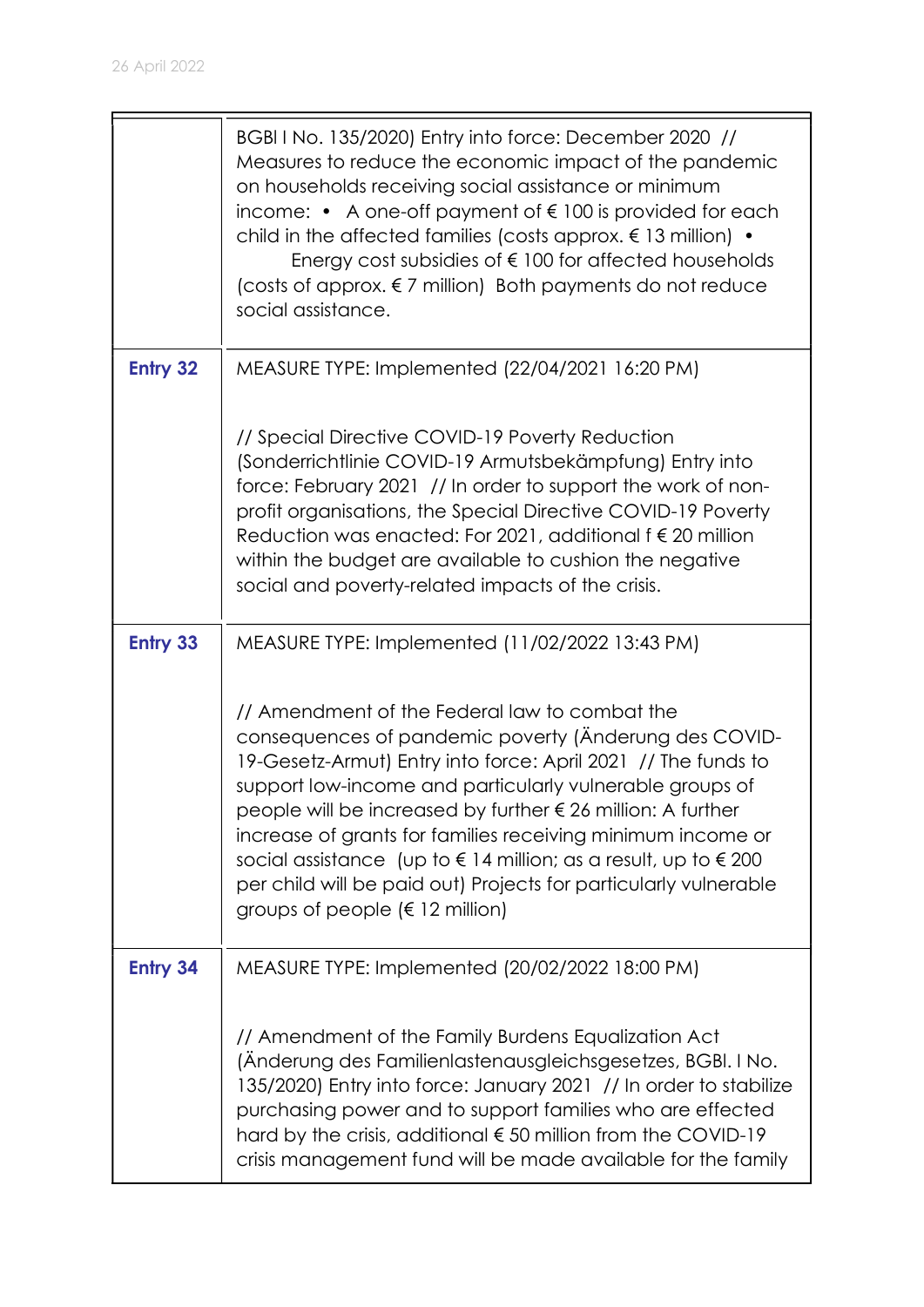|                 | hardship compensation (Familienhärteausgleich). A total of $\epsilon$<br>150 million is available for families through the fund.                                                                                                                                                                                                                                                   |
|-----------------|------------------------------------------------------------------------------------------------------------------------------------------------------------------------------------------------------------------------------------------------------------------------------------------------------------------------------------------------------------------------------------|
| <b>Entry 35</b> | MEASURE TYPE: Implemented (11/02/2022 13:43 PM)                                                                                                                                                                                                                                                                                                                                    |
|                 | // Artists Social Insurance Fund Act, Amendment (Änderung<br>Künstler-Sozialversicherungsfondsgesetz, BGBI I No. 38/2021)<br>Entry into force: March 2021; // The allocation of the Artists<br>Social Insurance Fund is further increased from $\epsilon$ 20 million to $\epsilon$<br>40 million to compensate income losses resulting from the<br>lockdown.                       |
| <b>Entry 36</b> | MEASURE TYPE: Implemented (22/04/2021 16:10 PM)                                                                                                                                                                                                                                                                                                                                    |
|                 | // Artists Social Insurance Fund Act, Amendment (Änderung)<br>Künstler-Sozialversicherungsfondsgesetz, BGBI I No. 149/2020)<br>Entry into force: January 2021 // The allocation of the Artists<br>Social Insurance Fund is further increased from $\epsilon$ 10 million to $\epsilon$<br>20 million to compensation income losses resulting from the<br>extension of the lockdown. |
| <b>Entry 37</b> | MEASURE TYPE: Implemented (22/04/2021 16:10 PM)                                                                                                                                                                                                                                                                                                                                    |
|                 | // 22nd COVID-19-Act, Amendment (22. COVID-19-Gesetz,<br>BGBI I No. 38/2021) Entry into force: March 2021 // The<br>allocation of the fund for bridging financing for self-employed<br>artists is further increased from $\epsilon$ 110 million to $\epsilon$ 120 million to<br>compensation income losses resulting from the extension of<br>the lockdown.                        |
| <b>Entry 38</b> | MEASURE TYPE: Implemented (22/04/2021 16:09 PM)                                                                                                                                                                                                                                                                                                                                    |
|                 | // 22nd COVID-19-Act, Amendment (22. COVID-19-Gesetz,<br>BGBI I No. 149/2020) Entry into force: December 2020 // The<br>original allocation of the fund for bridging financing for self-<br>employed artists is increased from $\epsilon$ 90 million to $\epsilon$ 110 million<br>to compensate income losses resulting from the lockdown.                                         |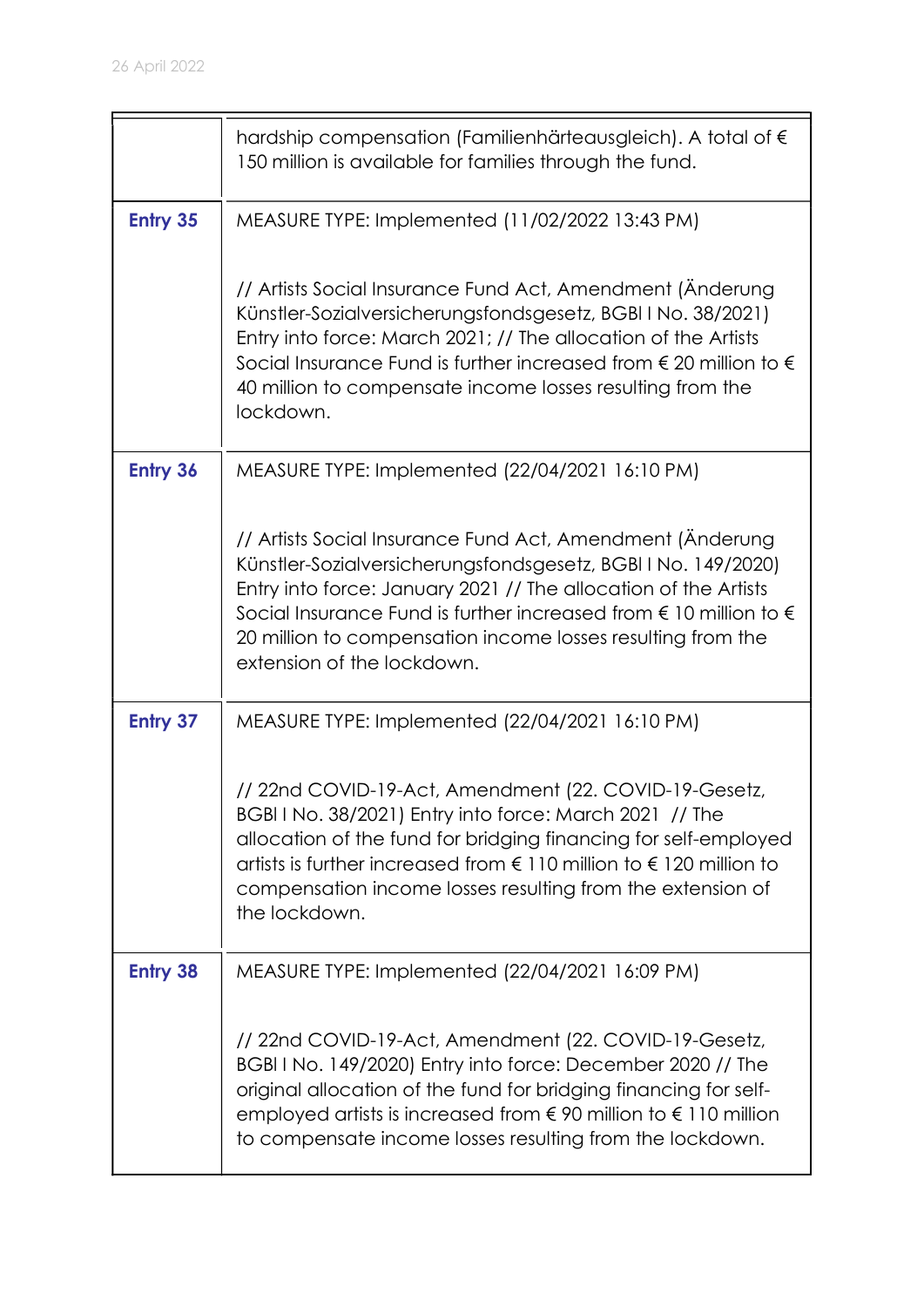| <b>Entry 39</b> | MEASURE TYPE: Implemented (22/04/2021 16:08 PM)                                                                                                                                                                                                                                                                                                                                                                                                                                                                                                                                                                                                                                                                                                                                                                       |
|-----------------|-----------------------------------------------------------------------------------------------------------------------------------------------------------------------------------------------------------------------------------------------------------------------------------------------------------------------------------------------------------------------------------------------------------------------------------------------------------------------------------------------------------------------------------------------------------------------------------------------------------------------------------------------------------------------------------------------------------------------------------------------------------------------------------------------------------------------|
|                 | // Budget Accompanying Act 2021 (Budgetbegleitgesetz)<br>2021, BGBI I Nr. 135/2020), Entry into force: December 2020 //<br>Further allocation of €250 million to the non-profit<br>organizations support fund.                                                                                                                                                                                                                                                                                                                                                                                                                                                                                                                                                                                                        |
| <b>Entry 40</b> | MEASURE TYPE: Implemented (22/12/2020 12:18 PM)                                                                                                                                                                                                                                                                                                                                                                                                                                                                                                                                                                                                                                                                                                                                                                       |
|                 | Family Burden Equalization Act, Amendment<br>(Familienlastenausgleichgesetz, Änderung, BGBI I No.<br>71/2020) Entry into force: July 2020 Increase in family<br>allowance in the form of a one-time payment of $\epsilon$ 360 for<br>each child (in addition to the family allowance and the<br>school starting fee in September 2020). In total € 665 million<br>were made available.                                                                                                                                                                                                                                                                                                                                                                                                                                |
| Entry 41        | MEASURE TYPE: Implemented (21/12/2020 17:02 PM)                                                                                                                                                                                                                                                                                                                                                                                                                                                                                                                                                                                                                                                                                                                                                                       |
|                 | Monthly reports on budget performance Ongoing budget<br>control through monthly reports to the National Council on<br>public finances, including reporting on COVID-19 measures.                                                                                                                                                                                                                                                                                                                                                                                                                                                                                                                                                                                                                                      |
| <b>Entry 42</b> | MEASURE TYPE: Implemented (19/04/2022 11:32 AM)                                                                                                                                                                                                                                                                                                                                                                                                                                                                                                                                                                                                                                                                                                                                                                       |
|                 | Corona Job-Programme and respective education bonus<br>(included as a reform in the RRF), Unemployment Insurance<br>Act, Amendment (Corona Joboffensive (Bildungsbonus<br>included as a reform in the RRF); Anderung des Arbeitslosen-<br>versicherungsgesetzes, AIVG mit BGBI I Nr. 108/2020), Entry<br>into force: October 2020 // With the Corona Job-Program<br>training and further education are to be particularly<br>promoted through labour market policy measures. The aim it<br>to open up career prospects in other sectors for unemployed<br>people through re-training measures that are available at<br>short notice. These labour market programs are also available<br>to people who were already affected by unemployment<br>before the Corona crisis. With a total budget of around $\epsilon$ 700 |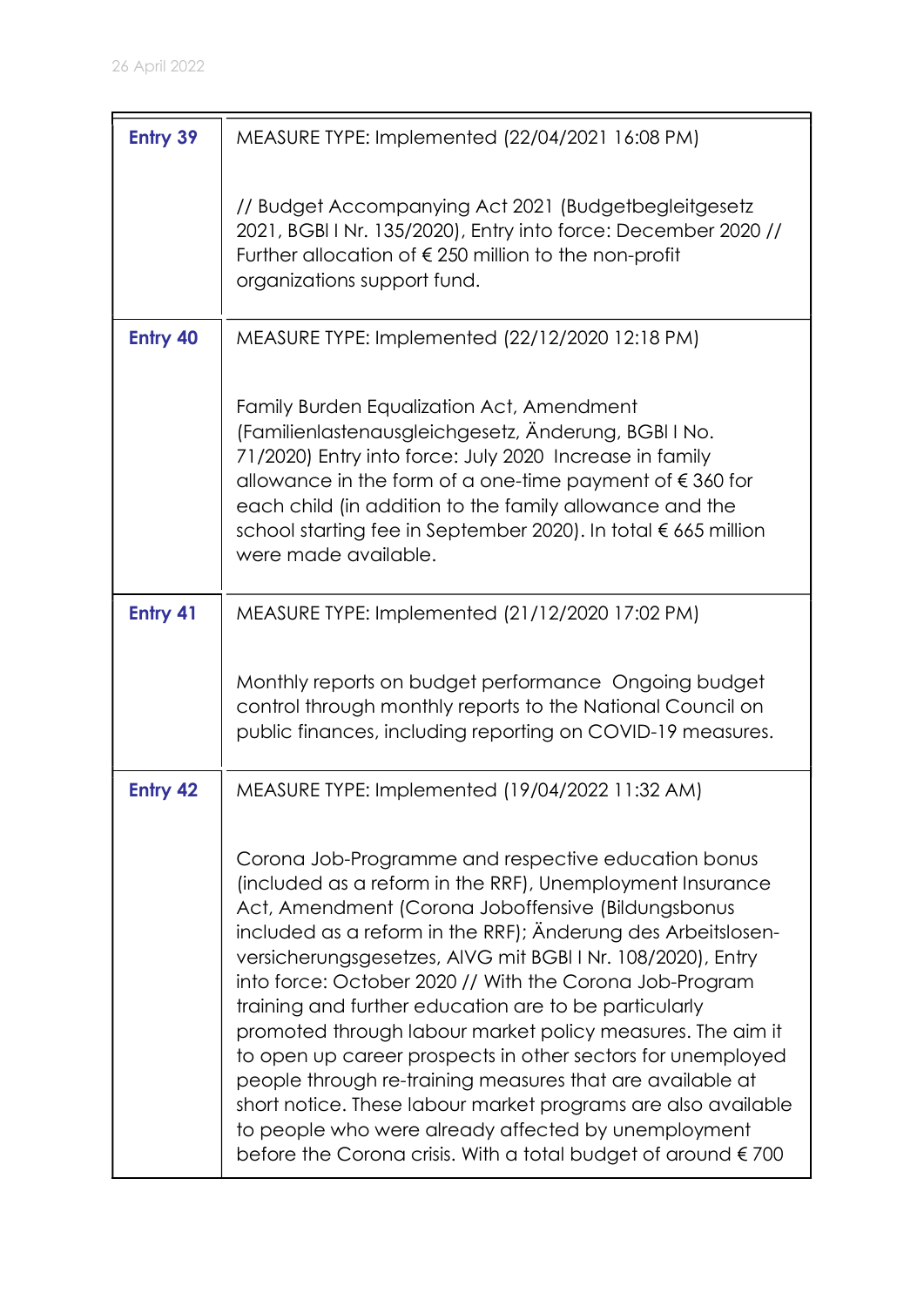|                 | million, the Corona Job Program is designed for a 100,000<br>participants and will start in October 2020.                                                                                                                                                                                                                                                                                                                                                                                                                                                                                                                                                                                                                                                                                                                                                                                                                                                                                                                                                                                                                                                                                                                                                                                                                                                                                                           |
|-----------------|---------------------------------------------------------------------------------------------------------------------------------------------------------------------------------------------------------------------------------------------------------------------------------------------------------------------------------------------------------------------------------------------------------------------------------------------------------------------------------------------------------------------------------------------------------------------------------------------------------------------------------------------------------------------------------------------------------------------------------------------------------------------------------------------------------------------------------------------------------------------------------------------------------------------------------------------------------------------------------------------------------------------------------------------------------------------------------------------------------------------------------------------------------------------------------------------------------------------------------------------------------------------------------------------------------------------------------------------------------------------------------------------------------------------|
| <b>Entry 43</b> | MEASURE TYPE: Implemented (14/10/2021 17:12 PM)                                                                                                                                                                                                                                                                                                                                                                                                                                                                                                                                                                                                                                                                                                                                                                                                                                                                                                                                                                                                                                                                                                                                                                                                                                                                                                                                                                     |
|                 | Wage subsidy – New Start Bonus (Bundesrichtlinie des AMS,<br>Kombilohnhilfe Neustartbonus) Entry into force: July 2020 In<br>addition to the short-time work scheme a wage subsidy was<br>introduced on June 15, 2020 called "New Start Bonus"<br>(Neustartbonus). For the bonus the existing in-work-benefit<br>(Kombilohn) was adapted, which is a wage subsidy granted<br>to take up employment. The "New Start Bonus" is intended to<br>support job take-ups and to contribute to filling vacancies<br>registered with the AMS as quickly as possible. Companies<br>that are not yet working to full capacity should be able to re-<br>employ their permanent staff. Previously unemployed persons<br>can apply for the "New Start Bonus" if they accept a fully<br>insured employment relationship of at least 20 hours per<br>week, which is less well paid than their employment<br>relationship before unemployment. The "New Start Bonus" is<br>calculated from the difference between net remuneration for<br>the work performed and about 80% of the net remuneration<br>before unemployment plus social security contributions. This<br>difference is capped at €950 net. The "New Start Bonus" is<br>limited to work started between June 15, 2020 and December<br>31, 2021 and can be claimed for a maximum of 28 weeks. The<br>currently planned budget for the "New Start Bonus" is €30<br>million. |
| Entry 44        | MEASURE TYPE: Implemented (21/12/2020 17:00 PM)                                                                                                                                                                                                                                                                                                                                                                                                                                                                                                                                                                                                                                                                                                                                                                                                                                                                                                                                                                                                                                                                                                                                                                                                                                                                                                                                                                     |
|                 | One-time payment for unemployed (Einmalzahlung für<br>Arbeitslose, Änderung des Arbeitslosen-<br>versicherungsgesetzes, AIVG mit BGBI I No. 71/2020) First one-<br>time payment: Persons who received unemployment benefit<br>or unemployment assistance for at least 60 days in the<br>months May to August 2020 received a one-time payment of<br>$\epsilon$ 450. No social insurance contributions have to be paid from<br>the special payment, and benefits from social assistance are<br>not reduced by this. Second one-time payment: The new                                                                                                                                                                                                                                                                                                                                                                                                                                                                                                                                                                                                                                                                                                                                                                                                                                                                 |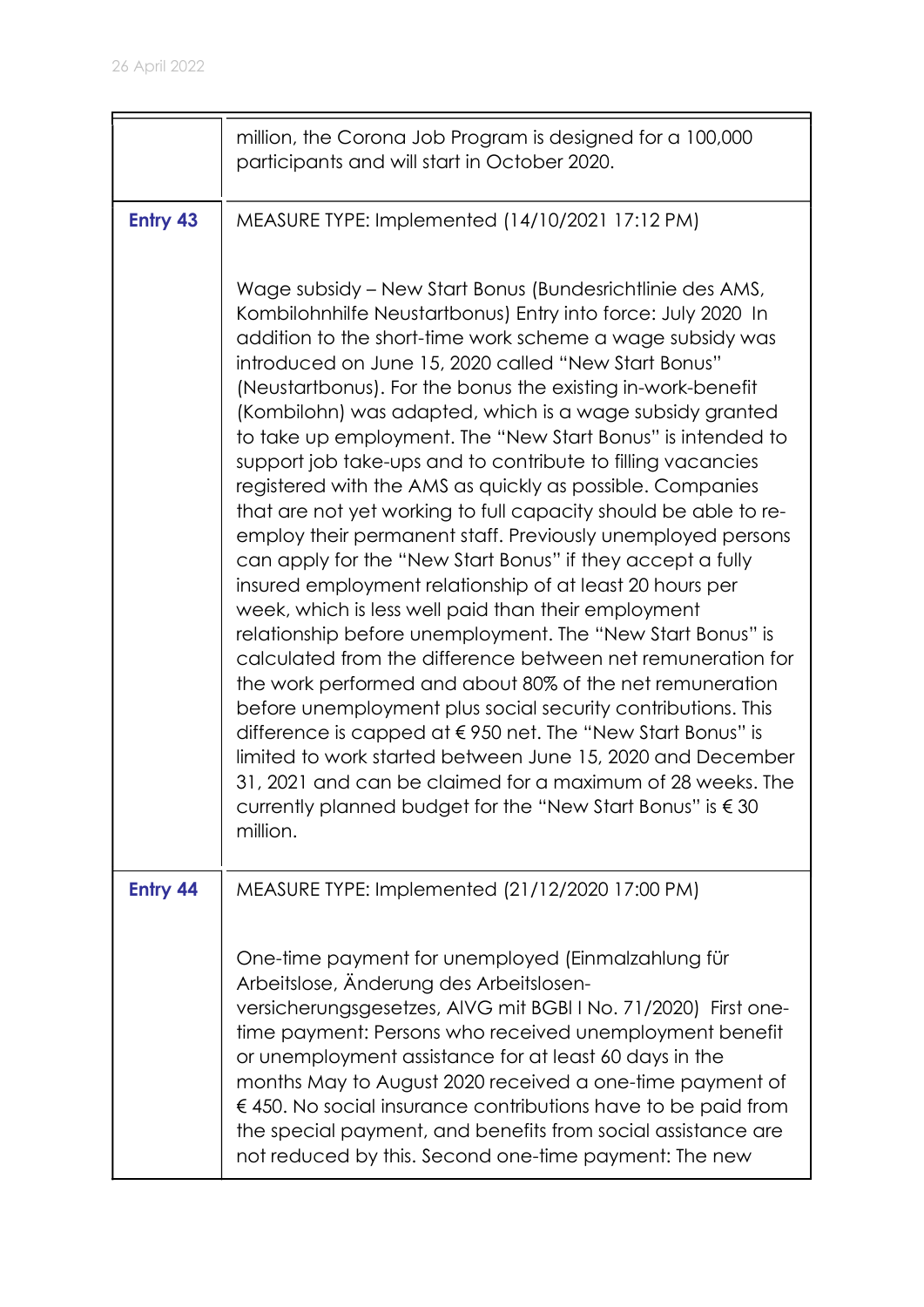|          | regulation of the bonus is graded: Depending on the duration<br>of unemployment, between $\epsilon$ 150 and $\epsilon$ 450 are to be<br>transferred. Persons who received unemployment benefit or<br>unemployment assistance for at least 45 days in the months<br>September to the end of November 2020 received a one-<br>time payment. Unemployed people receiving sickness<br>benefits will also receive a one-off payment this time. In the<br>case of at least 30 days of unemployment, it is $\epsilon$ 300, and in<br>the case of at least 15 days, $\epsilon$ 150.                                                                                                                                                                                                                                                                                                                                                                                                                               |
|----------|-----------------------------------------------------------------------------------------------------------------------------------------------------------------------------------------------------------------------------------------------------------------------------------------------------------------------------------------------------------------------------------------------------------------------------------------------------------------------------------------------------------------------------------------------------------------------------------------------------------------------------------------------------------------------------------------------------------------------------------------------------------------------------------------------------------------------------------------------------------------------------------------------------------------------------------------------------------------------------------------------------------|
| Entry 45 | MEASURE TYPE: Implemented (14/10/2021 17:07 PM)<br>Increase in unemployment assistance, Amendment<br>Unemployment Insurance Act, (Anderung des AIVG BGBI I No.<br>28/2020 and BGBI II No. 421/2020). Unemployment assistance<br>provides income support to unemployed workers who have<br>exhausted their entitlement to unemployment benefit (92% of<br>the previous unemployment benefit rate, respectively 95% for<br>low-income earners). As a result of the current crisis, these<br>payments were raised to the level of unemployment benefits.<br>This regulation was applied from 16th March 2020 until 31th<br>December 2020.                                                                                                                                                                                                                                                                                                                                                                    |
| Entry 46 | MEASURE TYPE: Implemented (14/02/2022 17:47 PM)<br>COVID-19 short-time work Federal guideline of the PES<br>(COVID-19-Kurzarbeit; Bundesrichtlinie des AMS)<br>IMPLEMENTED: March 2020, adapted in October 2020, April<br>2021 and at last July 2021 (phase 5) Several increases of the<br>budget (1. COVID-19-Gesetz, BGBI I No. 12/2020, [], COVID-<br>Kurzarbeit-Obergrenzen VO, BGBI II No. 219/2020) Regulation<br>of the Federal Minister of Labour, Family and Youth<br>concerning the financial ceiling for covering subsidies for<br>short-time work (COVID-Kurzarbeit-Obergrenzen VO): For the<br>year 2020, the ceiling is set at $\epsilon$ 12 billion in accordance with $3$<br>13 para. 1 AMPFG). - In the case of "temporary, non-<br>seasonal" economic difficulties (e.g. caused by a drop in<br>sales) due to the Coronavirus, company employees have the<br>option of reducing their working hours * by 10-90% (Phase 1<br>and 2:01.03.2020 to 30.09.2020) * by 20-70% (in exceptional |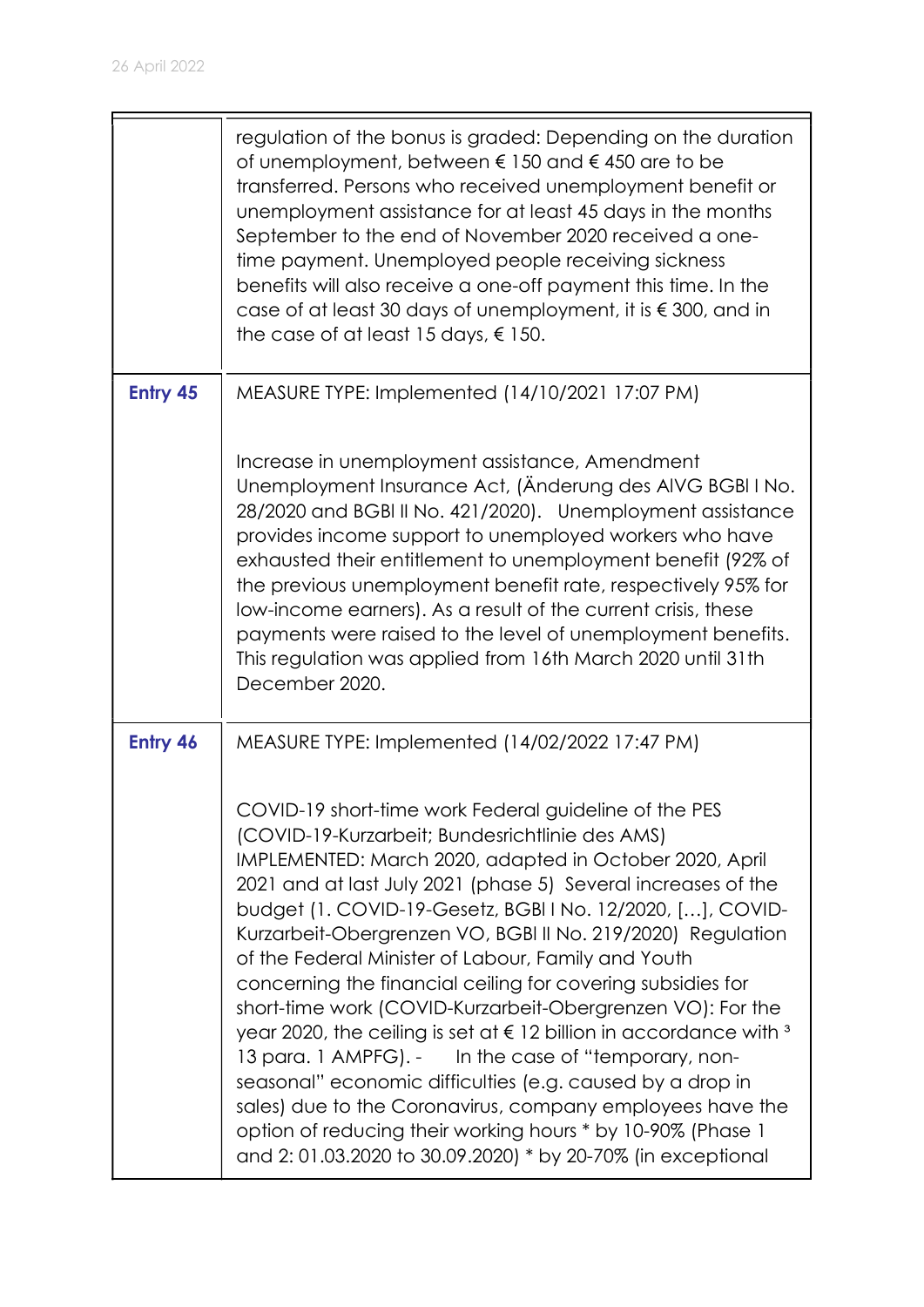cases 90%) (Phase 3: 01.10.2020 to 31.03.2021) \* in phase 4 (01.04.2021 limited until 30.06.2021) the KUA-Covid-19 will be continued under the same conditions as in phase 3, with minor changes due to the social partner agreement. for max. 6 months (in the calculation period, working hours can also be reduced to 0 hours temporary). \* in phase 5 (01.07.2021 limited until 30.06.2022) the social partners have agreed with the federal government on an extension beyond 30 June 2021. As of 01.07.2021, the new, adapted short-time work model for phase 5 will apply. The period of validity was set from 1.7.2021 to 30.06.2022; as a rule, 85% of the previous subsidy level applies. A special regulation for particularly affected enterprises is limited until 31.12.2021. Companies that have a 50% or more drop in turnover in the 3rd quarter of 2020 compared to the 3rd quarter of 2019, as well as companies that are directly affected by a future ban on entry are considered to be particularly affected enterprises and can receive 100% of the previous level of aid until 31.12.2021. o the loss of working time during the shorttime working period may not be less than 20% on average and not more than 50% of the normal working time stipulated by law or collective agreement or, in the case of part-time employees, of the contractually agreed normal working time for each individual employee. In special cases - especially in companies particularly affected by the Corona crisis - the loss of working time can also be up to 70%, in individual special cases up to 90%. In addition to the serious reduction of old leave entitlements, employees must consume at least 1 week of leave within the short-time work period for every 2 calendar months or part thereof. In any case, the company may not offset any lost hours to this extent. - The financial means are available for small and large companies in all sectors; a social partner agreement is a prerequisite for the use of the COVID-19 Short-Time Work. - Employers must pay short-time compensation at least until 90% (for a gross salary up to  $\epsilon$  1,700), 85% (for a salary up to  $\epsilon$  2,685), 80% (for a salary between  $\epsilon$  2,685 and  $\epsilon$  5,370) of the previous net salary and 100% in case of apprentices. Employers only have to pay for the hours actually worked. The state refunds the difference. Ultimately, the financial burden to the companies (e.g. through social security contributions) through COVID-19 Short-Time Work remains very low. The employment level in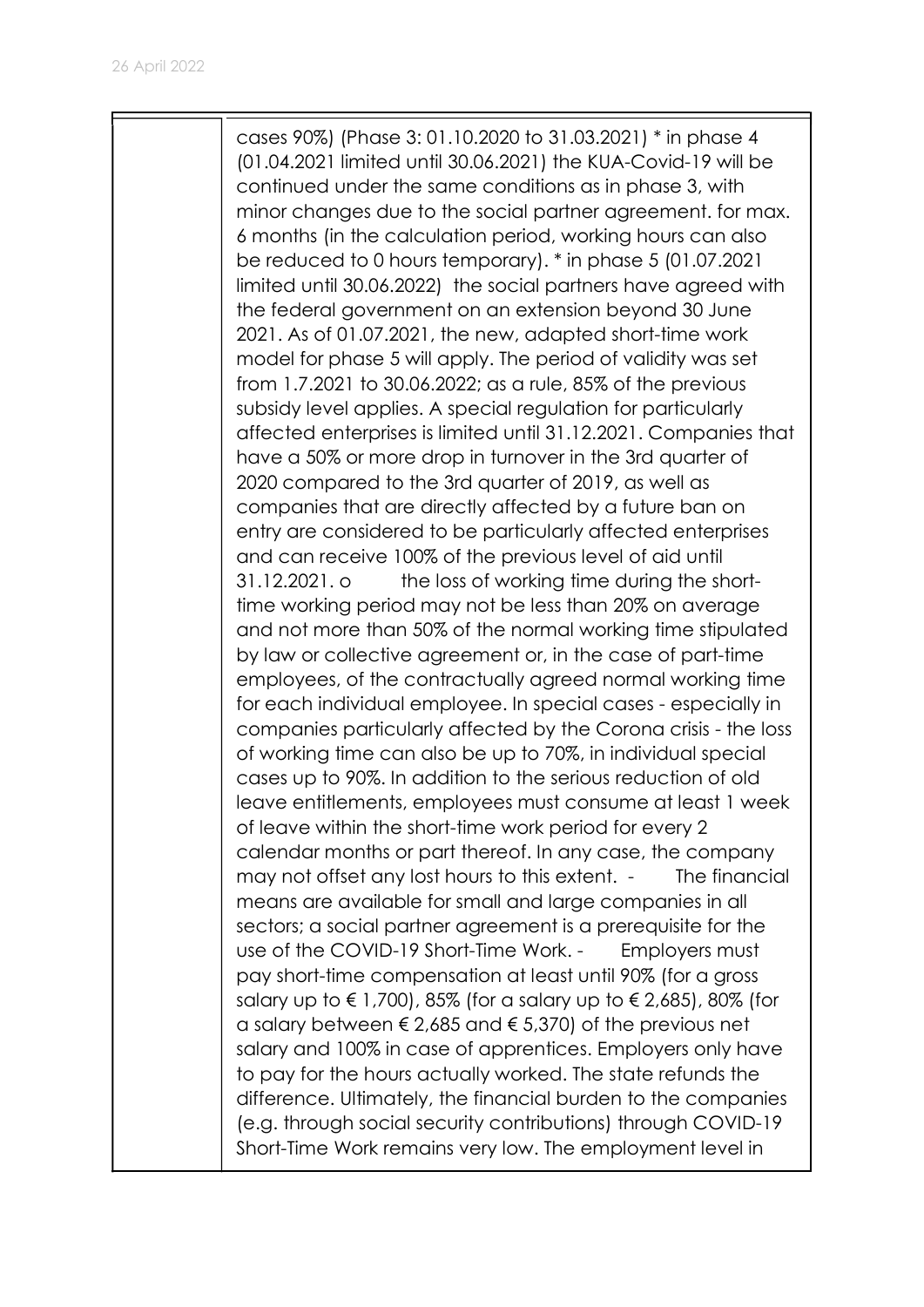|                 | the companies must be maintained during the COVID-19<br>Short-Time Work and one month beyond. COVID-19 short-time<br>work Federal guideline of the PES (COVID-19-Kurzarbeit;<br>Bundesrichtlinie des AMS) IMPLEMENTED: November 23, 2021//<br>The possibility to receive 100% aid is extended until 31 March<br>2022. - The deadline for subsequent application is extended to<br>four weeks after the start of the COVID-19 Short-Time Work for<br>lockdown farms. - If a request submitted in time is rejected<br>due to the non-approval of a competent body capable of<br>concluding a collective agreement, the company may<br>submit a new, improved request within two weeks of the<br>notification of the rejection, while maintaining the original<br>start date of the short-time work project. |
|-----------------|-----------------------------------------------------------------------------------------------------------------------------------------------------------------------------------------------------------------------------------------------------------------------------------------------------------------------------------------------------------------------------------------------------------------------------------------------------------------------------------------------------------------------------------------------------------------------------------------------------------------------------------------------------------------------------------------------------------------------------------------------------------------------------------------------------------|
| Entry 47        | MEASURE TYPE: Implemented (21/12/2020 16:53 PM)                                                                                                                                                                                                                                                                                                                                                                                                                                                                                                                                                                                                                                                                                                                                                           |
|                 | Investment Control Act (Investitionskontrollgesetz, BGBI I No.<br>87/2020) Entry into force: July 2020 The original allocation of<br>the Artists Social Insurance Fund is increased from $\epsilon$ 5 million<br>to $\epsilon$ 10 million to compensate income losses resulting from the<br>lockdown (see also BGBI I No. 16/2020) Direct investment from<br>third countries in critical sectors that could pose a threat to<br>public order should be prevented. The Investment Control Act<br>regulates the areas in which there may be a threat from<br>direct investments to the security of public order.                                                                                                                                                                                            |
| <b>Entry 48</b> | MEASURE TYPE: Implemented (21/12/2020 16:52 PM)                                                                                                                                                                                                                                                                                                                                                                                                                                                                                                                                                                                                                                                                                                                                                           |
|                 | Artists Social Insurance Fund Act, Amendment (Änderung<br>Künstler-Sozialversicherungs-fondsgesetz, BGBI I No. 106/2020)<br>Entry into force: October 2020 The original allocation of the<br>Artists Social Insurance Fund is increased from $\epsilon$ 5 million to $\epsilon$<br>10 million to compensate income losses resulting from the<br>lockdown (see also BGBI I No. 16/2020)                                                                                                                                                                                                                                                                                                                                                                                                                    |
| Entry 49        | MEASURE TYPE: Implemented (21/12/2020 16:52 PM)                                                                                                                                                                                                                                                                                                                                                                                                                                                                                                                                                                                                                                                                                                                                                           |
|                 | COVID-19 special working capital facility for export<br>companies (within the Export Promotion Act,                                                                                                                                                                                                                                                                                                                                                                                                                                                                                                                                                                                                                                                                                                       |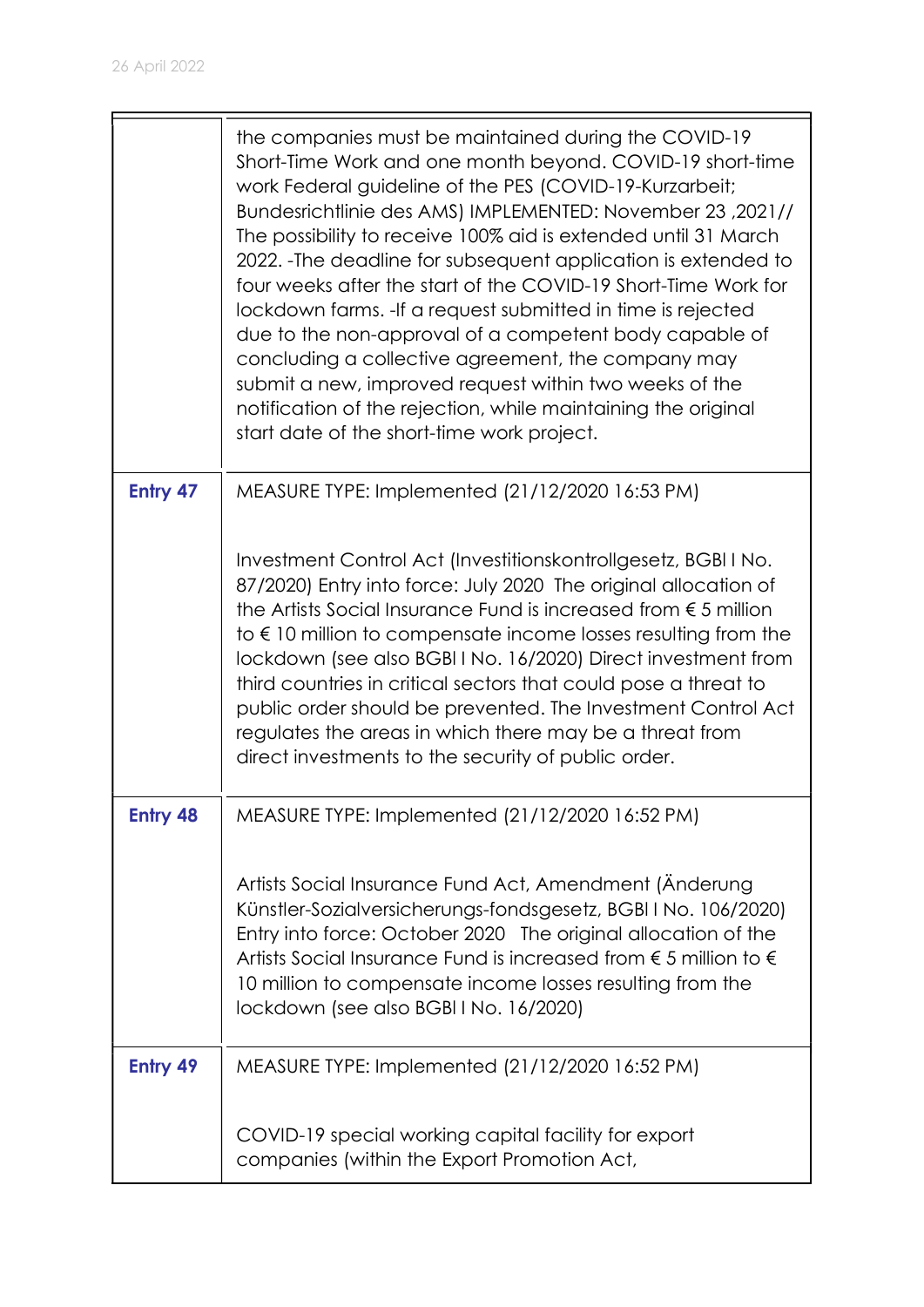|                 | Ausfuhrförderungsgesetz) Provision of additional funds of up<br>to $\epsilon$ 3 billion under the working capital programme to secure<br>the liquidity of export companies and preserve jobs. OeKB<br>handles the programme.                                                                                                                                                                                 |
|-----------------|--------------------------------------------------------------------------------------------------------------------------------------------------------------------------------------------------------------------------------------------------------------------------------------------------------------------------------------------------------------------------------------------------------------|
| <b>Entry 50</b> | MEASURE TYPE: Implemented (21/12/2020 16:34 PM)                                                                                                                                                                                                                                                                                                                                                              |
|                 | VAT Act, Amendment (Änderung Umsatzsteuergesetz, BGBI I<br>No. 60/2020) Entry into force: July 2020 Temporary reduction<br>of VAT to 5% in the catering sector and the hospitality industry<br>(food and drinks, accommodation) as well as for sales from<br>artists, imports of art objects, books, sheets of music etc.                                                                                    |
| <b>Entry 51</b> | MEASURE TYPE: Implemented (21/12/2020 16:33 PM)                                                                                                                                                                                                                                                                                                                                                              |
|                 | 22nd COVID-19-Act (22. COVID-19-Gesetz, BGBI I No. 64/2020)<br>Entry into force: July 2020 Support for artists: Establishment of<br>a fund of €90 million to support self-employed artists by<br>granting bridge financing. The funds are provided from the<br>COVID-19 crisis management fund.                                                                                                              |
| <b>Entry 52</b> | MEASURE TYPE: Implemented (12/02/2022 17:35 PM)                                                                                                                                                                                                                                                                                                                                                              |
|                 | 20th COVID-19-Act (20. COVID-19-Gesetz, BGBI I No. 49/2020)<br>Entry into force: June 2020 Support for organizations in the<br>cultural, sports and social sectors, voluntary fire brigades and<br>legally recognized religious communities: Establishment of a<br>non-profit organizations support fund of $\epsilon$ 1.075 million. The<br>funds are provided from the COVID-19 crisis management<br>fund. |
| <b>Entry 53</b> | MEASURE TYPE: Implemented (21/12/2020 16:32 PM)                                                                                                                                                                                                                                                                                                                                                              |
|                 | 19th COVID-19-Act (19. COVID-19-Gesetz, BGBI I No. 48/2020)<br>Entry into force: June 2020 Amendment of the Income Tax<br>Act (Einkommensteuergesetz, Änderung): 1.<br>Tax-free<br>employer meal vouchers: Increase in the tax-free value limit<br>from $\epsilon$ 4.40/day to $\epsilon$ 8/day; the tax-free amount increases                                                                               |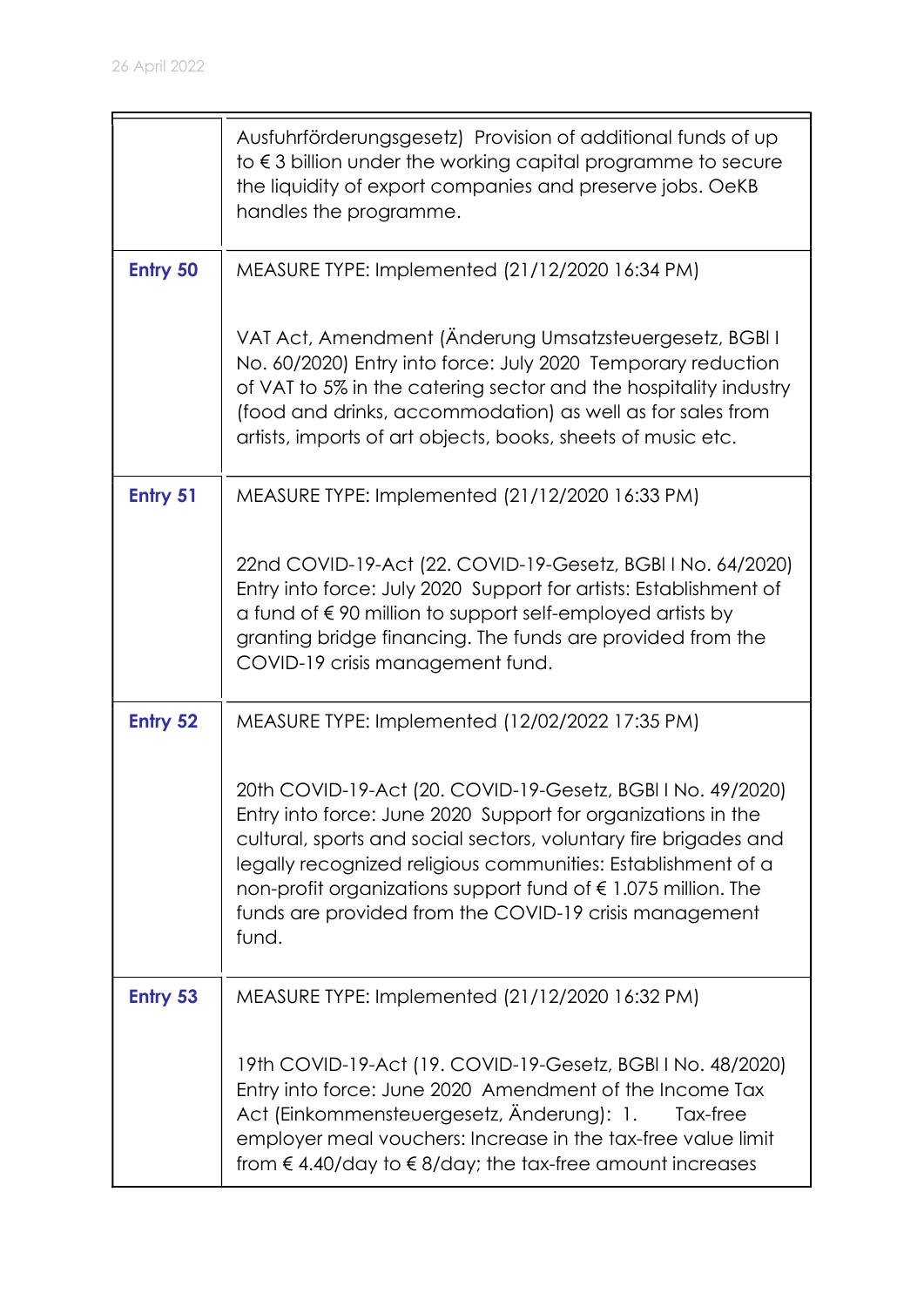|                 | from $\epsilon$ 1.10 to $\epsilon$ 2.00 per working day for vouchers that can<br>also be used to shop groceries Increased deductibility of 75%<br>of entertainment expenses (business lunch). VAT-exemption<br>for protective masks (April 2020 until July 2020)                                                                                                                                                                                                                                                                                                                                 |
|-----------------|--------------------------------------------------------------------------------------------------------------------------------------------------------------------------------------------------------------------------------------------------------------------------------------------------------------------------------------------------------------------------------------------------------------------------------------------------------------------------------------------------------------------------------------------------------------------------------------------------|
| <b>Entry 54</b> | MEASURE TYPE: Implemented (14/10/2021 16:54 PM)                                                                                                                                                                                                                                                                                                                                                                                                                                                                                                                                                  |
|                 | Extended fixed-cost subsidy (Fixkostenzuschuss 800.000, BGBI.<br>II N0. 497/2020) IMPLEMENTED: November 2020 // •<br>Second phase of fixed-cost subsidy following Fixed-cost<br>Wider definition of the term "fixed-costs", linear<br>subsidy I •<br>calculation of subsidies up to 100% of fixed-cost, maximum<br>amount of aid 1.8 Mio. EURCompensation period: 16<br>September 2020 to 30 June 2021 • Deadline for application<br>31 December 2021                                                                                                                                            |
| Entry 55        | MEASURE TYPE: Implemented (21/12/2020 16:25 PM)                                                                                                                                                                                                                                                                                                                                                                                                                                                                                                                                                  |
|                 | 18th COVID-19-Act (18. COVID-19-Gesetz, BGBI I No. 44/2020)<br>Entry into force: May 2020 - Complete reimbursement of<br>existing tax credits, regardless of deferrals and instalment<br>payments - Support of the sports sector by granting of tax-<br>exempted travel expenses, even when sports facilities are<br>closed due to lockdown measures - Expanded consolidation<br>into a lump sum for innkeepers with a focus on supporting inns<br>taxation of sparkling wines in order to improve the<br>competitiveness of Austrian producers and for promotion of<br>the hospitality industry |
| <b>Entry 56</b> | MEASURE TYPE: Implemented (21/12/2020 16:24 PM)                                                                                                                                                                                                                                                                                                                                                                                                                                                                                                                                                  |
|                 | 17th COVID-19-Act (17. COVID-19-Gesetz, BGBI I No. 36/2020)<br>Entry into force: May 2020 Amendment of Hardship Case<br>Fund (Härtefallfonds): Extension of the safety net to people in<br>marginal employment and for providers of private<br>accommodation                                                                                                                                                                                                                                                                                                                                     |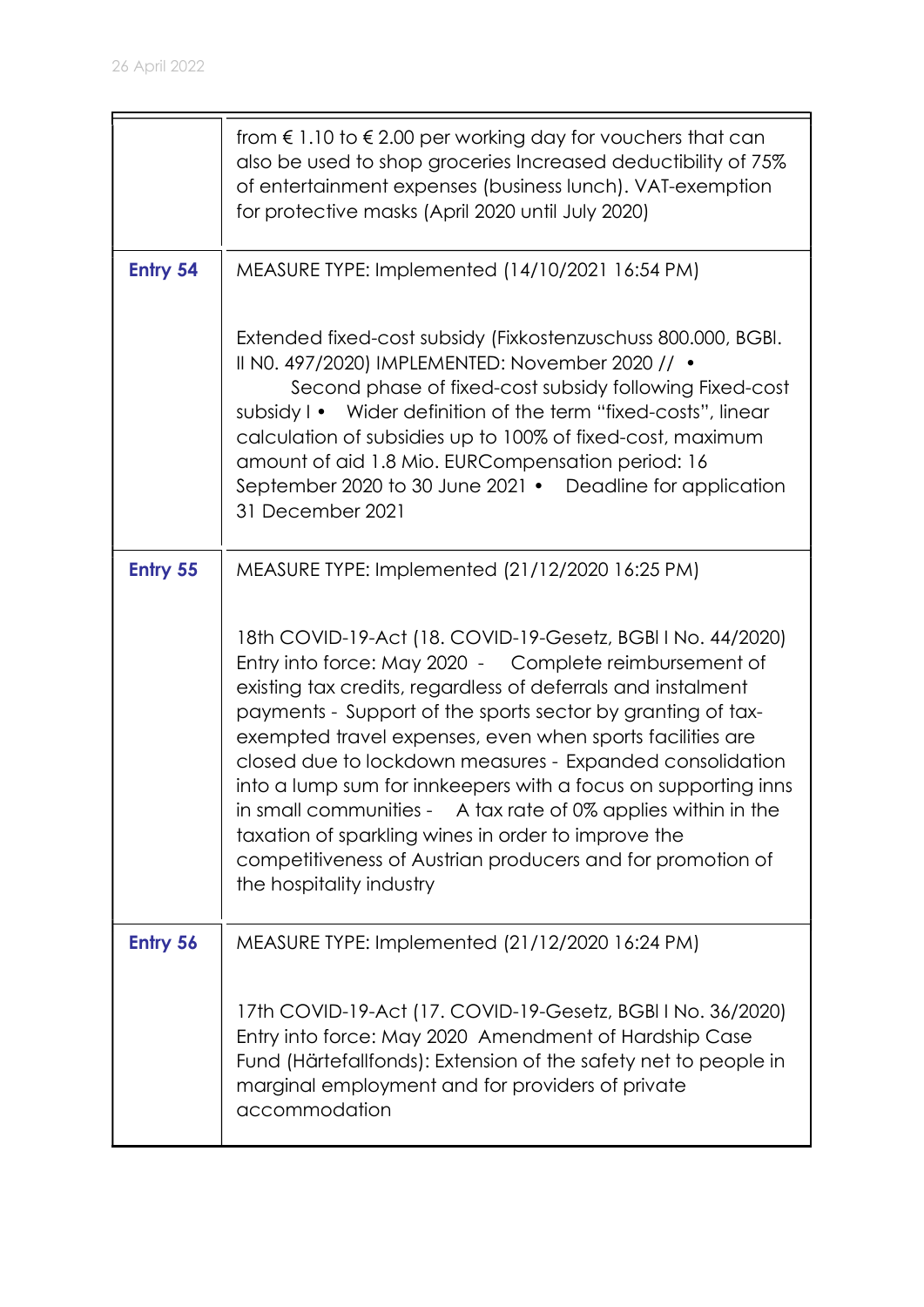| Entry 57        | MEASURE TYPE: Implemented (21/12/2020 16:24 PM)                                                                                                                                                                                                                                                                                                                                                                                                                                                                                                                                                                                                                                                                                                                                                                                                                                                  |
|-----------------|--------------------------------------------------------------------------------------------------------------------------------------------------------------------------------------------------------------------------------------------------------------------------------------------------------------------------------------------------------------------------------------------------------------------------------------------------------------------------------------------------------------------------------------------------------------------------------------------------------------------------------------------------------------------------------------------------------------------------------------------------------------------------------------------------------------------------------------------------------------------------------------------------|
|                 | 9th COVID-19-Act (9. COVID-19-Gesetz, BGBI I No. 31/2020)<br>Entry into force: May 2020 Health and pension insurance -<br>entitlements to insurance benefits 1. Extension of the period of<br>drawing a temporary benefit from health- or pension<br>insurance for the duration of the COVID-19 crisis. As long as<br>claims for benefits cannot be decided in front of the court or<br>because of a lack of medical assessment the federal<br>government bears the incurred costs financed from the<br>COVID-19 crisis management fund 2.<br>Statutory<br>standardization of the "risk certificate" (Risikoattest) and the<br>exemption of high-risk patients as well as the reimbursement<br>of personnel costs for exempted employees by the health<br>insurance. The federal government reimburses the costs<br>incurred by the health insurance from the COVID-19 crisis<br>management fund |
| <b>Entry 58</b> | MEASURE TYPE: Implemented (21/12/2020 16:23 PM)                                                                                                                                                                                                                                                                                                                                                                                                                                                                                                                                                                                                                                                                                                                                                                                                                                                  |
|                 | Press Promotion Act 2004, Amendment (Anderung des<br>Presseförderungsgesetzes 2004, BGBI I No. 82/2020) Entry into<br>force: July 2020 Special funding for weekly, regional and<br>online newspapers and magazines amounting to $\epsilon$ 3 million                                                                                                                                                                                                                                                                                                                                                                                                                                                                                                                                                                                                                                             |
| <b>Entry 59</b> | MEASURE TYPE: Implemented (21/04/2022 08:58 AM)                                                                                                                                                                                                                                                                                                                                                                                                                                                                                                                                                                                                                                                                                                                                                                                                                                                  |
|                 | 4th COVID-19-Act (4. COVID-19-Gesetz, BGBI I No. 24/2020)<br>Entry into force: April 2020 Measures to support the media<br>sector: Extraordinary subsidies for daily newspapers<br>amounting to $\epsilon$ 9.7 million. One-time increase in sales<br>subsidies for daily and weekly newspapers amounting to $\epsilon$ 5.8<br>million. An additional $\epsilon$ 15 million were made available for the<br>private broadcasting and $\epsilon$ 2 million for the non-commercial<br>broadcasting. Additionally, weekly newspapers, magazines,<br>regional newspapers and online magazines were allocated $\epsilon$<br>3 million.                                                                                                                                                                                                                                                                 |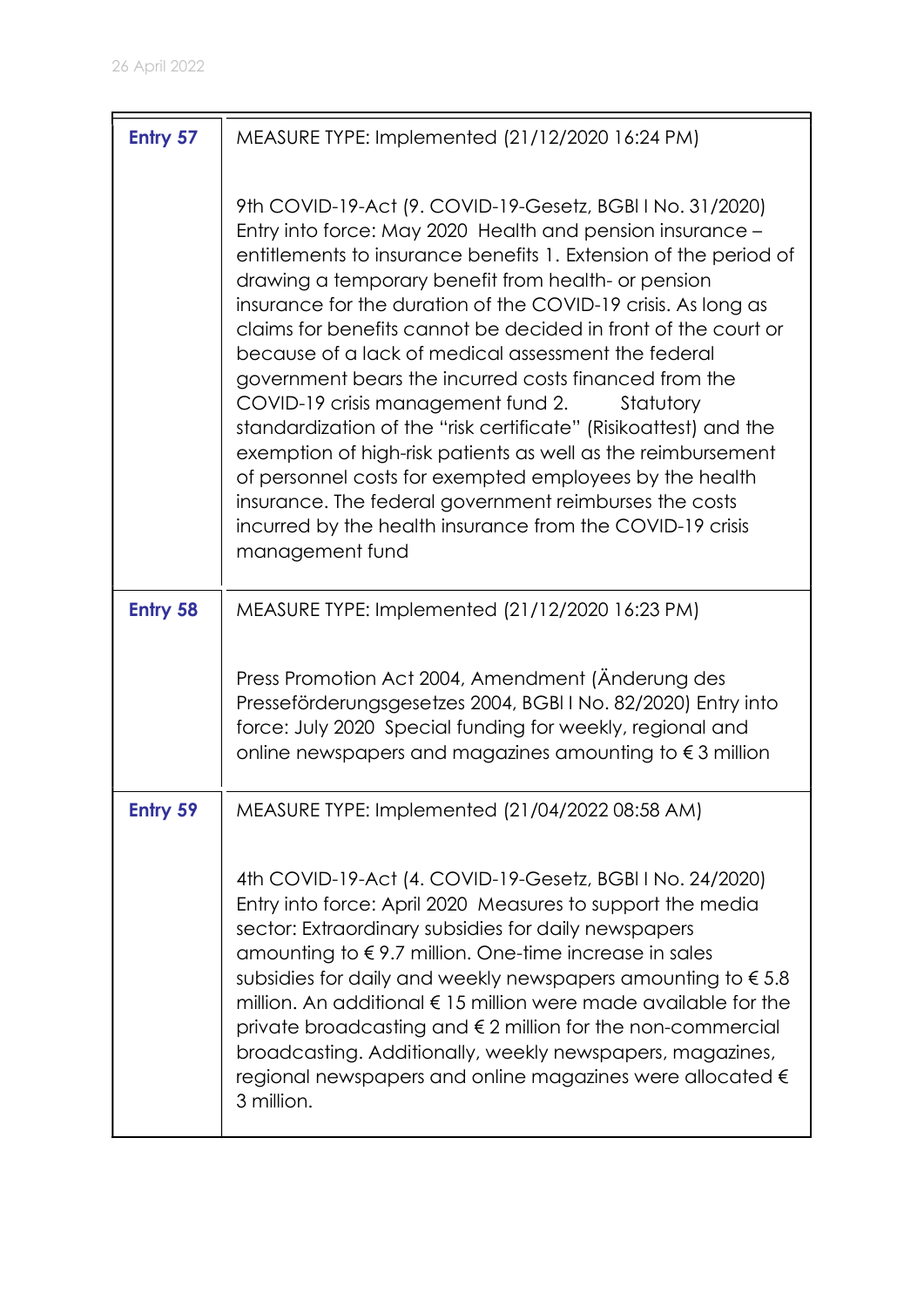| Entry 60 | MEASURE TYPE: Implemented (14/10/2021 16:49 PM)                                                                                                                                                                                                                                                                                                                                                                                                                                                                                                                                                                                                                                                                                                                                                                                                                                                                                                                                                                                                                                                                                                                      |
|----------|----------------------------------------------------------------------------------------------------------------------------------------------------------------------------------------------------------------------------------------------------------------------------------------------------------------------------------------------------------------------------------------------------------------------------------------------------------------------------------------------------------------------------------------------------------------------------------------------------------------------------------------------------------------------------------------------------------------------------------------------------------------------------------------------------------------------------------------------------------------------------------------------------------------------------------------------------------------------------------------------------------------------------------------------------------------------------------------------------------------------------------------------------------------------|
|          | 3rd COVID-19-Act (3. COVID-19-Gesetz, BGBI I No. 23/2020<br>Entry into force: April 2020 1. COVID-19 crisis management<br>fund (COVID-19 Krisenbewältigungsfonds): Increase in funding<br>from € 4 billion to € 28 billion 2. Hardship Case Fund<br>(Härtefallfonds): Extension of funding from € 1 billion to € 2<br>billion and extension of eligibility to receive funds to self-<br>employed persons and private room landlords with a<br>maximum of ten guest beds in their own household 3.<br>Increase in funds for short-time work from $\epsilon$ 400 million<br>to $\epsilon$ 1 billion and authorization to increase the variable funds<br>for short-time work to $\epsilon$ 3 billion 4.<br>Guarantees as security<br>for loans to maintain business activity and bridging temporary<br>liquidity bottlenecks 5. Tax exemption for bonus payments<br>for employees in the context of their work performance<br>during the Corona crisis up to an amount of $\epsilon$ 3,000. In<br>addition, the commuting allowance, tax-free overtime<br>payments and similar allowances will be granted despite<br>short-time work, work from home or home quarantine |
| Entry 61 | MEASURE TYPE: Implemented (11/02/2022 13:49 PM)                                                                                                                                                                                                                                                                                                                                                                                                                                                                                                                                                                                                                                                                                                                                                                                                                                                                                                                                                                                                                                                                                                                      |
|          | 2nd COVID-19-Act (2. COVID-19-Gesetz, BGBI I Nr. 16/2020)<br>Entry into force: March 2020 1.<br>Establishment of a<br>Hardship Case Fund (Härtefallfonds) worth € 1 billion to create<br>a safety net for hardship cases in, inter alia, one-person<br>companies (EPU), independent contractors, micro-<br>entrepreneurs in the form of non-repayable grants 2.<br>Support fund for artists amounting to an additional $\epsilon$ 5<br>million for 2020 to compensate loss of income 3. Support for<br>long-term care. Endowment long-term care fund with € 150<br>million for the Länder to build-up additional care and<br>assistance services. The purpose of this one-time endowment<br>is to finance temporary measurements and emergency<br>capacities in case of a pandemic. Also it includes testing<br>costs for 24-h-nursing staff. Furthermore, the purpose of the<br>endowment was extended and now includes a staff-bonus<br>for all nursing and maintenance staff in the area of long-term<br>Funds for the Austrian Health Fund<br>care. 4.                                                                                                           |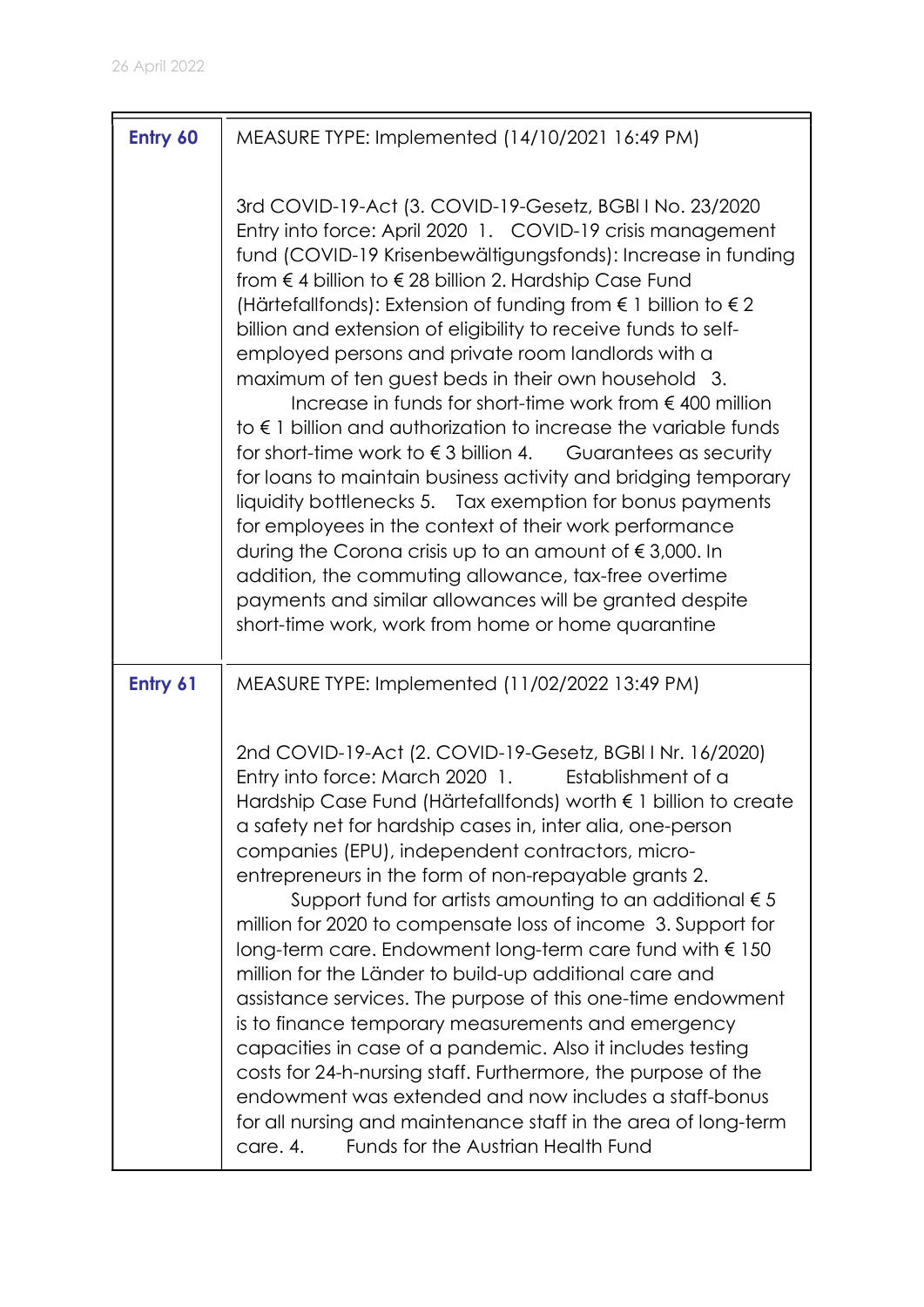|          | (Österreichische Gesundheitskasse, ÖGK) amounting to $\epsilon$ 60<br>million from COVID-19 crisis management fund to take<br>measures to stabilize the health care situation. 5. Relieves for<br>employers: In case of contributions can't be paid on time or<br>are only partially paid there will be certain relieves for<br>employers deferrals, no reminders, no collection measures nor<br>bankruptcy applications.                                                                                                                                                                                                                                                                                                                                                                                                                                                                                                                                                                                                       |
|----------|---------------------------------------------------------------------------------------------------------------------------------------------------------------------------------------------------------------------------------------------------------------------------------------------------------------------------------------------------------------------------------------------------------------------------------------------------------------------------------------------------------------------------------------------------------------------------------------------------------------------------------------------------------------------------------------------------------------------------------------------------------------------------------------------------------------------------------------------------------------------------------------------------------------------------------------------------------------------------------------------------------------------------------|
| Entry 62 | MEASURE TYPE: Implemented (11/02/2022 13:51 PM)                                                                                                                                                                                                                                                                                                                                                                                                                                                                                                                                                                                                                                                                                                                                                                                                                                                                                                                                                                                 |
|          | 1st COVID-19-Act (1. COVID-19-Gesetz, BGBI I No. 12/2020).<br>Entry into force: March 2020 Establishment of a COVID-19<br>crisis management fund (COVID-19 Krisenbewältigungsfonds)<br>worth $\epsilon$ 4 billion: - to stabilize health care - to stimulate the<br>labour market (amendment of the Labour Market Policy<br>Financing Act [Arbeitsmarktpolitik Finanzierungsgesetz]; -<br>to maintain public order and security -<br>to dampen<br>the loss of income as a result of the crisis - support to<br>educational institutions (e.g. devices for students for distance<br>learning) - measures in connection with the epidemic law<br>measures to stimulate the economy<br>(Epidemiegesetz) -                                                                                                                                                                                                                                                                                                                          |
| Entry 63 | MEASURE TYPE: Implemented (21/12/2020 15:35 PM)                                                                                                                                                                                                                                                                                                                                                                                                                                                                                                                                                                                                                                                                                                                                                                                                                                                                                                                                                                                 |
|          | Economy Strengthening Act (Konjunkturstärkungsgesetz 2020,<br>BGBITNo. 96/2020). Entry into force: July 2020 Investment<br>and relief package for companies (about 540.000<br>companies) and self-employed persons) 1.<br>Degressive<br>depreciation and an accelerated depreciation for buildings<br>as an alternative to linear depreciation. Certain assets, in<br>particular carbon dioxide emitting vehicels, are exempt from<br>degressive depreciation 2. Tax relief for agriculture and<br>forestry, notably a 3-year distribution for taxable profits, an<br>elevation of and the threshold that induces the legal<br>obligation to keep records and further miscellaneous<br>simplifications and debureaucratisations 3.<br><b>Temporary</b><br>loss carry-back for individuals and legal entities with business<br>revenue. Properly ascertained losses that cannot be offset<br>against profits in 2020, may be deducted on request within<br>the 2019 or 2018 assessment up to a figure of $\epsilon$ 5 million. A |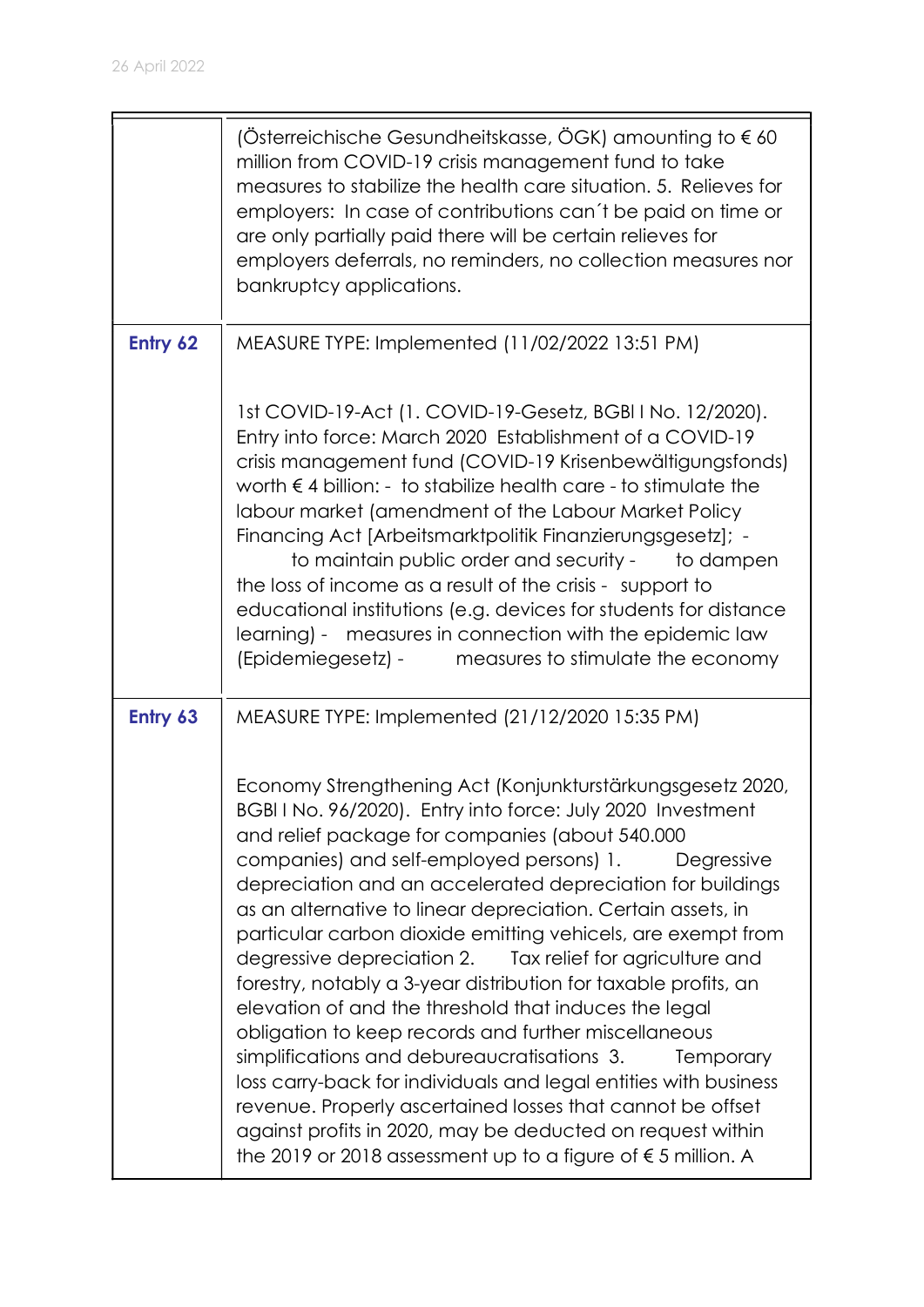|          | reserve for taxation equivalent to the estimated loss for the<br>fiscal year, that is tax effective as early as 2020, may be<br>created. Relief measures for low-wage earners (about 5.5)<br>million people) 1. Reduction of the initial tax rate for wage<br>and income tax from 25% to 20%. Effective retrospectively<br>from January 1st, 2020. Women profit most, since many of<br>them are low-wage earners. 2. Employees with annual<br>earnings of not more than € 11,000 (income tax-free bracket)<br>benefit from an increase of the reimbursement of social<br>security contributions Short-time work schemes will not affect<br>the benefitted taxation of Christmas and holiday bonuses,<br>that Austrian employers are obligated to pay out to their<br>employees                                                   |
|----------|----------------------------------------------------------------------------------------------------------------------------------------------------------------------------------------------------------------------------------------------------------------------------------------------------------------------------------------------------------------------------------------------------------------------------------------------------------------------------------------------------------------------------------------------------------------------------------------------------------------------------------------------------------------------------------------------------------------------------------------------------------------------------------------------------------------------------------|
| Entry 64 | MEASURE TYPE: Announced (26/04/2022 14:15 PM)                                                                                                                                                                                                                                                                                                                                                                                                                                                                                                                                                                                                                                                                                                                                                                                    |
|          | Nationale Umsetzung der Europäischen Garantie für Kinder,<br>Nominierung des Nationalen Koordinators sowie Erarbeitung<br>des "NAP-Kindergarantie", MRV 70/15, ANNOUNCED 15<br>September 2021 // National implementation of the European<br>Child Guarantee, Nomination of the National Coordinator<br>and development of the "National Action Plan implementing<br>the European Child Guarantee".                                                                                                                                                                                                                                                                                                                                                                                                                               |
| Entry 65 | MEASURE TYPE: Announced (14/10/2021 17:20 PM)                                                                                                                                                                                                                                                                                                                                                                                                                                                                                                                                                                                                                                                                                                                                                                                    |
|          | COVID-19-Tax Measures Act (COVID-19-<br>Steuermaßnahmengesetz), BGBIINo. 3/2021) 2nd COVID-19-<br>Tax Measures Act (2. COVID-19-Steuermaßnahmengesetz,<br>BGBI I Nr. 52/2021), // (Predominantly) Introduction/extension<br>of various time-limited COVID-19-related tax relief measures -<br>inter alia: • Commuter allowance and tax-free treatment of<br>allowances and supplements for employees despite<br>teleworking, quarantine or short-time working • Temporary<br>VAT reduction to five percent for the catering, hotel and<br>cultural sectors • Reduced VAT-rate of ten percent applied<br>to certain repair services (in accordance with EU-law;<br>permament law) •<br>VAT-exemption of COVID-19<br>vaccines until the end of 2022 • Instalment payment of<br>deferred taxes and enactment of a specific payback- |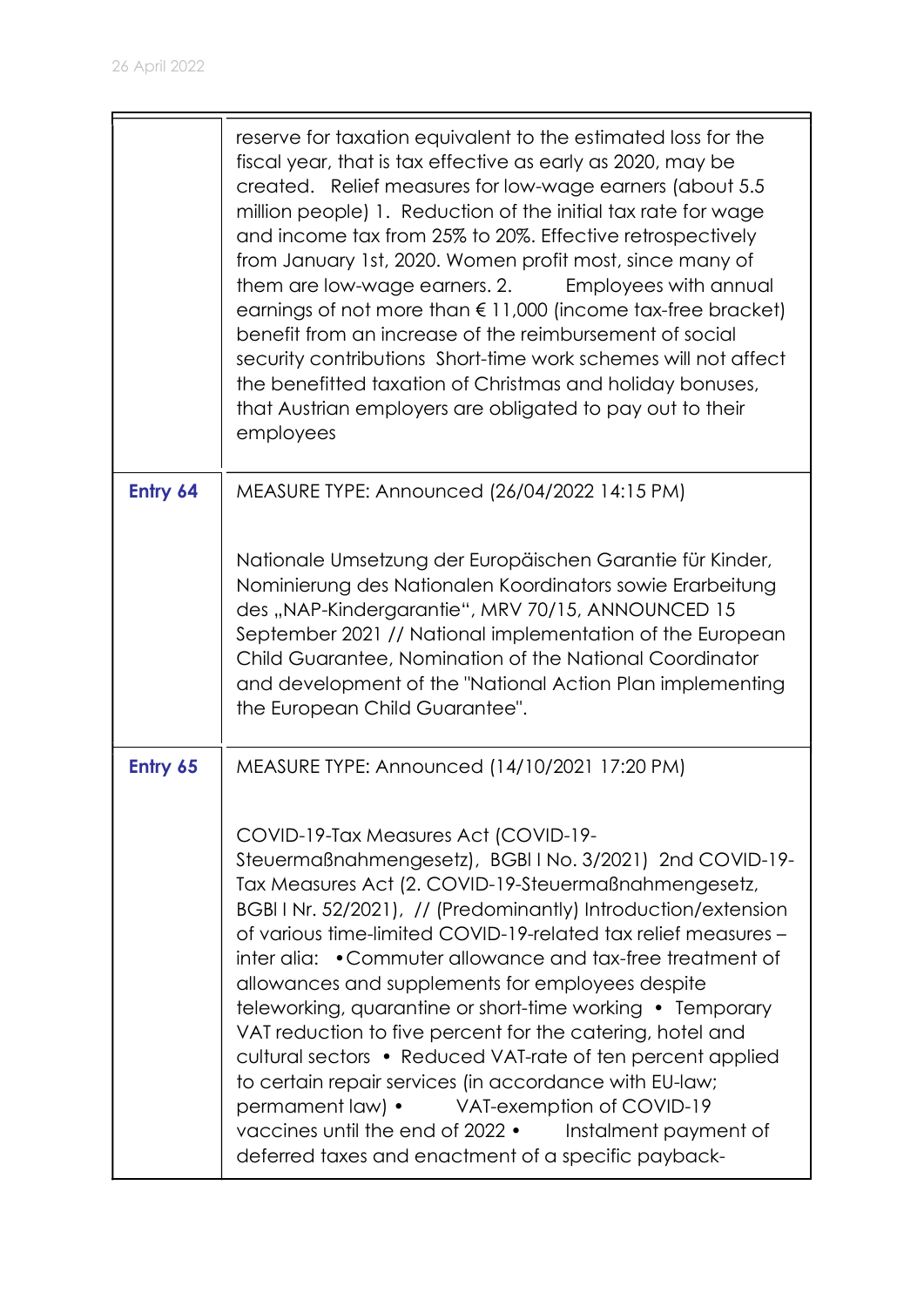|          | scheme (up to 36 months) with facilitations in comparison to<br>general tax procedural regulations. •<br>Possibility for<br>employers to tax-free issue vouchers to employees up to $\epsilon$ 365<br>Flat-rate travel allowances to be paid tax-free to<br>athletes, referees and sports coaches despite cancelled<br>Alcohol tax exemption of ethanol for the purpose<br>events •<br>of disinfectant production Comprehensive tax regulation of<br>expenditures pertaining "Home Office", notably tax relief of<br>home office related expenses up to €600 per year |
|----------|-----------------------------------------------------------------------------------------------------------------------------------------------------------------------------------------------------------------------------------------------------------------------------------------------------------------------------------------------------------------------------------------------------------------------------------------------------------------------------------------------------------------------------------------------------------------------|
| Entry 66 | MEASURE TYPE: Announced (06/04/2022 10:29 AM)                                                                                                                                                                                                                                                                                                                                                                                                                                                                                                                         |
|          | National Action Plan on Disability 2022-2030: Funding<br>commitment by Council of Ministers decision of December<br>16, 2020, final Council of Ministers decision expected in the<br>first half of 2022. Developed in common by the federation<br>and the states (Länder) with the representatives of people<br>with disablities according to the principles of participation.<br>National counterpart to the EU Strategy on the Rights of<br>Persons with Disabilities 2021-2030.                                                                                    |
| Entry 67 | MEASURE TYPE: Adopted (11/02/2022 14:17 PM)                                                                                                                                                                                                                                                                                                                                                                                                                                                                                                                           |
|          | Finanzausgleichsgesetz, Umweltförderungsgesetz u.a.,<br>Änderung (ADOPTED Plenum National Council, 20. January<br>2022) // The Corona crisis is also placing a financial burden on<br>the federal states as a result of lower revenues and additional<br>expenditures, with the higher severance payments for<br>hospitals in particular having to be borne by them. The<br>federal government has agreed to support the states in the<br>form of compensation payments for the effects in 2020 and<br>2021, amounting to a total of 750 million euros.               |
| Entry 68 | MEASURE TYPE: Adopted (14/10/2021 17:09 PM)                                                                                                                                                                                                                                                                                                                                                                                                                                                                                                                           |
|          | Amendment Unemployment Insurance Act (Anderung des<br>Arbeitslosenversicherungs-Gesetzes, AIVG BGBI I No.<br>121/2021). ADOPTED: July 2021 // Extension of entitlement for<br>increased assistance following the end of unemployment                                                                                                                                                                                                                                                                                                                                  |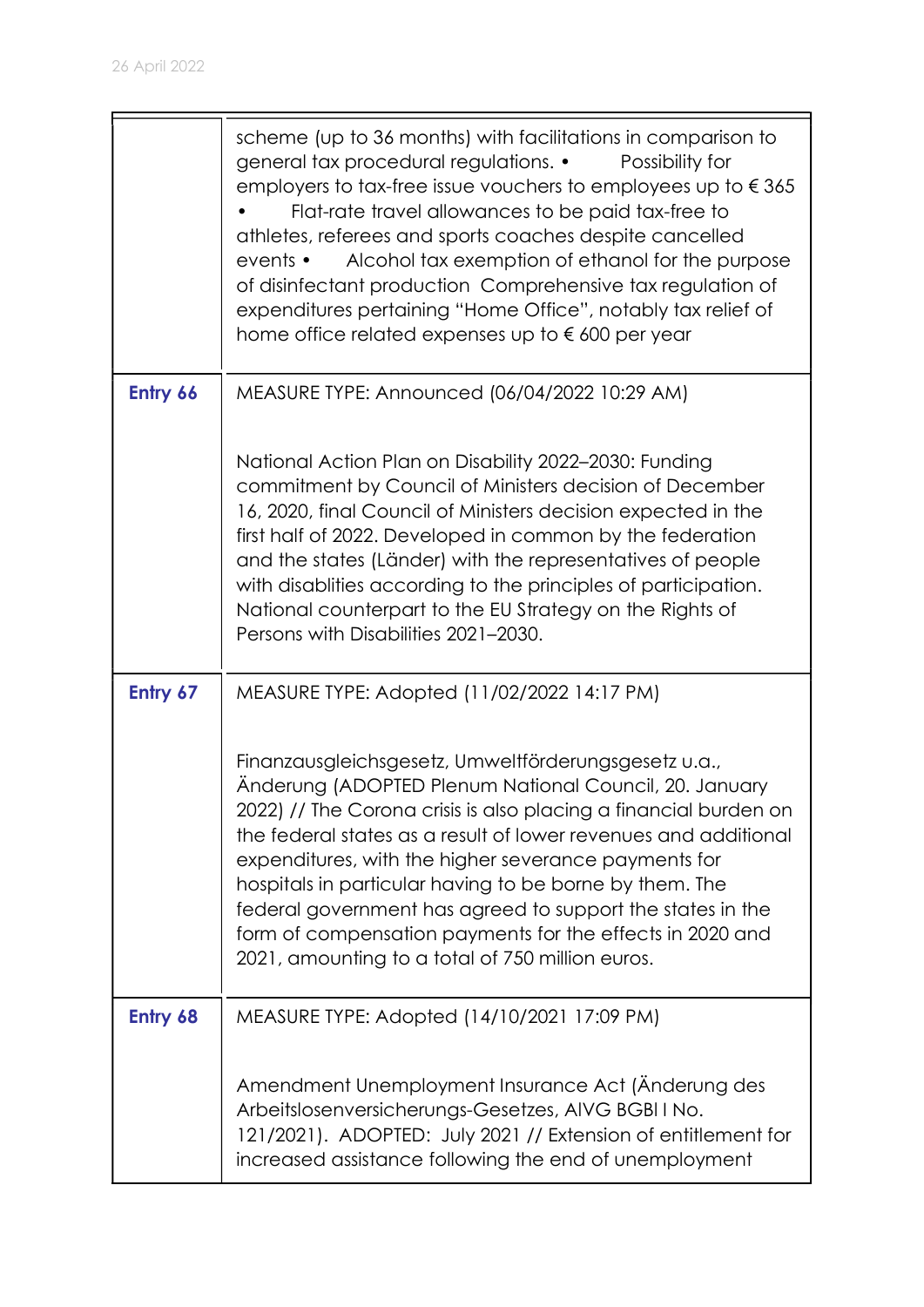|          | benefits (Notstandshilfe) applies with the last amendment<br>until 30th September 2021.                                                                                                                                                                                                                                                                                                                                                                                                                                                                                            |
|----------|------------------------------------------------------------------------------------------------------------------------------------------------------------------------------------------------------------------------------------------------------------------------------------------------------------------------------------------------------------------------------------------------------------------------------------------------------------------------------------------------------------------------------------------------------------------------------------|
| Entry 69 | MEASURE TYPE: Adopted (14/10/2021 17:09 PM)                                                                                                                                                                                                                                                                                                                                                                                                                                                                                                                                        |
|          | Amendment Unemployment Insurance Act (Änderung des<br>Arbeitslosenversicherungs-Gesetzes, AIVG BGBI I No. 83/2021).<br>ADOPTED: April 2021 // Extension of entitlement for increased<br>assistance following the end of unemployment benefits<br>(Notstandshilfe) applies with the last amendment until 30th<br>June 2021.                                                                                                                                                                                                                                                         |
| Entry 70 | MEASURE TYPE: Adopted (14/10/2021 16:50 PM)                                                                                                                                                                                                                                                                                                                                                                                                                                                                                                                                        |
|          | Hardship Case Fund, Amendment (Härtefallfonds, Änderung,<br>BGBI I No. 125/2021) ADOPTED: 17 June 2021) // The hardship<br>fund will be expanded by $\epsilon$ 1 billion to a maximum of $\epsilon$ 3<br>billion. In addition, with this change, those persons who were<br>in more than one marginal employment before the outbreak<br>of the COVID 19 pandemic are now also eligible, as well as<br>those employed on a case-by-case basis, provided that their<br>total income before the outbreak of the COVID-19 pandemic<br>exceeded the monthly marginal earnings threshold. |
| Entry 71 | MEASURE TYPE: Adopted (14/10/2021 17:08 PM)                                                                                                                                                                                                                                                                                                                                                                                                                                                                                                                                        |
|          | // Amendment Unemployment Insurance Act (Änderung des<br>Arbeitslosenversicherungs-Gesetzes, AIVG, BGBI I No.<br>41/2021). Parliamentary decision on January 2021 //<br>Extension of entitlement for increased assistance following the<br>end of unemployment benefits (Notstandshilfe) applies with<br>the last amendment until 31th March 2021.                                                                                                                                                                                                                                 |
| Entry 72 | MEASURE TYPE: Adopted (21/02/2022 13:19 PM)                                                                                                                                                                                                                                                                                                                                                                                                                                                                                                                                        |
|          | // Amendment of the Labour Market Service Act<br>(Arbeitsmarktservicegesetz, Änderung) Parliamentary<br>decision taken on 24th of February 2021 COVID-19-Short-time                                                                                                                                                                                                                                                                                                                                                                                                                |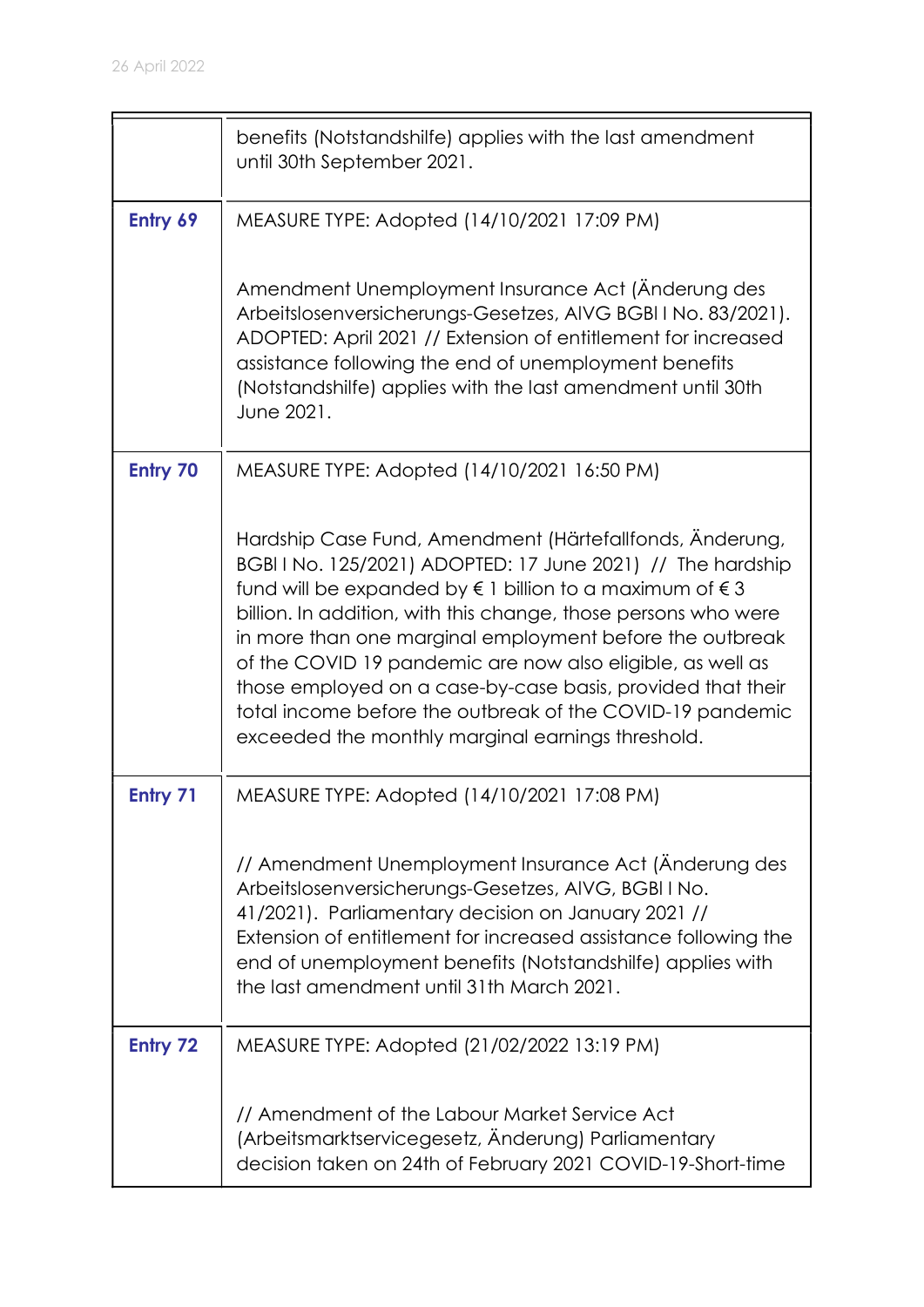|                 | work ceiling regulation (BGBI I II No. 31/2021) (see also sub-<br>component 3.2. below) // Extension of the Corona short-time<br>work until 30th of June 2021. Regulation of the Federal<br>Minister of Labour concerning the financial ceiling for<br>covering subsidies for short-time work (COVID-19-Kurzarbeit-<br>Obergrenzen VO). For the year 2021, the ceiling is set at $\epsilon$ 7<br>billion in accordance with $\S$ 13 para. 1 AMPFG.                                                                                                                                                                                                                                      |
|-----------------|-----------------------------------------------------------------------------------------------------------------------------------------------------------------------------------------------------------------------------------------------------------------------------------------------------------------------------------------------------------------------------------------------------------------------------------------------------------------------------------------------------------------------------------------------------------------------------------------------------------------------------------------------------------------------------------------|
| Entry 73        | MEASURE TYPE: Adopted (22/04/2021 16:06 PM)<br>// Hardship Case Fund, amendment (Härtefallfonds,<br>Änderung, parliamentary decision on 24th of February 2021)<br>// In order to support further actors in the tourism sector to<br>deal with the economic effects of the corona pandemic, the<br>Hardship Fund Act was expanded to include one aspect: Not<br>only private room landlords with a maximum of ten guest<br>beds in their own household will be able to receive payments<br>from the fund in the future, but also those commercial and<br>other tourist landlords who earn income from this activity in<br>accordance with the Income Tax Act and pay overnight<br>taxes. |
| <b>Comments</b> |                                                                                                                                                                                                                                                                                                                                                                                                                                                                                                                                                                                                                                                                                         |
|                 | <b>State of play</b>                                                                                                                                                                                                                                                                                                                                                                                                                                                                                                                                                                                                                                                                    |

CSR 1 Subpart 2: Improve the resilience of the health system by strengthening public health and primary care.

| <b>Measures</b> |                                                                                                                                                                                                                                                                                                       |
|-----------------|-------------------------------------------------------------------------------------------------------------------------------------------------------------------------------------------------------------------------------------------------------------------------------------------------------|
| Entry 1         | MEASURE TYPE: Not Defined (14/10/2021 17:33 PM)                                                                                                                                                                                                                                                       |
|                 | Several Amendments General Social Insurance Act<br>(Änderungen des Allgemeinen Sozialversicherungsgesetzes)<br>// • Grants to social security insurances for purchasing<br>security equipment/protective gear (§ 741 ASVG) •<br>Testing<br>programs in pharmacies and through the primary health care |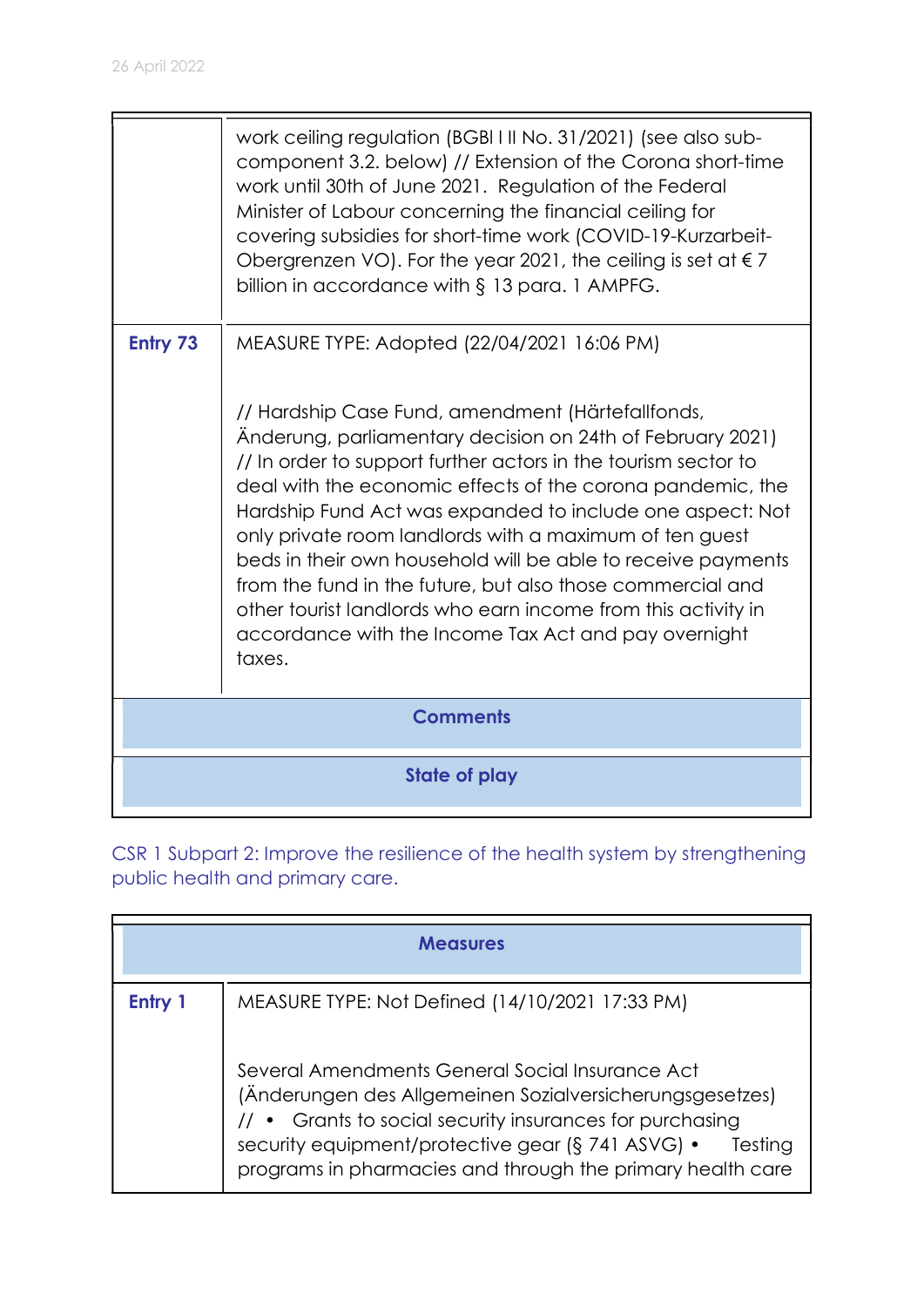|                | sector (§§ 742, 742a and 742b ASVG, and Parallelgesetze) •<br>COVID-19-vaccinations conducted by the primary<br>health care sector ( $\S$ 747, and Parallelgesetze) • Information                                                                                                                                                                     |
|----------------|-------------------------------------------------------------------------------------------------------------------------------------------------------------------------------------------------------------------------------------------------------------------------------------------------------------------------------------------------------|
|                | campaign to people "at risk" (§ 750 ASVG)                                                                                                                                                                                                                                                                                                             |
| <b>Entry 2</b> | MEASURE TYPE: Implemented (11/02/2022 14:48 PM)                                                                                                                                                                                                                                                                                                       |
|                | Bundesgesetz, mit dem die Begründung von Vorbelastungen<br>durch den Bundesminister für Soziales, Gesundheit, Pflege<br>und Konsumentenschutz genehmigt wird, BGBI. I Nr. 141/2021<br>IMPELMENTED: July 2021 // To allow the minister of health to<br>purchase COVID-vaccines up to €916,484 mn. in 2022 and<br>2023.                                 |
| <b>Entry 3</b> | MEASURE TYPE: Implemented (11/02/2022 14:48 PM)                                                                                                                                                                                                                                                                                                       |
|                | Amendment of the Purpose Subsidy Act<br>(Zweckzuschussgesetz, Änderung, BGBI I No. 227/2021)<br>IMPLEMENTED: December 2021 // Increase of the limit to<br>which payments of COVID-bonuses to healthcare staff<br>remains untaxed.                                                                                                                     |
| <b>Entry 4</b> | MEASURE TYPE: Implemented (06/04/2022 10:30 AM)                                                                                                                                                                                                                                                                                                       |
|                | Amendment of the Purpose Subsidy Act<br>(Zweckzuschussgesetz, Änderung, BGBI I No. 187/2021)<br>IMPLEMENTED: October 2021 // Extension of the most parts of<br>the law until March 2022. BGBI I No. 24/2022 – extension of<br>most parts of the law until December 2022.                                                                              |
| <b>Entry 5</b> | MEASURE TYPE: Implemented (06/04/2022 10:31 AM)                                                                                                                                                                                                                                                                                                       |
|                | Health Telematics Act 2012, Amendment<br>(Gesundheitstelematikgesetz 2012, Novelle, BGBI I No.<br>191/2021); IMPLEMENTED: October 2021// Extension of the<br>timeframe of the regulations on facilitated conditions for the<br>transfer of health data and genetic data in the context of the<br>COVID-19 pandemic until 31.03.2022. Extension of the |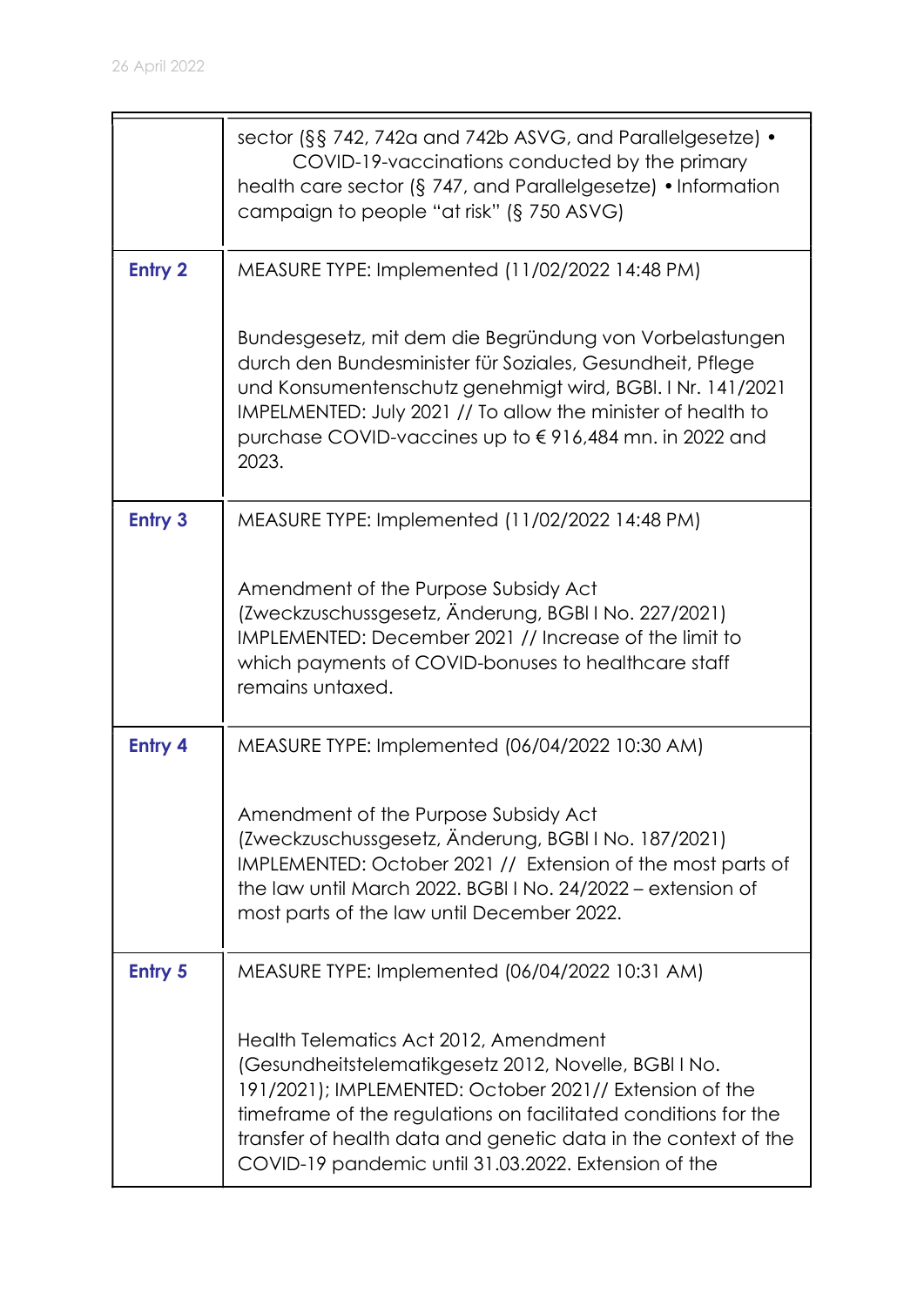|                | timeframe of the regulations on facilitated conditions for the<br>transfer of health data and genetic data in the context of the<br>COVID-19 pandemic until 30.06.2022 with Health Telematics<br>Act 2012, Amendment (Gesundheitstelematikgesetz 2012,<br>Novelle, BGBI. I No. 25/2022); IMPLEMENTED: March 2022.                                                                                                                                                                                                                                                                                                                                                                                                                                                                                                                                                                                                                                                                                                                                                                                                              |
|----------------|--------------------------------------------------------------------------------------------------------------------------------------------------------------------------------------------------------------------------------------------------------------------------------------------------------------------------------------------------------------------------------------------------------------------------------------------------------------------------------------------------------------------------------------------------------------------------------------------------------------------------------------------------------------------------------------------------------------------------------------------------------------------------------------------------------------------------------------------------------------------------------------------------------------------------------------------------------------------------------------------------------------------------------------------------------------------------------------------------------------------------------|
| Entry 6        | MEASURE TYPE: Implemented (06/04/2022 10:32 AM)                                                                                                                                                                                                                                                                                                                                                                                                                                                                                                                                                                                                                                                                                                                                                                                                                                                                                                                                                                                                                                                                                |
|                | $\epsilon$ 13 million to help children and young people cope with<br>psychosocial problems as a result of the Covid 19 crisis (13<br>Millionen Euro für die Unterstützung von Kindern und<br>Jugendlichen bei der Bewältigung psychosozialer Probleme<br>in Folge der Covid-19-Krise, Zirkulationsbeschluss Ministerat)<br>ANNOUNCED: 28 July 2021 // The aim is to take appropriate<br>measures for the group of children and adolescents<br>particularly affected by the pandemic. In order to prevent<br>chronicity and long-term consequences, counselling and<br>treatment for the crisis-related psychosocial stresses of the<br>affected children and adolescents should be provided as<br>early as possible. $\epsilon$ 13 million are to be made available to<br>support children and adolescents in coping with psychosocial<br>problems as a result of the COVID-19 crisis. The initiative has<br>already started as a funding program of the BMSGPK. The<br>administration of the program is delegated to the<br>Berufsverband österr. Psychologen, a funding directive<br>(Sonderrichtlinie) is already in force. |
| <b>Entry 7</b> | MEASURE TYPE: Implemented (14/10/2021 17:35 PM)                                                                                                                                                                                                                                                                                                                                                                                                                                                                                                                                                                                                                                                                                                                                                                                                                                                                                                                                                                                                                                                                                |
|                | Amendment of the Federal Act granting authority to dispose<br>of federal property to meet the needs of combating the<br>Covid 19 pandemic. (Bundesgesetzes, mit dem zur<br>Abdeckung des Bedarfes zur Bekämpfung der Covid-19-<br>Pandemie Ermächtigungen zur Verfügung über<br>Bundesvermögen erteilt werden), BGBI No. 141/2021<br>IMPLEMENTED: July 2021 // Purchase of COVID-vaccines II                                                                                                                                                                                                                                                                                                                                                                                                                                                                                                                                                                                                                                                                                                                                   |
| <b>Entry 8</b> | MEASURE TYPE: Implemented (14/10/2021 17:34 PM)                                                                                                                                                                                                                                                                                                                                                                                                                                                                                                                                                                                                                                                                                                                                                                                                                                                                                                                                                                                                                                                                                |
|                |                                                                                                                                                                                                                                                                                                                                                                                                                                                                                                                                                                                                                                                                                                                                                                                                                                                                                                                                                                                                                                                                                                                                |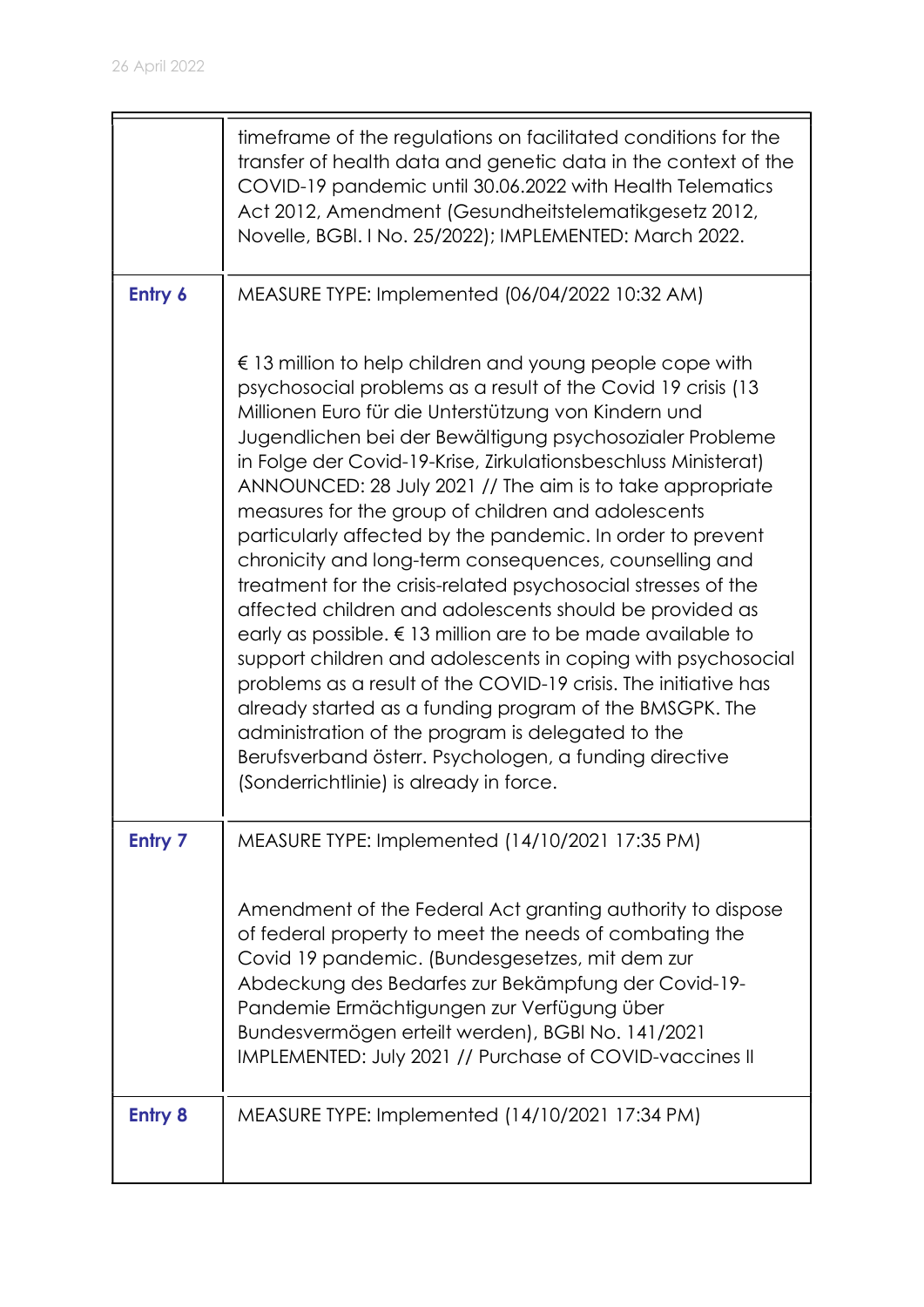|                | Federal Act granting authority to dispose of federal property<br>to meet the needs of combating the Covid 19 pandemic.<br>(Bundesgesetzes, mit dem zur Abdeckung des Bedarfes zur<br>Bekämpfung der Covid-19-Pandemie Ermächtigungen zur<br>Verfügung über Bundesvermögen erteilt werden), BGBI No.<br>135/2020 IMPLEMENTED: January 2021 // several MRV 2020:<br>27/44, 30/17; 2021: 45/16, 47/27, 58/16 // Purchase of COVID-<br>vaccines I |
|----------------|-----------------------------------------------------------------------------------------------------------------------------------------------------------------------------------------------------------------------------------------------------------------------------------------------------------------------------------------------------------------------------------------------------------------------------------------------|
| <b>Entry 9</b> | MEASURE TYPE: Implemented (14/10/2021 17:34 PM)                                                                                                                                                                                                                                                                                                                                                                                               |
|                | Amendment Company-testing-law (Betriebliches-Testungs-<br>Gesetz, BGBI I No. 120/2021). IMPLEMENTED: July 2021 // Time<br>frame extended to September 2021.                                                                                                                                                                                                                                                                                   |
| Entry 10       | MEASURE TYPE: Implemented (14/10/2021 17:28 PM)                                                                                                                                                                                                                                                                                                                                                                                               |
|                | Amendment of the Purpose Subsidy Act<br>(Zweckzuschussgesetz, Änderung, BGBI I No. 144/2021)<br>IMPLEMENTED: July 2021 // Grants for non-professional support<br>staff for their work at vaccination centres                                                                                                                                                                                                                                  |
| Entry 11       | MEASURE TYPE: Implemented (14/10/2021 17:27 PM)                                                                                                                                                                                                                                                                                                                                                                                               |
|                | Amendment of the Care Fund Act and the Purpose Subsidy<br>Act, Amendment (Pflegefondsgesetz und<br>Zweckzuschussgesetz, Änderung, BGBIINo. 113/2021)<br>IMPLEMENTED: June 2021 // Grants for bonus-payments of<br>health care institutions to their personnel operated by the<br>Länder/Gemeinden.                                                                                                                                            |
| Entry 12       | MEASURE TYPE: Implemented (14/10/2021 17:27 PM)                                                                                                                                                                                                                                                                                                                                                                                               |
|                | Amendment of the Purpose Subsidy Act<br>(Zweckzuschussgesetz, Änderung, BGBI I No. 80/2021)<br>IMPLEMENTED: January 2021 // Extension until September 2021                                                                                                                                                                                                                                                                                    |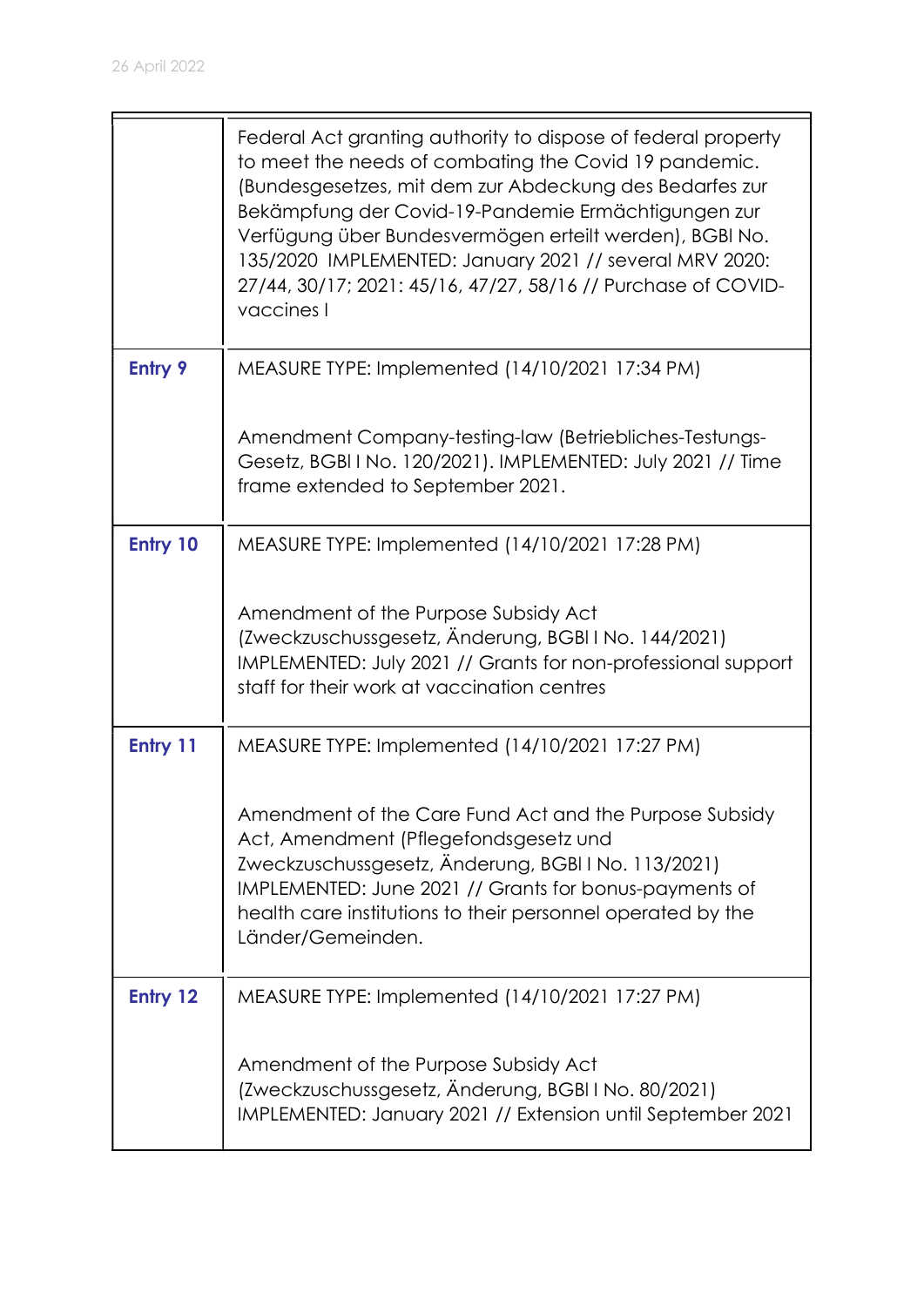| Entry 13 | MEASURE TYPE: Implemented (14/10/2021 17:26 PM)                                                                                                                                                                                                                                                                                                                    |
|----------|--------------------------------------------------------------------------------------------------------------------------------------------------------------------------------------------------------------------------------------------------------------------------------------------------------------------------------------------------------------------|
|          | Amendment of the Purpose Subsidy Act<br>(Zweckzuschussgesetz, Änderung, BGBI I No. 62/2021)<br>IMPLEMENTED: April 2021 // Grants extended by costs of<br>testing programs conducted by pharmacies, and additional<br>costs for emergency services.                                                                                                                 |
| Entry 14 | MEASURE TYPE: Implemented (14/10/2021 17:26 PM)                                                                                                                                                                                                                                                                                                                    |
|          | Amendment of the Purpose Subsidy Act<br>(Zweckzuschussgesetz, Änderung, BGBI I No. 24/2021)<br>IMPLEMENTED: December 2020 // Extension until June 2021,<br>extended by national-wide screening programs<br>(bevölkerungsweite Testungen), grants for administrative<br>costs of testing, and costs of vaccination centers operated<br>by the Länder and Gemeinden. |
| Entry 15 | MEASURE TYPE: Implemented (14/10/2021 17:25 PM)                                                                                                                                                                                                                                                                                                                    |
|          | General Social Insurance Act, Amendment (Allgemeines<br>Sozialversicherungsgesetz, Änderung, BGBI I No. 114/2021)<br>IMPLEMENTED: July 2021 // After this amendment, the federal<br>government will reimburse the Austrian Health Fund for the<br>costs incurred up to $\epsilon$ 7.1 Mio.                                                                         |
| Entry 16 | MEASURE TYPE: Implemented (22/04/2021 16:46 PM)                                                                                                                                                                                                                                                                                                                    |
|          | // Company-testing-law (Betriebliches-Testungs-Gesetz, BGBI I<br>No. 53/2021). Entry into force: April 2021 // € 10 per test is<br>granted for companies and interest groups offering on-site<br>tests to employees and specific external individuals. Time<br>frame: February 15 - June 30, 2021                                                                  |
| Entry 17 | MEASURE TYPE: Implemented (22/04/2021 16:44 PM)                                                                                                                                                                                                                                                                                                                    |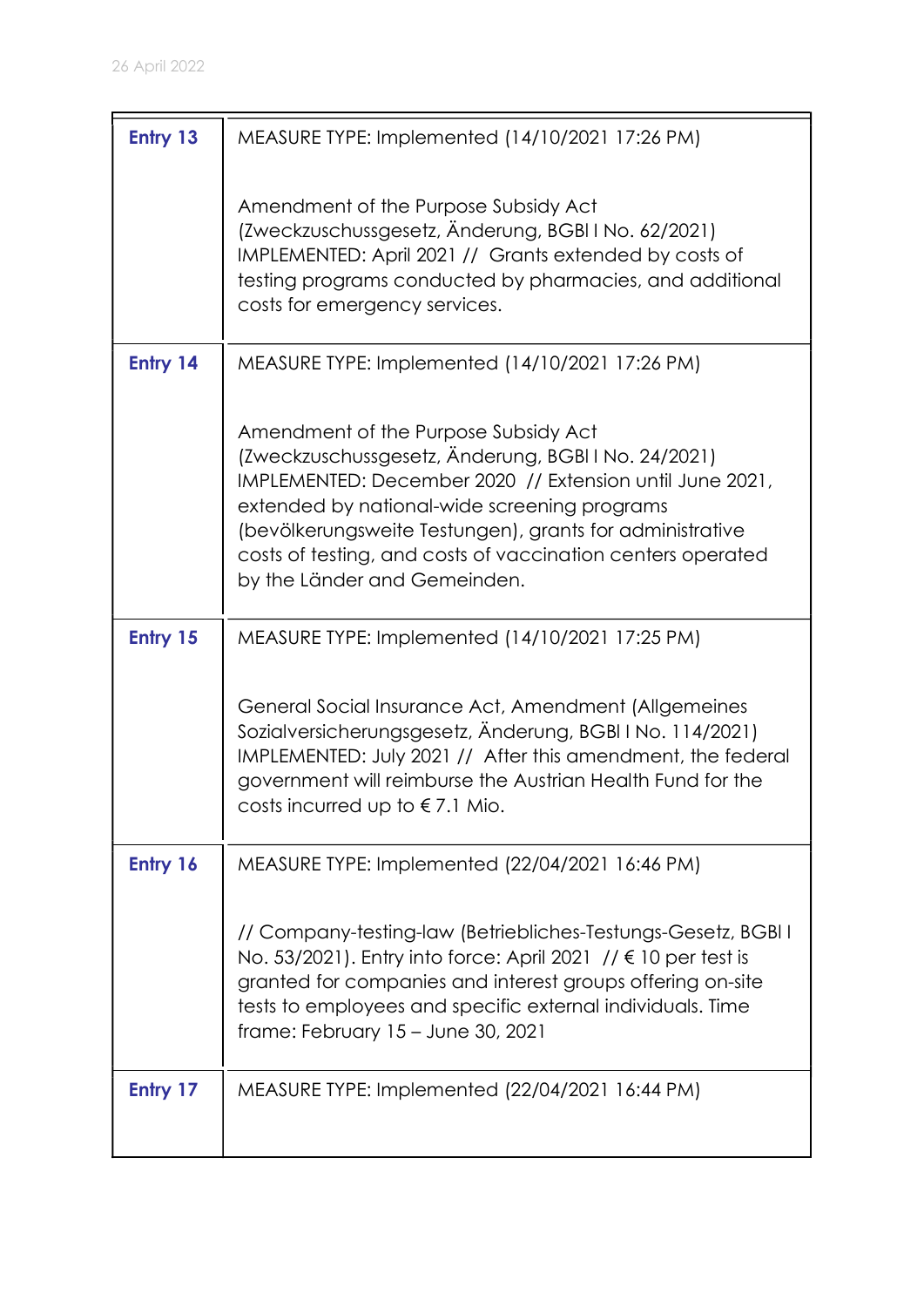|                 | // Test programme "Safe Hospitality" (Testangebot Sichere<br>Gastfreundschaft) // Since July 2020, a voluntary testing<br>programme for staff in the tourism sector has been<br>implemented covering employees in accommodation and<br>gastronomy as well as skiing instructors, mountain guides, tour<br>guides and operators of private lodgings. Costs for one PCR<br>test per week (including logistics) are borne by the federal<br>government.                                                                                                                                                       |
|-----------------|------------------------------------------------------------------------------------------------------------------------------------------------------------------------------------------------------------------------------------------------------------------------------------------------------------------------------------------------------------------------------------------------------------------------------------------------------------------------------------------------------------------------------------------------------------------------------------------------------------|
| Entry 18        | MEASURE TYPE: Implemented (22/04/2021 16:40 PM)                                                                                                                                                                                                                                                                                                                                                                                                                                                                                                                                                            |
|                 | // Amendment of the Purpose Subsidy Act<br>(Zweckzuschussgesetz, Änderung, BGBI I No. 135/2020) Entry<br>into force: December 2020 // The federal government uses<br>funds from the COVID-19 Crisis Management fund to provide<br>a special-purpose grant to the Länder in the amount of their<br>additional expenses. For example, protective gear, Health<br>Hotline 1450, etc. To combat the COVID-19 pandemic, the<br>federal states will receive additional payments of $\epsilon$ 150<br>million. Additionally, these measures are further extended until<br>June 2021 (see also BGBI I No. 24/2021) |
| Entry 19        | MEASURE TYPE: Implemented (06/04/2022 11:34 AM)                                                                                                                                                                                                                                                                                                                                                                                                                                                                                                                                                            |
|                 | /// Special COVID-19 Purpose Grants Subsidy Act (COVID-19<br>Zweckzuschussgesetz, BGBI. I Nr. 63/2020) bzw. or<br>authorisation to dispose of federal assets (Ermächtigung zur<br>Verfügung über Bundesvermögen, BGBI. I Nr. 23/2020, zuletzt<br>geändert durch BGBI. I Nr. 44/2020) // Procurements through<br>the Austrian Red Cross as part of the federal contingent for<br>the supply of protective equipment and medical products to<br>the health and social sector in spring 2020.                                                                                                                 |
| <b>Entry 20</b> | MEASURE TYPE: Implemented (18/02/2022 13:39 PM)                                                                                                                                                                                                                                                                                                                                                                                                                                                                                                                                                            |
|                 | // General Social Insurance Act, Amendment (Allgemeines<br>Sozialversicherungsgesetz, Änderung, BGBI I No. 22/2021)<br>Entry into force: January 2021 // Preparations for the<br>electronic vaccination pass: The Austrian Health Fund                                                                                                                                                                                                                                                                                                                                                                     |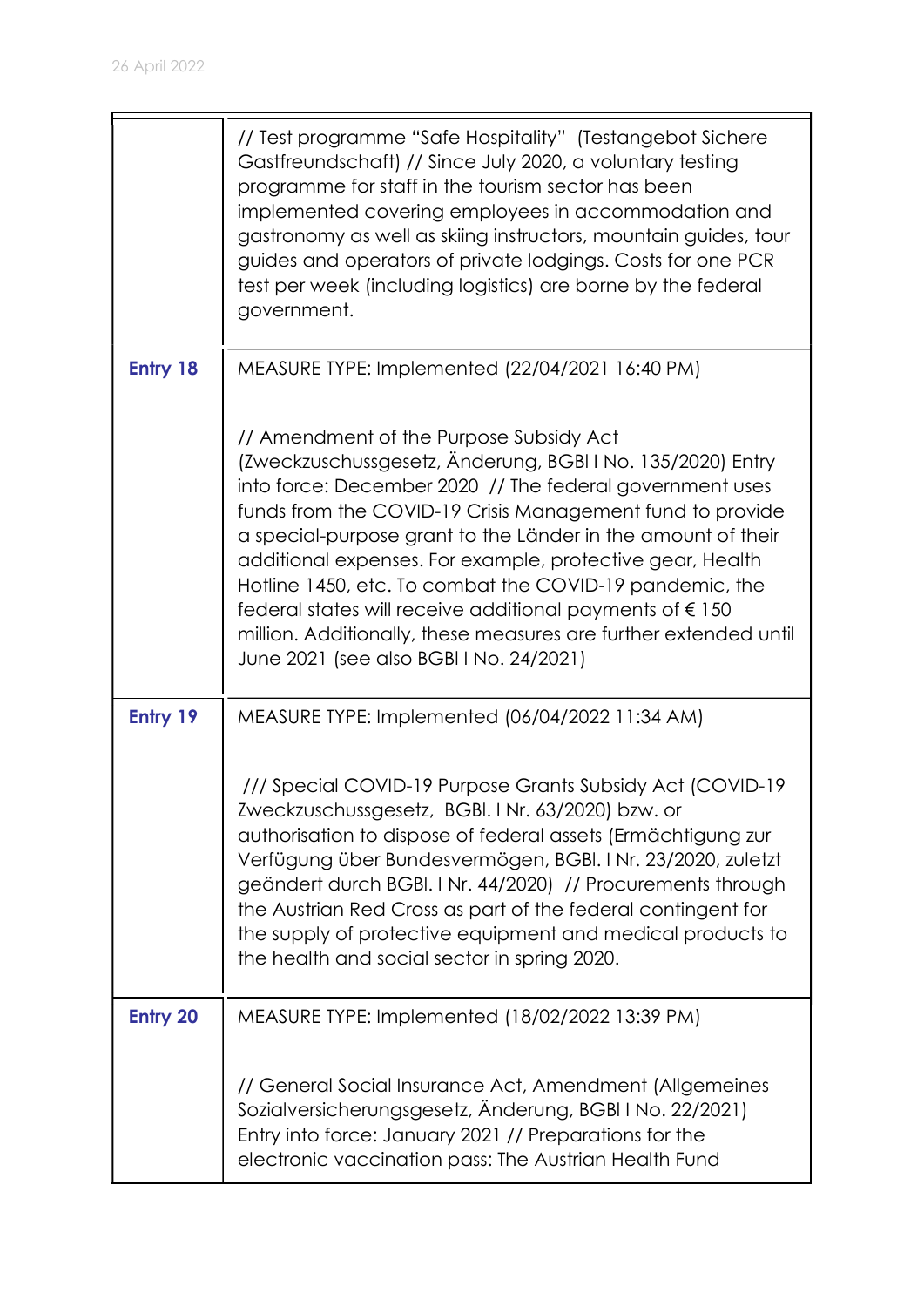|                 | (Österreichische Gesundheitskasse) bears the costs for the<br>implementation of the software for the electronic<br>vaccination certificate in medical practices and primary<br>care centers, whereby the cost reimbursement is limited to a<br>maximum of $\epsilon$ 1,300 per care center or medical practice. The<br>federal government will reimburse the Austrian Health Fund<br>for the costs incurred; $\epsilon$ 5.3 million is to be reimbursed from<br>the COVID-19 crisis management fund (see also Entry 14: BGBI<br>I No. 114/2021)                                                                                                                                                                                                                                                                                                                                                                                                                                                                                                      |
|-----------------|------------------------------------------------------------------------------------------------------------------------------------------------------------------------------------------------------------------------------------------------------------------------------------------------------------------------------------------------------------------------------------------------------------------------------------------------------------------------------------------------------------------------------------------------------------------------------------------------------------------------------------------------------------------------------------------------------------------------------------------------------------------------------------------------------------------------------------------------------------------------------------------------------------------------------------------------------------------------------------------------------------------------------------------------------|
| <b>Entry 21</b> | MEASURE TYPE: Implemented (26/04/2022 14:13 PM)                                                                                                                                                                                                                                                                                                                                                                                                                                                                                                                                                                                                                                                                                                                                                                                                                                                                                                                                                                                                      |
|                 | // Health Telematics Act 2012, Amendment<br>(Gesundheitstelematikgesetz 2012, Novelle, BGBI I No.<br>34/2021), IMPLEMENTED: February 2021 // Further measures on<br>the implementation of an electronic vaccination certificate<br>(e-Impfpass): Health care providers are required to enter all<br>COVID-19 vaccinations in the electronic vaccination register                                                                                                                                                                                                                                                                                                                                                                                                                                                                                                                                                                                                                                                                                     |
| <b>Entry 22</b> | MEASURE TYPE: Implemented (22/12/2020 09:33 AM)                                                                                                                                                                                                                                                                                                                                                                                                                                                                                                                                                                                                                                                                                                                                                                                                                                                                                                                                                                                                      |
|                 | Entrepreneurship Education: Map of Actions for Children and<br>Young Adults (November 2020) - The national action plan<br>for entrepreneurship education developed from a<br>cooperative venture between the Federal Ministry for Digital<br>and Economic Affairs (BMDW), the Federal Ministry of<br>Education, Science and Research (BMBWF), several other<br>ministries (Federal Ministry of Labour, Family and Youth BMAFJ,<br>Federal Ministry of Finance BMF, etc.), the Federal<br>Chancellery and about 65 stakeholders (including Austrian<br>Economic Chamber WKÖ, Federation of Austrian Industries IV,<br>Austrian National Bank OeNB, universities, initiatives,<br>foundations: ISB, MEGA) who have set up a joint<br>vision/objective for a future-proof Austria by 2025 and have<br>agreed to work towards that objective. - They have<br>compiled a formidable map of measures to achieve this<br>vision. -<br>Their coordinated procedure (bundling of<br>activities, initiatives and projects) aims to strengthen their<br>impact. |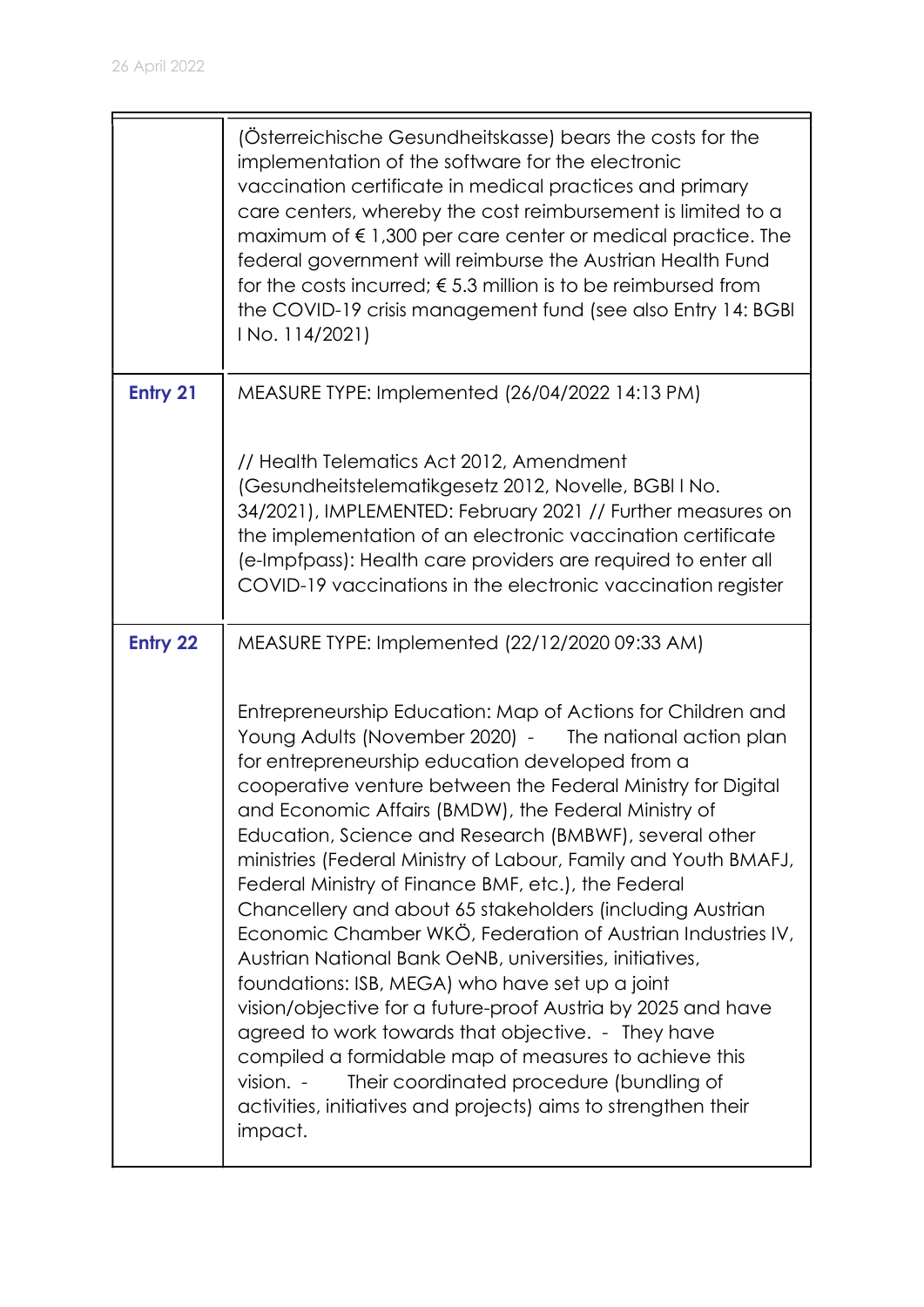| <b>Entry 23</b> | MEASURE TYPE: Implemented (22/04/2021 16:41 PM)                                                                                                                                                                                                                                                                                                                                                                                                                                                                                                                                                                                                                                              |
|-----------------|----------------------------------------------------------------------------------------------------------------------------------------------------------------------------------------------------------------------------------------------------------------------------------------------------------------------------------------------------------------------------------------------------------------------------------------------------------------------------------------------------------------------------------------------------------------------------------------------------------------------------------------------------------------------------------------------|
|                 | // Amendment General Social Insurance Act (Anderung des<br>Allgemeinen Sozialversicherungsgesetzes, BGBI. I No.<br>105/2020) // Ensuring the continuity of care in the registered<br>doctors' sector during the COVID 19 pandemic by obliging<br>the Austrian Health Fund (Österreichische Gesundheitskasse,<br>ÖGK) to procure and provide the products which are<br>necessary to maintain medical care. (FFP2, FFP3 masks,<br>expanding test capacities by integrating the registered<br>doctor's sector).                                                                                                                                                                                 |
| Entry 24        | MEASURE TYPE: Implemented (22/12/2020 09:27 AM)                                                                                                                                                                                                                                                                                                                                                                                                                                                                                                                                                                                                                                              |
|                 | Uni-Med-Impuls 2030 (Bundesfinanzrahmengesetz 2021-2024,<br>BFRG 2021-2024, BGBI I No. 123/2020) Entry into force: January<br>2021 Strengthening university medical research and training<br>in Austria, including -<br>expansion of medical study places -<br>new professorships or career positions -<br>improvement of the university building infrastructure<br>with the aim of promoting clinical research, teaching and<br>training of doctors -<br>focus public health, epidemiology<br>and infectious diseases - (translateral) research collaborations:<br>cooperation with the economy and in clinical studies -<br>expansion and investment in a modern medical<br>infrastructure |
| <b>Entry 25</b> | MEASURE TYPE: Implemented (26/04/2022 14:14 PM)                                                                                                                                                                                                                                                                                                                                                                                                                                                                                                                                                                                                                                              |
|                 | Health Telematics Act 2012, Amendment<br>(Gesundheitstelematikgesetz 2012, Novelle, BGBI I No.<br>115/2020) Entry into force: October 2020 Implementation of<br>an electronic vaccination certificate (e-Impfpass).<br>Optimisation of health care and governance of public<br>health. Generic development of ELGA infrastructure for<br>further e-health applications. (ELGA - Elektronische<br>Gesundheitsakte, Electronic Health Record System).<br>Accelerated implementation for electronic documentation<br>of COVID-19-vaccination.                                                                                                                                                   |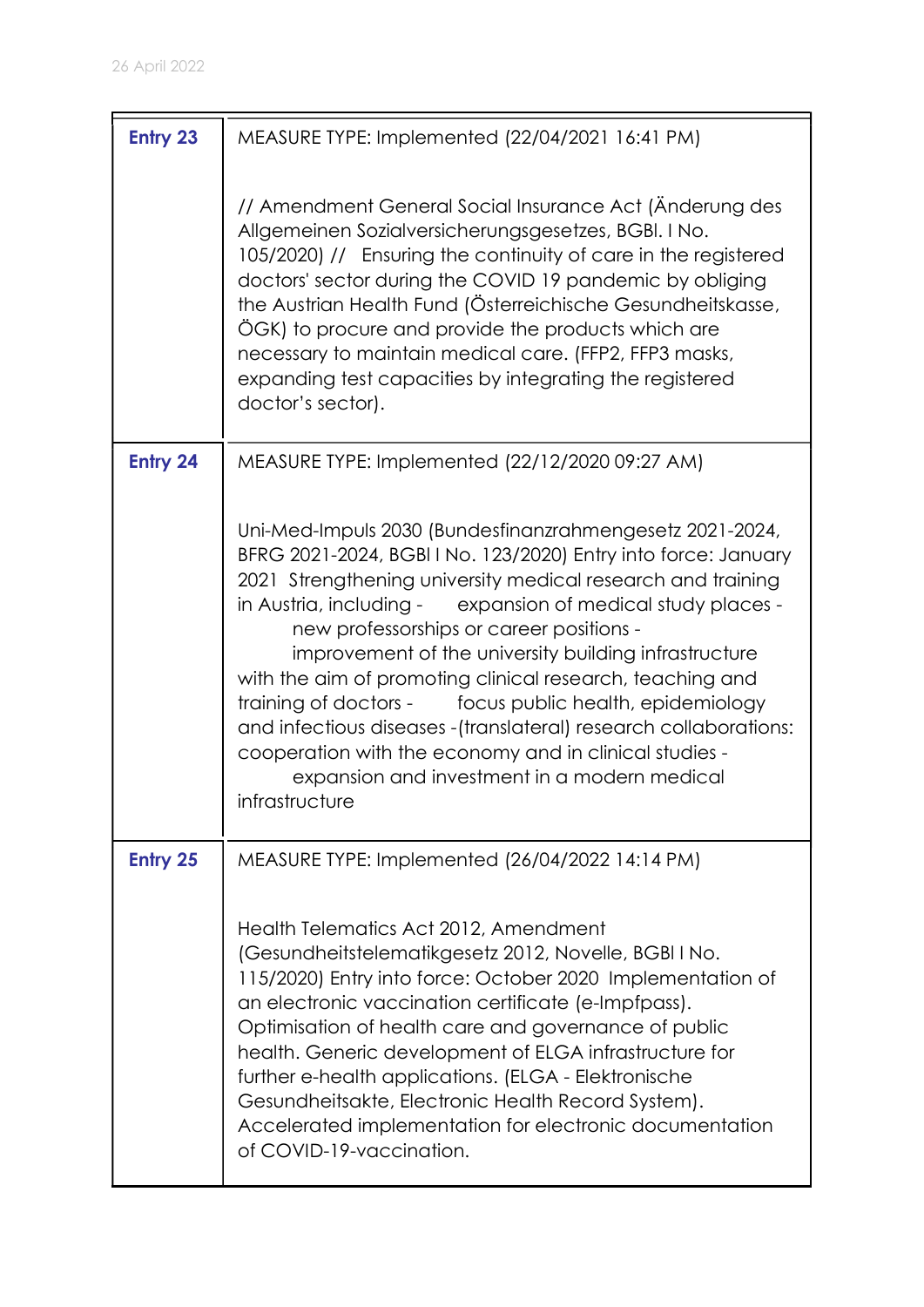| <b>Entry 26</b> | MEASURE TYPE: Implemented (22/12/2020 09:26 AM)                                                                                                                                                                                                                                                                                                                                                                                                                                                                                                                                                           |
|-----------------|-----------------------------------------------------------------------------------------------------------------------------------------------------------------------------------------------------------------------------------------------------------------------------------------------------------------------------------------------------------------------------------------------------------------------------------------------------------------------------------------------------------------------------------------------------------------------------------------------------------|
|                 | Health Telematics Act 2012, Amendment<br>(Gesundheitstelematikgesetz 2012, Novelle, 2. COVID-19-<br>Gesetz, BGBI I No. 16/2020 Entry into force: March 2020<br>Implementation of contactless issuance of prescriptions in<br>order to avoid the risk of COVID-19-infection through visits to<br>the doctor's office.                                                                                                                                                                                                                                                                                      |
| Entry 27        | MEASURE TYPE: Implemented (06/04/2022 11:35 AM)                                                                                                                                                                                                                                                                                                                                                                                                                                                                                                                                                           |
|                 | COVID-19 Purpose Subsidy Act (COVID-19<br>Zweckzuschussgesetz, BGBIINo. 63/2020) Entry into force: July<br>2020 The federal government uses funds from the COVID-19<br>Crisis Management fund to provide a special-purpose grant<br>to the Länder in the amount of their additional expenses. For<br>example, protective gear, Health Hotline 1450, etc.                                                                                                                                                                                                                                                  |
| <b>Entry 28</b> | MEASURE TYPE: Implemented (22/12/2020 09:25 AM)                                                                                                                                                                                                                                                                                                                                                                                                                                                                                                                                                           |
|                 | Austrian Health Fund (Österreichische Gesundheitskasse,<br>ÖGK; 2. COVID-19-Gesetz, BGBI I No. 16/2020) Entry into force:<br>March 2020 Flat-rate grant to the Austrian Health Fund<br>(Österreichische Gesundheitskasse, ÖGK) amounting € 60<br>Mio.                                                                                                                                                                                                                                                                                                                                                     |
| <b>Entry 29</b> | MEASURE TYPE: Implemented (11/02/2022 14:43 PM)                                                                                                                                                                                                                                                                                                                                                                                                                                                                                                                                                           |
|                 | Care Fund Act, Amendment (Pflegefondsgesetz, Anderung;<br>2. COVID-19-Gesetz, BGBI I No. 227/2021), IMPLEMENTED:<br>December 2021; 2. COVID-19- Gesetz, BGBI I No. 16/2020)<br>IMPLEMENTED: March 2020 Änderung // Building up<br>additional care and nursing capacities by the Länder. The<br>federal government granted additional financing<br>('Zweckzuschuss') to the Länder in the amount of their<br>additional expenses incurred due to the COVID 19 crisis, in<br>the amount of initially 100 million euros starting in 2020,<br>extended by 35 million euros in 2021, with a further 15 million |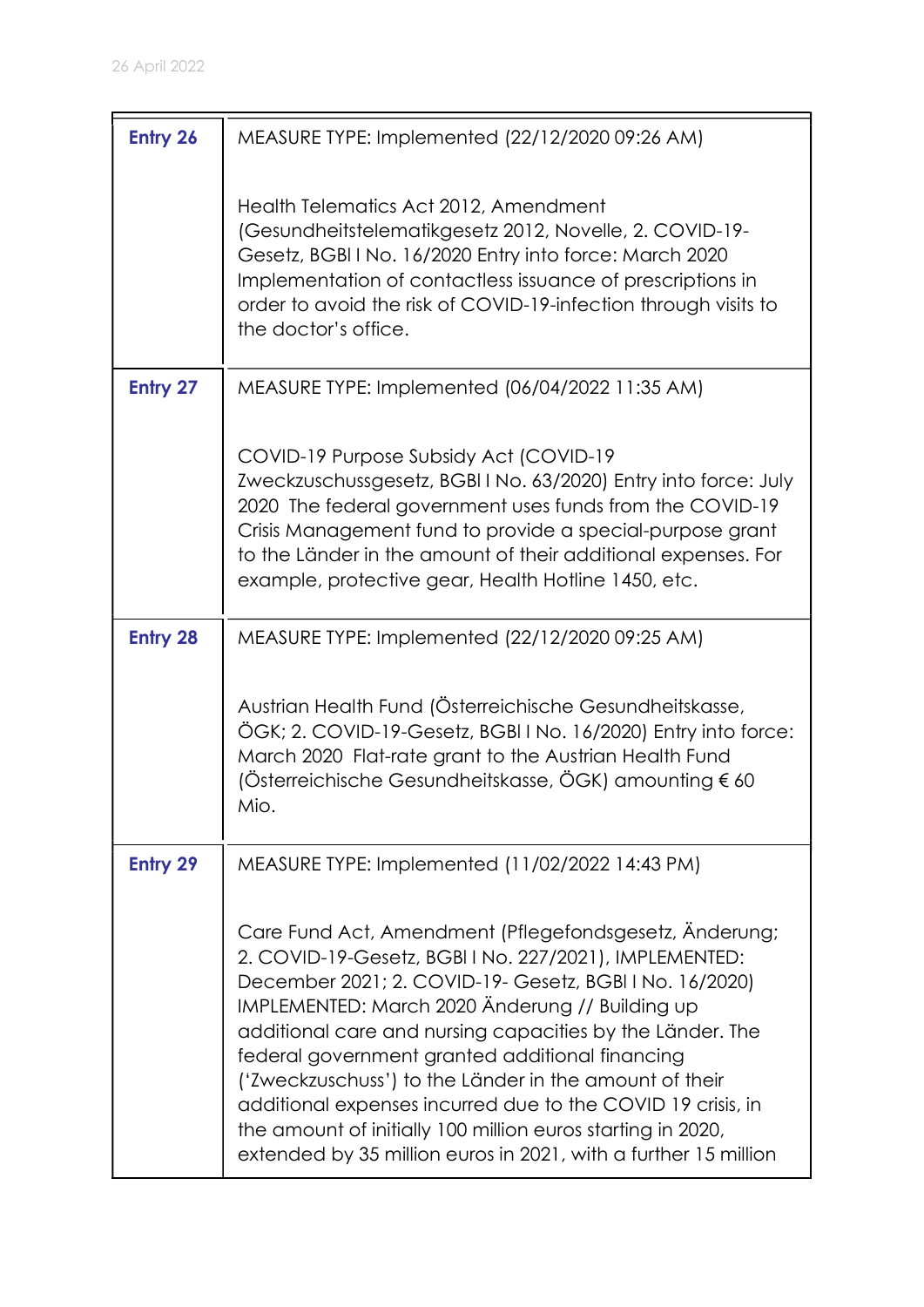|                 | euros made available to the federal states in December<br>2021.                                                                                                                                                                                                                                                                                                                                                                                                                                                                                                                                                                                                                                                                                                                                                                                                                                                                                                                                                                                     |
|-----------------|-----------------------------------------------------------------------------------------------------------------------------------------------------------------------------------------------------------------------------------------------------------------------------------------------------------------------------------------------------------------------------------------------------------------------------------------------------------------------------------------------------------------------------------------------------------------------------------------------------------------------------------------------------------------------------------------------------------------------------------------------------------------------------------------------------------------------------------------------------------------------------------------------------------------------------------------------------------------------------------------------------------------------------------------------------|
| <b>Entry 30</b> | MEASURE TYPE: Implemented (11/02/2022 14:44 PM)                                                                                                                                                                                                                                                                                                                                                                                                                                                                                                                                                                                                                                                                                                                                                                                                                                                                                                                                                                                                     |
|                 | Primary health care start-up initiative (Gründungsinitiative<br>Primärversorgung) // Support for the expansion of primary<br>health care units: Consistent implementation of a start-up<br>initiative to expand the information and advisory services for<br>founders of primary health care units, including<br>communication with the relevant target groups. Cooperation<br>with the European Investment Bank and national banks to<br>offer attractive loans to founders of primary health care units.<br>The original goal of implementing 75 primary health care units<br>by 2021 could not be achieved, particularly due to the<br>Covid-19 crisis and was postponed until the end of 2023.<br>Currently, there are 33 primary health care units in seven out<br>of nine federal provinces. The primary health care start-up<br>initiative will end by March 2022. The work will be continued in<br>context of the Recovery and Resilience Facility project<br>(Enhancing primary health care & funding of primary health<br>care projects). |
| Entry 31        | MEASURE TYPE: Announced (14/02/2022 17:51 PM)                                                                                                                                                                                                                                                                                                                                                                                                                                                                                                                                                                                                                                                                                                                                                                                                                                                                                                                                                                                                       |
|                 | Maßnahmen zum Schutz von Personal in<br>Gesundheitseinrichtungen, MRV 3/14, ANNOUNCED 19.<br>January 2022 // The Austrian healthcare system is currently still<br>under massive strain. Many retired nurses are returning to<br>work and nursing students are graduating in an exceptionally<br>difficult environment. The proposed and temporary measures<br>represent essential steps to increase staff security.                                                                                                                                                                                                                                                                                                                                                                                                                                                                                                                                                                                                                                 |
| <b>Entry 32</b> | MEASURE TYPE: Announced (14/10/2021 17:35 PM)                                                                                                                                                                                                                                                                                                                                                                                                                                                                                                                                                                                                                                                                                                                                                                                                                                                                                                                                                                                                       |
|                 | Extension and prolongation of the skilled worker scholarship in<br>the field of care, elementary education and forestry<br>(Ausweitung und Verlängerung des Fachkräftestipendiums im<br>Bereich der Pflege, Elementarpädagogik und der                                                                                                                                                                                                                                                                                                                                                                                                                                                                                                                                                                                                                                                                                                                                                                                                              |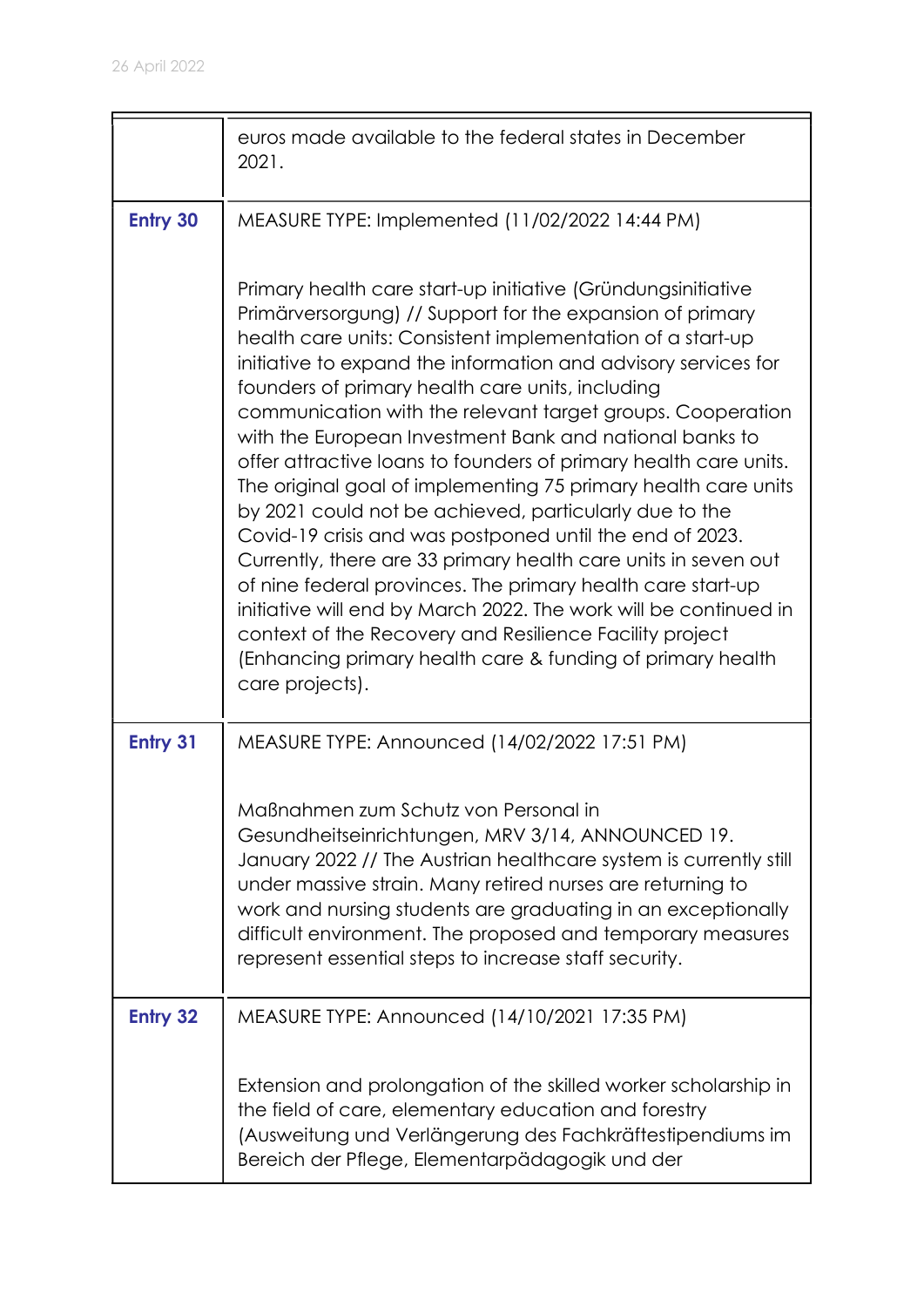|                 | Waldwirtschaft, MRV 64/23) ANNOUNCED: 15. Juni 2021 (see<br>as well 3.5. and CSRs 2019 1.2. / 2.2.) // With the help of the<br>existing skilled labour scholarship ("Fachkräftestipendium"),<br>training is supported in those areas in which the shortage of<br>skilled labour is particularly pronounced. It supports training in<br>the areas of health/nursing/social work and<br>STEM/environment. This is now to be extended to the course<br>for nursing assistance, elementary education and forestry. |
|-----------------|----------------------------------------------------------------------------------------------------------------------------------------------------------------------------------------------------------------------------------------------------------------------------------------------------------------------------------------------------------------------------------------------------------------------------------------------------------------------------------------------------------------|
| <b>Entry 33</b> | MEASURE TYPE: Adopted (11/02/2022 14:47 PM)                                                                                                                                                                                                                                                                                                                                                                                                                                                                    |
|                 | Weitere Unterstützung für die Länder und Gemeinden, MRV<br>3/13, ADOPTED by the National Council 20. January 2022 //<br>The revenue share will be increased by 275 million euros for<br>municipalities; 750 million euros will go to the Länder,<br>earmarked for hospital expenditures; Länder and<br>municipalities will be exempted for the share they have to<br>bear for measures of the eco-social tax reform.                                                                                           |
| <b>Entry 34</b> | MEASURE TYPE: Adopted (11/02/2022 14:45 PM)                                                                                                                                                                                                                                                                                                                                                                                                                                                                    |
|                 | Medizinisches Assitenzberufe - Gesetz, Gesundheits-und<br>Krankpflegegesetz u.a., Änderung; ADOPTED 15. December<br>2021 // Creation of a modern and sustainable occupational<br>and training law for the new health care profession of surgical<br>technical assistance, which can be used in the operating<br>room setting alongside or as an alternative to nursing care;<br>inclusion of this new health care profession in the health care<br>professions register.                                       |
| <b>Comments</b> |                                                                                                                                                                                                                                                                                                                                                                                                                                                                                                                |
|                 | <b>State of play</b>                                                                                                                                                                                                                                                                                                                                                                                                                                                                                           |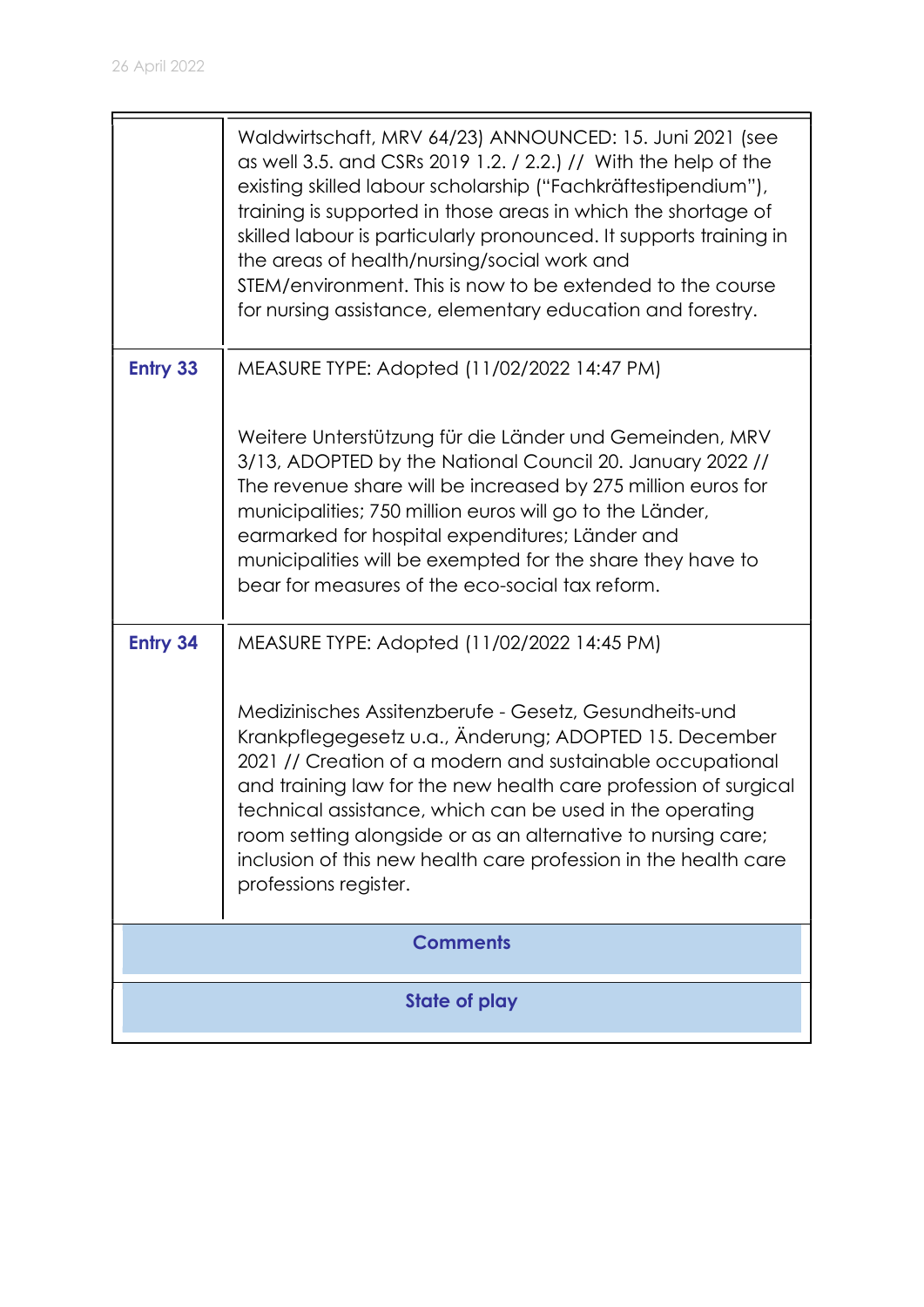# CSR.2020.2

# CSR 2 Subpart 1: Ensure equal opportunities in education

|                | <b>Measures</b>                                                                                                                                                                                                                                                                                                                                                                                                                                                                                                                       |  |
|----------------|---------------------------------------------------------------------------------------------------------------------------------------------------------------------------------------------------------------------------------------------------------------------------------------------------------------------------------------------------------------------------------------------------------------------------------------------------------------------------------------------------------------------------------------|--|
| Entry 1        | MEASURE TYPE: Implemented (11/02/2022 14:34 PM)                                                                                                                                                                                                                                                                                                                                                                                                                                                                                       |  |
|                | Family Burden Equalization Act, Amendment<br>(Familienlastenausgleichsgesetz Änderung, BGBI I No.<br>220/2021) IMPLEMENTED: June 2022 // Family allowance for<br>four months following the school graduation, if the child has<br>not yet reached the age of 24 or is substantially disabled and<br>has not yet reached the age of 25. Expected budget: 9 Mio.<br>€                                                                                                                                                                   |  |
| <b>Entry 2</b> | MEASURE TYPE: Implemented (11/02/2022 14:32 PM)                                                                                                                                                                                                                                                                                                                                                                                                                                                                                       |  |
|                | Budgetbegleitgesetz 2022, BGBI. I Nr. 202/2021, IMPLEMENTED:<br>13.12.2021 Amendment to the Pupil aid act 1983. The<br>amounts are raised, thereby expanding the group of<br>recipients.                                                                                                                                                                                                                                                                                                                                              |  |
| <b>Entry 3</b> | MEASURE TYPE: Implemented (06/04/2022 11:12 AM)                                                                                                                                                                                                                                                                                                                                                                                                                                                                                       |  |
|                | Agreement pursuant to Art. 15a B-VG between the Federal<br>Government and the Länder in connection with the extension<br>of the fiscal equalization period until the end of the year 2023,<br>MRV 1/27, announced: 15.12.2021 //Amendment and<br>prolongation of the agreement pursuant to Art. 15a B-VG on<br>the funding of educational measures in the field of basic<br>education and of educational measures for catching up on<br>compulsory schooling until the new end of the financial<br>equalization period (end of 2023). |  |
| Entry 4        | MEASURE TYPE: Implemented (11/02/2022 14:29 PM)                                                                                                                                                                                                                                                                                                                                                                                                                                                                                       |  |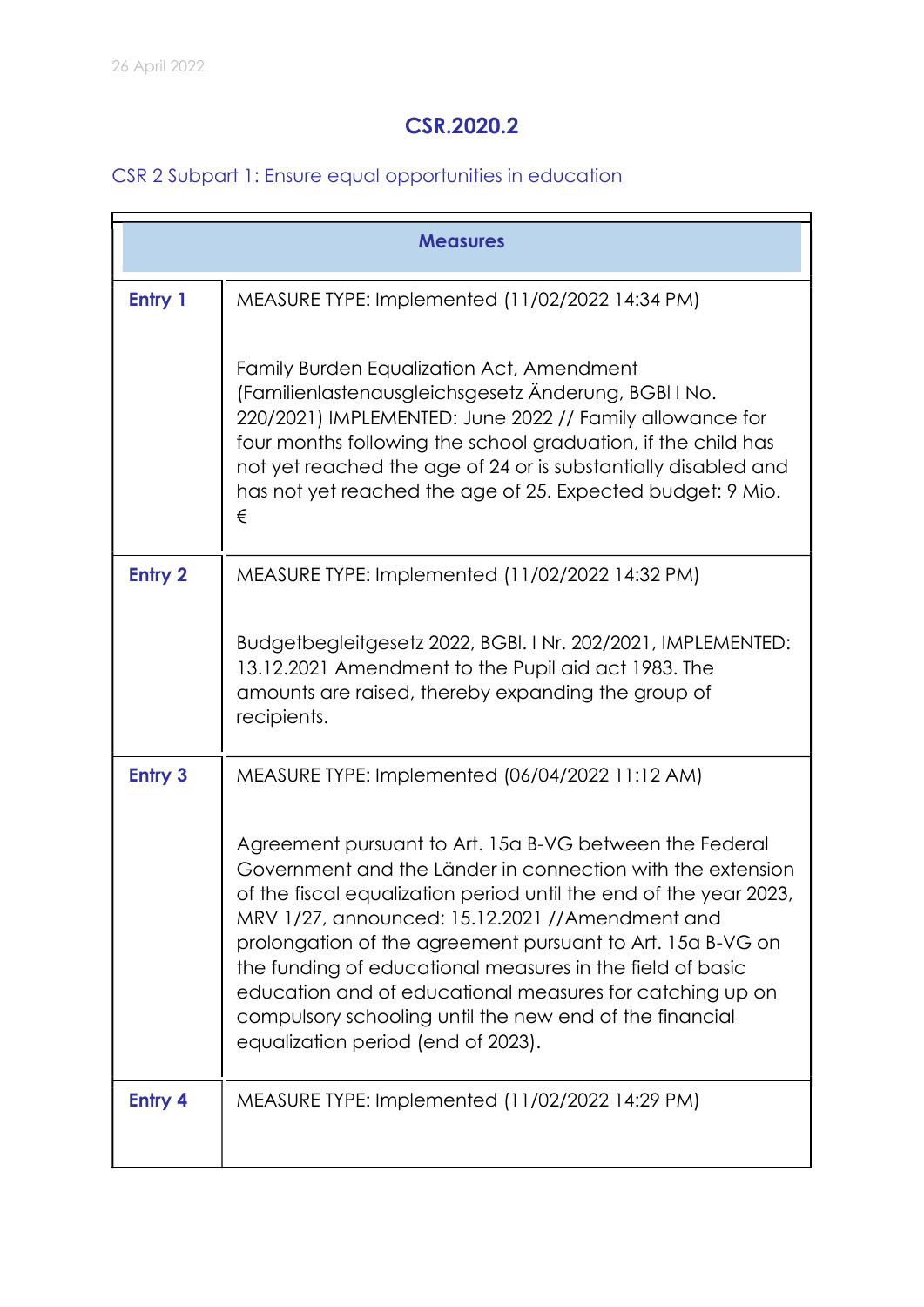|                | Bundesgesetz, mit dem das Schulorganisationsgesetz, das<br>Schulunterrichtsgesetz, das Schulunterrichtsgesetz für<br>Berufstätige, Kollegs und Vorbereitungslehrgänge, das<br>Schulzeitgesetz 1985, das Pflichtschulerhaltungs-<br>Grundsatzgesetz, das Land-und forstwirtschaftliche<br>Bundesschulgesetz, das Schulpflichtgesetz 1985, das<br>Hochschulgesetz 2005 und das 2. COVID-19-Hochschulgesetz<br>geändert werden; BGBI.I Nr. 232/2021, IMPLEMENTED 30.<br>Dezember 2021 // Transfer of the "summer school" into<br>Austrian school law - Intensification of basic digital education<br>by transferring the compulsory exercise into a compulsory<br>subject -Transfer of a school experiment and creation of new<br>training opportunities in the field of elementary education |
|----------------|--------------------------------------------------------------------------------------------------------------------------------------------------------------------------------------------------------------------------------------------------------------------------------------------------------------------------------------------------------------------------------------------------------------------------------------------------------------------------------------------------------------------------------------------------------------------------------------------------------------------------------------------------------------------------------------------------------------------------------------------------------------------------------------------|
| <b>Entry 5</b> | MEASURE TYPE: Implemented (13/10/2021 14:57 PM)                                                                                                                                                                                                                                                                                                                                                                                                                                                                                                                                                                                                                                                                                                                                            |
|                | Further development of the higher education system: quality<br>assurance - capacity and demand orientation - permeability<br>and continuing education (Weiterentwicklung des<br>Hochschulsystems: Qualitätssicherung - Kapazitäts- und<br>Bedarfsorientierung - Durchlässigkeit und Weiterbildung) BGBI<br>INr. 177/2021 IMPLEMENTED: October 2021 // The Federal<br>Government's continuing education package in the higher<br>education sector, which provides for a reform of continuing<br>education at higher education institutions, the extension of<br>admission rules and the study entry and orientation phase, as<br>well as the creation of attractive lateral entry models into the<br>profession of educator, while promoting permeability.                                  |
| Entry 6        | MEASURE TYPE: Implemented (22/04/2021 16:52 PM)                                                                                                                                                                                                                                                                                                                                                                                                                                                                                                                                                                                                                                                                                                                                            |
|                | // School Organization Act, School Instruction Act, School<br>Instruction Act for Working People, Colleges and preparatory<br>courses (Schulorganisationsgesetz, Schulunterrichtsgesetz,<br>Schulunterrichtsgesetz für Berufstätige, Kollegs und<br>Vorbereitungslehrgänge u.a. Ges., Änderung, BGBI I No.<br>19/2021) Entry into force: January 2021 // The law provides<br>i.a.: - The Federal Minister of Education, Science and<br>Research can set guidelines on the type and technical<br>requirements for ICT-based teaching, digital end devices and                                                                                                                                                                                                                               |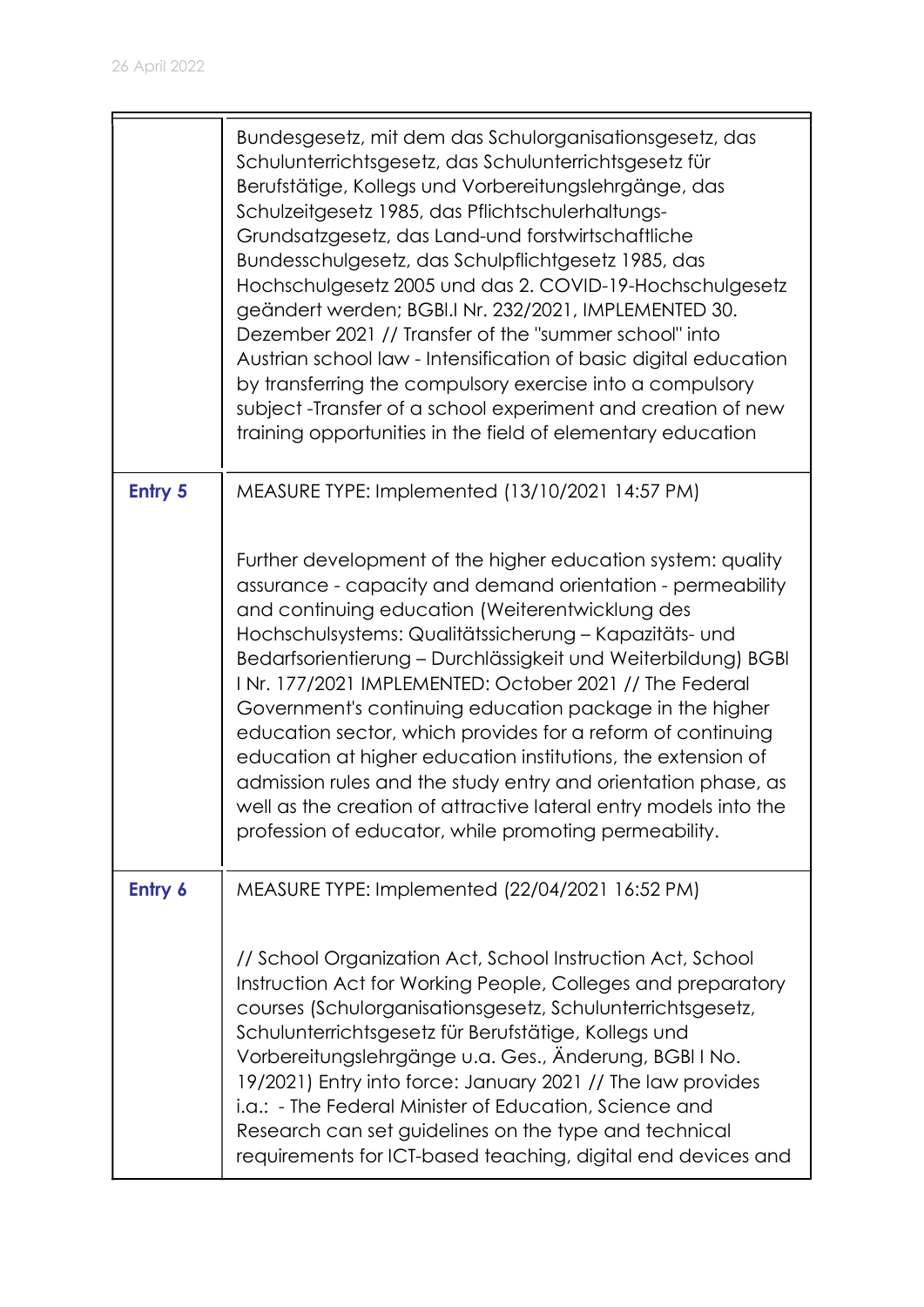|                | digital learning and work platforms. These measures are<br>intended to increase ICT-based teaching in schools. -<br>Discussions and exchange between teachers and parents or<br>conferences between teachers are possible via electronic<br>communication. Further development of the NOST (new<br>upper secondary level): The sustainable acquisition of<br>competencies is achieved through needs-based support<br>measures for students as well as semestralization, which will<br>contribute significantly to the gradual and continuous<br>achievement of all students - from gifted students to students<br>with learning difficulties. |
|----------------|-----------------------------------------------------------------------------------------------------------------------------------------------------------------------------------------------------------------------------------------------------------------------------------------------------------------------------------------------------------------------------------------------------------------------------------------------------------------------------------------------------------------------------------------------------------------------------------------------------------------------------------------------|
| Entry 7        | MEASURE TYPE: Implemented (15/02/2022 10:10 AM)                                                                                                                                                                                                                                                                                                                                                                                                                                                                                                                                                                                               |
|                | // 2 COVID-19 Higher education Law (2. COVID-19<br>Hochschulgesetz) BGBI. I Nr. 76/2021 IMPLEMENTED: April 2021<br>and BGBI. I Nr. 127/2021, BGBI I Nr. 232/2021 // Includes<br>measures for preventing the spread of the COVID-19<br>pandemic for both participation to face-to-face courses and<br>exams as well as participation to admission and selection<br>procedures.                                                                                                                                                                                                                                                                 |
| <b>Entry 8</b> | MEASURE TYPE: Implemented (15/02/2022 10:11 AM)                                                                                                                                                                                                                                                                                                                                                                                                                                                                                                                                                                                               |
|                | // University Act 2002, amendment (Universitätsgesetz 2002,<br>Anderung) BGBI. I Nr. 93/2021 // The amendment modernises<br>the study law and improves the study conditions. The<br>changes in the study law, also define the framework for<br>digital teaching. Moreover, the changes in organisation law<br>and personnel law enable an efficient governance.                                                                                                                                                                                                                                                                               |
| <b>Entry 9</b> | MEASURE TYPE: Implemented (15/02/2022 10:11 AM)                                                                                                                                                                                                                                                                                                                                                                                                                                                                                                                                                                                               |
|                | // Study Funding Act 1992, amendment<br>(Studienförderungsgesetz 1992, Änderung, BGBI I No. 15/2021)<br>Entry into force: January 2021 // The additional income limit<br>for receiving study grants is raised from $\epsilon$ 10,000 to $\epsilon$ 15,000.                                                                                                                                                                                                                                                                                                                                                                                    |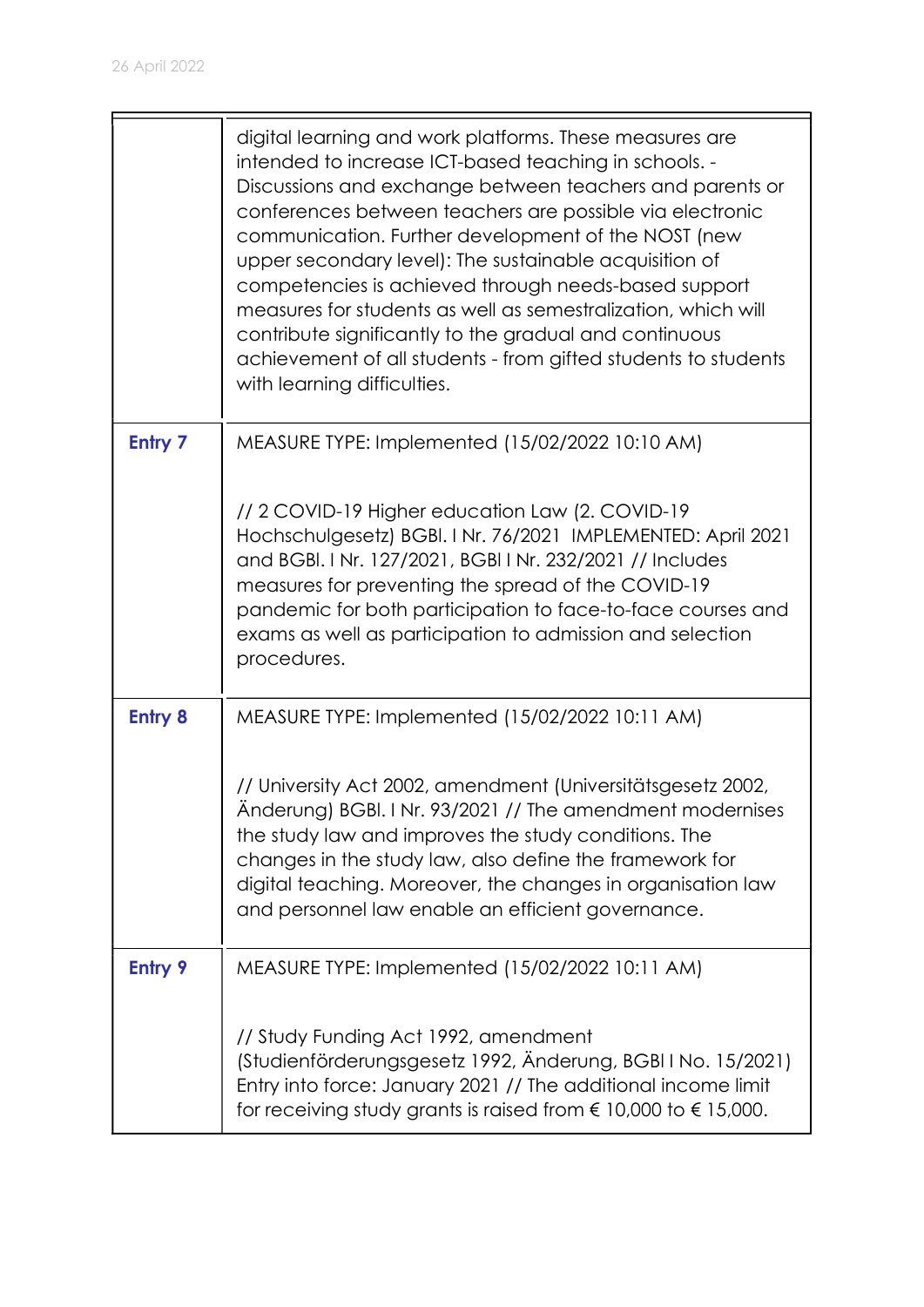|          | The regulation already applies from the 2019/2020 academic<br>year.                                                                                                                                                                                                                                                                                                                                                                                                                                                                                                                                                                                                              |
|----------|----------------------------------------------------------------------------------------------------------------------------------------------------------------------------------------------------------------------------------------------------------------------------------------------------------------------------------------------------------------------------------------------------------------------------------------------------------------------------------------------------------------------------------------------------------------------------------------------------------------------------------------------------------------------------------|
| Entry 10 | MEASURE TYPE: Implemented (22/12/2020 12:19 PM)                                                                                                                                                                                                                                                                                                                                                                                                                                                                                                                                                                                                                                  |
|          | Special Corona provisions regarding family allowance, Family<br>Equalization Act, Amendment<br>(Familienlastenausgleichsgesetz, Änderung, BGBI I No.<br>28/2020) Entry into force: May 2020 The regular period for<br>receiving family allowance was extended by 1 extra semester<br>(university studies) or additional 6 months (formal education),<br>even if this would stretch the age limit of 24 (or 25 years).                                                                                                                                                                                                                                                            |
| Entry 11 | MEASURE TYPE: Implemented (22/12/2020 09:53 AM)                                                                                                                                                                                                                                                                                                                                                                                                                                                                                                                                                                                                                                  |
|          | 3rd COVID-19-Act (3. COVID-19-Gesetz, BGBI I NO. 23/2020)<br>Entry into force: April 2020 Against the background of home-<br>schooling and distance learning general regulations were set<br>to ensure a fair level playing-field: - mandating remedial<br>teaching - mandating subject-related study times or<br>supplementary lessons - regulation concerning the use of<br>electronic communication for teaching, performance<br>evaluation and performance assessment mandating<br>teaching independent of location (for different school types,<br>school, school locations, individual classes, groups or part of<br>groups) with or without guided curriculum compilation |
| Entry 12 | MEASURE TYPE: Announced (11/02/2022 14:33 PM)                                                                                                                                                                                                                                                                                                                                                                                                                                                                                                                                                                                                                                    |
|          | Establishment of a University of Technology for digitalisation<br>and digital transformation in Upper Austria (Gründung einer<br>Technischen Universität für Digitalisierung und digitale<br>Transformation in Oberösterreich) Zirkulationsbeschluss<br>Ministerrat (MRV GZ2021-0.647.581) ANNOUNCED: 17<br>September 2021 // Commitment of the Federal Government<br>to establish a new University of Technology with a special<br>focus on digitalisation and digital transformation. The new<br>university will start operating in the 2023/24 academic year                                                                                                                  |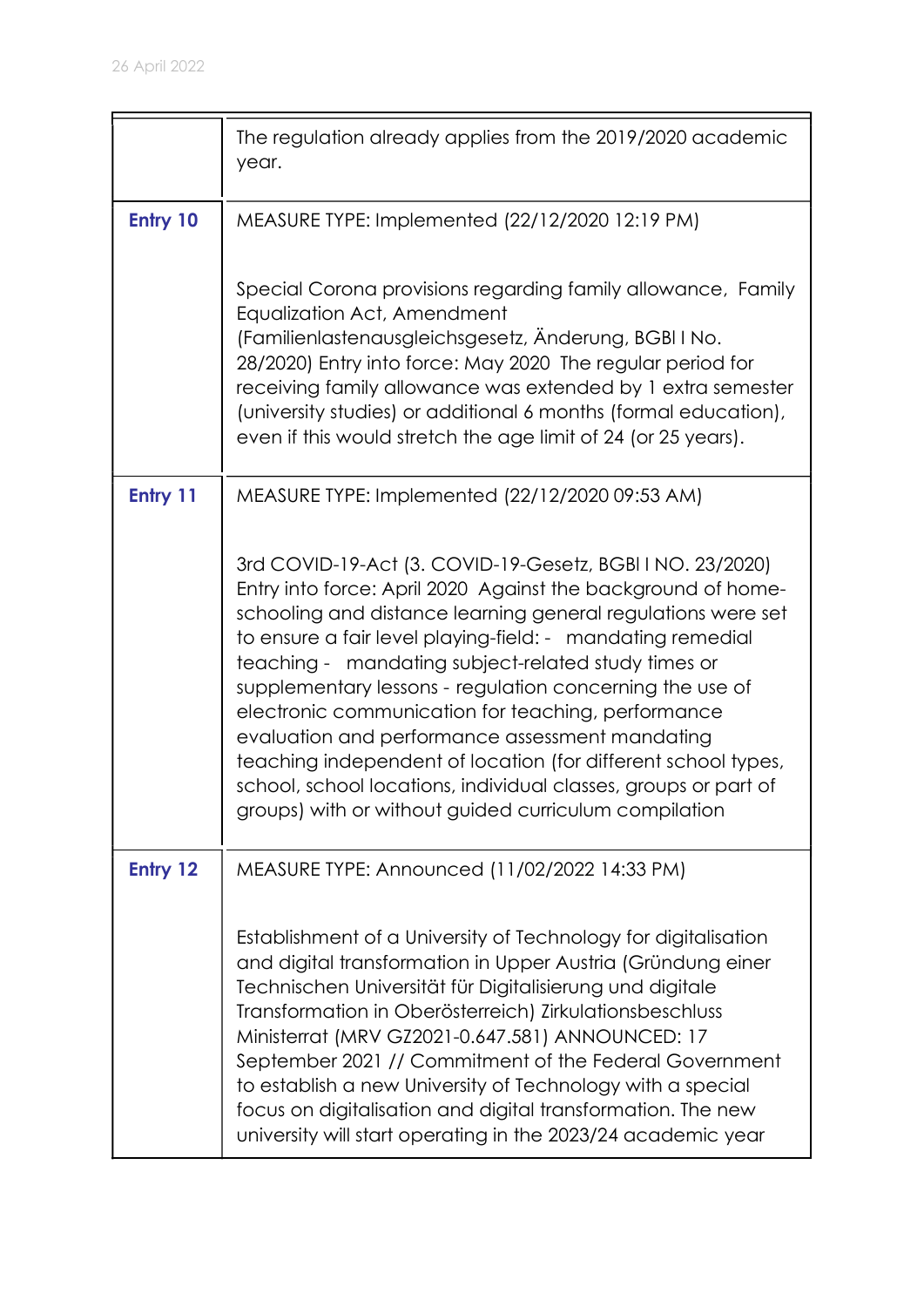|          | and will have 5.000 enrolled students (Bachelor's, Master's,<br>PhD) by 2030.                                                                                                                                                                                                                                                                                                                                                                                                                                                                                                                                                                                                                                                                                                                                                                                                                                                                                                                                                                |
|----------|----------------------------------------------------------------------------------------------------------------------------------------------------------------------------------------------------------------------------------------------------------------------------------------------------------------------------------------------------------------------------------------------------------------------------------------------------------------------------------------------------------------------------------------------------------------------------------------------------------------------------------------------------------------------------------------------------------------------------------------------------------------------------------------------------------------------------------------------------------------------------------------------------------------------------------------------------------------------------------------------------------------------------------------------|
| Entry 13 | MEASURE TYPE: Announced (13/02/2022 18:08 PM)                                                                                                                                                                                                                                                                                                                                                                                                                                                                                                                                                                                                                                                                                                                                                                                                                                                                                                                                                                                                |
|          | Bericht über den Start der Verhandlungen für eine neue Art.<br>15a B-VG Vereinbarung über die Elementarpädagogik, MRV<br>73/15, ANNOUNCED 5 October 2021 // Negotiations are to be<br>undertaken with the federal provinces on a continuation and<br>improvement of the existing Art. 15a B-VG agreement in line<br>with the government program.                                                                                                                                                                                                                                                                                                                                                                                                                                                                                                                                                                                                                                                                                             |
| Entry 14 | MEASURE TYPE: Announced (06/04/2022 10:34 AM)                                                                                                                                                                                                                                                                                                                                                                                                                                                                                                                                                                                                                                                                                                                                                                                                                                                                                                                                                                                                |
|          | Start eines pädagogischen Sofortpakets zur Unterstützung der<br>Schüler/innen, MRV 2/21, ANNOUNCED 12. January 2022 //<br>This package is intended to combat the negative<br>educational, psychological and health consequences of the<br>crisis from various sides and to help students during this<br>difficult time. This includes the following measures: Extension<br>and expansion of the support hours package, expansion of<br>individual learning support "weiterlernen.at", school fund for<br>promoting class community and coping with COVID-19, more<br>psychosocial support for students, expansion of school social<br>work in cooperation with the Länder, adult education,<br>campaign for exercise and sports to promote resilience as<br>well as measures for apprentices to support learning. The<br>estimated cost amounts to approx. € 149 million in addition to<br>more than 250 million euros made available in support hours<br>and other support measures to make up for learning deficits<br>since January 2021. |
|          | <b>Comments</b>                                                                                                                                                                                                                                                                                                                                                                                                                                                                                                                                                                                                                                                                                                                                                                                                                                                                                                                                                                                                                              |
|          | State of play                                                                                                                                                                                                                                                                                                                                                                                                                                                                                                                                                                                                                                                                                                                                                                                                                                                                                                                                                                                                                                |

CSR 2 Subpart 2: and increased digital learning.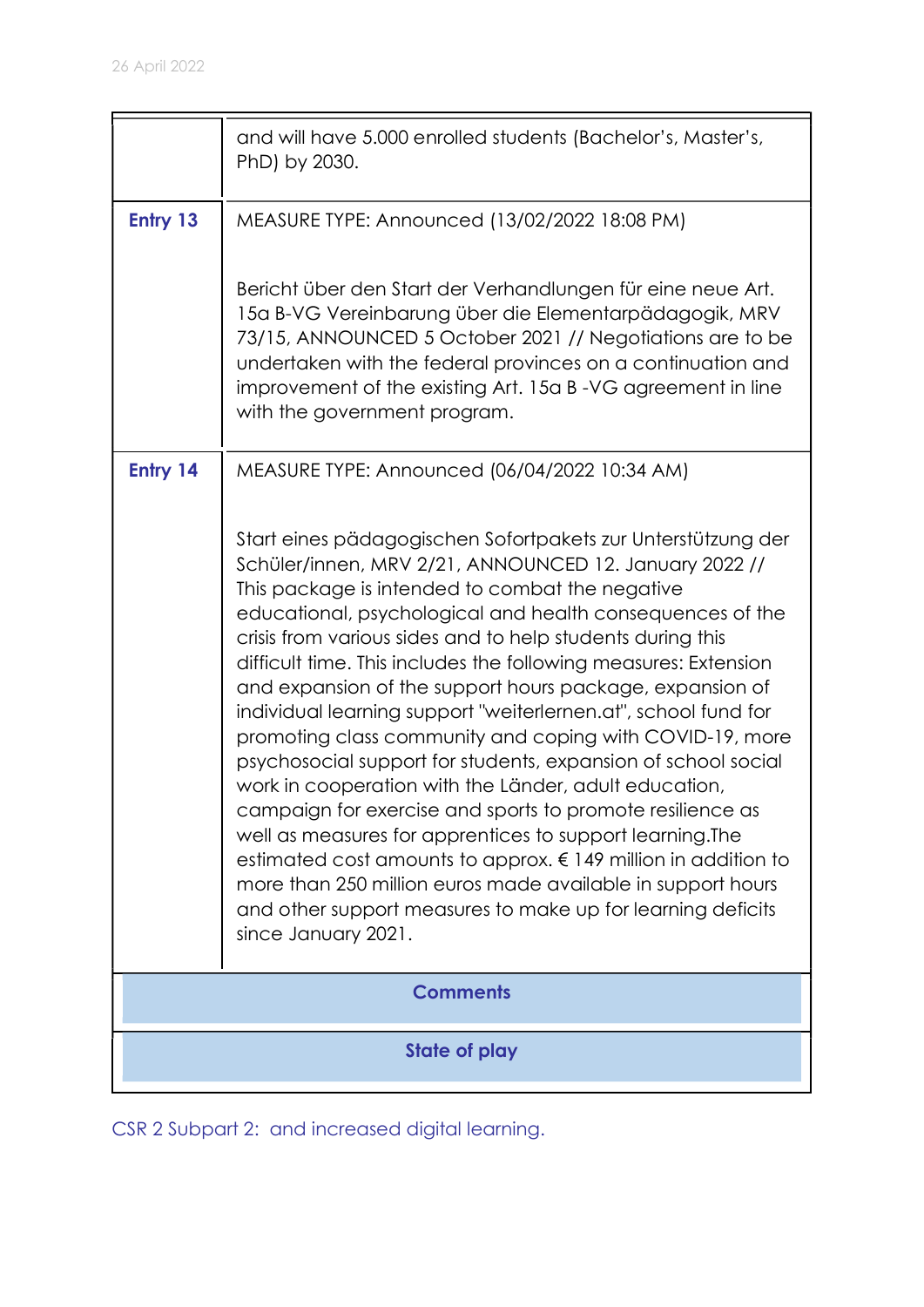| <b>Measures</b> |                                                                                                                                                                                                                                                                                                                                                                                                                                                                                                                                                                                                                                                                                                                                                                                                                                                                                                                                                                                                                                                                                                                                                                                                                                                                   |
|-----------------|-------------------------------------------------------------------------------------------------------------------------------------------------------------------------------------------------------------------------------------------------------------------------------------------------------------------------------------------------------------------------------------------------------------------------------------------------------------------------------------------------------------------------------------------------------------------------------------------------------------------------------------------------------------------------------------------------------------------------------------------------------------------------------------------------------------------------------------------------------------------------------------------------------------------------------------------------------------------------------------------------------------------------------------------------------------------------------------------------------------------------------------------------------------------------------------------------------------------------------------------------------------------|
| Entry 1         | MEASURE TYPE: Not Defined (21/02/2022 13:34 PM)                                                                                                                                                                                                                                                                                                                                                                                                                                                                                                                                                                                                                                                                                                                                                                                                                                                                                                                                                                                                                                                                                                                                                                                                                   |
|                 | New/amended job profiles (Lehrberufspakete 2022);<br>IMPLEMENTATION: 2022/2023 // Modernization of existing and<br>introduction of new occupational profiles (2020/2021 in total<br>48 profiles); Further job profiles are in preparation for 2022,<br>including the modular apprenticeship metal technology,<br>tunnel construction technology and apprenticeships job<br>profiles in carpentry: In order to ensure that apprenticeship<br>remains an attractive and future-oriented vocational training<br>opportunity, the social partners and experts from companies<br>are involved in the development of professional profiles. In<br>addition to subject-specific expertise, the focus is on<br>transversal/interdisciplinary competencies, in particular<br>digitization and sustainability.                                                                                                                                                                                                                                                                                                                                                                                                                                                              |
| <b>Entry 2</b>  | MEASURE TYPE: Not Defined (11/02/2022 14:52 PM)                                                                                                                                                                                                                                                                                                                                                                                                                                                                                                                                                                                                                                                                                                                                                                                                                                                                                                                                                                                                                                                                                                                                                                                                                   |
|                 | // Entrepreneurship Education: Map of Actions for Children<br>and Young Adults (November 2020) // * The challenges of<br>the future, combined with growing uncertainty, must be met<br>with creative ideas for sustainable and future-oriented<br>development of Austria. For this reason, it is also of crucial<br>importance to encourage students early to go creative and<br>solution-oriented ways. Against this background, the<br>promotion of entrepreneurship education has already been<br>anchored in the 2020-2024 government program. If young<br>people are supported in searching for, finding and<br>implementing creative solutions to problems (including social<br>challenges), this can only be done in connection with digital<br>tools, the use of which is forced at the same time. * Against<br>this background the national action plan for entrepreneurship<br>education has been developed from a cooperative venture<br>between the Federal Ministry for Digital and Economic Affairs<br>(BMDW), the Federal Ministry of Education, Science and<br>Research (BMBWF), several other ministries (Federal Ministry of<br>Labour, Family and Youth BMAFJ, Federal Ministry of Finance<br>BMF, etc.), the Federal Chancellery and about 65 |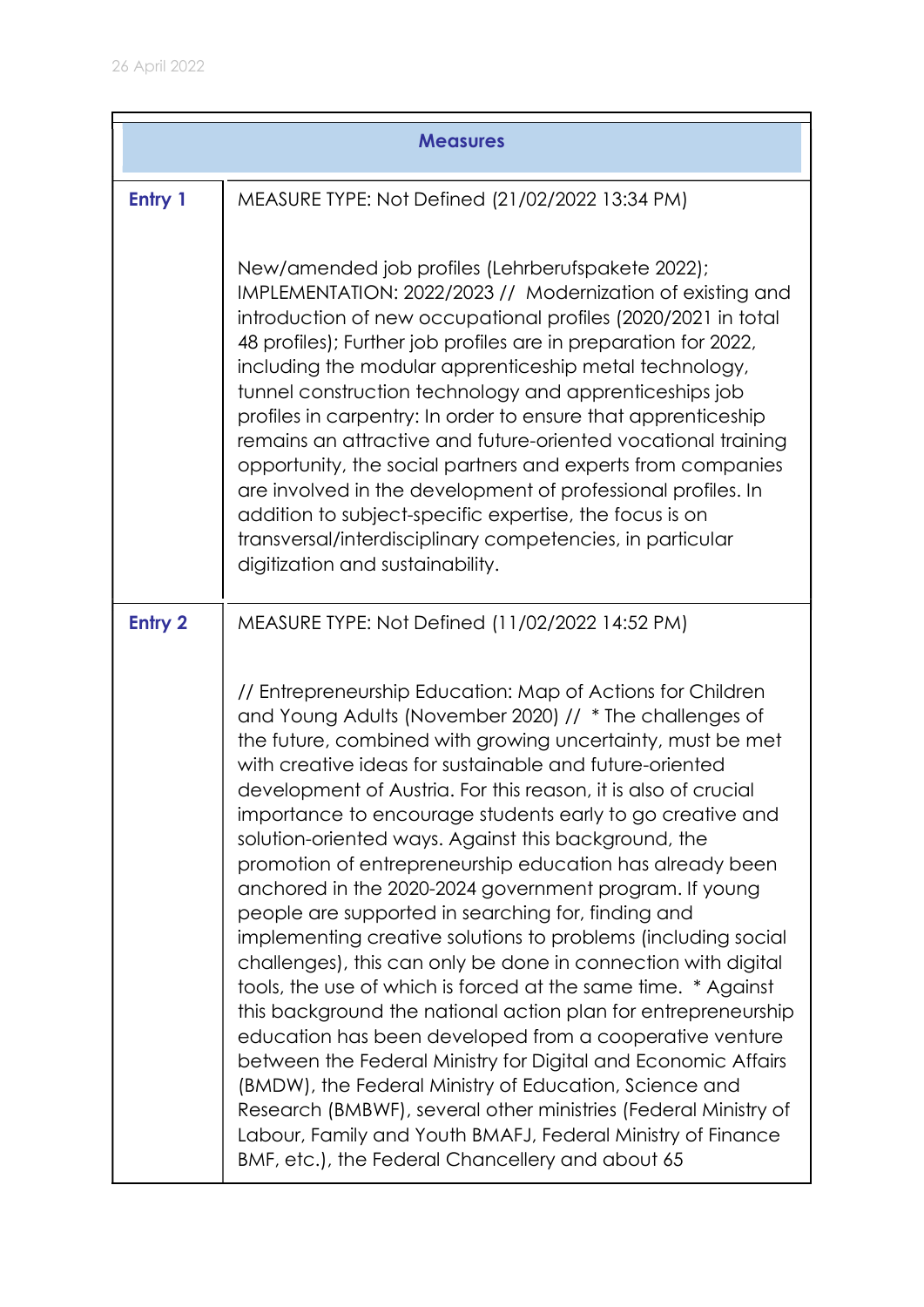|                | stakeholders (including Austrian Economic Chamber WKO,<br>Federation of Austrian Industries IV, Austrian National Bank<br>OeNB, universities, initiatives, foundations: ISB, MEGA) who<br>have set up a joint vision/objective for a future-proof Austria<br>by 2025 and have agreed to work towards that objective. *<br>They have compiled a formidable map of measures to<br>achieve this vision. Their coordinated procedure (bundling of<br>activities, initiatives and projects) aims to strengthen their<br>impact. One of these initiatives is the so-called<br>Entrepreneurship Week, which aims to provide lasting support<br>to young people in developing entrepreneurial skills. A pilot<br>took already place in autumn 2020. In 2021, the week has<br>been rolled out across Austria; 55 weeks in all nine provinces<br>(Bundesländer). The Entrepreneurship Weeks will also<br>continue in 2022. |
|----------------|------------------------------------------------------------------------------------------------------------------------------------------------------------------------------------------------------------------------------------------------------------------------------------------------------------------------------------------------------------------------------------------------------------------------------------------------------------------------------------------------------------------------------------------------------------------------------------------------------------------------------------------------------------------------------------------------------------------------------------------------------------------------------------------------------------------------------------------------------------------------------------------------------------------|
| <b>Entry 3</b> | MEASURE TYPE: Implemented (06/04/2022 10:34 AM)<br>Financing of digitization of education in schools<br>(Bundesgesetz zur Finanzierung der Digitalisierung des<br>Schulunterrichts, SchDigiG) (partially included in the RRF)//<br>Starting in the academic year 2021/22 digital devices will be<br>distributed to pupils in the 5th and 6th grade. From 2022/23                                                                                                                                                                                                                                                                                                                                                                                                                                                                                                                                                 |
|                | onwards, the distribution will take place in the 5th grade.<br>Estimated costs 2020-2024 $\epsilon$ 235 million. The digitization plan<br>comprises several measures: - Quality equipment for pupils -<br>Tailor-made digitization concepts for each school location -<br>Uniform learning and working platforms -Single point of entry<br>service portal as interface for communication between<br>pupils, teachers and parents.                                                                                                                                                                                                                                                                                                                                                                                                                                                                                |
| <b>Entry 4</b> | MEASURE TYPE: Implemented (11/02/2022 14:53 PM)                                                                                                                                                                                                                                                                                                                                                                                                                                                                                                                                                                                                                                                                                                                                                                                                                                                                  |
|                | Schulorganisationsgesetz, Schulunterrichtsgesetz u.a.,<br>Änderung, BGBI I Nr. 232/2021, IMPLEMENTED 21. December<br>2021 // Intensification of basic digital education by<br>transferring the compulsory exercise into a compulsory<br>subject                                                                                                                                                                                                                                                                                                                                                                                                                                                                                                                                                                                                                                                                  |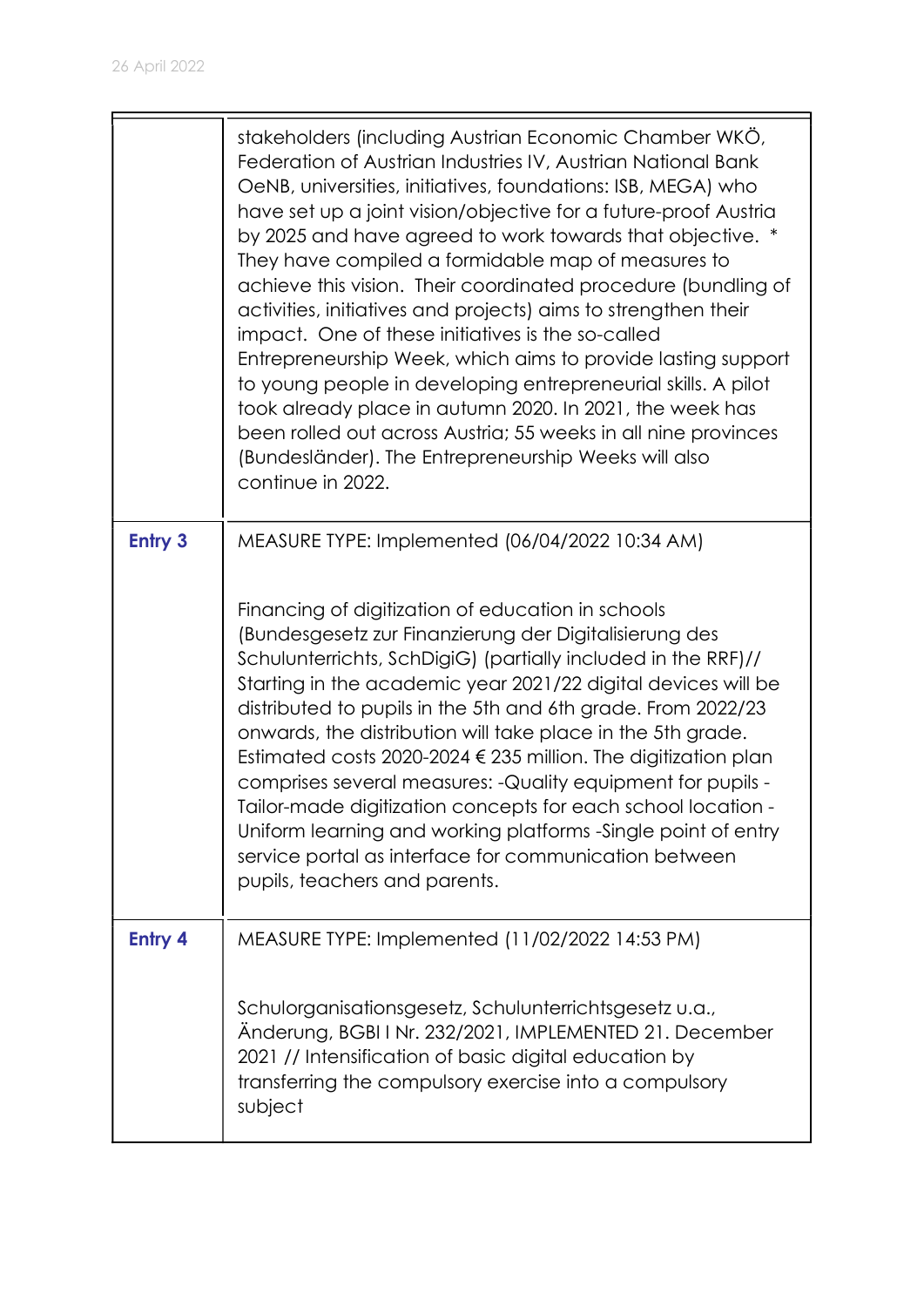| <b>Entry 5</b> | MEASURE TYPE: Implemented (22/04/2021 16:56 PM)                                                                                                                                                                                                                                                                                                                                                                                                                                                                                                                                                                                                                                                                                                                                                                                                                     |
|----------------|---------------------------------------------------------------------------------------------------------------------------------------------------------------------------------------------------------------------------------------------------------------------------------------------------------------------------------------------------------------------------------------------------------------------------------------------------------------------------------------------------------------------------------------------------------------------------------------------------------------------------------------------------------------------------------------------------------------------------------------------------------------------------------------------------------------------------------------------------------------------|
|                | // Vocational Training Act, Amendment<br>(Berufsausbildungsgesetz, Änderung, BGBI I No. 18/2020) Entry<br>into force: March 2020 // New target groups are to be<br>addressed in line with the increasing importance of<br>apprenticeship training * Regular structural analyses of the<br>job profiles (digitization) * Apprenticeship training in training<br>facilities (überbetriebliche Lehrausbildung) is geared more<br>towards placement in companies * Parents/persons with<br>caring responsibilities should be able to train in reduced daily<br>or weekly working hours                                                                                                                                                                                                                                                                                  |
| Entry 6        | MEASURE TYPE: Implemented (22/12/2020 09:55 AM)                                                                                                                                                                                                                                                                                                                                                                                                                                                                                                                                                                                                                                                                                                                                                                                                                     |
|                | School Development Program 2020<br>(Schulentwicklungsprogramm SCHEP 2020,<br>Bundesfinanzrahmengesetz 2021-2024, BFRG 2021-2024, BGBI I<br>No. 123/2020) Entry into force: January 2021 Implementation<br>of specific principles and targets of the educational reform<br>package (Bildungsreformpaket 2017), thus ensuring a<br>regionally equivalent offer of education. In addition to the<br>development of IT-infrastructure and the advancement of<br>existing buildings, there is a focus on improving energy<br>efficiency and sustainability. The school development<br>program is to be implemented over a period of 10 years.<br>Areas of focus include: - expansion of all-day school types in<br>the AHS lower grades - master plan for digitization -<br>expansion of the IT infrastructure at federal schools -<br>reduction of regional disparities |
| <b>Entry 7</b> | MEASURE TYPE: Implemented (13/10/2021 14:58 PM)<br>1st COVID-19-Act (1. COVID-19-Gesetz, BGBI I No. 12/2020).                                                                                                                                                                                                                                                                                                                                                                                                                                                                                                                                                                                                                                                                                                                                                       |
|                | Entry into force: March 2020 // Purchase and distribution of<br>electronic devices to pupils for distance learning. In total, $\epsilon$<br>8.5 million are provided from 2020 until 2022.                                                                                                                                                                                                                                                                                                                                                                                                                                                                                                                                                                                                                                                                          |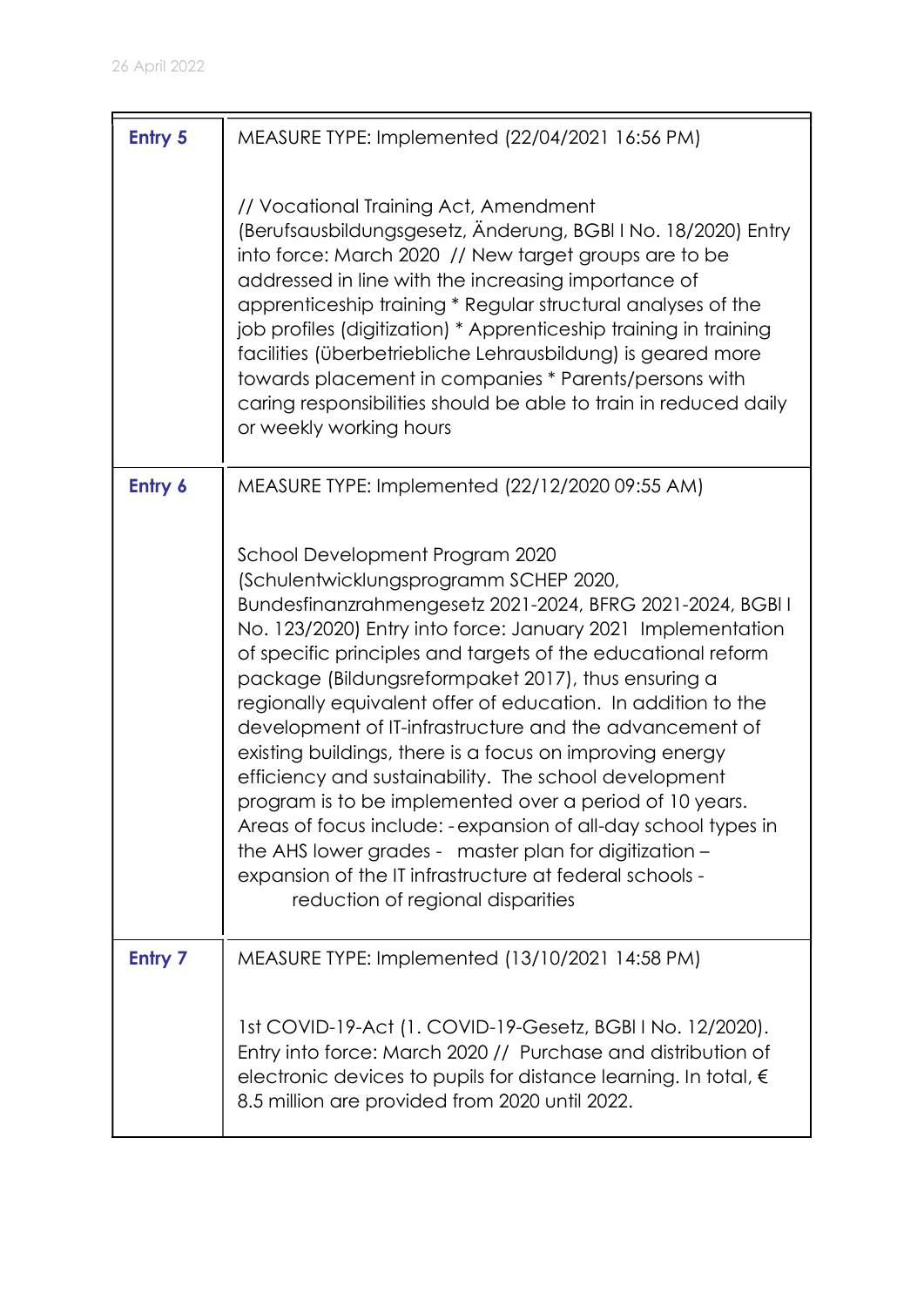#### **Comments**

State of play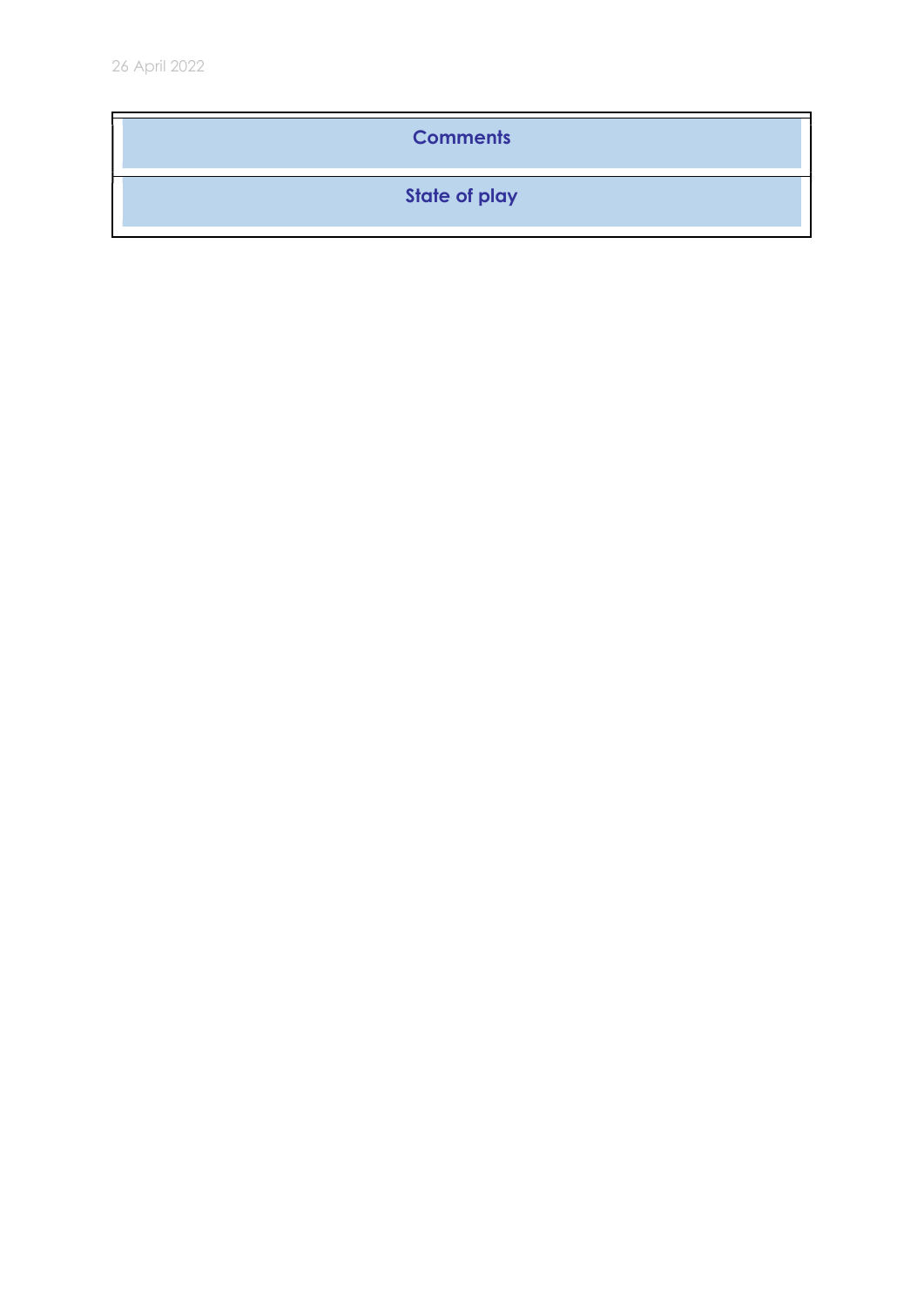### CSR.2020.3

CSR 3 Subpart 1: Ensure an effective implementation of liquidity and support measures, in particular for small and medium-sized enterprises,

|                | <b>Measures</b>                                                                                                                                                                                                                                                                                                                                                                                                                                                                                                                                                                                                                                                                                                                                                                                                                                                                   |
|----------------|-----------------------------------------------------------------------------------------------------------------------------------------------------------------------------------------------------------------------------------------------------------------------------------------------------------------------------------------------------------------------------------------------------------------------------------------------------------------------------------------------------------------------------------------------------------------------------------------------------------------------------------------------------------------------------------------------------------------------------------------------------------------------------------------------------------------------------------------------------------------------------------|
| Entry 1        | MEASURE TYPE: Not Defined (11/02/2022 15:04 PM)                                                                                                                                                                                                                                                                                                                                                                                                                                                                                                                                                                                                                                                                                                                                                                                                                                   |
|                | Research Competences for Business; new call for proposals<br>for the funding program (including Digital Pro Bootcamp) //<br>Tailor-made qualification offers to support companies in<br>making their professionals fit for the future. Skill and<br>qualification needs are processed in close cooperation<br>between the companies and research institutions. In 2021, the<br>programme has been relaunched as qualification offensive<br>("Qualifizierungsoffensive") with the funding programs Digital<br>Skills Vouchers, Innovation Camps and the Digital Pro<br>Bootcamps.                                                                                                                                                                                                                                                                                                  |
| <b>Entry 2</b> | MEASURE TYPE: Not Defined (21/02/2022 13:35 PM)                                                                                                                                                                                                                                                                                                                                                                                                                                                                                                                                                                                                                                                                                                                                                                                                                                   |
|                | Start-up package / deregulation package Drafting process of<br>the law still ongoing (including RRF - Gründerpaket (Arbeitstitel<br>"Austrian Limited" und Deregulierungspaket,<br>Eigenkapitalstärkung und Once Only) // * Introduction of a<br>new legal form / flexibilization of existing legal company<br>forms, including unbureaucratic foundation and flexible<br>capital measures * Tax incentives to strengthen growth<br>financing (possibility of offsetting losses and tax deductibility<br>of growth financing) * Deregulation measure, once only' was<br>implemented 26 July 2021 with BGBITNo. 142/2021 (including<br>RRF) * Regulatory Sandboxes should help businesses to try new<br>concepts and products under market conditions within a<br>limited period of time and after an admission procedure. It<br>should help to shorten the time-to-market period. |
| <b>Entry 3</b> | MEASURE TYPE: Implemented (06/04/2022 10:36 AM)                                                                                                                                                                                                                                                                                                                                                                                                                                                                                                                                                                                                                                                                                                                                                                                                                                   |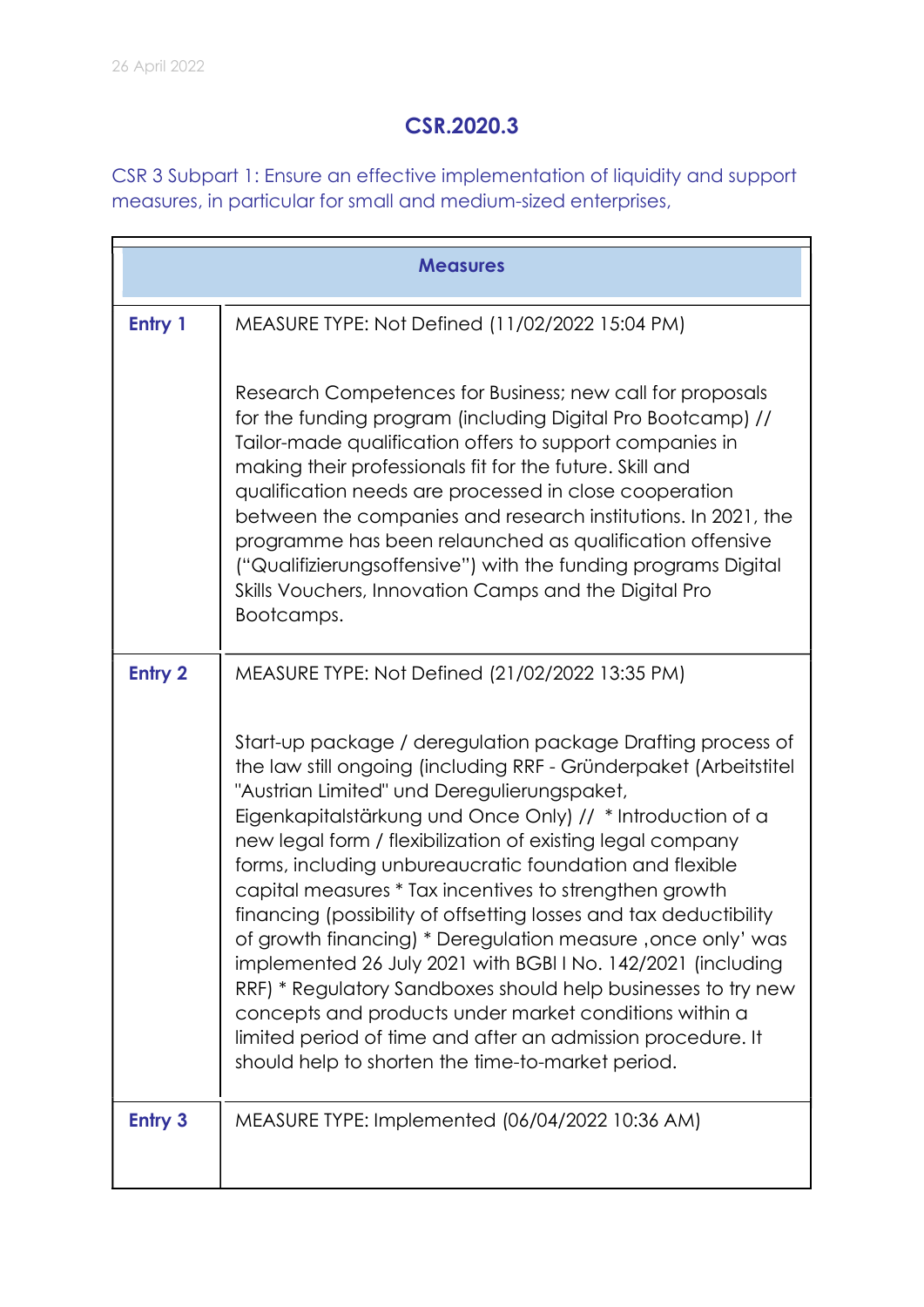|                | Amendment SME Promotion Act and Guarantee Act<br>(Änderung des KMU-Förderungsgesetzes und des<br>Garantiegesetzes 1977, BGBI I No. 228/2021) IMPLEMENTED:<br>December 2021// Authorization to extend the total liability<br>framework for guarantees via AWS (Austria Wirtschaftsservice)<br>and ÖHT (Austrian Hotel and Tourism Bank) until 30 June 2022;<br>The issuance of AWS (Austria Wirtschaftsservice) and ÖHT<br>(Austrian Hotel and Tourism Bank) bridging guarantees and<br>guarantees that fully cover the credit risk, which was<br>previously possible until 31 December 2021, is extended until<br>30 June 2022. In addition, recourse claims concerning<br>guarantees covering 100% of the underlying loan principal<br>are deferred until 30 June 2022 (previously possible until 31<br>December 2021). |
|----------------|--------------------------------------------------------------------------------------------------------------------------------------------------------------------------------------------------------------------------------------------------------------------------------------------------------------------------------------------------------------------------------------------------------------------------------------------------------------------------------------------------------------------------------------------------------------------------------------------------------------------------------------------------------------------------------------------------------------------------------------------------------------------------------------------------------------------------|
| <b>Entry 4</b> | MEASURE TYPE: Implemented (06/04/2022 11:40 AM)<br>Amendment SME Promotion Act (Änderung des des KMU -<br>Förderungsgesetzes, BGBI. I No. 102/2021)IMPLEMENTED: 5<br>June, 2021. // In order to stimulate the tourism and leisure<br>industry as well as cultural offerings and the organisation of<br>events and congresses, the so-called organiser protection<br>umbrella will be expanded. This measure is limited until 31<br>December 2021, whereby the events and congresses subject<br>to liability must be carried out by 31 December 2022.                                                                                                                                                                                                                                                                     |
| <b>Entry 5</b> | MEASURE TYPE: Implemented (18/02/2022 13:40 PM)<br>Amendment Investment Premium Act (Änderung<br>Investitionsprämiengesetz, BGBI I No. 95/2021) IMPLEMENTED:<br>29 May, 2021 // Increases the investment premium for<br>companies from $\epsilon$ 3 billion to $\epsilon$ 7.8 billion; Parts of the<br>investment premium (2.D.2 Digitale Investionen in<br>Unternehmen, 2.D.3 Ökologische Investionen in<br>Unternehmen) are included in the RRF.                                                                                                                                                                                                                                                                                                                                                                       |
| Entry 6        | MEASURE TYPE: Implemented (14/02/2022 17:56 PM)                                                                                                                                                                                                                                                                                                                                                                                                                                                                                                                                                                                                                                                                                                                                                                          |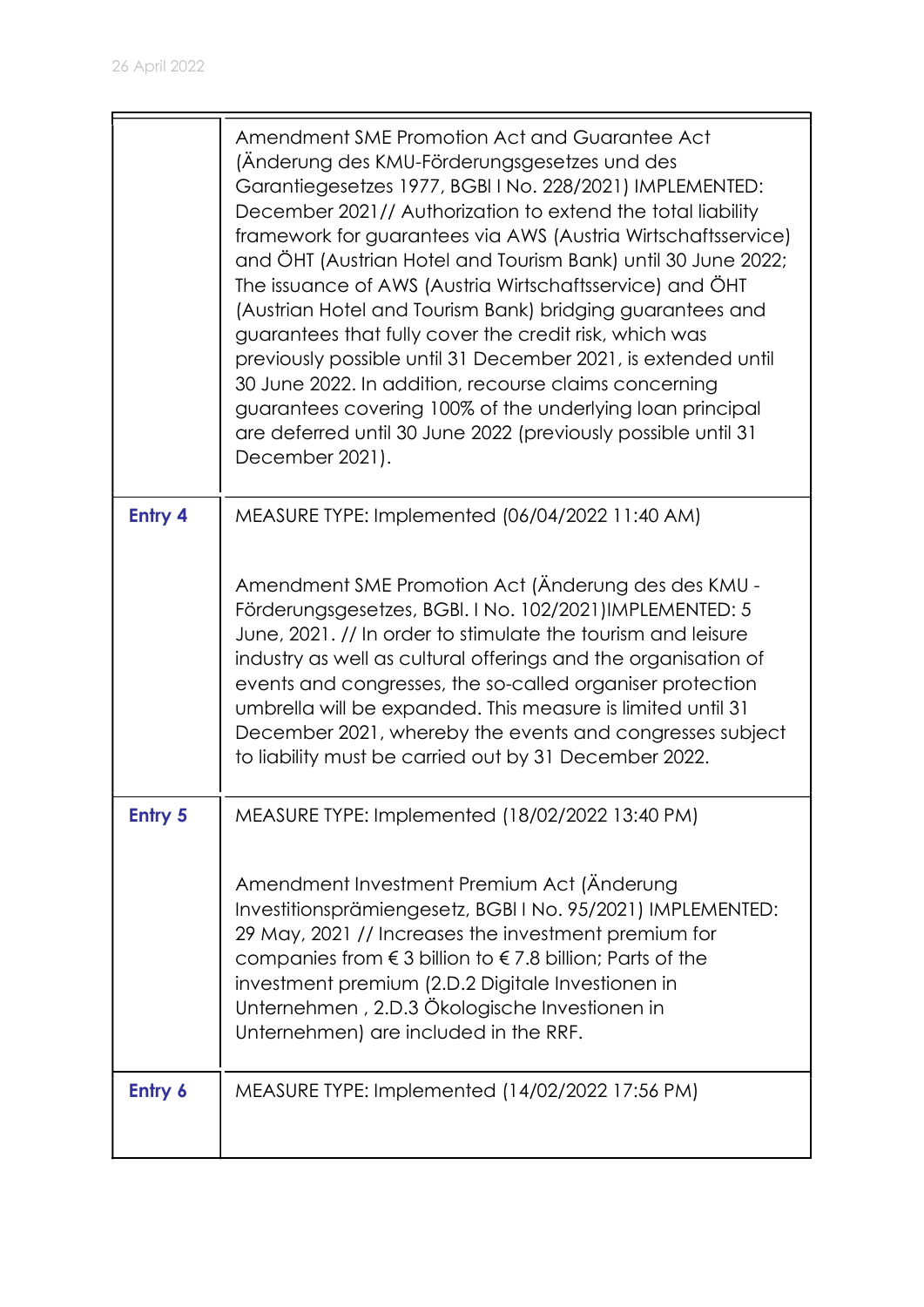|                | Amendment SME Promotion Act and Guarantee Act<br>(Änderung des KMU-Förderungsgesetzes und des<br>Garantiegesetzes 1977, BGBI I No. 111/2021) IMPLEMENTED: 1<br>July, 2021 // The issuance of aws (Austria Wirtschaftsservice)<br>and ÖHT (Austrian Hotel and Tourism Bank) bridging<br>guarantees and guarantees that fully cover the credit risk,<br>which was previously possible until 30 June 2021, can now be<br>extended until 31 December 2021. The requirement that the<br>liability must be in connection with the coping of the COVID<br>19 crisis situation has been continued. In the same vein, the<br>deferral for claims assumed under 100% guarantees has been<br>extended until 31 December 2021. The deferral ends in each<br>case with the opening of insolvency proceedings. No default<br>or deferral interest will continue to be payable. In addition, to<br>make it easier for applicants to find the guidelines the<br>agencies are obliged to make the guidelines available on the<br>Internet. |
|----------------|---------------------------------------------------------------------------------------------------------------------------------------------------------------------------------------------------------------------------------------------------------------------------------------------------------------------------------------------------------------------------------------------------------------------------------------------------------------------------------------------------------------------------------------------------------------------------------------------------------------------------------------------------------------------------------------------------------------------------------------------------------------------------------------------------------------------------------------------------------------------------------------------------------------------------------------------------------------------------------------------------------------------------|
| Entry 7        | MEASURE TYPE: Implemented (11/02/2022 14:59 PM)<br>// Municipal Investment Act 2020<br>(Kommunalinvestitionsgesetz 2020, BGBI I No. 56/2020, BGBI I<br>No. 140/2021)) Entry into force: July 2020 // Support for<br>municipal investment programs: 0 Special-purpose grant to<br>the federal states of $\epsilon$ 1 billion (July 2020- Dec. 2022); federal<br>grant increases from 25% to 50%. The special-purpose grant is<br>intended for additional investments at the municipal level in<br>infrastructure maintenance, like the expansion and<br>maintenance of public schools, nurseries, eldercare facilities,<br>sports and leisure facilities as well as measures to make the<br>town centre more attractive. Provision of child care during<br>lockdown and summer breaks (2020, 2021 and 2022). In total<br>€ 30 million were made available. First results of a survey show                                                                                                                                  |
| <b>Entry 8</b> | the positive results (see Covid-19. Analysis of the social state in<br>Austria, Federal Ministry of Social Affairs, Health, Care and<br>Consumer Protection; Covid-19. Analyse der sozialen Lage in<br>Österreich, Bundesministerium für Soziales, Gesundheit, Pflege<br>und Konsumentenschutz).<br>MEASURE TYPE: Implemented (18/02/2022 13:48 PM)                                                                                                                                                                                                                                                                                                                                                                                                                                                                                                                                                                                                                                                                       |
|                |                                                                                                                                                                                                                                                                                                                                                                                                                                                                                                                                                                                                                                                                                                                                                                                                                                                                                                                                                                                                                           |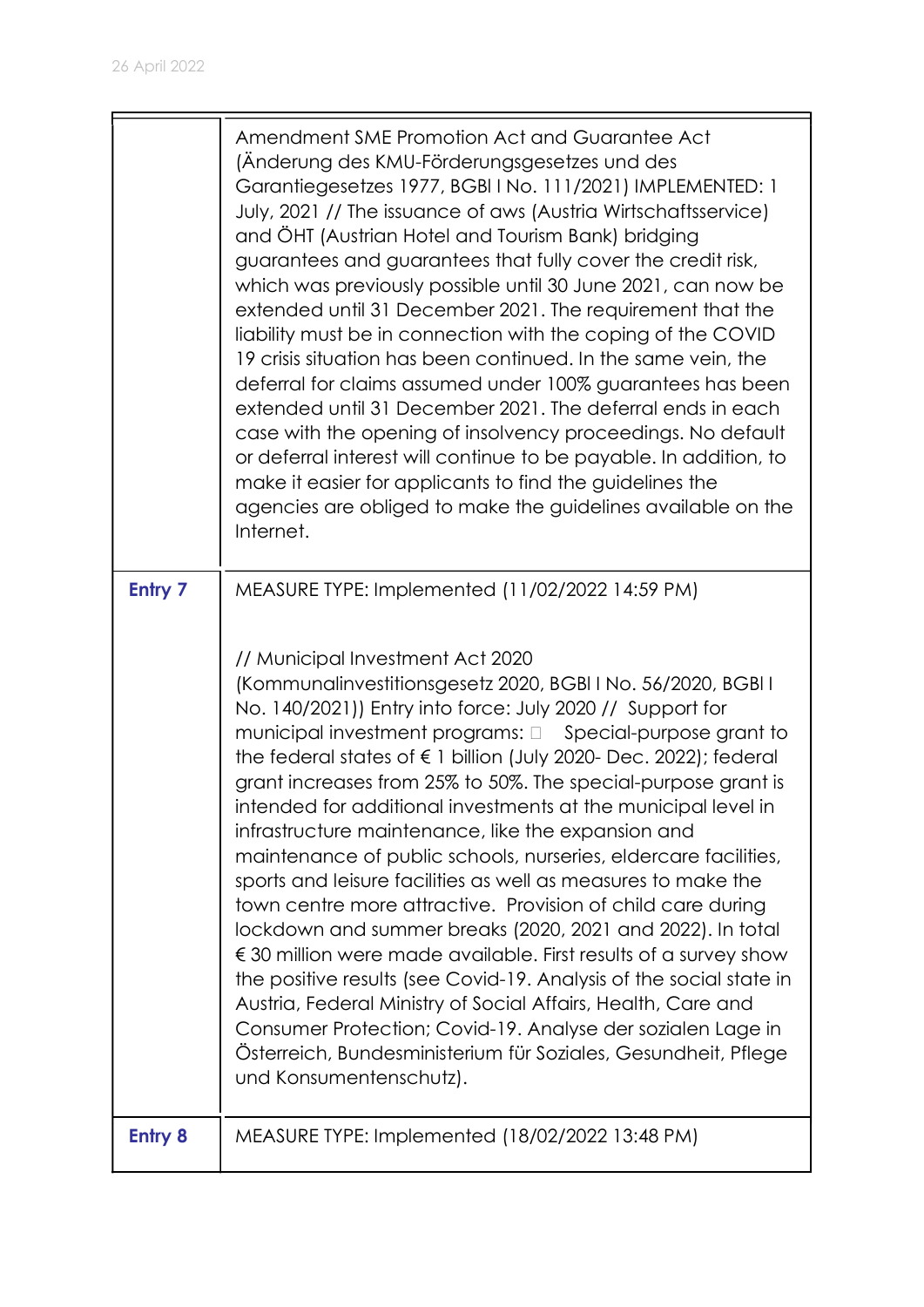|                | // Amendment Investment Premium Act (Änderung<br>Investitionsprämiengesetz, BGBIINo. 52/2021 Entry into force:<br>March 2021 // Prolongation of the Initial measures related to<br>the investments that had to be carried out from February 28,<br>2021 to May 31, 2021. (see subpart 1.1.); Parts of the<br>investment premium (2.D.2 Digitale Investitionen in<br>Unternehmen, 2.D. Ökologische Investitionen in Unternehme)<br>are included in the RRF.                                                                                                                                                                                                                                                                                                                                                                                              |
|----------------|---------------------------------------------------------------------------------------------------------------------------------------------------------------------------------------------------------------------------------------------------------------------------------------------------------------------------------------------------------------------------------------------------------------------------------------------------------------------------------------------------------------------------------------------------------------------------------------------------------------------------------------------------------------------------------------------------------------------------------------------------------------------------------------------------------------------------------------------------------|
| <b>Entry 9</b> | MEASURE TYPE: Implemented (18/02/2022 13:41 PM)                                                                                                                                                                                                                                                                                                                                                                                                                                                                                                                                                                                                                                                                                                                                                                                                         |
|                | // Amendment Investment Premium Act (Änderung<br>Investitionsprämiengesetz, BGBI I No. 167/2020 Entry into<br>force: January 2021; // Increase of funding for investments in<br>fixed assets "COVID-19 Investment Premium": Introduction of<br>a temporary investment premium of 7% for assets that are<br>purchased between August 1, 2020 and February 28, 2021. In<br>the priority areas of digitisation, greening and health, life<br>science an investment premium of 14% is applicable. Start of<br>the funding programme "COVID-19 Investment Premium" on<br>September 1, 2020 amounting in total to $\epsilon$ 3 billion.<br>Applications were possible until February 28, 2021. Parts of the<br>investment premium (2.D.2 Digitale Investitionen in<br>Unternehmen, 2.D. Ökologische Investitionen in Unternehmen)<br>are included in the RRF. |
| Entry 10       | MEASURE TYPE: Implemented (22/04/2021 17:49 PM)                                                                                                                                                                                                                                                                                                                                                                                                                                                                                                                                                                                                                                                                                                                                                                                                         |
|                | // Amendment SME Promotion Act (Anderung des KMU-<br>Förderungsgesetzes, BGBIINo. 116/2020 Entry into force:<br>November 2020 // Establishment of the legal prerequisites for<br>the implementation of the Austrian Support Scheme for Events<br>(Schutzschirm für Veranstaltungen) with a total volume of $\epsilon$<br>300 Mio. for events until the end of 2022                                                                                                                                                                                                                                                                                                                                                                                                                                                                                      |
| Entry 11       | MEASURE TYPE: Implemented (22/04/2021 17:47 PM)                                                                                                                                                                                                                                                                                                                                                                                                                                                                                                                                                                                                                                                                                                                                                                                                         |
|                |                                                                                                                                                                                                                                                                                                                                                                                                                                                                                                                                                                                                                                                                                                                                                                                                                                                         |

 $\overline{\mathsf{a}}$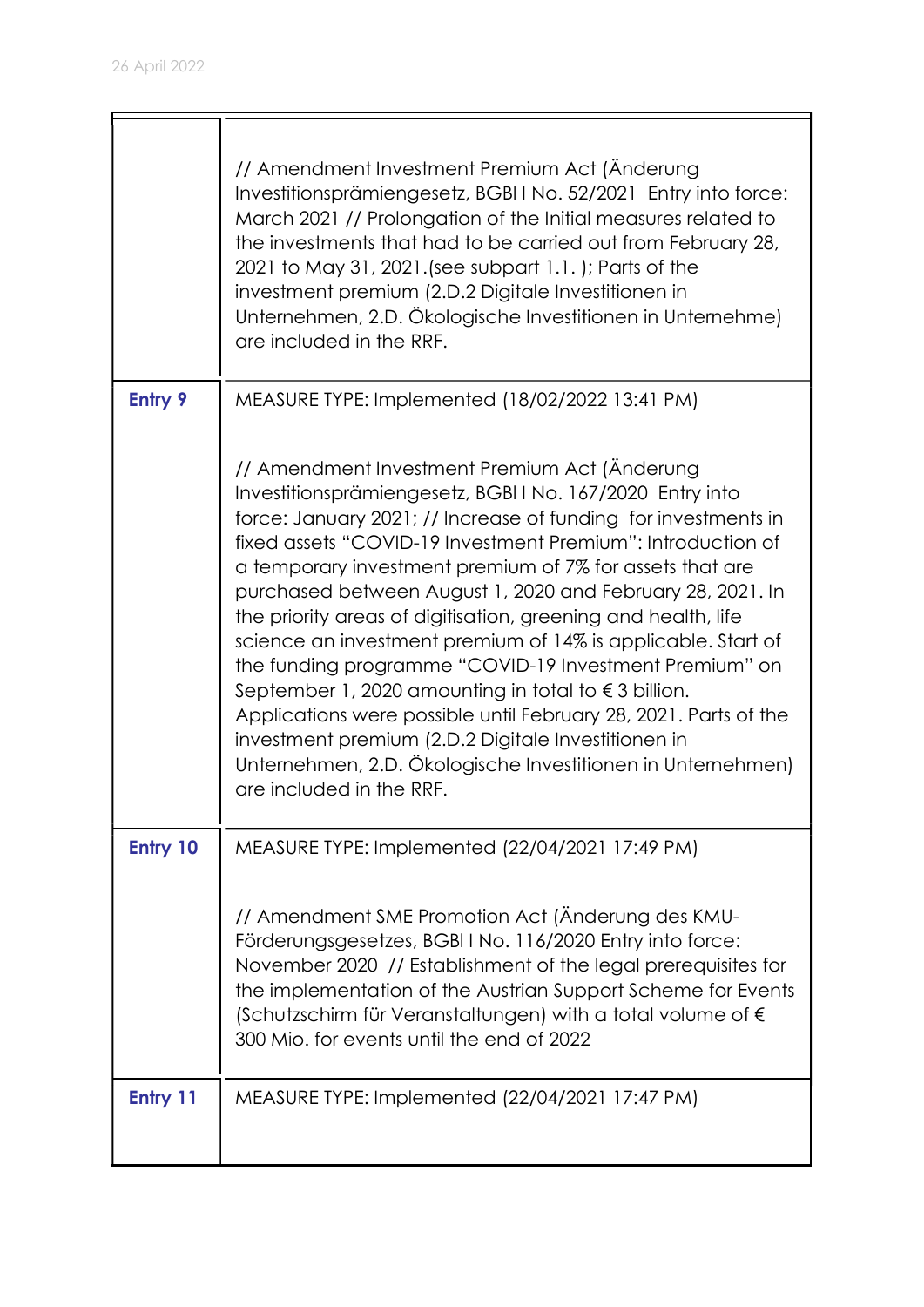|          | // Amendment SME Promotion Act and Guarantee Act<br>(Änderung des KMU-Förderungsgesetzes und des<br>Garantiegesetzes 1977, BGBI I No. 6/2021) Entry into force:<br>Availability of guarantees via aws<br>January 2021 // $\Box$<br>(Austria Wirtschaftsservice) and ÖHT (Austrian Hotel and<br>Tourism Bank) extended until June 30, 2021 Establishment of<br>the legal prerequisites for guarantees to package travel<br>organisers and facilitators of linked travel services for 2021<br>(Haftungsübernahmen für<br>Reiseleistungsausübungsberechtigte)                                                                                                                                                                                                                                                                                                                                                                                                                        |
|----------|-----------------------------------------------------------------------------------------------------------------------------------------------------------------------------------------------------------------------------------------------------------------------------------------------------------------------------------------------------------------------------------------------------------------------------------------------------------------------------------------------------------------------------------------------------------------------------------------------------------------------------------------------------------------------------------------------------------------------------------------------------------------------------------------------------------------------------------------------------------------------------------------------------------------------------------------------------------------------------------|
| Entry 12 | MEASURE TYPE: Implemented (22/12/2020 11:19 AM)                                                                                                                                                                                                                                                                                                                                                                                                                                                                                                                                                                                                                                                                                                                                                                                                                                                                                                                                   |
|          | COVID-19 Tax Measures Act (COVID-19 Steuermaßnahmen-<br>Extension of numerous Corona Acts, that are up<br>Gesetz) -<br>to now limited in time until the end of 2020, such as VAT-<br>reductions or measures to support employees - Extension of<br>tax deferrals and instalment payments until March 31, 2021 -<br>A specific payback scheme with facilitations in<br>comparison to general tax procedural regulations shall be<br>implemented by April 2021 - VAT-exemption for COVID-19<br>vaccines as well as related supplies and services -<br>VAT-<br>reduction for feminine hygiene products - Further unification<br>of the tax balance sheet and the corporate balance sheet<br>(with an effect on taxes in connection with accruals and<br>value adjustments of receivables) - Employers may grant<br>employees vouchers for purchasing goods up to a maximum<br>of $\epsilon$ 365 tax-free. The vouchers must be issued in the period<br>November 2020 to January 2021 |
| Entry 13 | MEASURE TYPE: Implemented (14/02/2022 11:31 AM)                                                                                                                                                                                                                                                                                                                                                                                                                                                                                                                                                                                                                                                                                                                                                                                                                                                                                                                                   |
|          | Investment Premium Act (Investitionsprämiengesetz, BGBI I No.<br>88/2020) Entry into force: July 2020; (including RRF) //<br>Incentives for investments in fixed assets "COVID-19<br>Investment Premium": Introduction of a temporary investment<br>premium of 7% for assets that are purchased between August<br>1, 2020 and February 28, 2021. In the priority areas of<br>digitisation, greening and health (life science an investment<br>premium of 14% is applicable. Start of the funding                                                                                                                                                                                                                                                                                                                                                                                                                                                                                  |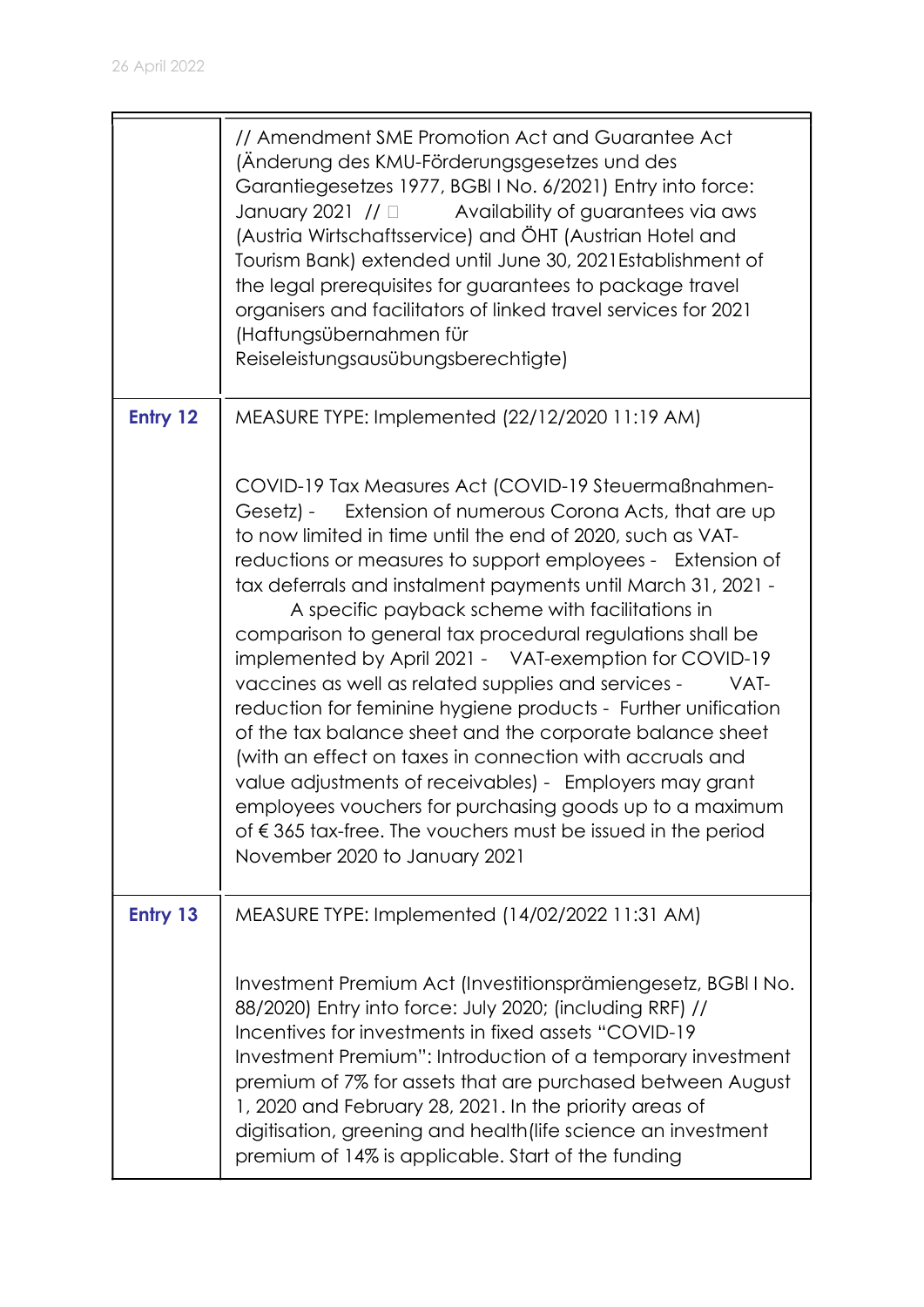|          | programme "COVID-19 Investment Premium" on September<br>1, 2020 amounting in total to $\epsilon$ 3 billion. Applications were<br>possible until February 28, 2021.                                                                                                                                                                                                                                                                                                                                                                                                                                                                                   |
|----------|------------------------------------------------------------------------------------------------------------------------------------------------------------------------------------------------------------------------------------------------------------------------------------------------------------------------------------------------------------------------------------------------------------------------------------------------------------------------------------------------------------------------------------------------------------------------------------------------------------------------------------------------------|
| Entry 14 | MEASURE TYPE: Implemented (22/12/2020 11:17 AM)                                                                                                                                                                                                                                                                                                                                                                                                                                                                                                                                                                                                      |
|          | Art, Culture and Sports Protection Act (Kunst-, Kultur- und<br>Sportsicherungsgesetz, KuKuSpoSiG, BGBI I No. 40/2020) Entry<br>into force: May 2020 Event organisers who would have to<br>repay in cash for cancelled events can issue vouchers. This<br>measure helps to keep money                                                                                                                                                                                                                                                                                                                                                                 |
| Entry 15 | MEASURE TYPE: Implemented (22/12/2020 11:16 AM)                                                                                                                                                                                                                                                                                                                                                                                                                                                                                                                                                                                                      |
|          | Comeback Bonus Expanding and increasing the payments<br>from the Hardship Case Fund (Härtefallfonds) to support<br>entrepreneurs with all necessary assistance to provide<br>prospects for the future and secure their livelihood during the<br>COVID-19 crisis. - Comeback Bonus of €500 per month -<br>Topping up of minimum amounts to $\epsilon$ 500 each                                                                                                                                                                                                                                                                                        |
| Entry 16 | MEASURE TYPE: Implemented (15/02/2022 10:16 AM)                                                                                                                                                                                                                                                                                                                                                                                                                                                                                                                                                                                                      |
|          | Qualification offensive (including Digital Skill Vouchers and<br>Innovation Camps) IMPLEMENTED: March 2021 // The<br>qualification offensive has been launched in March 2021 in<br>order to support businesses on their way into the digital future<br>with EUR 7.6 million. It supports the development and higher<br>qualification of employees and promotes the transfer of<br>knowledge from research to the industry. - The Call for Digital<br>Skill Vouchers started on March 19, 2021 with a budget of EUR<br>2.6 million. - The Call for Innovation Camps (S and M) has<br>been launched on May 21, 2021 with a budget of EUR 5<br>million. |
| Entry 17 | MEASURE TYPE: Implemented (06/04/2022 10:37 AM)                                                                                                                                                                                                                                                                                                                                                                                                                                                                                                                                                                                                      |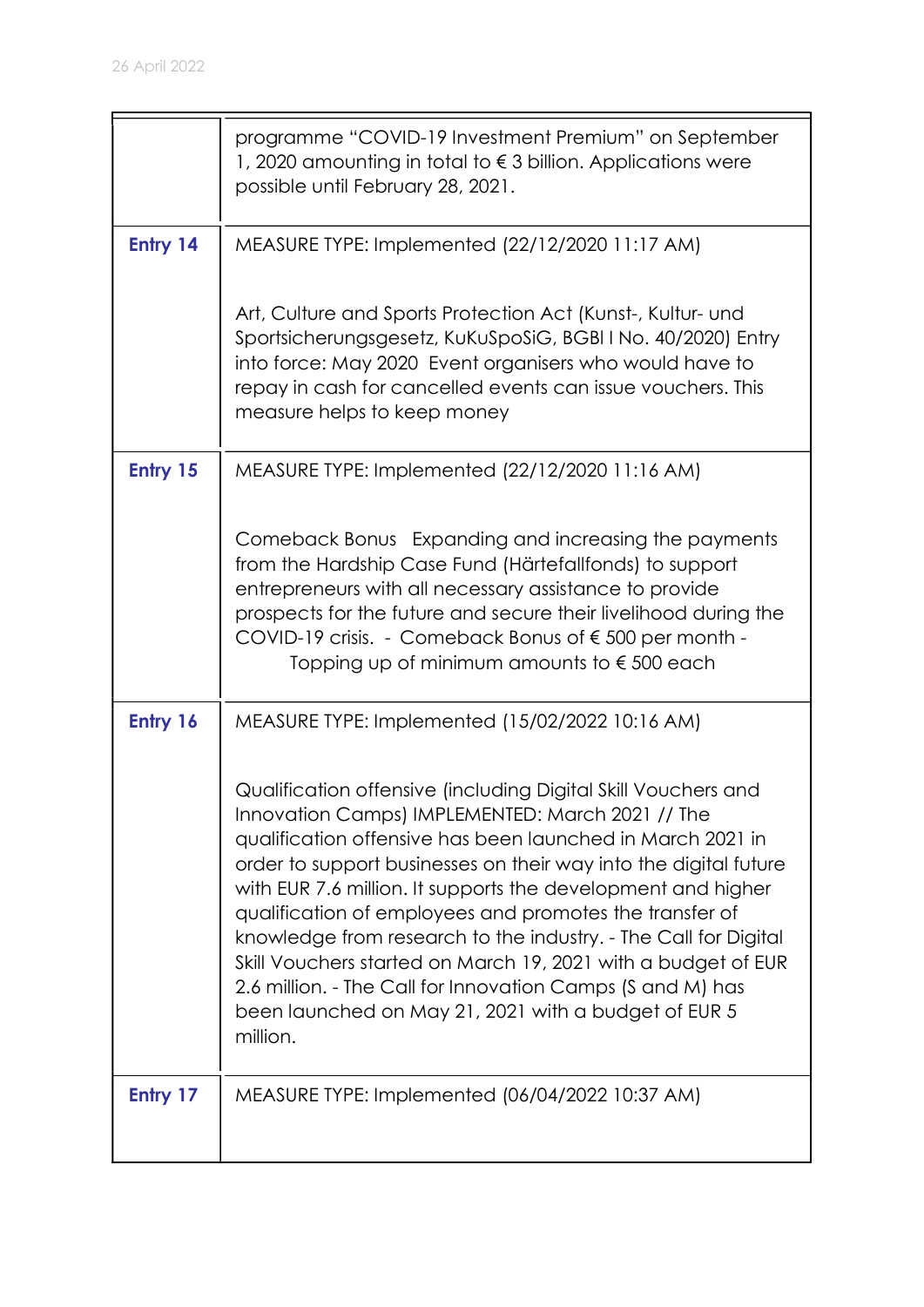|                 | SME.Digital Funding Program (SME.Digital Förderprogramm)<br>(Partially included in the RRF) // Continuation and further<br>development of the successful SME. Digital funding program<br>to support small and medium-sized companies on their way<br>to the digital future. The funding guidelines came into force<br>on March 19, 2021 and provide support for the following<br>Digitization of business models and business<br>areas: -<br>processes - Introduction or improvement of IT and<br>cybersecurity - Introduction or improvement of e-<br>commerce and online marketing Introduction or<br>improvement of digital public administration processes. In<br>2021, the programme has been continued with a budget of<br>EUR 5 million. It is also planned for 2022+2023 to continue the<br>programme and invest another EUR 10 million in the digital<br>transformation of SMEs.                                                      |
|-----------------|------------------------------------------------------------------------------------------------------------------------------------------------------------------------------------------------------------------------------------------------------------------------------------------------------------------------------------------------------------------------------------------------------------------------------------------------------------------------------------------------------------------------------------------------------------------------------------------------------------------------------------------------------------------------------------------------------------------------------------------------------------------------------------------------------------------------------------------------------------------------------------------------------------------------------------------------|
| <b>Entry 18</b> | MEASURE TYPE: Implemented (14/02/2022 11:32 AM)<br>SME.E-Commerce Funding Program (KMU.E-Commerce<br>Förderprogramm) (Partially included in the RRF)// The funding<br>program SME.E-Commerce has been launched in 2020 to<br>drive the digitalization push in SMEs towards online trade in<br>order to combat the COVID-19 pandemic. Its objective is to<br>stimulate e-commerce projects in SMEs to fully utilize the<br>potential of online trading. The funding guidelines came into<br>force on September 7, 2020. The subject of the funding is the<br>implementation of e-commerce projects through new<br>investments as well as related services from external providers<br>(e.g. programming activities, complete service packages,<br>etc.). In 2021, the programme has been continued due to the<br>ongoing COVID-19 pandemic with a budget of EUR 10 million<br>(2021 call started in March 2021 and is open until March<br>2022). |
| Entry 19        | MEASURE TYPE: Implemented (14/02/2022 17:58 PM)<br>Amendment SME Promotion Act and Guarantee Act<br>(Änderung des KMU-Förderungsgesetzes und des<br>Garantiegesetzes 1977, BGBI I No. 57/2020) // Entry into force:<br>July 2020 Authorization to extend the total liability framework                                                                                                                                                                                                                                                                                                                                                                                                                                                                                                                                                                                                                                                         |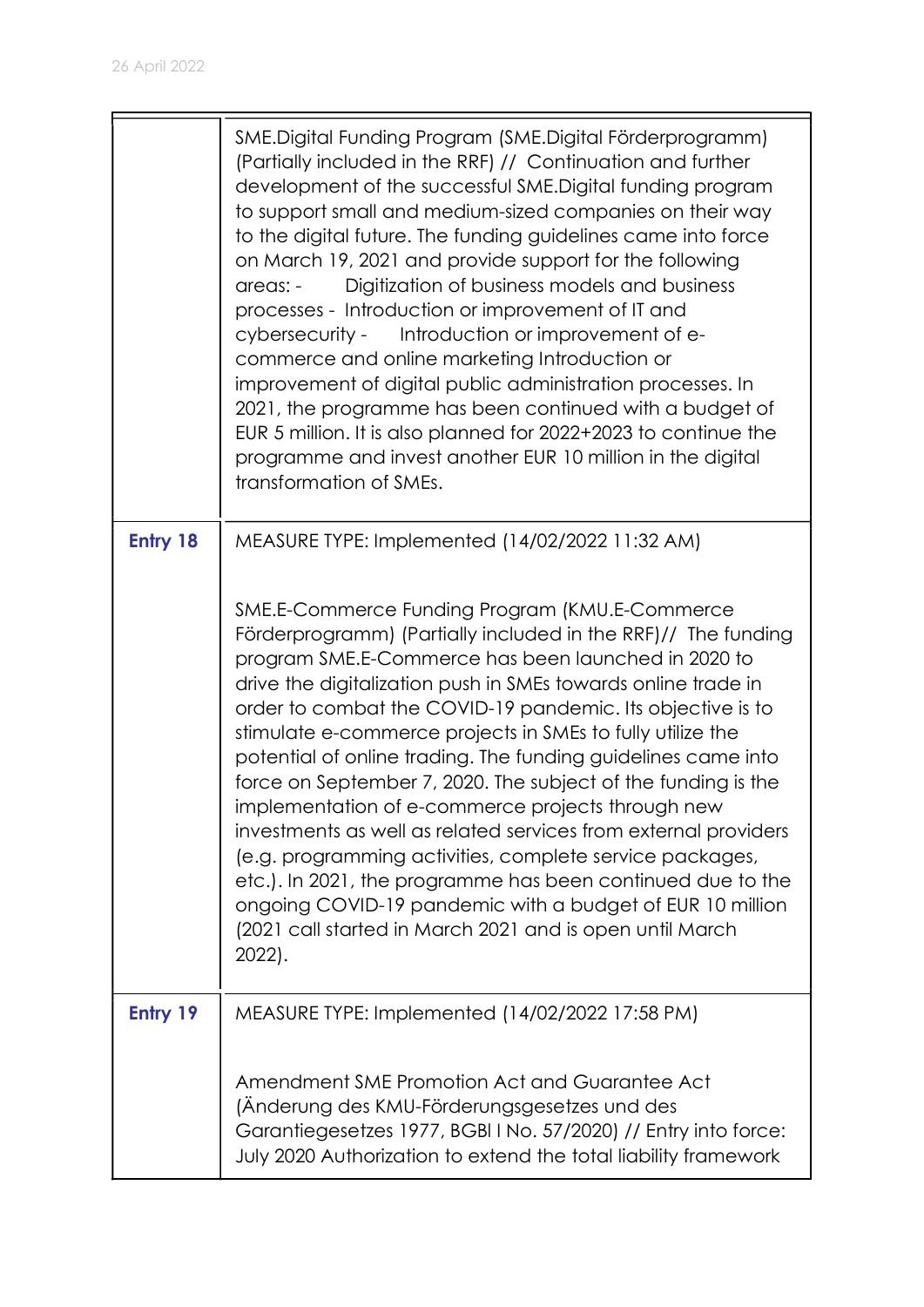|                 | for guarantees via aws (Austria Wirtschaftsservice) and OHT<br>(Austrian Hotel and Tourism Bank) until 31 December 2020.                                                                                                                                                                                                                                                                                                                                                                                                                                                                                                                                                                                                                                      |
|-----------------|---------------------------------------------------------------------------------------------------------------------------------------------------------------------------------------------------------------------------------------------------------------------------------------------------------------------------------------------------------------------------------------------------------------------------------------------------------------------------------------------------------------------------------------------------------------------------------------------------------------------------------------------------------------------------------------------------------------------------------------------------------------|
| <b>Entry 20</b> | MEASURE TYPE: Implemented (22/04/2021 17:48 PM)                                                                                                                                                                                                                                                                                                                                                                                                                                                                                                                                                                                                                                                                                                               |
|                 | Economy Strengthening Act 2020 (Konjunkturstärkungsgesetz,<br>KonStG 2020, BGBI I No. 96/2020) Entry into force: July 2020<br>The "Economy Strengthening Act 2020 contains essential<br>measures in the area of tax law to (i) strengthen the economy<br>and (ii) relief the tax burden especially for low-wage earners.<br>A notable part of the legislative package is the extension of<br>tax deferrals and instalment payments until January 15, 2021.<br>An additional extension until March 31, 2021 is expected to<br>enter into force as from January 1, 2021 (COVID-19 Tax<br>Measures Act). Furthermore, a specific payback scheme with<br>facilitations in comparison to general tax procedural<br>regulations shall be implemented by April 2021. |
| Entry 21        | MEASURE TYPE: Implemented (15/02/2022 10:16 AM)                                                                                                                                                                                                                                                                                                                                                                                                                                                                                                                                                                                                                                                                                                               |
|                 | 4th COVID-19-Act (4. COVID-19-Gesetz, BGBI I No. 24/2020)<br>Entry into force: April 2020 // Various accompanying<br>measures for businesses -<br>limitation of default interest<br>and exclusion of collection costs - exclusion of contractual<br>penalties - postponement of the due date of payments in<br>credit agreements with micro-enterprises                                                                                                                                                                                                                                                                                                                                                                                                       |
| <b>Entry 22</b> | MEASURE TYPE: Implemented (22/12/2020 11:10 AM)                                                                                                                                                                                                                                                                                                                                                                                                                                                                                                                                                                                                                                                                                                               |
|                 | 3rd COVID-19- Act (3. COVID-19-Gesetz, BGBI I No. 23/2020)<br>Entry into force: April 2020 Measures to take SMEs, SPBs (EPUs)<br>and self-employed through the COVID-19 crises: -<br>Guarantees as security for loans for maintaining<br>business activities and bridging temporary liquidity<br>bottlenecks In the course of increasing the funds for the crisis<br>management fund from $\epsilon$ 4 billion to $\epsilon$ 28 billion, measures to<br>ensure the liquidity of companies are provided                                                                                                                                                                                                                                                        |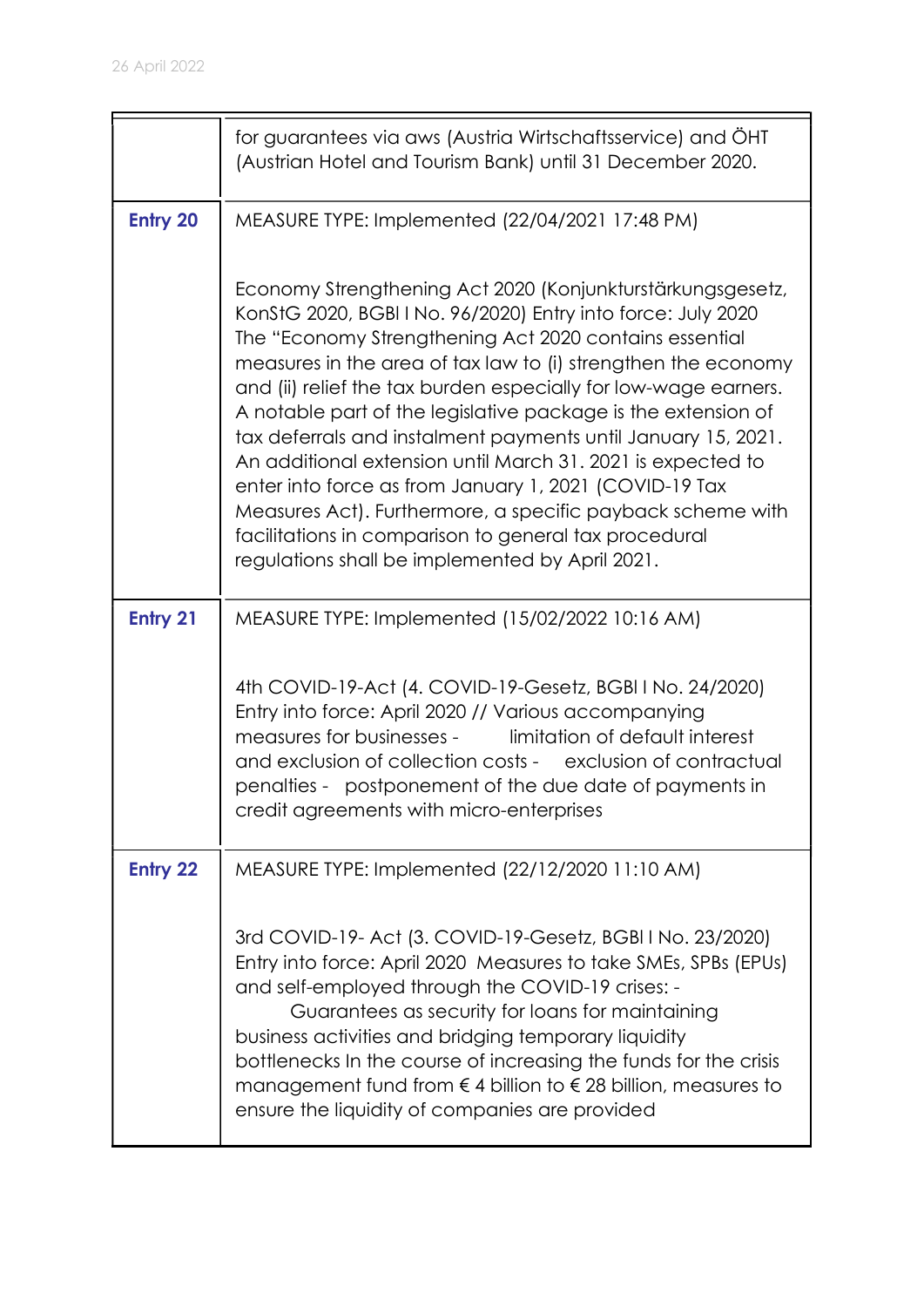| <b>Entry 23</b> | MEASURE TYPE: Announced (28/05/2021 13:29 PM)                                                                                                                                                                                                                                                                                                                                                                                                                                                                                                                                                                                                                                                                                                                                                                                                                                                                                                                                                                                                                                                        |
|-----------------|------------------------------------------------------------------------------------------------------------------------------------------------------------------------------------------------------------------------------------------------------------------------------------------------------------------------------------------------------------------------------------------------------------------------------------------------------------------------------------------------------------------------------------------------------------------------------------------------------------------------------------------------------------------------------------------------------------------------------------------------------------------------------------------------------------------------------------------------------------------------------------------------------------------------------------------------------------------------------------------------------------------------------------------------------------------------------------------------------|
|                 | // COVID-19-Tax Measures Act (COVID-19-<br>Steuermaßnahmengesetz), BGBIINo. 3/2021) 2nd COVID-19-<br>Tax Measures Act (2. COVID-19-Steuermaßnahmengesetz,<br>BGBI I Nr. 52/2021), // Introduction/extension of various COVID<br>related tax measures – inter alia: • Commuter allowance<br>and tax-free treatment of allowances and supplements<br>despite teleworking, quarantine or short-time working •<br>Temporary VAT reduction to five percent for the<br>catering, hotel and cultural sectors • Reduced tax rate<br>of ten percent applied to certain repair services •<br>Tax<br>exemption of COVID-19 vaccines until the end of 2022 •<br>Instalment payment of deferred taxes up to 36 months<br>Possibility for employers to tax-free issue vouchers to<br>employees up to $\epsilon$ 365 $\cdot$ Flat-rate travel allowances to<br>be paid tax-free to athletes, referees and sports coaches<br>despite cancelled events • Tax exemption of ethanol for<br>the purpose of disinfectant production $\bullet$ Tax relief of home<br>office related expenses up to $\epsilon$ 600 per year |
|                 | <b>Comments</b>                                                                                                                                                                                                                                                                                                                                                                                                                                                                                                                                                                                                                                                                                                                                                                                                                                                                                                                                                                                                                                                                                      |
|                 | <b>State of play</b>                                                                                                                                                                                                                                                                                                                                                                                                                                                                                                                                                                                                                                                                                                                                                                                                                                                                                                                                                                                                                                                                                 |

# CSR 3 Subpart 2: and reduce administrative and regulatory burden.

|         | <b>Measures</b>                                                                                                                                                                                                                                                                                                                                          |  |
|---------|----------------------------------------------------------------------------------------------------------------------------------------------------------------------------------------------------------------------------------------------------------------------------------------------------------------------------------------------------------|--|
| Entry 1 | MEASURE TYPE: Not Defined (14/02/2022 11:32 AM)                                                                                                                                                                                                                                                                                                          |  |
|         | // Austrian Business Service Portal (www.usp.gv.at) // Starting<br>up a business is supported by the Austrian Business Service<br>Portal for sole proprietorships and One-Person-Ltds. Further<br>life events like e-procurement and funding are implemented<br>on usp.gv.at and designed in the Once Only Principle (Once<br>Only included in the RRF). |  |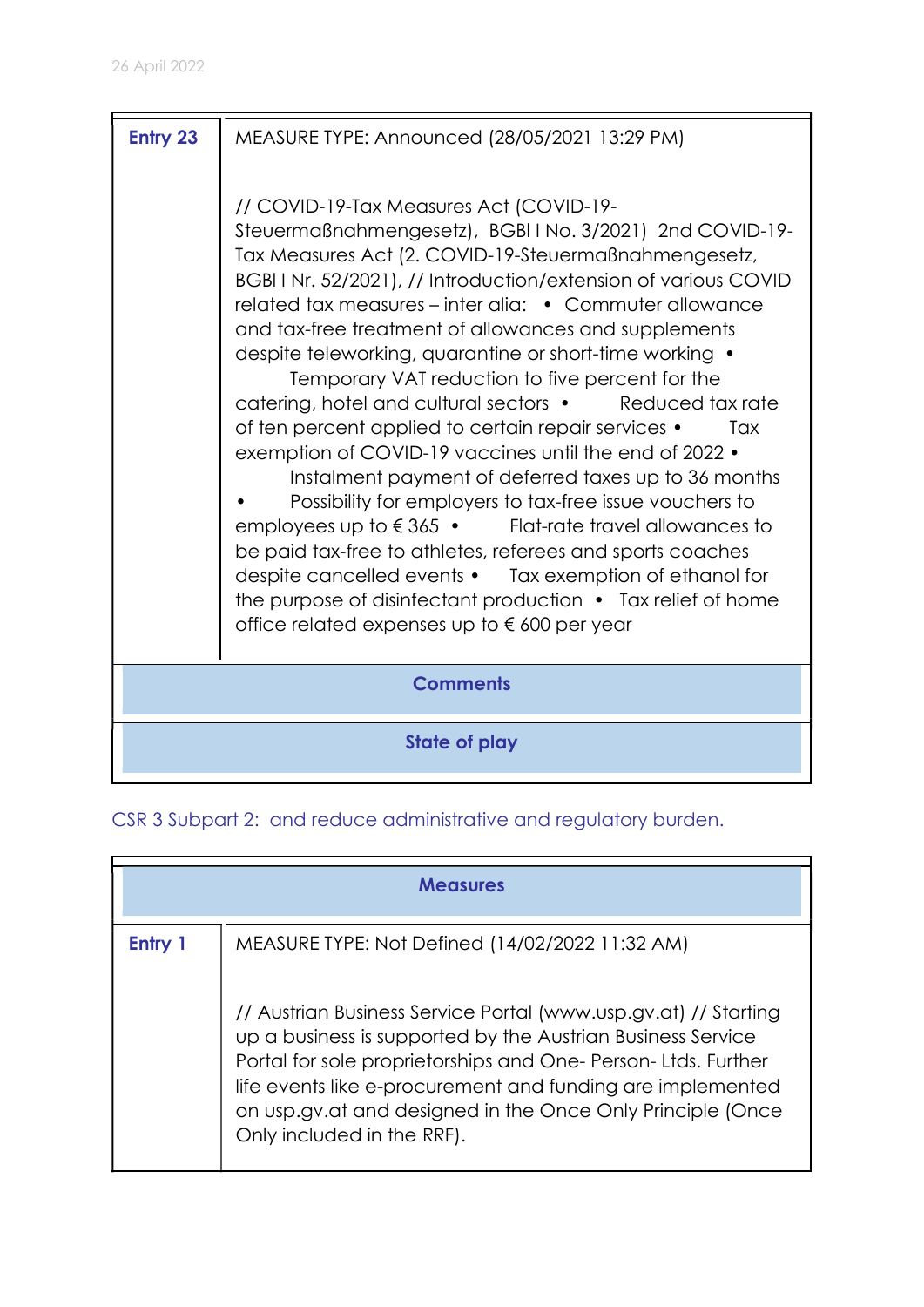| <b>Entry 2</b> | MEASURE TYPE: Not Defined (13/02/2022 18:14 PM)                                                                                                                                                                                                                                                                                                                                                                                                                                                                                                                                                                                                                            |
|----------------|----------------------------------------------------------------------------------------------------------------------------------------------------------------------------------------------------------------------------------------------------------------------------------------------------------------------------------------------------------------------------------------------------------------------------------------------------------------------------------------------------------------------------------------------------------------------------------------------------------------------------------------------------------------------------|
|                | // Once Only (including RRF) // Implementation of the Once<br>Only Principle for the Public Administration to avoid double<br>reporting and to reduce administrative burden for enterprises.<br>Set up of an Information Hub (RSV) for the automatic<br>exchange of data and evidences between public authorities<br>on a national level and on EU Level until 2023 (Single Digital<br>Gateway Regulation). An Information Obligation database<br>provides an overview of already available data of public<br>authorities in a data landscape. This is the basis for new<br>reforms and data optimization.                                                                 |
| <b>Entry 3</b> | MEASURE TYPE: Implemented (11/02/2022 15:07 PM)                                                                                                                                                                                                                                                                                                                                                                                                                                                                                                                                                                                                                            |
|                | Amendment of the Labour Market Service Act (AMSG). BGBI. I<br>No. 214/2021, IMPLEMENTED: 1st January 2022 (see also sub-<br>component 1.1. below) // Extension of the special Corona<br>short-time work model for particularly affected enterprises<br>until 31 March 2022.                                                                                                                                                                                                                                                                                                                                                                                                |
| <b>Entry 4</b> | MEASURE TYPE: Implemented (14/02/2022 17:58 PM)                                                                                                                                                                                                                                                                                                                                                                                                                                                                                                                                                                                                                            |
|                | COVID-19-Short-time work ceiling regulation (BGBI II No.<br>603/2021, IMPLEMENTED:1st January 2022 // Regulation of the<br>Federal Minister of Labour concerning the financial ceiling for<br>covering subsidies for short-time work (COVID-19-Kurzarbeit-<br>Obergrenzen VO). COVID-19-Short-time work ceiling<br>regulation (BGBI II NO. 51/2022, IMPLEMENTED: 8 February<br>2022) // Regulation of the Federal Minister of Labour<br>concerning the financial ceiling overing subsidies for short-<br>time work (COVID-19-Kurzarbeit-Obergrenzen VO). For the<br>year 2022, the ceiling was increased to $\epsilon$ 3 billion in<br>accordance with § 13 para. 1 AMPFG. |
| <b>Entry 5</b> | MEASURE TYPE: Implemented (13/02/2022 18:14 PM)                                                                                                                                                                                                                                                                                                                                                                                                                                                                                                                                                                                                                            |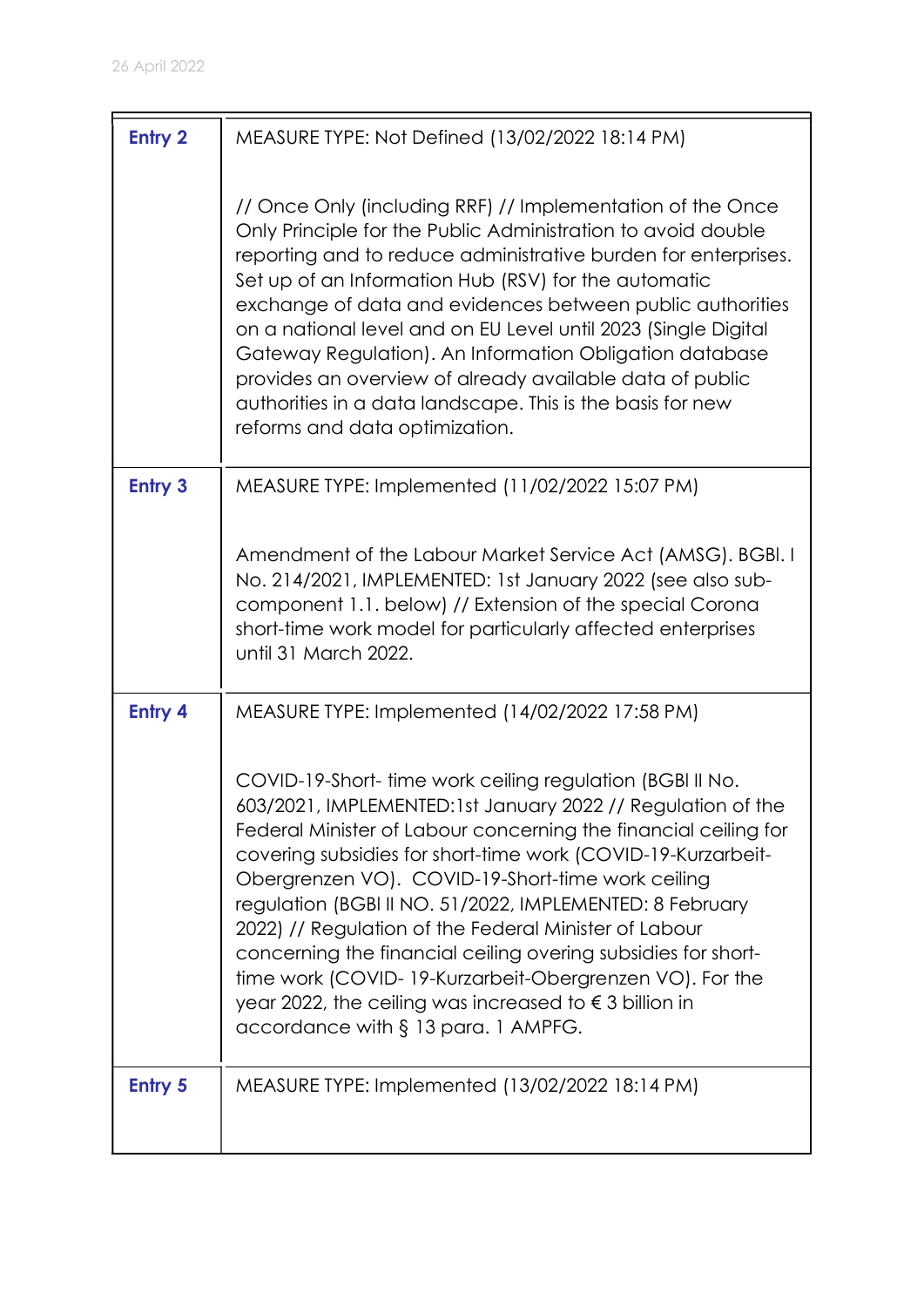|                | <b>Business Service Portal Act, Amendment</b><br>(Unternehmensserviceportalgesetz, Änderung, BGBI. I No.<br>142/2021) IMPLEMENTED: 27. July, 2021 (including RRF)// The<br>present amendment is intended to create the technical<br>preconditions for the cross-border automated exchange of<br>evidence and application of the "once-only principle".                                                                                                                                                                                                                                                                                                                                                                                                                                                                                                                                                                                                                                                                                                                         |
|----------------|--------------------------------------------------------------------------------------------------------------------------------------------------------------------------------------------------------------------------------------------------------------------------------------------------------------------------------------------------------------------------------------------------------------------------------------------------------------------------------------------------------------------------------------------------------------------------------------------------------------------------------------------------------------------------------------------------------------------------------------------------------------------------------------------------------------------------------------------------------------------------------------------------------------------------------------------------------------------------------------------------------------------------------------------------------------------------------|
| Entry 6        | MEASURE TYPE: Implemented (13/10/2021 15:26 PM)                                                                                                                                                                                                                                                                                                                                                                                                                                                                                                                                                                                                                                                                                                                                                                                                                                                                                                                                                                                                                                |
|                | Vocational Training Act, Amendment<br>(Berufsausbildungsgesetz, Änderung, BGBI I No. 118/2021)<br>IMPLEMENTED: 1st July 2021 // The temporary possibility of<br>using COVID-19 short-time work for apprentices was extended<br>until 30 June 2022.                                                                                                                                                                                                                                                                                                                                                                                                                                                                                                                                                                                                                                                                                                                                                                                                                             |
| <b>Entry 7</b> | MEASURE TYPE: Implemented (11/02/2022 15:05 PM)                                                                                                                                                                                                                                                                                                                                                                                                                                                                                                                                                                                                                                                                                                                                                                                                                                                                                                                                                                                                                                |
|                | Amendment of the Labour Market Service Act<br>(Arbeitsmarktservice-Gesetz, Änderung, BGBI I No. 117/2021)<br>IMPLEMENTED: 1 July, 2021 (see also sub-component 1.1.<br>above) // On the one hand, this extends the Corona short-<br>time work model - with partly new criteria. Companies<br>affected by the Corona crisis can receive higher short-time<br>work subsidies for another year, specifically until mid-June<br>2022. However, they have to accept a reduction of 15%<br>compared to the current level of subsidies. In addition,<br>holiday entitlements will have to be used up on a pro rata<br>basis. The Minister of Finance must transmit data electronically<br>on the turnover of applicant enterprises to the PES in order to<br>identify particularly affected enterprises. There is a special<br>provision for companies particularly hard hit by the crisis. For<br>them, the current regulations will remain unchanged until the<br>end of March 2022. This concerns, for example, the city hotel<br>industry, night catering and the event industry. |
| <b>Entry 8</b> | MEASURE TYPE: Implemented (19/04/2022 11:34 AM)                                                                                                                                                                                                                                                                                                                                                                                                                                                                                                                                                                                                                                                                                                                                                                                                                                                                                                                                                                                                                                |
|                | // COVID-19 short-time work Federal directive of the PES<br>(COVID-19-Kurzarbeit; Bundesrichtlinie des AMS)                                                                                                                                                                                                                                                                                                                                                                                                                                                                                                                                                                                                                                                                                                                                                                                                                                                                                                                                                                    |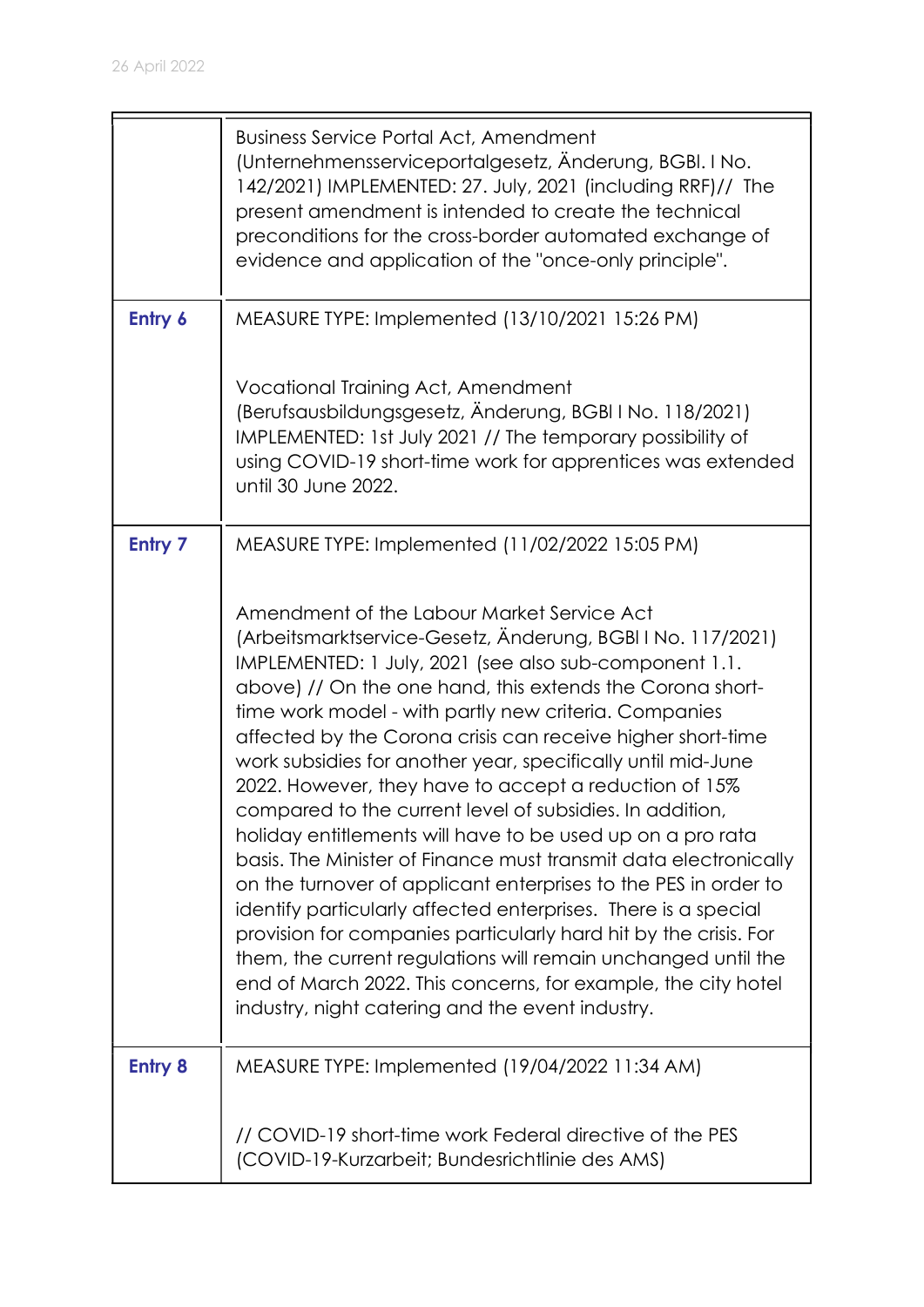IMPLEMENTED: March 2020, adapted in October 2020, April 2021 and at last July 2021 (phase 5) Several increases of the budget (1. COVID-19-Gesetz, BGBl I No. 12/2020, […], COVID-Kurzarbeit-Obergrenzen VO, BGBl II No. 219/2020) (see also sub-component 1.1. above) Regulation of the Federal Minister of Labour, Family and Youth concerning the financial ceiling for covering subsidies for short-time work (COVID-Kurzarbeit-Obergrenzen VO): For the year 2020, the ceiling is set at € 12 billion in accordance with 13 para. 1 AMPFG). o In the case of "temporary, non-seasonal" economic difficulties (e.g. caused by a drop in sales) due to the Coronavirus, company employees have the option of reducing their working hours - by 10-90% (Phase 1 and 2: 01.03.2020 to 30.09.2020) - by 20-70% (in exceptional cases 90%) (Phase 3: 01.10.2020 to 31.03.2021) - in phase 4 (01.04.2021 limited until 30.06.2021) the KUA-Covid-19 will be continued under the same conditions as in phase 3, with minor changes due to the social partner agreement - for max. 6 months (in the calculation period, working hours can also be reduced to zero hours temporary). - in phase 5  $(01.07.2021$  limited until 30.06.2022) o the social partners have agreed with the federal government on an extension beyond 30 June 2021. As of 01.07.2021, the new, adapted short-time work model for phase 5 will apply. The period of validity was set from 1.7.2021 to 30.06.2022; as a rule, 85% of the previous subsidy level applies. A special regulation for particularly affected enterprises is limited until 31.12.2021. Companies that have a 50% or more drop in turnover in the 3rd quarter of 2020 compared to the 3rd quarter of 2019, as well as companies that are directly affected by a future ban on entry are considered to be particularly affected enterprises and can receive 100% of the previous level of aid until 31.12.2021. o the loss of working time during the shorttime working period may not be less than 20% on average and not more than 50% of the normal working time stipulated by law or collective agreement or, in the case of part-time employees, of the contractually agreed normal working time for each individual employee. In special cases - especially in companies particularly affected by the Corona crisis - the loss of working time can also be up to 70%, in individual special cases up to 90%. In addition to the serious reduction of old leave entitlements, employees must consume at least 1 week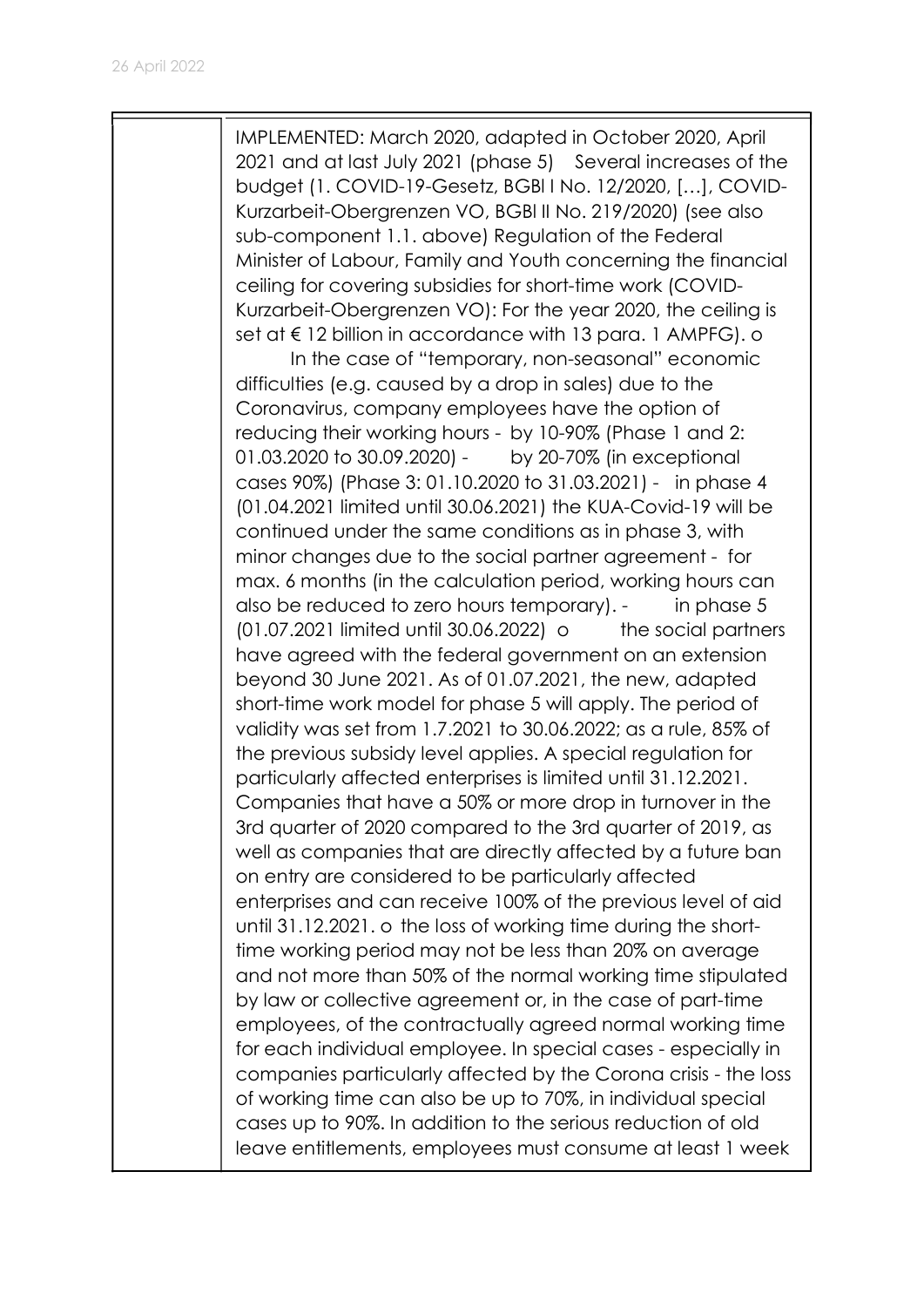|                | of leave within the short-time work period for every 2<br>calendar months or part thereof. In any case, the company<br>may not offset any lost hours to this extent o<br>The financial<br>means are available for small and large companies in all<br>sectors; a social partner agreement is a prerequisite for the<br>use of the COVID-19 Short-Time Work. o<br>Employers must<br>pay short-time compensation at least until 90% (for a gross<br>salary up to €1,700), 85% (for a salary up to €2,685), 80% (for<br>a salary between $\epsilon$ 2,685 and $\epsilon$ 5,370) of the previous net<br>salary and 100% in case of apprentices. Employers only have<br>to pay for the hours actually worked. The state refunds the<br>difference. Ultimately, the financial burden to the companies<br>(e.g. through social security contributions) through COVID-19<br>Short-Time Work remains very low. The employment level in<br>the companies must be maintained during the COVID-19<br>Short-Time Work and one month beyond. Amendment of the<br>Labour Market Service Act (Arbeitsmarktservicegesetz), BGBI I<br>Nr. 214/2021, IMPLEMENTED: 1st January 2022 Extension of the<br>special Corona short-time work model for particularly<br>affected enterprises until 31 March 2022. COVID-19 short-time<br>work Federal guideline of the PES (COVID-19-Kurzarbeit;<br>Bundesrichtlinie des AMS) IMPLEMENTED: November 23, 2021<br>// The possibility to receive 100% aid is extended until 31<br>March 2022. - The deadline for subsequent application is<br>extended to four weeks after the start of the COVID-19 Short-<br>Time Work for lockdown farms. - If a request submitted in time<br>is rejected due to the non-approval of a competent body<br>capable of concluding a collective agreement, the<br>company may submit a new, improved request within two<br>weeks of the notification of the rejection, while maintaining<br>the original start date of the short-time work project. |
|----------------|------------------------------------------------------------------------------------------------------------------------------------------------------------------------------------------------------------------------------------------------------------------------------------------------------------------------------------------------------------------------------------------------------------------------------------------------------------------------------------------------------------------------------------------------------------------------------------------------------------------------------------------------------------------------------------------------------------------------------------------------------------------------------------------------------------------------------------------------------------------------------------------------------------------------------------------------------------------------------------------------------------------------------------------------------------------------------------------------------------------------------------------------------------------------------------------------------------------------------------------------------------------------------------------------------------------------------------------------------------------------------------------------------------------------------------------------------------------------------------------------------------------------------------------------------------------------------------------------------------------------------------------------------------------------------------------------------------------------------------------------------------------------------------------------------------------------------------------------------------------------------------------------------------------------------------------------------------------------------------------------------|
| <b>Entry 9</b> | MEASURE TYPE: Adopted (11/02/2022 15:06 PM)<br>// Amendment of the Labour Market Service Act<br>(Arbeitsmarktservicegesetz, Änderung) Parliamentary<br>decision taken on 24th of February 2021 COVID-19-Short-time<br>work ceiling regulation (BGBI I II No. 31/2021) (see also sub-<br>component 1.1 above) // Extension of the Corona short-time<br>work until 30th of June 2021. Regulation of the Federal<br>Minister of Labour concerning the financial ceiling for                                                                                                                                                                                                                                                                                                                                                                                                                                                                                                                                                                                                                                                                                                                                                                                                                                                                                                                                                                                                                                                                                                                                                                                                                                                                                                                                                                                                                                                                                                                             |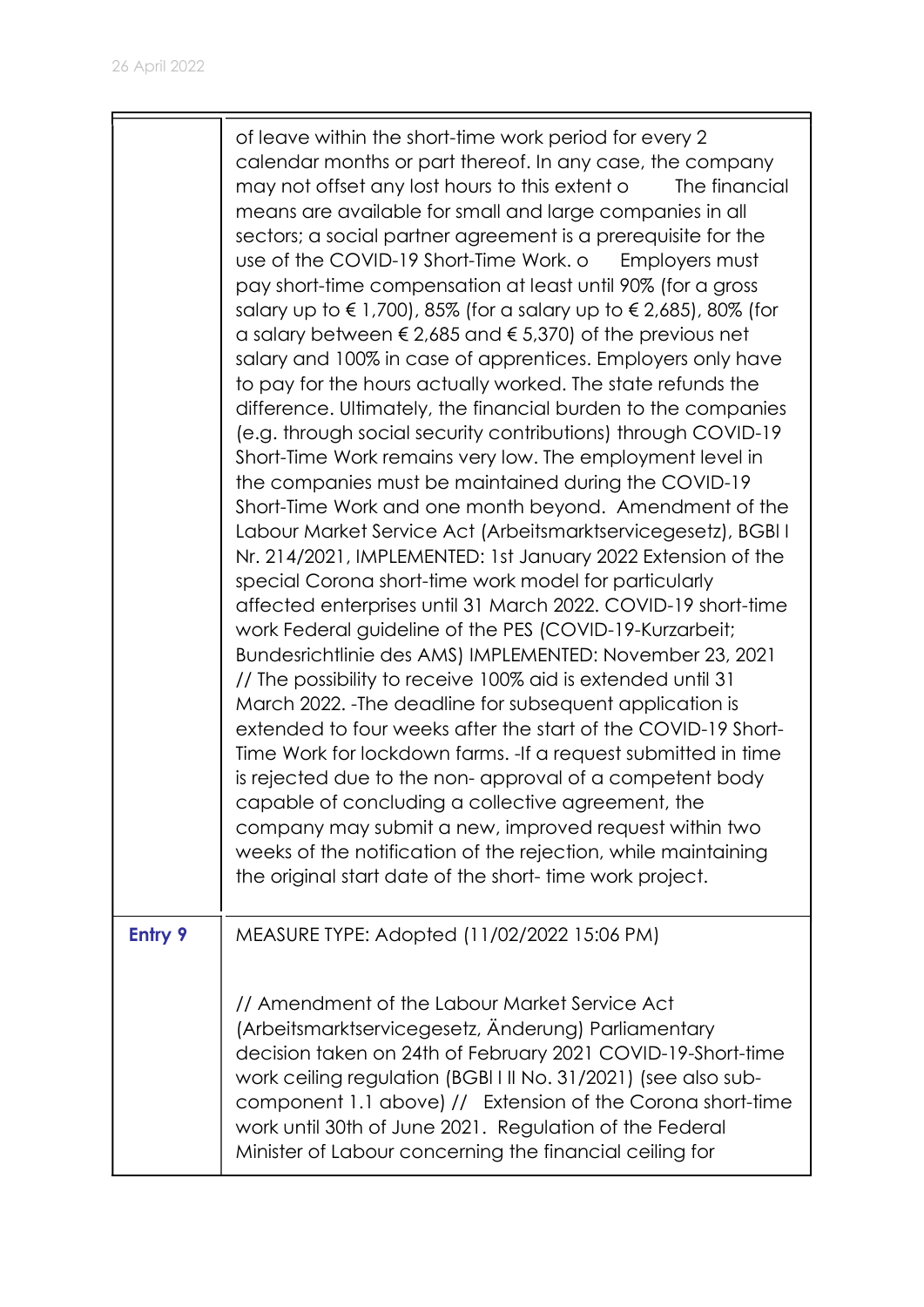$\blacksquare$ 

| covering subsidies for short-time work (COVID-19-Kurzarbeit-<br>Obergrenzen VO). For the year 2021, the ceiling is set at $\epsilon$ 7<br>billion in accordance with § 13 para. 1 AMPFG. |  |
|------------------------------------------------------------------------------------------------------------------------------------------------------------------------------------------|--|
| <b>Comments</b>                                                                                                                                                                          |  |
| <b>State of play</b>                                                                                                                                                                     |  |
|                                                                                                                                                                                          |  |

5

# CSR 3 Subpart 3: Front-load mature public investment projects

|                | <b>Measures</b>                                                                                                                                                                                                                                                                                                                                                                                                                                                                                                                                                                                                                                                                                                                                                                                                                                                                                                                                                                                                         |
|----------------|-------------------------------------------------------------------------------------------------------------------------------------------------------------------------------------------------------------------------------------------------------------------------------------------------------------------------------------------------------------------------------------------------------------------------------------------------------------------------------------------------------------------------------------------------------------------------------------------------------------------------------------------------------------------------------------------------------------------------------------------------------------------------------------------------------------------------------------------------------------------------------------------------------------------------------------------------------------------------------------------------------------------------|
| Entry 1        | MEASURE TYPE: Not Defined (22/12/2020 11:56 AM)                                                                                                                                                                                                                                                                                                                                                                                                                                                                                                                                                                                                                                                                                                                                                                                                                                                                                                                                                                         |
|                | Broadband expansion Investments in expanding the digital<br>infrastructure. According to the decision taken by the Council<br>of Ministers on June 29, 2020 another € 1 billion is made<br>available.                                                                                                                                                                                                                                                                                                                                                                                                                                                                                                                                                                                                                                                                                                                                                                                                                   |
| <b>Entry 2</b> | MEASURE TYPE: Implemented (11/02/2022 15:08 PM)                                                                                                                                                                                                                                                                                                                                                                                                                                                                                                                                                                                                                                                                                                                                                                                                                                                                                                                                                                         |
|                | Municipal Investment Act 2020 (Kommunalinvestitionsgesetz<br>2020, BGBI I No. 56/2020) Entry into force: July 2020 Support<br>for municipal investment programs: - Special-purpose grant<br>to the federal states of $\epsilon$ 1 billion (July 2020- Dec 2022);<br>federal grant increases from 25% to 50%. The special-purpose<br>grant is intended for additional investments at the municipal<br>level in infrastructure maintenance, like the expansion and<br>maintenance of public schools, nurseries, eldercare facilities,<br>sports and leisure facilities as well as measures to make the<br>town centre more attractive. - Provision of child care during<br>lockdown and summer breaks (2020, 2021 and 2022). In total<br>$\epsilon$ 30 million were made available. First results of a survey show<br>the positive results (see Covid-19. Analysis of the social state in<br>Austria, Federal Ministry of Social Affairs, Health, Care and<br>Consumer Protection; Covid-19. Analyse der sozialen Lage in |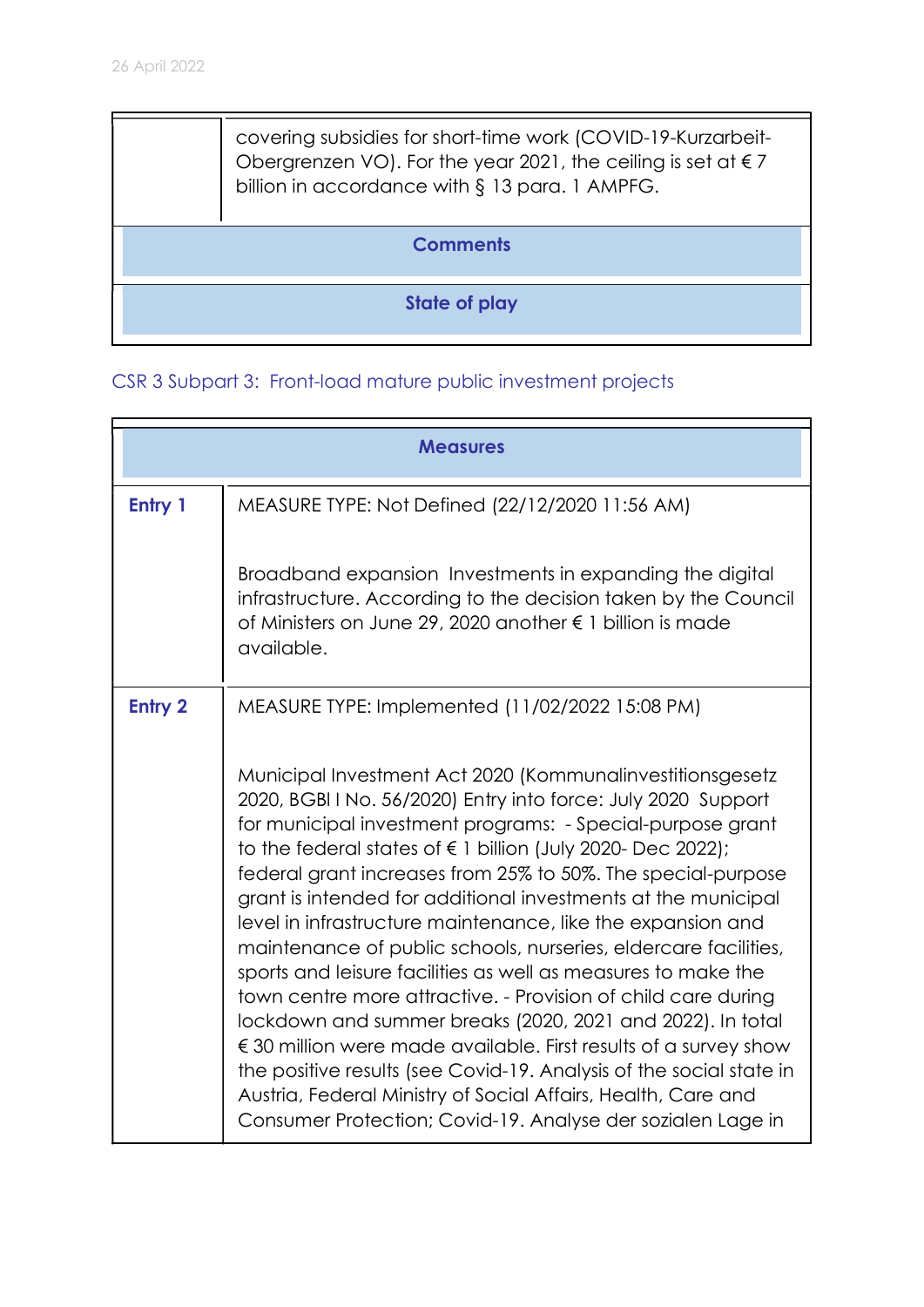| Österreich, Bundesministerium für Soziales, Gesundheit, Pflege<br>und Konsumentenschutz). |
|-------------------------------------------------------------------------------------------|
| <b>Comments</b>                                                                           |
| <b>State of play</b>                                                                      |

CSR 3 Subpart 4: and promote private investment to foster the economic recovery.

|                | <b>Measures</b>                                                                                                                                                                                                                                                                                                                                                                                                                                                                                                                                                                                                                                                                |
|----------------|--------------------------------------------------------------------------------------------------------------------------------------------------------------------------------------------------------------------------------------------------------------------------------------------------------------------------------------------------------------------------------------------------------------------------------------------------------------------------------------------------------------------------------------------------------------------------------------------------------------------------------------------------------------------------------|
| Entry 1        | MEASURE TYPE: Implemented (22/04/2021 18:07 PM)                                                                                                                                                                                                                                                                                                                                                                                                                                                                                                                                                                                                                                |
|                | // Investment Premium Act (Investitionsprämiengesetz, BGBI I<br>No. 167/2020 and BGBII Entry into force: January 2021; //<br>Increase of funding for investments in fixed assets "COVID-19"<br>Investment Premium": Introduction of a temporary investment<br>premium of 7% for assets that are purchased between August<br>1, 2020 and end of May, 2021. In the priority areas of<br>digitisation, greening and health, life science an investment<br>premium of 14% is applicable. Start of the funding<br>programme "COVID-19 Investment Premium" on September<br>1, 2020 amounting in total to $\epsilon$ 3 billion. Applications are<br>possible until February 28, 2021. |
| <b>Entry 2</b> | MEASURE TYPE: Implemented (14/02/2022 11:34 AM)                                                                                                                                                                                                                                                                                                                                                                                                                                                                                                                                                                                                                                |
|                | Investment Premium Act (Investitionsprämiengesetz, BGBI I<br>No. 88/2020) Entry into force: July 2020 (including RRF) //<br>Incentives for investments in fixed assets. By doubling the<br>COVID-19 investment premium from 7% up to 14% an<br>important boost for enterprises to invest in digitization,<br>greening and health/life science is provided. Climate-<br>damaging investments are explicitly excluded. Start of the<br>funding programme "COVID-19 Investment Premium" on                                                                                                                                                                                        |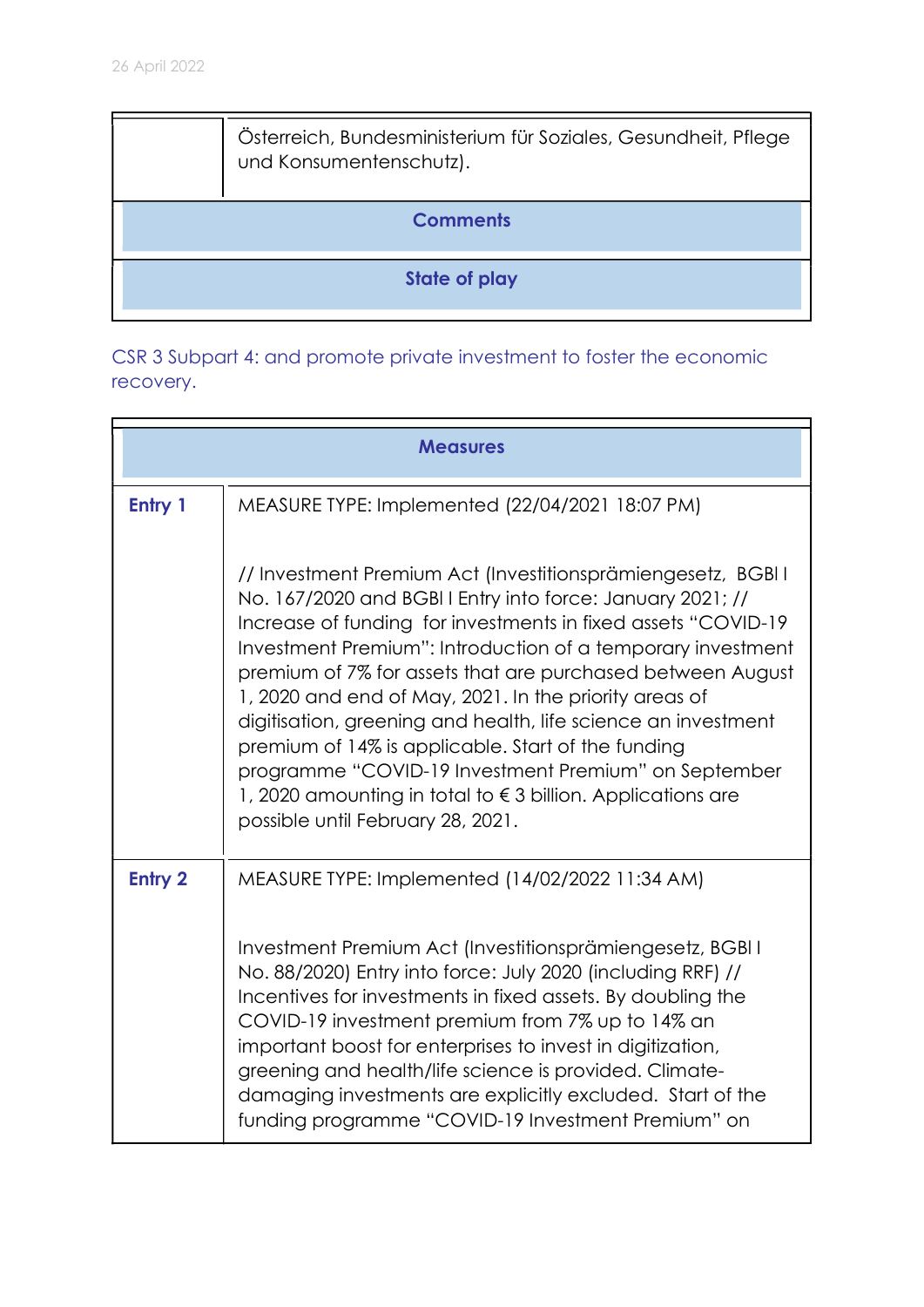| September 1, 2020 amounting in total to $\epsilon$ 3 billion.<br>Applications are possible until February 28, 2021. |
|---------------------------------------------------------------------------------------------------------------------|
| <b>Comments</b>                                                                                                     |
| State of play                                                                                                       |

CSR 3 Subpart 5: Focus investment on the green and digital transition, in particular on basic and applied research, as well as innovation,

|                               | <b>Measures</b>                                                                                                                                                                                                                                                                                                                                                                                                                                                                                                                                                                                                                                          |
|-------------------------------|----------------------------------------------------------------------------------------------------------------------------------------------------------------------------------------------------------------------------------------------------------------------------------------------------------------------------------------------------------------------------------------------------------------------------------------------------------------------------------------------------------------------------------------------------------------------------------------------------------------------------------------------------------|
| <b>Entr</b><br>y <sub>1</sub> | MEASURE TYPE: Not Defined (11/02/2022 16:02 PM)                                                                                                                                                                                                                                                                                                                                                                                                                                                                                                                                                                                                          |
|                               | Amendment of the Federal Law on the Foundation of Research,<br>Technology and Development (FTE Nationalstiftungsgesetz, BGBI. I<br>Nr. 133/2003) : Fonds Zukunft Österreich Novelle 2021 // In<br>implementation of the Government Program<br>(Regierungsprogramm 2020-2024) the Federal Law on the<br>Foundation of Research, Technology and Development (FTE-<br>Nationalstiftungsgesetz) was amended and the "Fonds Zukunft<br>Österreich" established; it will provide funding for basic and<br>applied research up to the amount of 140 million Euros per year<br>from 2022-2025; the amendment was adopted as part of<br>"Bundesfinanzgesetz 2022" |
| <b>Entr</b><br>y <sub>2</sub> | MEASURE TYPE: Not Defined (06/04/2022 10:39 AM)                                                                                                                                                                                                                                                                                                                                                                                                                                                                                                                                                                                                          |
|                               | IPCEI Microelectronics I NOT DEFINED // Approved by EC in March<br>2021, the IPCEI on Microelectronics 1 will support the digital<br>transition by providing subsidies for the development of power<br>semiconductors and packaging technology up to the level of first<br>industrial deployment. Overall EUR max. 145 Mio. EUR will be<br>provided to selected Austrian companies from 2021-2025. IPCEI<br>EuBatIn, NOT DEFINED // Approved by EC in January 2021, the IPCEI<br>on European Battery Innovation aims to build a competitive and<br>highly innovative European battery value chain. Overall max. 45                                       |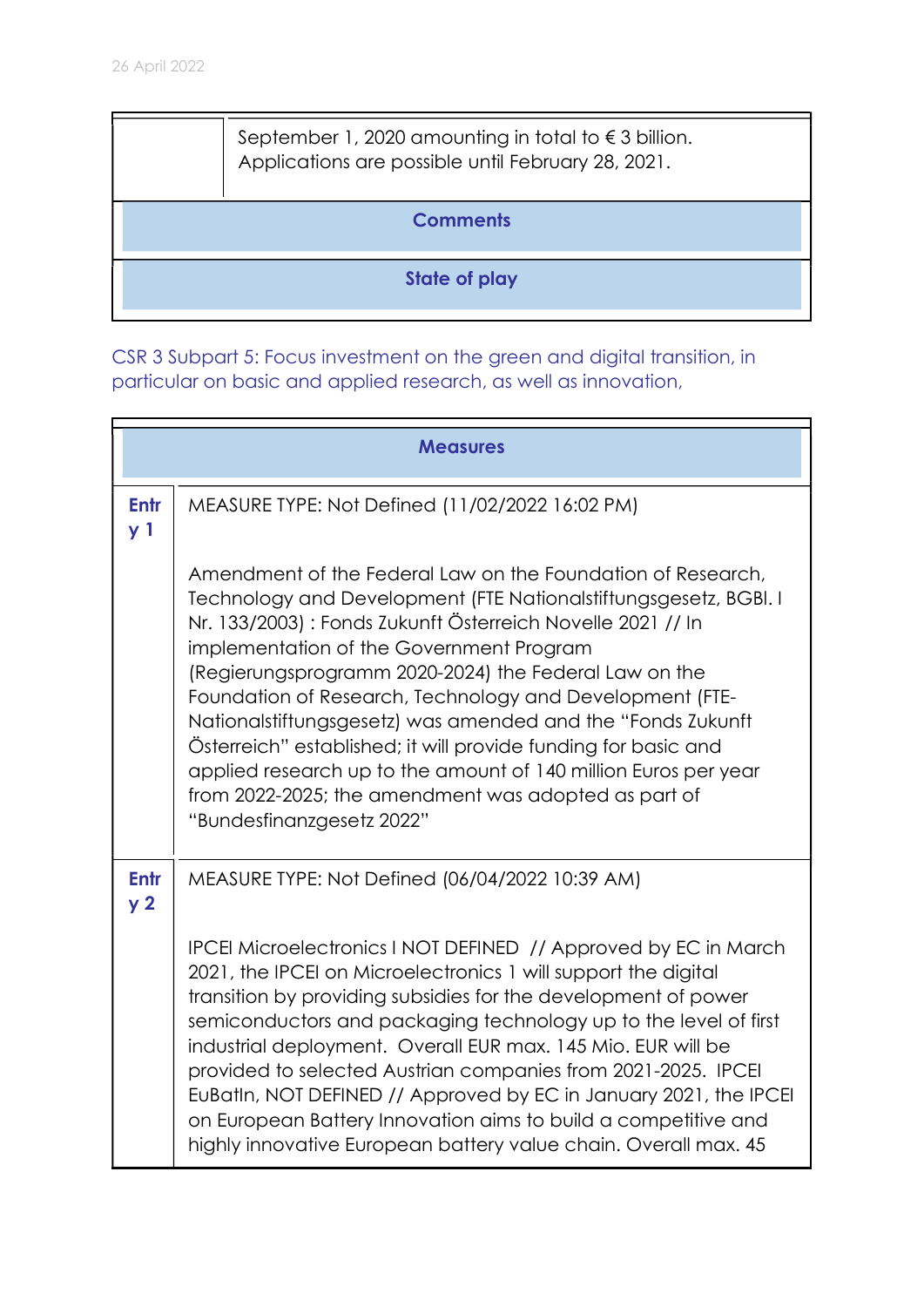|                        | Mio. EUR will be provided to the selected Austrian companies from<br>2021-2030.                                                                                                                                                                                                                                                                                                                                                                                                                                                                                                                                                                                                                                                                                                                                                                                                                          |
|------------------------|----------------------------------------------------------------------------------------------------------------------------------------------------------------------------------------------------------------------------------------------------------------------------------------------------------------------------------------------------------------------------------------------------------------------------------------------------------------------------------------------------------------------------------------------------------------------------------------------------------------------------------------------------------------------------------------------------------------------------------------------------------------------------------------------------------------------------------------------------------------------------------------------------------|
| Entr<br>y <sub>3</sub> | MEASURE TYPE: Not Defined (15/02/2022 10:18 AM)                                                                                                                                                                                                                                                                                                                                                                                                                                                                                                                                                                                                                                                                                                                                                                                                                                                          |
|                        | COVID vaccine research // Contribution to research on COVID-19<br>vaccine. Funding for research projects carried out by the Coalition<br>for Epidemic Preparedness Innovations, CEPI amounting to $\epsilon$ 2<br>million.                                                                                                                                                                                                                                                                                                                                                                                                                                                                                                                                                                                                                                                                               |
| Entr<br>y 4            | MEASURE TYPE: Not Defined (15/02/2022 10:18 AM)                                                                                                                                                                                                                                                                                                                                                                                                                                                                                                                                                                                                                                                                                                                                                                                                                                                          |
|                        | Research for drugs targeting the Coronavirus // Funding of projects<br>to research the effectiveness of existing drugs, in particular for<br>SARS-Cov-2. Investments to accelerate clinical trials (study-relevant<br>costs, e.g. personnel related costs and material expenses).<br>Provision of additional funding of $\epsilon$ 23 million. The Research<br>Promotion Agency FFG (Forschungs-Förderungs-Gesellschaft, FFG)<br>handles the formalities. Another $\epsilon$ 2 million are made available for<br>medical universities within the performance agreements for<br>research activities.                                                                                                                                                                                                                                                                                                      |
| Entr<br>y <sub>5</sub> | MEASURE TYPE: Not Defined (20/02/2022 18:32 PM)                                                                                                                                                                                                                                                                                                                                                                                                                                                                                                                                                                                                                                                                                                                                                                                                                                                          |
|                        | Institute of Science and Technology Austria (IST-Austria);<br>independent evaluation // The Institute of Science and Technology<br>Austria (IST-Austria) is among the world's best research institutions<br>(in 2019 IST Austria was ranked 3rd in the Nature normalized Index<br>2019). As such, it increases Austria's visibility as a location for first-<br>class basic research. Previous reviews pointed out, that the IST<br>Austria has made an excellent start and is laying a foundation for<br>future development. The institute has established an excellent<br>Graduate School. In 2019, the third evaluation by an international<br>panel of highly qualified experts reconfirms the exemplary<br>development and recommends long-term commitment of the<br>Austrian government and the state of Lower Austria. According to<br>the law, the institute is required to undergo regularly an |

 $\blacksquare$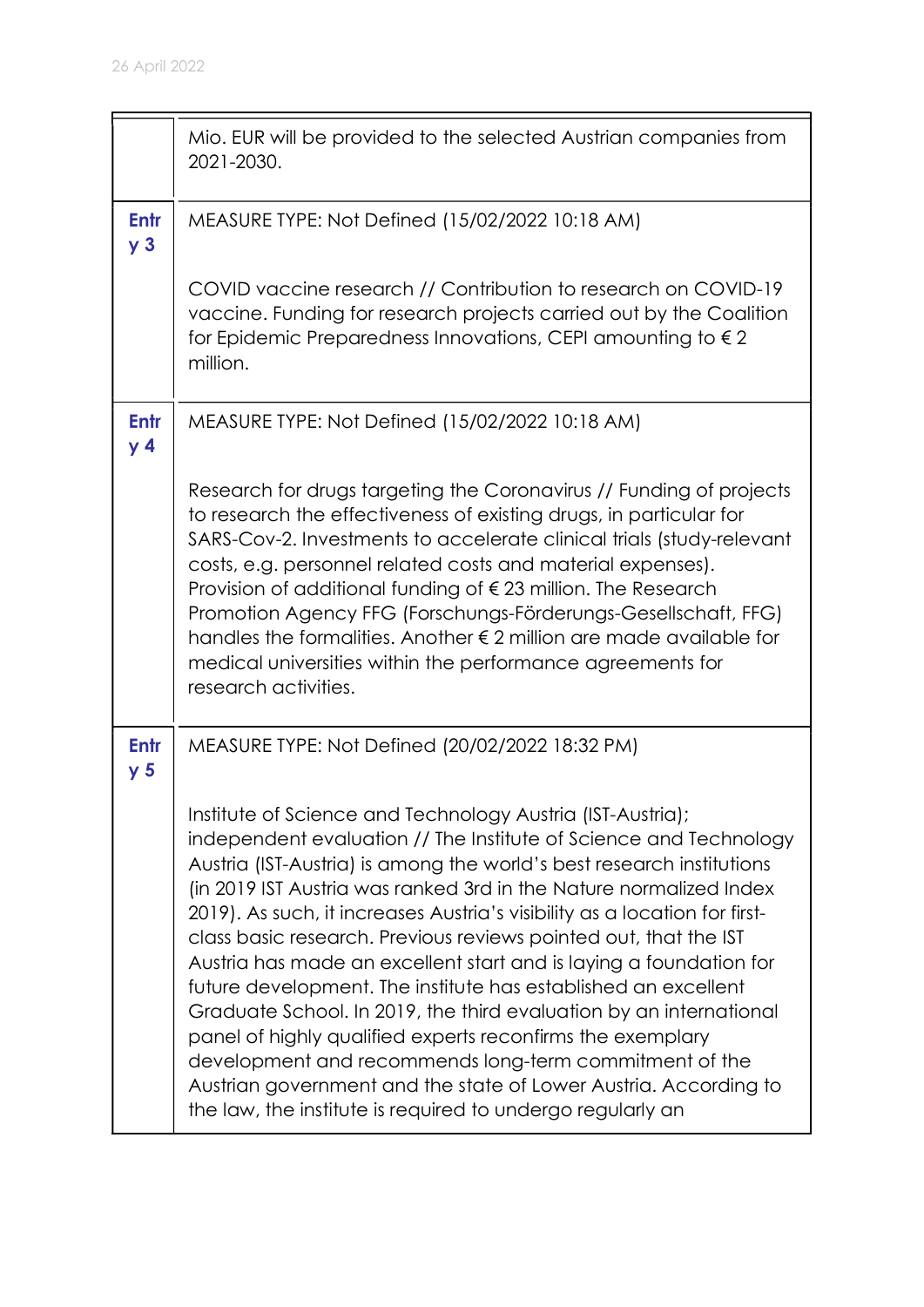|                        | international and independent evaluation. See:<br>https://ist.ac.at/en.news/ist-austria-evaluation/                                                                                                                                                                                                                                                                                                                                                                                                                                                                                                                                                                                                                                                                            |
|------------------------|--------------------------------------------------------------------------------------------------------------------------------------------------------------------------------------------------------------------------------------------------------------------------------------------------------------------------------------------------------------------------------------------------------------------------------------------------------------------------------------------------------------------------------------------------------------------------------------------------------------------------------------------------------------------------------------------------------------------------------------------------------------------------------|
| Entr<br>$y_{6}$        | MEASURE TYPE: Not Defined (14/02/2022 18:01 PM)                                                                                                                                                                                                                                                                                                                                                                                                                                                                                                                                                                                                                                                                                                                                |
|                        | Federal Building Investment Program (Investitionsprogramm<br>Bundesgebäude) // Investments to improve the infrastructure of<br>already existing buildings and to develop modern and<br>environmentally friendly buildings. Decision taken by the Council of<br>Ministers on June 16, 2020.                                                                                                                                                                                                                                                                                                                                                                                                                                                                                     |
| Entr<br>y <sub>7</sub> | MEASURE TYPE: Implemented (11/02/2022 15:58 PM)                                                                                                                                                                                                                                                                                                                                                                                                                                                                                                                                                                                                                                                                                                                                |
|                        | Bundesstatistikgesetz, Forschungsorganisationsgesetz, Änderung,<br>BGBI I Nr. 205/2021, IMPLEMENTED 01. Janurary 2022// Improving<br>scientific access to statistical and register data while respecting<br>the confidentiality provisions of statistical data (statistical secrecy)<br>and the requirements of data protection law; using novel data<br>sources for statistical production to reduce the burden on<br>respondents, use resources efficiently, and improve the quality of<br>statistical products.                                                                                                                                                                                                                                                             |
| Entr<br>y 8            | MEASURE TYPE: Implemented (18/02/2022 13:42 PM)                                                                                                                                                                                                                                                                                                                                                                                                                                                                                                                                                                                                                                                                                                                                |
|                        | Abfallwirtschaftsgesetz 2022 (AWG-Novelle<br>Kreislaufwirtschaftspaket), BGBI I Nr. 200/2021, IMPLEMENTED 2.<br>December 2021 (including RRF; 1.C.1 Gesetzliche<br>Rahmenbedingungen zur Erhöhung der Sammelquoten für<br>Kunststoffgetränkeverpackungen und des Angebots von<br>Mehrwegbehältern im Lebensmitteleinzelhandel)// As part of an<br>amendment to the "Abfallwirtschaftsgesetz", the government is<br>taking measures to increase waste avoidance, separation and<br>recycling. The law includes a quota for reusable packaging, a<br>deposit on disposable bottles and cans, a ban on certain<br>disposable plastic products, a ban on importing certain wastes for<br>landfilling, increased waste transport by rail and other measures for<br>waste avoidance. |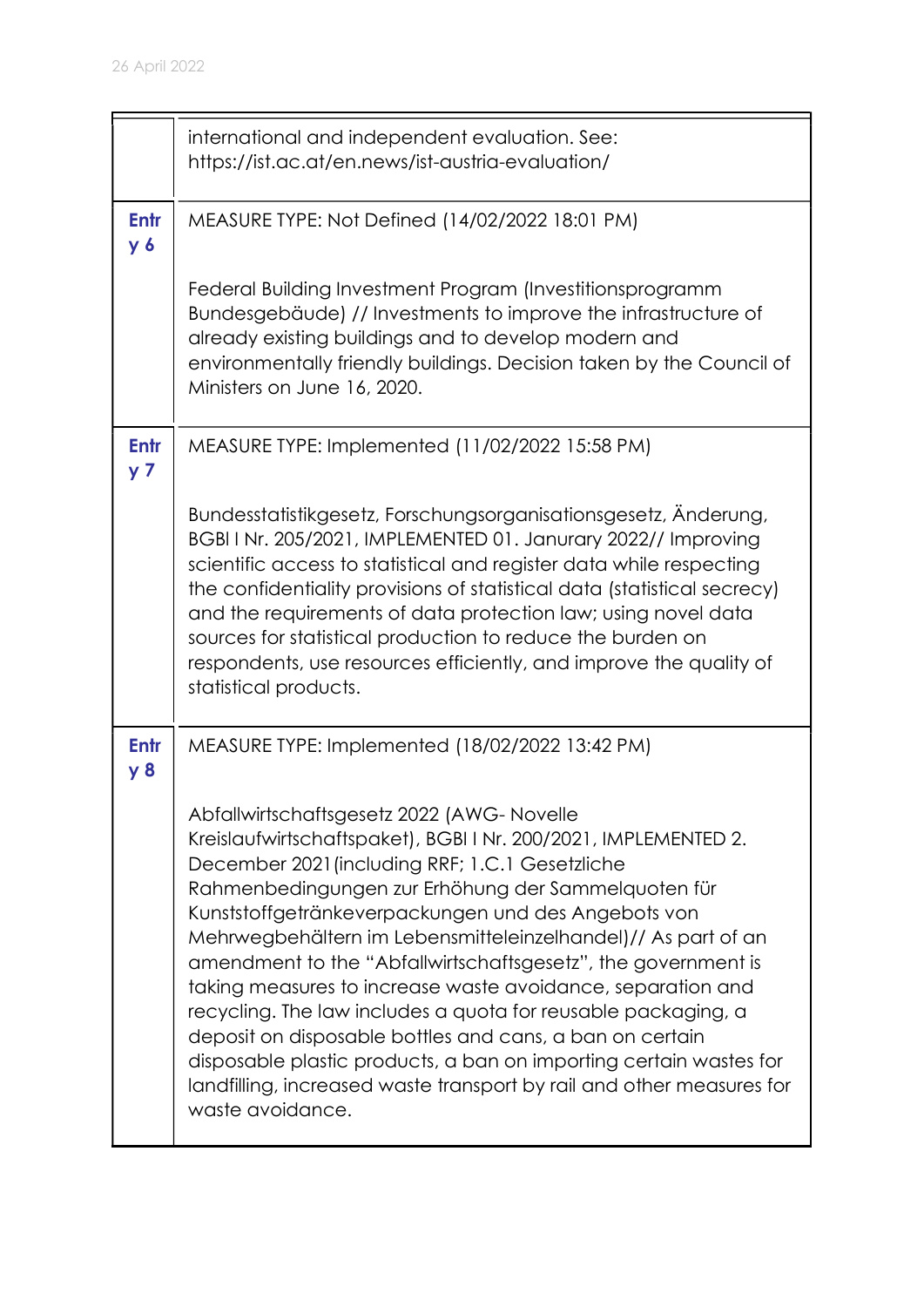| Entr<br>y 9             | MEASURE TYPE: Implemented (13/10/2021 15:28 PM)                                                                                                                                                                                                                                                                                                                                                                                                                                                                                          |
|-------------------------|------------------------------------------------------------------------------------------------------------------------------------------------------------------------------------------------------------------------------------------------------------------------------------------------------------------------------------------------------------------------------------------------------------------------------------------------------------------------------------------------------------------------------------------|
|                         | Amendement Municipal Investment Act 2020 (Änderung des<br>Kommunalinvestitionsgesetz 2020, BGBI I No. 140/2021)<br>IMPLEMENTED: July 2021 // Deadline for eligible projects to be<br>started and applications to be filed extended from December 31,<br>2021 to December 31, 2022                                                                                                                                                                                                                                                        |
| <b>Entr</b><br>y 10     | MEASURE TYPE: Implemented (11/02/2022 15:09 PM)                                                                                                                                                                                                                                                                                                                                                                                                                                                                                          |
|                         | Forest Fund Act (Waldfondsgesetz, BGBI I Nr. 91/2020) Entry into<br>force: July 2020 Set of specific measures for the forest- and wood<br>economy amounting to $\epsilon$ 350 million, including research into<br>"wood gas and biofuels", research facility for the production of<br>wood gas and biofuels, research regarding "climate-fit forests" and<br>to increase the use of wood as a raw material.                                                                                                                              |
| <b>Entr</b><br>y 11     | MEASURE TYPE: Implemented (22/12/2020 12:13 PM)                                                                                                                                                                                                                                                                                                                                                                                                                                                                                          |
|                         | Environmental Promotion Act, Amendment<br>(Umweltförderungsgesetz, Änderung, BGBI I No. 95/2020) Entry into<br>force: July 2020 Measures to improve water ecology and water<br>quality and to improve resilience to the adverse impacts of climate<br>change. From 2020 onwards, until 2027 provision of € 200 million<br>from the "environmental and water management funds" (Umwelt-<br>und Wasserwirtschaftsfonds), including also to stimulate the<br>economy, which has collapsed due to COVID-19.                                  |
| Entr<br>y <sub>12</sub> | MEASURE TYPE: Implemented (15/02/2022 10:20 AM)                                                                                                                                                                                                                                                                                                                                                                                                                                                                                          |
|                         | Legal act regarding Research Funding 2020<br>(Forschungsfinanzierungsgesetz, FoFinaG 2020, BGBI I No. 75/2020),<br>Entry into force: July 2020 // The legal act standardizes long-term<br>financing and planning security as well as framework conditions: -<br>Definition of the central research and research-funding<br>institutions - Introduction of an RTI pact, which in particular defines<br>the strategic priorities of the central institutions in form of a<br>resolution by the federal government. The RTI pact is adopted |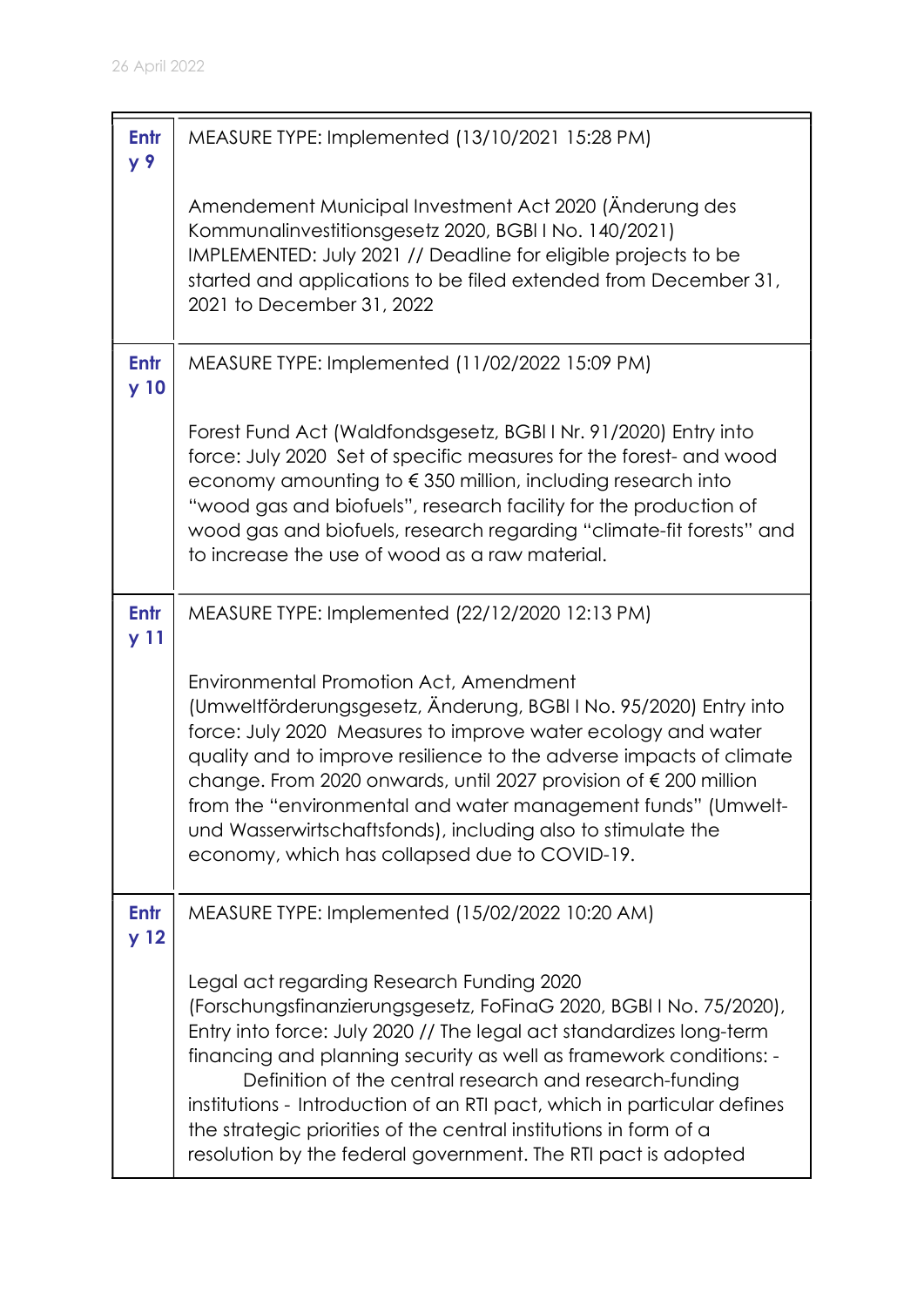|                                | along the Federal Financial Framework Act for a three-year pact<br>period - The conclusion of three-year performance and financing<br>agreements with the central research and research funding<br>institutions. The performance and financing agreements with the<br>central research and research funding institutions have been<br>concluded.                                                                                                                                                                                                                                                                                                                                                                                                                                                                                                                                                                                                                                                                                                                                                                                                                                                                                                                 |
|--------------------------------|------------------------------------------------------------------------------------------------------------------------------------------------------------------------------------------------------------------------------------------------------------------------------------------------------------------------------------------------------------------------------------------------------------------------------------------------------------------------------------------------------------------------------------------------------------------------------------------------------------------------------------------------------------------------------------------------------------------------------------------------------------------------------------------------------------------------------------------------------------------------------------------------------------------------------------------------------------------------------------------------------------------------------------------------------------------------------------------------------------------------------------------------------------------------------------------------------------------------------------------------------------------|
| <b>Entr</b><br>y <sub>13</sub> | MEASURE TYPE: Implemented (22/12/2020 12:07 PM)                                                                                                                                                                                                                                                                                                                                                                                                                                                                                                                                                                                                                                                                                                                                                                                                                                                                                                                                                                                                                                                                                                                                                                                                                  |
|                                | SARS-CoV-2 research carried out via the Austrian Science Fund<br>(Fonds für Wissenschaftliche Forschung, FWF) within existing funding<br>pools Research into humanitarian crises such as epidemics and<br>pandemics with a direct reference to the current SARS-CoV-2<br>pandemic within existing programmes, but as part of a new fast<br>track procedure. Opening of the call on April 6, 2020. End of call<br>on March 31. 2021. Status December 15, 2020: 134 applications, €<br>44.2 million in requested funding; of which 16 applications<br>approved; approved funding amount $\epsilon$ 5 million.                                                                                                                                                                                                                                                                                                                                                                                                                                                                                                                                                                                                                                                      |
| <b>Entr</b><br>y <sub>14</sub> | MEASURE TYPE: Implemented (15/02/2022 10:20 AM)                                                                                                                                                                                                                                                                                                                                                                                                                                                                                                                                                                                                                                                                                                                                                                                                                                                                                                                                                                                                                                                                                                                                                                                                                  |
|                                | Environmental Promotion Act, Amendment<br>(Umweltförderungsgesetz, Änderung, Budgetbegeleitgesetz 2022,<br>BGBI I No. 114/2020), Entry into force: October 2020 // Extension of<br>existing funding programs for environmentally relevant investments<br>by companies and in particular for funding for investments in<br>thermal and energetic renovation and boiler replacement for<br>commercial and private customers. Decision taken within the<br>Budgetbegleitgesetz 2022: - Increase in the acceptance<br>framework for regular domestic environmental subsidies<br>(Umweltförderung im Inland, UFI) for 2022-2025 to a total of €<br>150,238 million annually -<br>Commitments for the Federal<br>Renovation Campaign, including the replacement of fossile<br>heating systems 2021 and 2022 to the overall amount of $\epsilon$ 800<br>million and for 2023-2025 for the overall amount of 1140 million $\epsilon$ -<br>Support for low-income households 2021 and 2022, a total of<br>€ 140 million and from 2023 - 2025 an overall amount of 190 million<br>€ will be made available to lessen the burden of the increased<br>investment that may arise from decarbonisation measures (e.g.<br>renovation and replacement of heating system) Federal |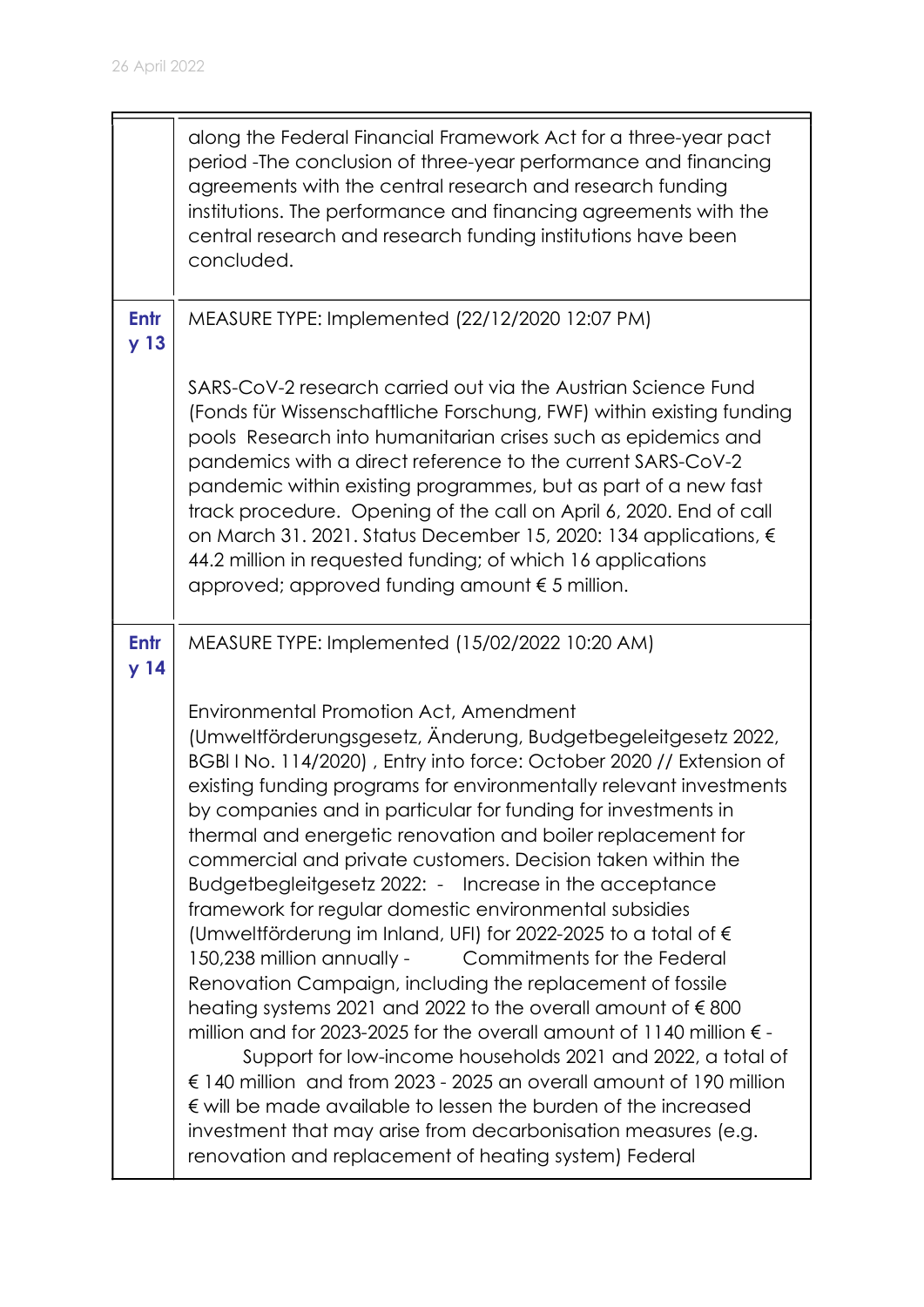|                                | guarantee framework for energy contracting projects of max. $\epsilon$ 1<br>billion                                                                                                                                                                                                                                                                                                                                                                                                                                                                                                                                                                                                   |
|--------------------------------|---------------------------------------------------------------------------------------------------------------------------------------------------------------------------------------------------------------------------------------------------------------------------------------------------------------------------------------------------------------------------------------------------------------------------------------------------------------------------------------------------------------------------------------------------------------------------------------------------------------------------------------------------------------------------------------|
| <b>Entr</b><br>y <sub>15</sub> | MEASURE TYPE: Implemented (11/02/2022 15:55 PM)                                                                                                                                                                                                                                                                                                                                                                                                                                                                                                                                                                                                                                       |
|                                | Municipal Investment Act 2020 (Kommunalinvestitionsgesetz 2020,<br>BGBI I No. 56/2020, BGBI. I No. 140/2021) Entry into force: July 2020<br>Support for municipal investment programs: Special-purpose grant<br>to the federal states of € 1 billion (July 2020 - Dec. 2022); federal<br>grant increases from 25% to 50%. The special-purpose grant is<br>intended for additional investments at the municipal level, in public<br>transport, urban development, renewable energy projects, circular<br>economy, water supply and sewage disposal, broadband<br>deployment, charging infrastructure.                                                                                  |
| <b>Entr</b><br>y 16            | MEASURE TYPE: Announced (21/02/2022 13:47 PM)                                                                                                                                                                                                                                                                                                                                                                                                                                                                                                                                                                                                                                         |
|                                | Strategie der Bundesregierung für die Errichtung einer Austrian<br>School of Government, MRV8/14, ANNOUNCED 1. December 2021<br>// In order to meet the new challenges and ensure the transfer of<br>knowledge to the next generation, the Academy of Public<br>Administration, which is located at the BMKÖS, is to be developed<br>in terms of content and quality in cooperation with universities in<br>the direction of an Austrian School of Government. Common<br>standards in education and training for general administration are<br>to be ensured, as are subject-specific training courses.                                                                               |
| <b>Entr</b><br>y 17            | MEASURE TYPE: Announced (19/04/2022 11:35 AM)                                                                                                                                                                                                                                                                                                                                                                                                                                                                                                                                                                                                                                         |
|                                | Strategie der Bundesregierung für Künstliche Intelligenz, MRV 70/16,<br>ANNOUNCED 14. September 2021// In the current government<br>program "Aus Verantwortung für Österreich" 2020-2024, the<br>importance of AI is explicitly and extensively emphasized. Based on<br>the results report of 2019 and taking into account current<br>developments at national, European and international level (such<br>as the WhitePaper of the European Commission and the draft<br>European AI legal act), it has now been possible to complete the<br>initial version of the Federal Government's artificial intelligence<br>strategy AIM AT 2030. An interministerial working group "AI Policy |

5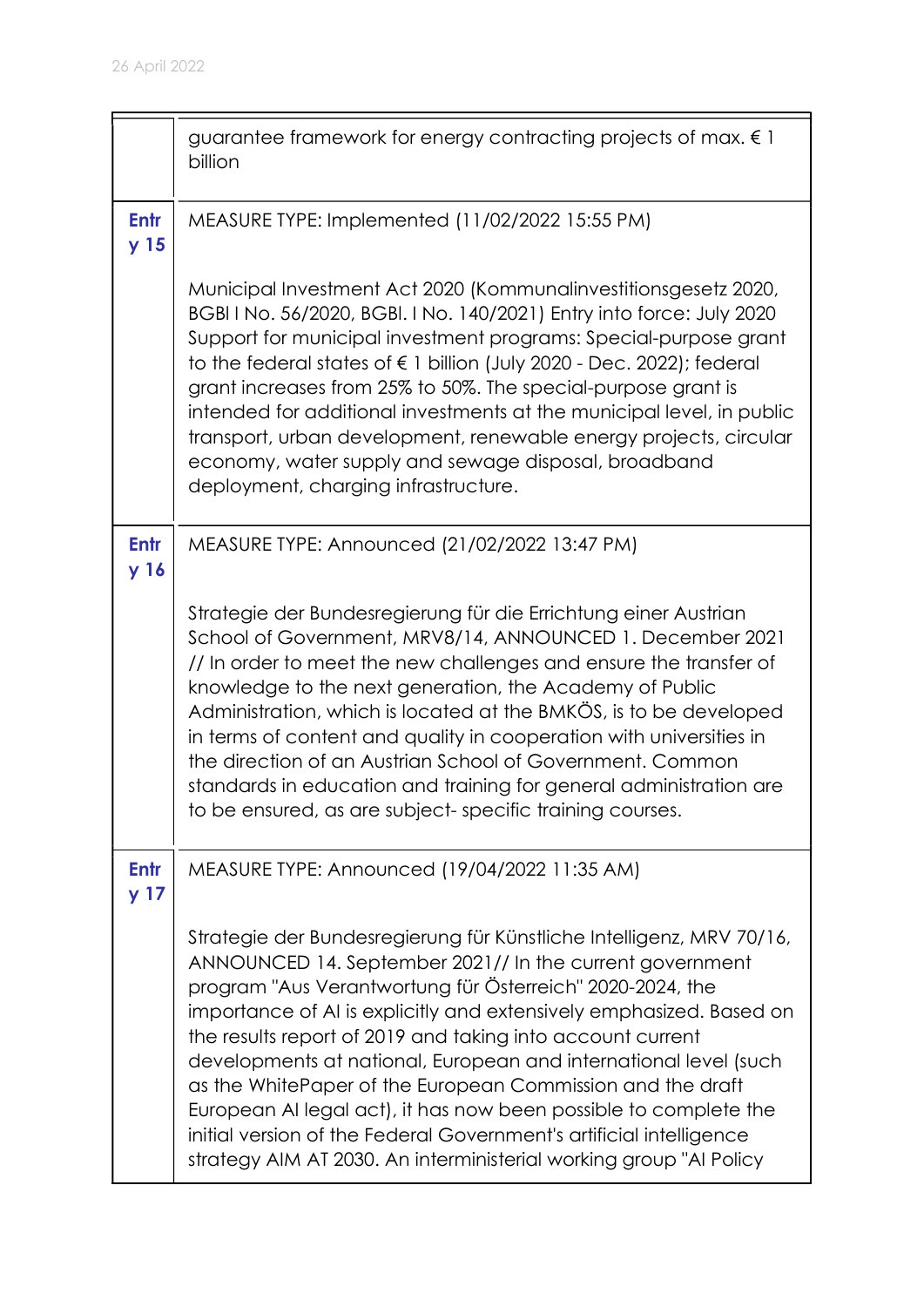$\blacksquare$ 

|                         | Forum" has been established to coordinate the implementation of<br>the strategy.                                                                                                                                                                                                                                                                                                                                                                                                                                                                                                                                                                                                                                                                                                                                                                          |
|-------------------------|-----------------------------------------------------------------------------------------------------------------------------------------------------------------------------------------------------------------------------------------------------------------------------------------------------------------------------------------------------------------------------------------------------------------------------------------------------------------------------------------------------------------------------------------------------------------------------------------------------------------------------------------------------------------------------------------------------------------------------------------------------------------------------------------------------------------------------------------------------------|
| Entr<br>y 18            | MEASURE TYPE: Announced (13/10/2021 15:33 PM)                                                                                                                                                                                                                                                                                                                                                                                                                                                                                                                                                                                                                                                                                                                                                                                                             |
|                         | Drive decarbonisation of industry and circular economy through<br>innovation tools (Dekarbonisierung der Industrie sowie<br>Kreislaufwirtschaft durch Innovationsinstrumente vorantreiben, MRV<br>67/26) ANNOUNCED: 6 July // The development and testing of<br>new technological solutions is needed for both the energy and<br>mobility transition and a circular economy. The federal<br>government announces that it will push ahead with<br>decarbonisation and circular economy projects that are relevant<br>to location policy. The federal government will provide $\epsilon$ 100 million<br>from the Recovery and Resilience Facility for decarbonisation of<br>industry for this purpose. Likewise, funds already included in the<br>budget for research projects in the circular economy complex will<br>also be made available in 2022-2023. |
| <b>Entr</b><br>y 19     | MEASURE TYPE: Announced (21/04/2022 08:45 AM)                                                                                                                                                                                                                                                                                                                                                                                                                                                                                                                                                                                                                                                                                                                                                                                                             |
|                         | Establishment of a fund to promote the digital transformation;<br>KommAustria Act and Digital Tax Act 2020, amendment<br>(Einrichtung eines Fonds zur Förderung der digitalen Transformation;<br>KommAustria-gesetz und Digitalsteuergesetz 2020, Änderung, MRV<br>67/24) ANNOUNCED: 6 July 2021) // With a view to ensuring an<br>independent and pluralistic media landscape in Austria, the<br>federal government will support the digital transformation process<br>of the media industry from the funds of the digital tax with an<br>annual amount of 20 million euros (in 2022 one-time with an<br>additional amount of 34 million euros) as of 1st December 2021.                                                                                                                                                                                 |
| Entr<br>y <sub>20</sub> | MEASURE TYPE: Announced (13/10/2021 15:32 PM)                                                                                                                                                                                                                                                                                                                                                                                                                                                                                                                                                                                                                                                                                                                                                                                                             |
|                         | Expansion of university of applied sciences places in STEM and<br>digitalisation fields (Ausbau Fachhochschulplätze in MINT und<br>Digitalisierungsbereich, MRV 63/9) ANNOUNCED: 1 June 2021 (see<br>as well CSRs 2019 3.2.) // Expansion of the existing offer with 347<br>new UAS first-year places in STEM and digitalisation. These must be                                                                                                                                                                                                                                                                                                                                                                                                                                                                                                           |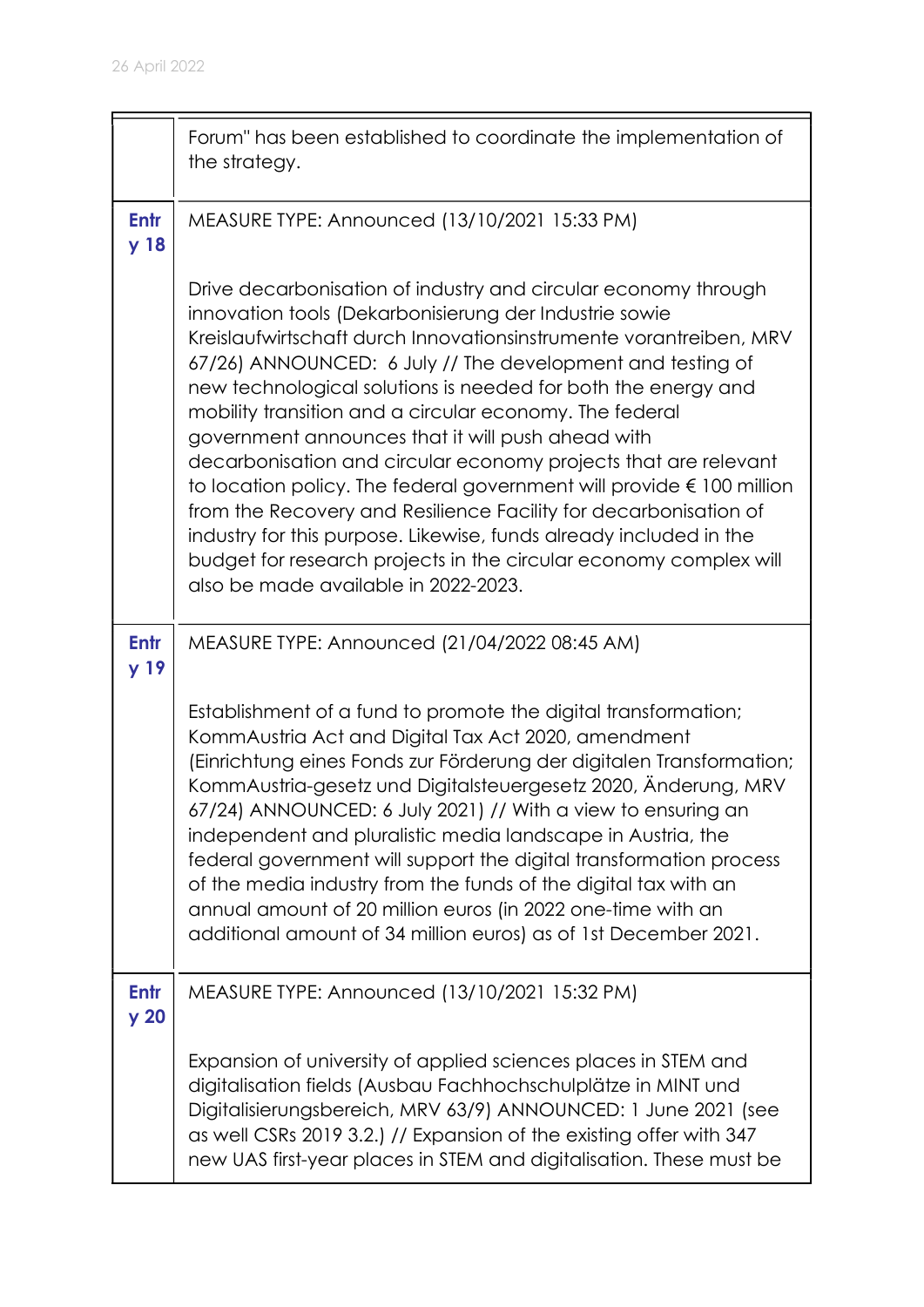|                                | degree programmes with a focus on information technologies,<br>data science, automation and Industry 4.0, artificial intelligence,<br>cyber security and e-government. 203 places will be created in FH<br>Bachelor's degree programmes and 144 in FH Master's degree<br>programmes.                                                                                                                                                                                                                                                                                                                                                                                                                                                                                                                                                                                                                                                    |
|--------------------------------|-----------------------------------------------------------------------------------------------------------------------------------------------------------------------------------------------------------------------------------------------------------------------------------------------------------------------------------------------------------------------------------------------------------------------------------------------------------------------------------------------------------------------------------------------------------------------------------------------------------------------------------------------------------------------------------------------------------------------------------------------------------------------------------------------------------------------------------------------------------------------------------------------------------------------------------------|
| <b>Entr</b><br>y <sub>21</sub> | MEASURE TYPE: Announced (13/10/2021 15:31 PM)                                                                                                                                                                                                                                                                                                                                                                                                                                                                                                                                                                                                                                                                                                                                                                                                                                                                                           |
|                                | Establishment of an environmental foundation and a transport<br>foundation (Gründung einer Umweltstiftung und einer<br>Verkehrsstiftung, MRV 67/25) ANNOUNCED: 6 July 2021 (see as well<br>CSRs 2019 2.3.) // The federal government announces that it will<br>provide an additional € 20 million to promote climate-relevant job<br>foundations in the fields of the environment and environmentally<br>friendly transport. Within the framework of the Corona Job<br>Offensive, the federal government has already significantly<br>expanded qualification measures. With the establishment of an<br>environmental foundation, a further step is to be taken to create<br>1,000 training places for unemployed persons together with<br>companies and thus to better cover the specific demand for skilled<br>labour. A foundation model is also to be developed to better<br>cover the need for skilled workers in public transport. |
| <b>Entr</b><br>y <sub>22</sub> | MEASURE TYPE: Announced (13/10/2021 15:31 PM)                                                                                                                                                                                                                                                                                                                                                                                                                                                                                                                                                                                                                                                                                                                                                                                                                                                                                           |
|                                | Extension and prolongation of the skilled worker scholarship in the<br>field of care, elementary education and forestry (Ausweitung und<br>Verlängerung des Fachkräftestipendiums im Bereich der Pflege,<br>Elementarpädagogik und der Waldwirtschaft, MRV 64/23)<br>ANNOUNCED: 15 June 2021 (see as well 1.2. and CSRs 2019 1.2. /<br>2.2.) // With the help of the existing skilled labour scholarship<br>("Fachkräftestipendium"), training is supported in those areas in<br>which the shortage of skilled labour is particularly pronounced. It<br>supports training in the areas of health/nursing/social work and<br>STEM/environment. This is now to be extended to the course for<br>nursing assistance, elementary education and forestry.                                                                                                                                                                                    |
| Entr<br>y <sub>23</sub>        | MEASURE TYPE: Announced (22/04/2021 18:09 PM)                                                                                                                                                                                                                                                                                                                                                                                                                                                                                                                                                                                                                                                                                                                                                                                                                                                                                           |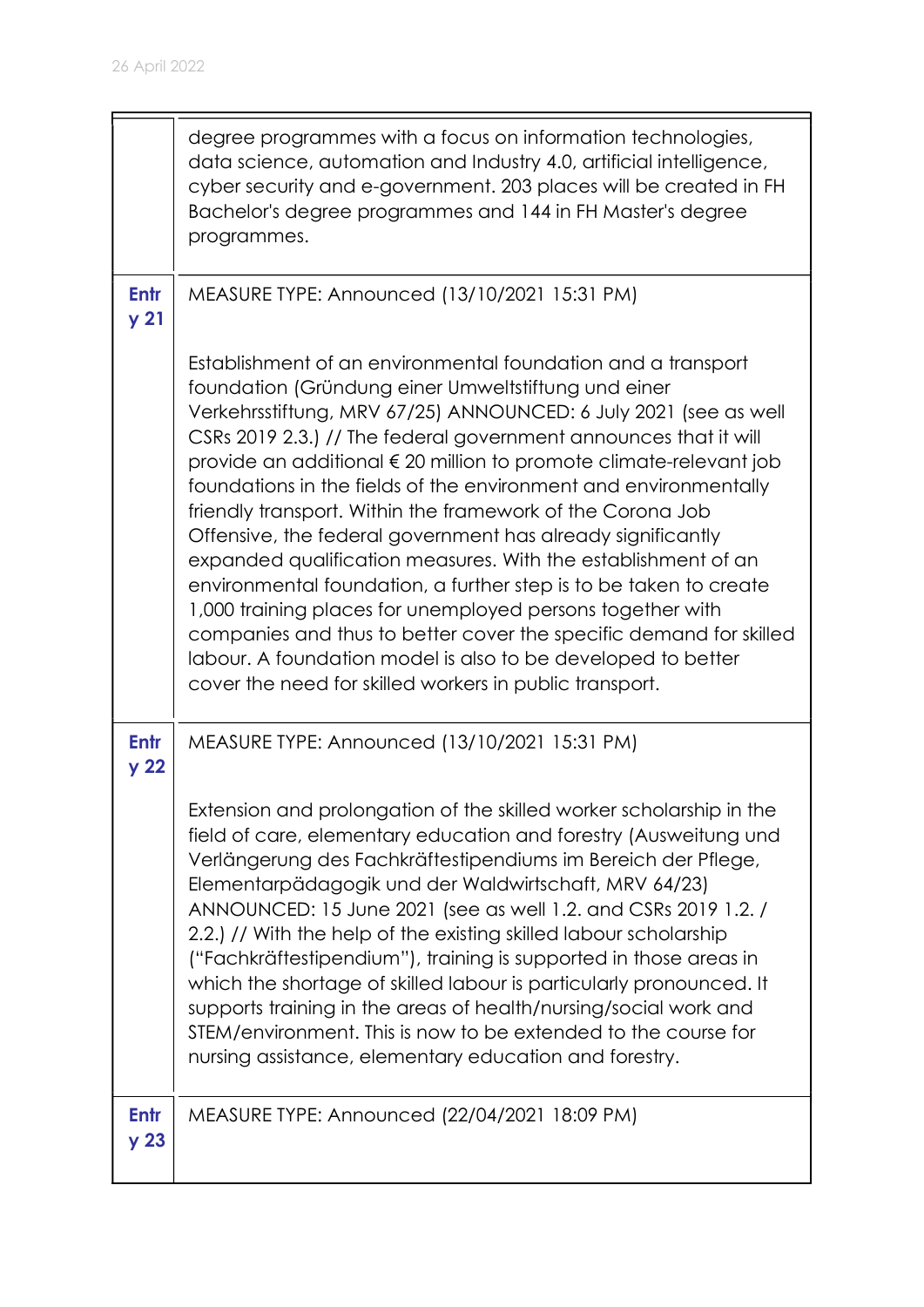|                                | // Expansion of programs in digitization and STEM at the Universities<br>of applied sciences (MRV 46/9 decision taken on 20th January<br>2021) Announced in January 2021 // For the academic year<br>2022/2023, 340 additional university beginner study places will be<br>created, thus expanding the range of courses in the field of STEM<br>and digitization.                                                                                                                                                                                                                                                                                                                                                                                                                                                                                                                                                                                                                                                                 |
|--------------------------------|-----------------------------------------------------------------------------------------------------------------------------------------------------------------------------------------------------------------------------------------------------------------------------------------------------------------------------------------------------------------------------------------------------------------------------------------------------------------------------------------------------------------------------------------------------------------------------------------------------------------------------------------------------------------------------------------------------------------------------------------------------------------------------------------------------------------------------------------------------------------------------------------------------------------------------------------------------------------------------------------------------------------------------------|
| <b>Entr</b><br>y <sub>24</sub> | MEASURE TYPE: Announced (19/04/2022 11:36 AM)                                                                                                                                                                                                                                                                                                                                                                                                                                                                                                                                                                                                                                                                                                                                                                                                                                                                                                                                                                                     |
|                                | // Federal Government Strategy for Research, Technology and<br>Innovation (RTI) 2030 and RTI Pact 2021-23 (MRV 43/10 decision<br>taken on 23rd December 2020), announced in December 2020<br>(FTI-Strategy included as reform component in the RRF)// The three<br>overarching goals of the Strategy for Research, Technology and<br>Innovation are: becoming an international innovation leader and<br>strengthening the RTI location in Austria; focus on effectiveness and<br>excellence and focus on knowledge, talents and skills. Eight fields<br>of action are defined in order to achieve the goals in the next ten<br>years. The RTI pact operationalizes the goals and fields of action of<br>the RTI strategy. The Federal Government has adopted the pact<br>for the years 2021-2023. It contains strategic focal points as well as<br>measures to achieve goals and is financed with around EUR 3.86<br>billion                                                                                                      |
| Entr<br>y <sub>25</sub>        | MEASURE TYPE: Adopted (06/04/2022 10:41 AM)<br>Eco-Social Tax Reform Act 2022 Part I (Ökosoziales<br>Steuerreformgesetz 2022 Teil I) Adopted by the National Council on<br>20 January, 2022 (included as reform in the RRF)// In order not to<br>lose attractiveness as an international location and to provide<br>further impetus for the recovery after the COVID-19 crisis, corporate<br>income tax rate is to be reduced in stages to 24 % in 2023 and to<br>23 % in 2024. $\Box$ In analogy to the already existing tax-privileged<br>employee share ownership, a tax allowance for employee<br>participation in the success of the company is to be introduced<br>("Mitarbeitergewinnbeteiligung"). In order to further attract<br>employee participation in the company's success, up to $\epsilon$ 3,000<br>are to be exempt from income tax. $\Box$ As a further relief measure for<br>entrepreneurs, the basic tax-free profit allowance<br>("Gewinnfreibetrag") is to be raised from currently 13 $\%$ to 15%. $\Box$ |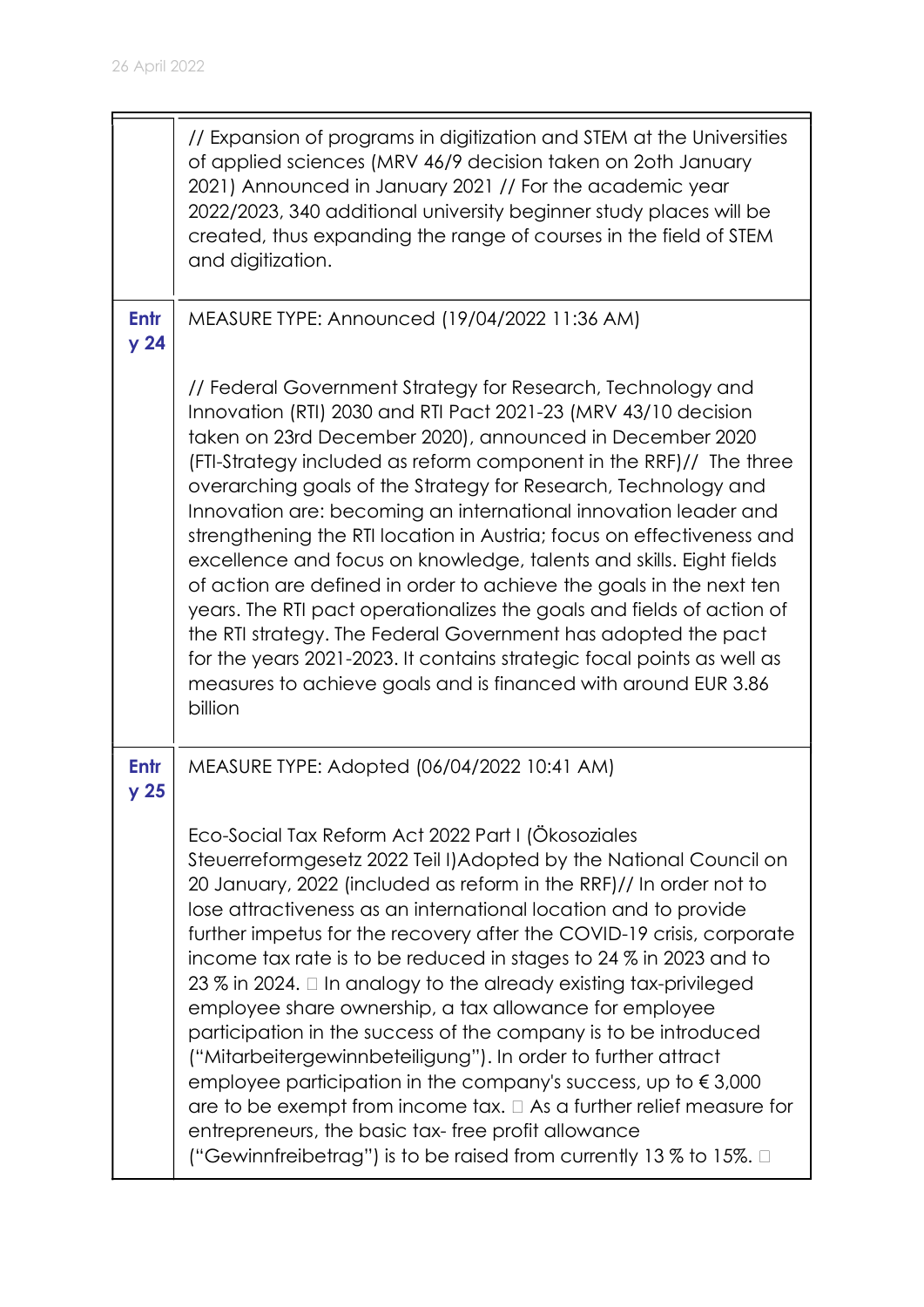|                         | To create incentives for (ecological) corporate investme nts, an<br>investment allowance is to be introduced in the area of tax law<br>from 2023 (a tax allowance of 10% for investments, 15% for "green"<br>investments; "Investitionsfreibetrag"). The criteria are based on<br>those of the investment premium. $\Box$ In order to relieve companies<br>both financially and administratively, the limit for immediate<br>depreciation of low-value assets is to be increased from the current<br>€ 800 to $∈$ 1,000. Accordingly, assets with an acquisition value of up<br>to $\epsilon$ 1,000 can be immediately deducted in full for tax purposes,<br>regardless of their expected useful life. Due to this extension, about<br>500,000 companies are spared the assessment of useful life and the<br>continuation of depreciation of low-value assets in subsequent<br>years, while at the same time additional tax incentives for<br>investment are provided. a carbon tax on CO2 emissions will be<br>introduced ( $\epsilon$ 30 per ton from July 2022 onwards, increasing<br>gradually to $\epsilon$ 55 in 2025)                                                                                                                                                    |
|-------------------------|---------------------------------------------------------------------------------------------------------------------------------------------------------------------------------------------------------------------------------------------------------------------------------------------------------------------------------------------------------------------------------------------------------------------------------------------------------------------------------------------------------------------------------------------------------------------------------------------------------------------------------------------------------------------------------------------------------------------------------------------------------------------------------------------------------------------------------------------------------------------------------------------------------------------------------------------------------------------------------------------------------------------------------------------------------------------------------------------------------------------------------------------------------------------------------------------------------------------------------------------------------------------------------|
| Entr<br>y <sub>26</sub> | MEASURE TYPE: Adopted (14/02/2022 18:05 PM)                                                                                                                                                                                                                                                                                                                                                                                                                                                                                                                                                                                                                                                                                                                                                                                                                                                                                                                                                                                                                                                                                                                                                                                                                                     |
|                         | Amendment of the agreement according to article 15a of the<br>constitution (Vereinbarung gem. Art. 15a B-VG) between the<br>Austrian federal state and the state of Lower Austria to secure IST<br>Austria's funding and further growth from 1.1.2022 until 31.12.2036 -<br>Legistik-MR, MRV 72/9, ADOPTED 2. December 2021 // The Austrian<br>Government and the state of Lower Austria have created the<br>financial conditions for the successful further development of IST-<br>Austria by further expanding the institute beyond 2026 in order to<br>ensure the dynamism in the institute's research portfolio suggested<br>by the evaluation panel in 2019. Following these<br>recommendations, the Austrian government and the state of<br>Lower Austria have passed an amendment of the agreement<br>according to article 15a of the constitution (Vereinbarung gem.<br>Art. 15a B -VG) to secure IST Austria's funding and growth to<br>approximately 150 research groups from 1.1.2022 until 31.12.2036.<br>In this period, IST Austria will receive max. 3.3 billion Euro of which<br>75% are covered by the Austrian federal government and 25% by<br>the state of Lower Austria. See:<br>3https://www.parlament.gv.at/PAKT/VHG/XXVII/BNR/BNR_00399/in<br>dex.shtml |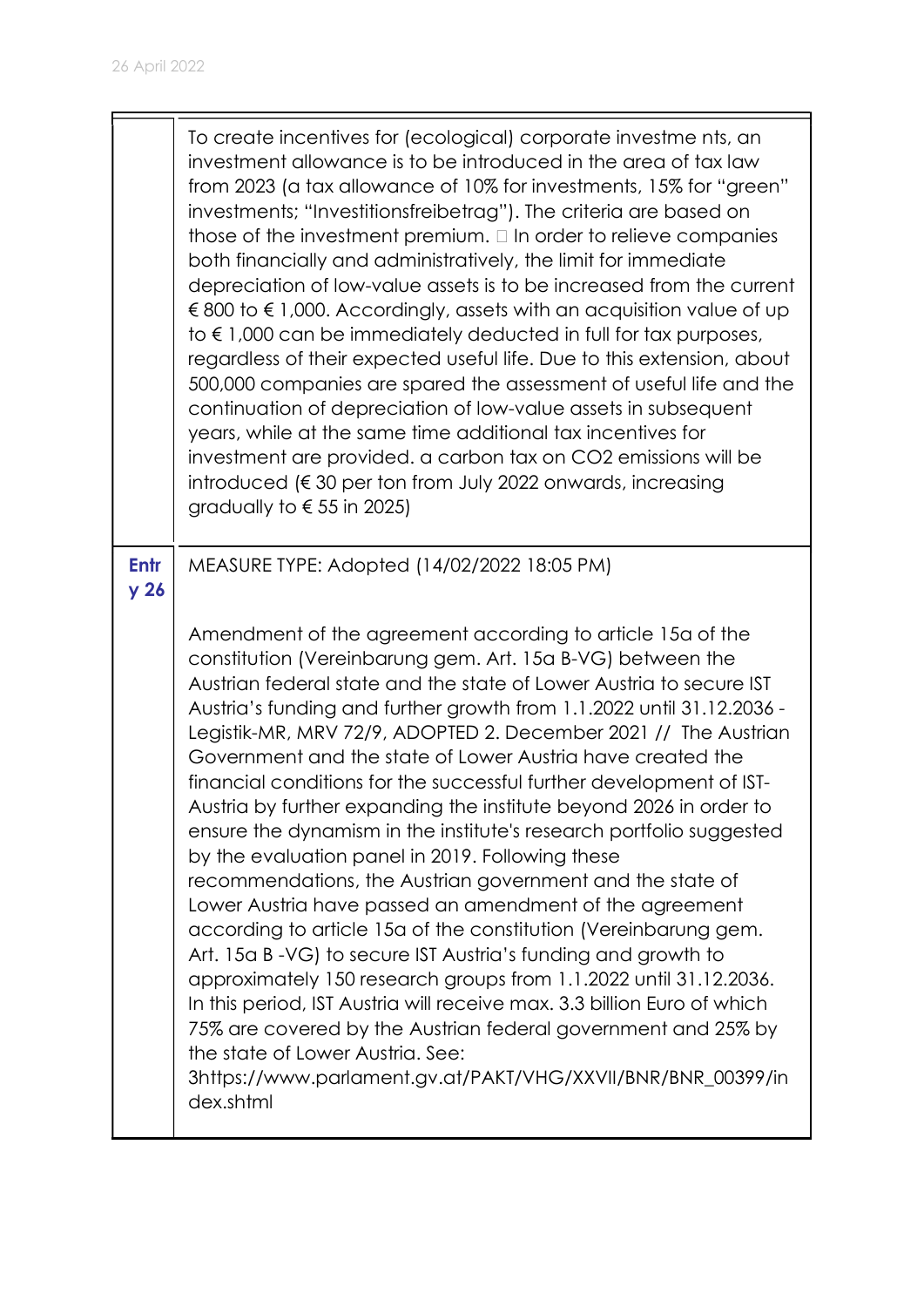| <b>Entr</b><br>y <sub>27</sub> | MEASURE TYPE: Adopted (06/04/2022 10:42 AM)                                                                                                                                                                                                                                                                                                                                                                                                                                                                                                                                                                                                                                                                                                                                                                                                                  |
|--------------------------------|--------------------------------------------------------------------------------------------------------------------------------------------------------------------------------------------------------------------------------------------------------------------------------------------------------------------------------------------------------------------------------------------------------------------------------------------------------------------------------------------------------------------------------------------------------------------------------------------------------------------------------------------------------------------------------------------------------------------------------------------------------------------------------------------------------------------------------------------------------------|
|                                | Klimabonusgesetz-KliBG, ADOPTED by the Natinal Council on 20.<br>January, 2022// The "Regional Climate Bonus" poses a "flat rate"<br>compensation for individuals arising from CO2 pricing and is<br>regionally graduated depending on the living area, ranging from €<br>100 (Urban centres with most senior/top public transport<br>development) to €200 (for people and families who live in rural<br>areas and have only poor public transport connections).<br>Handicapped people who are unable to use public transport will<br>receive the full amount of the climate bonus (200 Euro) regardless<br>of their place of residence or registration. The amount is linked to<br>the revenues from CO2 pricing and will therefore rise in the<br>subsequent years. Furthermore, a 50% supplementary benefit per<br>child (up to $\in$ 100) is integrated. |
| Entr<br>y <sub>28</sub>        | MEASURE TYPE: Adopted (13/10/2021 15:33 PM)                                                                                                                                                                                                                                                                                                                                                                                                                                                                                                                                                                                                                                                                                                                                                                                                                  |
|                                | Action Plan for Sustainable Procurement (Aktionsplan für eine<br>nachhaltige Beschaffung, NAP NaBe, MRV 65/14) ADOPTED: 23<br>June 2021 // The NaBe Action Plan aims to support public<br>procurers in sustainable procurements by defining concrete<br>requirements and criteria for 16 procurement groups. These<br>measures should anchor sustainable procurement in all federal<br>institutions, harmonise criteria with regard to sustainable public<br>procurement and ensure Austria's pioneering role in sustainable<br>public procurement in the EU.                                                                                                                                                                                                                                                                                                |
| <b>Comments</b>                |                                                                                                                                                                                                                                                                                                                                                                                                                                                                                                                                                                                                                                                                                                                                                                                                                                                              |
| <b>State of play</b>           |                                                                                                                                                                                                                                                                                                                                                                                                                                                                                                                                                                                                                                                                                                                                                                                                                                                              |

## CSR 3 Subpart 6: sustainable transport,

|         | <b>Measures</b>                                 |
|---------|-------------------------------------------------|
| Entry 1 | MEASURE TYPE: Not Defined (06/04/2022 10:44 AM) |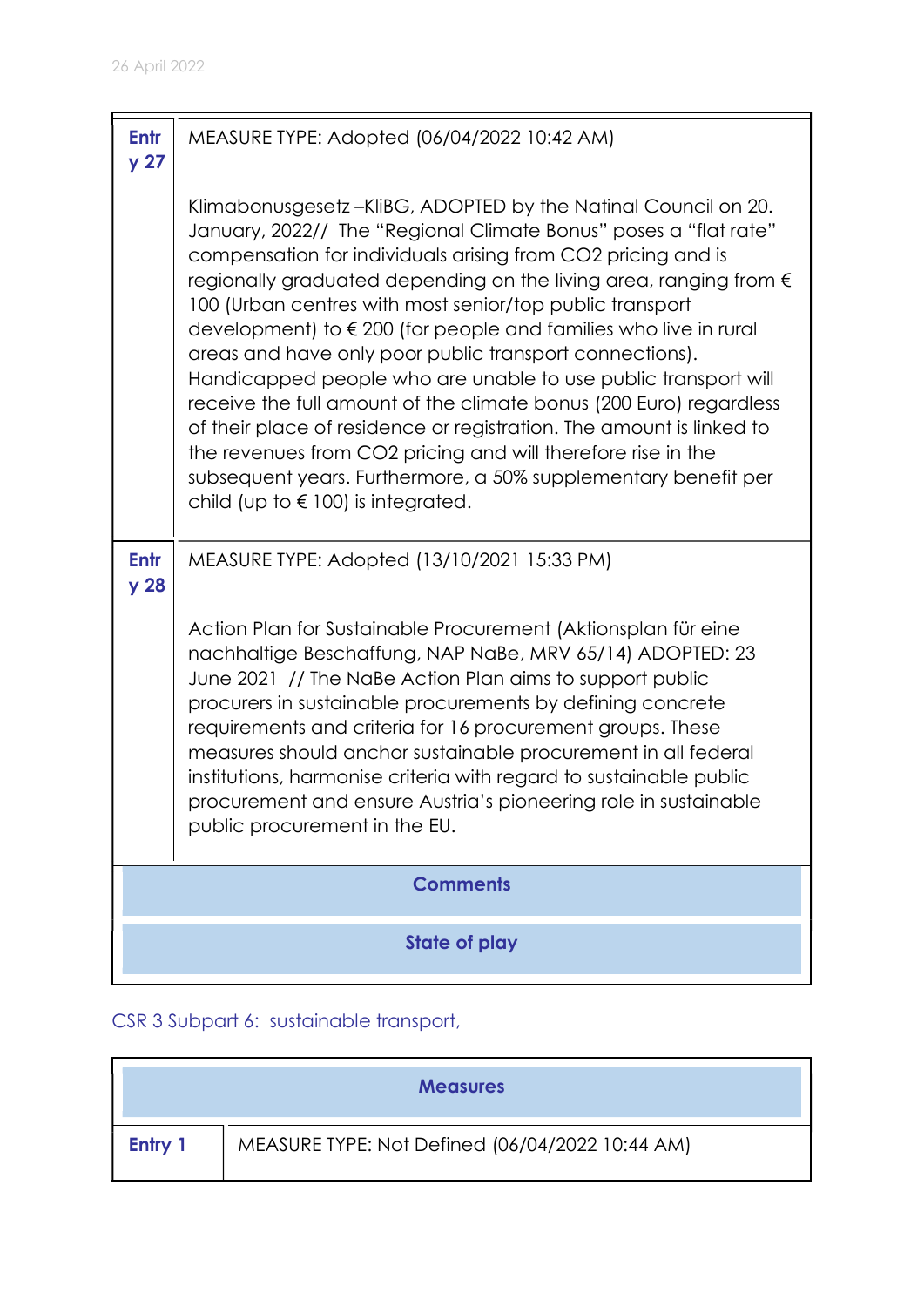|                | 2030 Mobility Master Plan // Mobility master plan 2030<br>describes clear transformation pathways that steer the<br>transport sectors towards climate neutrality in the year 2040. It<br>offers an integrated strategy for air, water, railway and road<br>transport to guide actions in the mobility sector throughout<br>the next decade. The aim is to continue to modernize our<br>infrastructure to make mobility clean and affordable for all,<br>with the emphasis being on public transportation and active<br>mobility.                                                                             |
|----------------|--------------------------------------------------------------------------------------------------------------------------------------------------------------------------------------------------------------------------------------------------------------------------------------------------------------------------------------------------------------------------------------------------------------------------------------------------------------------------------------------------------------------------------------------------------------------------------------------------------------|
| <b>Entry 2</b> | MEASURE TYPE: Not Defined (06/04/2022 10:44 AM)                                                                                                                                                                                                                                                                                                                                                                                                                                                                                                                                                              |
|                | "Emission-free utility vehicles and infrastructure" (ENIN)<br>(including RRF) is a funding program of the Federal Ministry for<br>Climate Action (BMK) with the aim of increasing the<br>proportion of emission-free utility vehicles. ENIN is part of the<br>ARP (measure 1.B.4) and financed by NextGenerationEU with<br>€ 50 Mio, and € 315 Mio, national funds; the first call for<br>applications is planned for Q3 2022. The ARP measure 1.B.4<br>itself already started in 2021 with a separate funding offer for<br>emission-free utility vehicles in the E-Mobility Campaign 2021<br>(see Entry 1). |
| <b>Entry 3</b> | MEASURE TYPE: Not Defined (06/04/2022 10:43 AM)                                                                                                                                                                                                                                                                                                                                                                                                                                                                                                                                                              |
|                | "Emission-free buses and infrastructure" (EBIN) is a funding<br>program of the Federal Ministry for Climate Action (BMK) with<br>the aim of increasing the proportion of emission-free buses in<br>public transport. By switching to zero-emission drives, i.e.<br>electric buses, trolleybuses or buses with hydrogen fuel cell<br>drive and simultaneous exclusive use of renewable energy,<br>emissions will be reduced. EBIN is part of the ARP (measure<br>1.B.3) and financed by NextGenerationEU with € 256 Mio;<br>applications for the first call from February 26, 2022 to April 27,<br>2022.      |
| <b>Entry 4</b> | MEASURE TYPE: Not Defined (15/02/2022 13:04 PM)                                                                                                                                                                                                                                                                                                                                                                                                                                                                                                                                                              |

 $\overline{\phantom{0}}$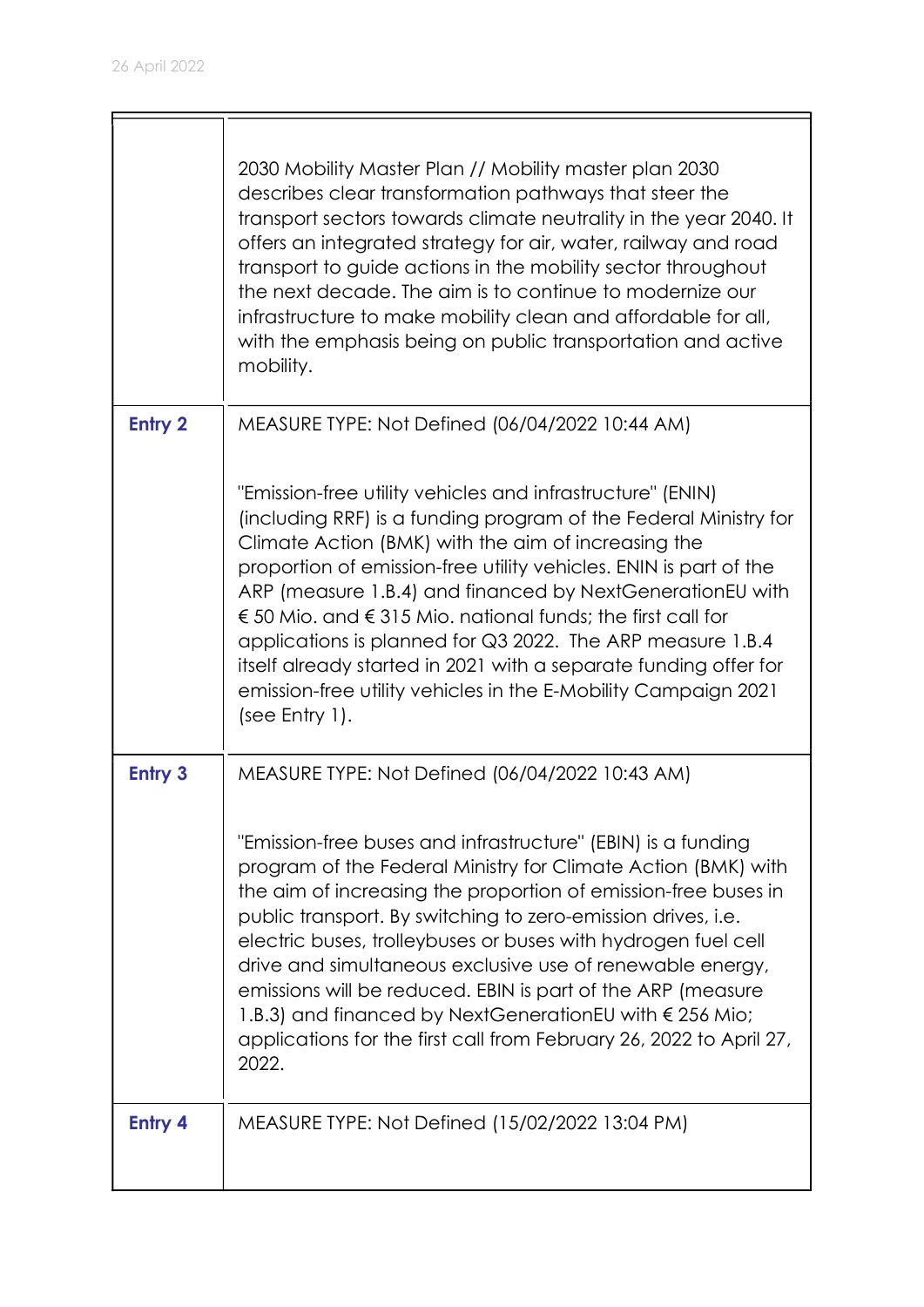|                | E-mobility campaign 2020 (including RRF) // Promotion of E-<br>vehicles and charging infrastructure. Expansion of the existing<br>bonus system for individuals, business and communities. The<br>Ministry for Climate Action implements the funding<br>programme in cooperation with car- and two-wheeled<br>vehicles importers as well as with sports retailers. The funding<br>programme was designed to tackle the economic impact of<br>the Corona crisis; applications from July 1, 2020 to December<br>31, 2020. |
|----------------|------------------------------------------------------------------------------------------------------------------------------------------------------------------------------------------------------------------------------------------------------------------------------------------------------------------------------------------------------------------------------------------------------------------------------------------------------------------------------------------------------------------------|
| <b>Entry 5</b> | MEASURE TYPE: Not Defined (20/02/2022 18:38 PM)<br>Developing public transport // A Comprehensive package of<br>measures to strengthen public transport. A Comprehensive<br>package of measures to strengthen public transportwas<br>implemented. The new financial framework programme<br>2022-2027, which was adapted by the federal government                                                                                                                                                                      |
|                | on 3rd of November 2021, foresees a boost in investments in<br>railway infrastructure. Until 2027 investments totalling 18,2 bln.<br>Euro are planned for the network of the Austrian federal<br>railways. Main targets are the continuation and expansion of<br>investments in the TEN-T corridors, regional railway lines,<br>electrification of railway lines, investments for railfreight<br>transport and for digitalization.                                                                                     |
| Entry 6        | MEASURE TYPE: Implemented (15/02/2022 13:05 PM)                                                                                                                                                                                                                                                                                                                                                                                                                                                                        |
|                | Federal Roads Act, Amendment (Bundesstraßengesetz,<br>Anderung, BGBI. I No. 156/2021), IMPLEMENTED: 28 July, 2021<br>// Better intermodal linking of roads with other modes of<br>transport should contribute to environmentally friendly<br>mobility. Accordingly, Park & Ride facilities and Park & Drive<br>facilities should be able to be built as part of federal roads.                                                                                                                                         |
| <b>Entry 7</b> | MEASURE TYPE: Implemented (11/02/2022 16:05 PM)                                                                                                                                                                                                                                                                                                                                                                                                                                                                        |
|                | Eisenbahngesetz, Bundesbahngesetz u.a., Änderung, BGBI I<br>Nr. 231/2021, IMPLEMENTED 21. December 2021 // Possibility<br>for the railroad infrastructure undertaking to                                                                                                                                                                                                                                                                                                                                               |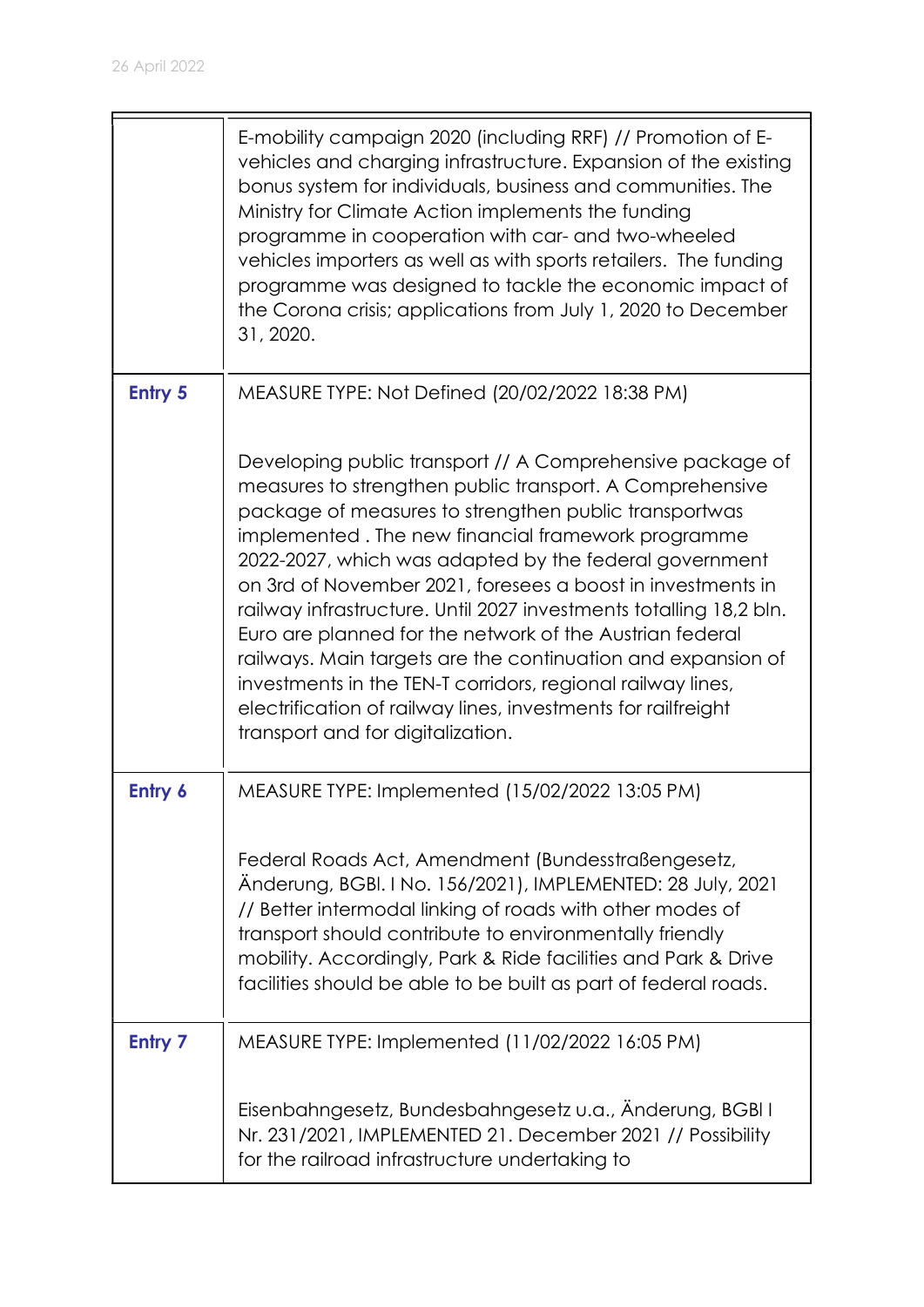|                | outsourcefunctions and work to other undertakings;<br>performance of the functions of a railroad infrastructure<br>undertaking by several railroad infrastructure undertakings.                                                                                                                                                                                                                                                                                                                                                                                                                                                                                                                                                                                    |
|----------------|--------------------------------------------------------------------------------------------------------------------------------------------------------------------------------------------------------------------------------------------------------------------------------------------------------------------------------------------------------------------------------------------------------------------------------------------------------------------------------------------------------------------------------------------------------------------------------------------------------------------------------------------------------------------------------------------------------------------------------------------------------------------|
| <b>Entry 8</b> | MEASURE TYPE: Implemented (14/02/2022 18:07 PM)                                                                                                                                                                                                                                                                                                                                                                                                                                                                                                                                                                                                                                                                                                                    |
|                | Road Vehicle Procurement Act (Straßenfahrzeug -<br>Beschaffungsgesetz, BGBI. Nr. 163/2021) IMPLEMENTED: 28 July<br>2021 // Contracting authorities and contracting entities have<br>to achieve minimum targets for the procurement or use of<br>clean road vehicles. "Clean" cars and trucks up to 3.5t are<br>defined based on maximum tailpipe emissions, buses and<br>trucks are considered clean if alternative fuels are exclusively<br>used. The minimum targets are to be achieved within defined<br>reference periods by each contracting authority/contracting<br>entity but they can join together to form a collection group<br>("Erfassungsgemeinschaft") with which they can jointly<br>demonstrate the fulfilment of the obligatory minimum targets. |
| <b>Entry 9</b> | MEASURE TYPE: Adopted (15/02/2022 13:05 PM)                                                                                                                                                                                                                                                                                                                                                                                                                                                                                                                                                                                                                                                                                                                        |
|                | Action Plan for Sustainable Procurement (Aktionsplan für eine<br>nachhaltige Beschaffung, NAP NaBe, MRV 65/14), ADOPTED:<br>23 June 2021 // Chapter 10 of the NaBe Action Plan provides<br>specifications and criteria for the procurement of vehicles,<br>transport services and tyres/mobility. The specifications<br>essentially require the procurement of electric vehicles or<br>hydrogen fuel cell electric vehicles and only where this is not<br>possible vehicles with internal combustion engines.                                                                                                                                                                                                                                                      |
| Entry 10       | MEASURE TYPE: Adopted (06/04/2022 10:42 AM)                                                                                                                                                                                                                                                                                                                                                                                                                                                                                                                                                                                                                                                                                                                        |
|                | KlimaTicket (including RRF) // State of play: implemented in<br>october 2021. Aim: Shift of mobility to climate-friendly means<br>of public transport. Introduction of an Austria-wide annual<br>travel card for all means of scheduled public transport (train,<br>bus tram) for € 1,095 (full price) in 2021. Additionally regional<br>flatrate tickets for public transport were introduced in several<br>regions together with the Länder. Establishment of a neutral                                                                                                                                                                                                                                                                                          |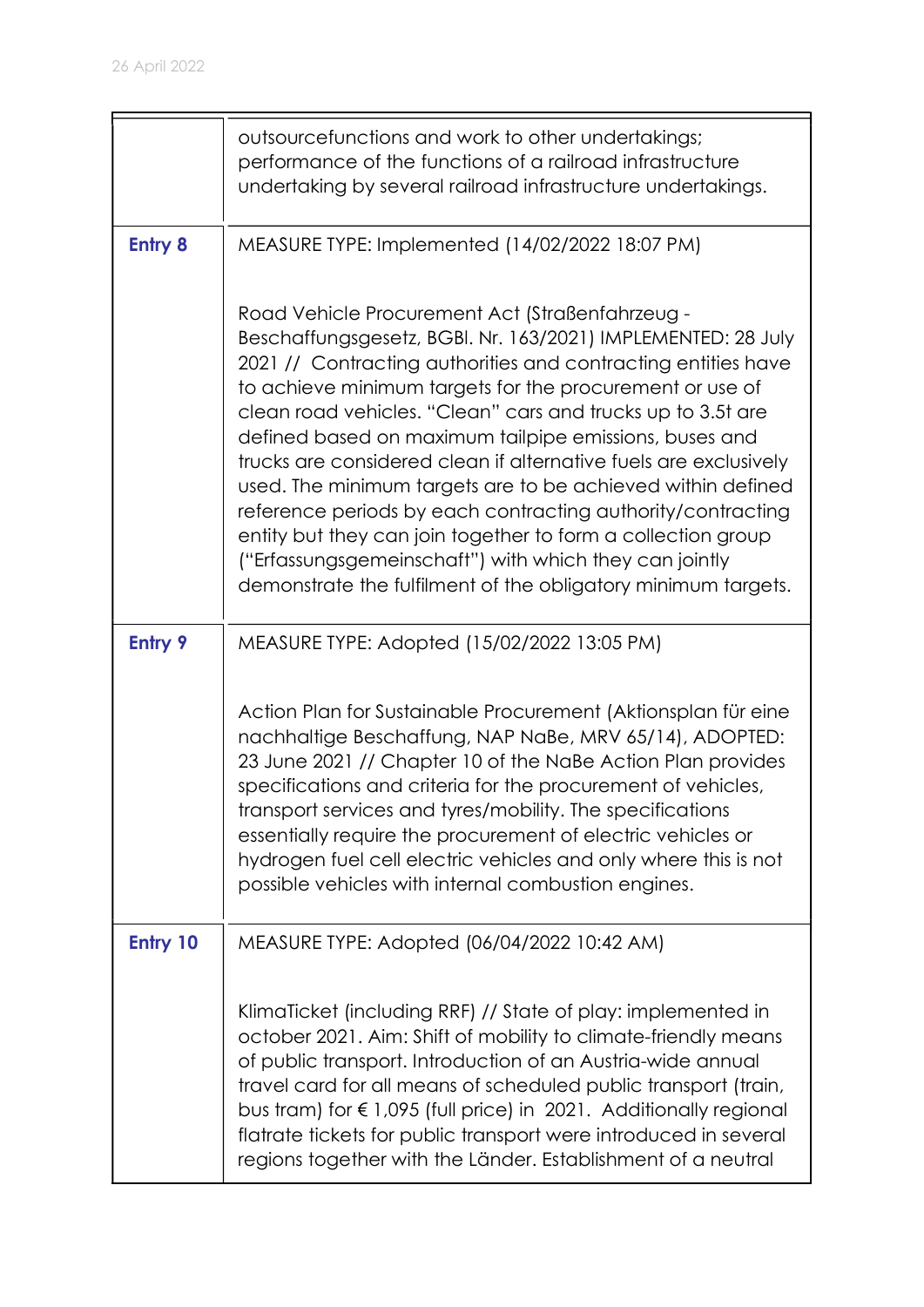|                 | sales platform "ONE mobility" for the KlimaTicket and other<br>tickets (implementation under way). |
|-----------------|----------------------------------------------------------------------------------------------------|
| <b>Comments</b> |                                                                                                    |
| State of play   |                                                                                                    |

CSR 3 Subpart 7: clean and efficient production and use of energy.

|                | <b>Measures</b>                                                                                                                                                                                                                                                                                                                                                                                                                                                                                                                                                                                                                      |
|----------------|--------------------------------------------------------------------------------------------------------------------------------------------------------------------------------------------------------------------------------------------------------------------------------------------------------------------------------------------------------------------------------------------------------------------------------------------------------------------------------------------------------------------------------------------------------------------------------------------------------------------------------------|
| Entry 1        | MEASURE TYPE: Not Defined (14/02/2022 11:38 AM)                                                                                                                                                                                                                                                                                                                                                                                                                                                                                                                                                                                      |
|                | Expansion of renewable energy / one million roofs (including<br>RRF) // The Renewable Expansion Act (Erneuerbaren-<br>Ausbau-Gesetz), which has been adopted by parliament on<br>29 June 2021, aims at expanding renewable energy for 27<br>TWh until 2030. This initiative is targeted at expanding solar PV<br>(so-called one-million-roof-program) and storage, big solar<br>thermal systems and communal energy systems; another<br>focus is on decarbonisation and increasing local and district<br>heating as well as on the funding of small heating systems.<br>Decision taken by the Council of Ministers on June 16, 2020. |
| <b>Entry 2</b> | MEASURE TYPE: Implemented (13/10/2021 15:36 PM)                                                                                                                                                                                                                                                                                                                                                                                                                                                                                                                                                                                      |
|                | Heating Cost Billing Act (Heizkostenabrechnungsgesetz, BGBI I<br>Nr. 101/2021) IMPLEMENTED: June 2021 // Enhanced<br>transparency, i.a.: Remote reading with at least monthly<br>(electronic) information of consumers (mandatory as of 1<br>January 2022) Expansion of the consumption-dependent<br>share of heating, hot water and cooling costs                                                                                                                                                                                                                                                                                   |
| <b>Entry 3</b> | MEASURE TYPE: Implemented (21/02/2022 13:00 PM)                                                                                                                                                                                                                                                                                                                                                                                                                                                                                                                                                                                      |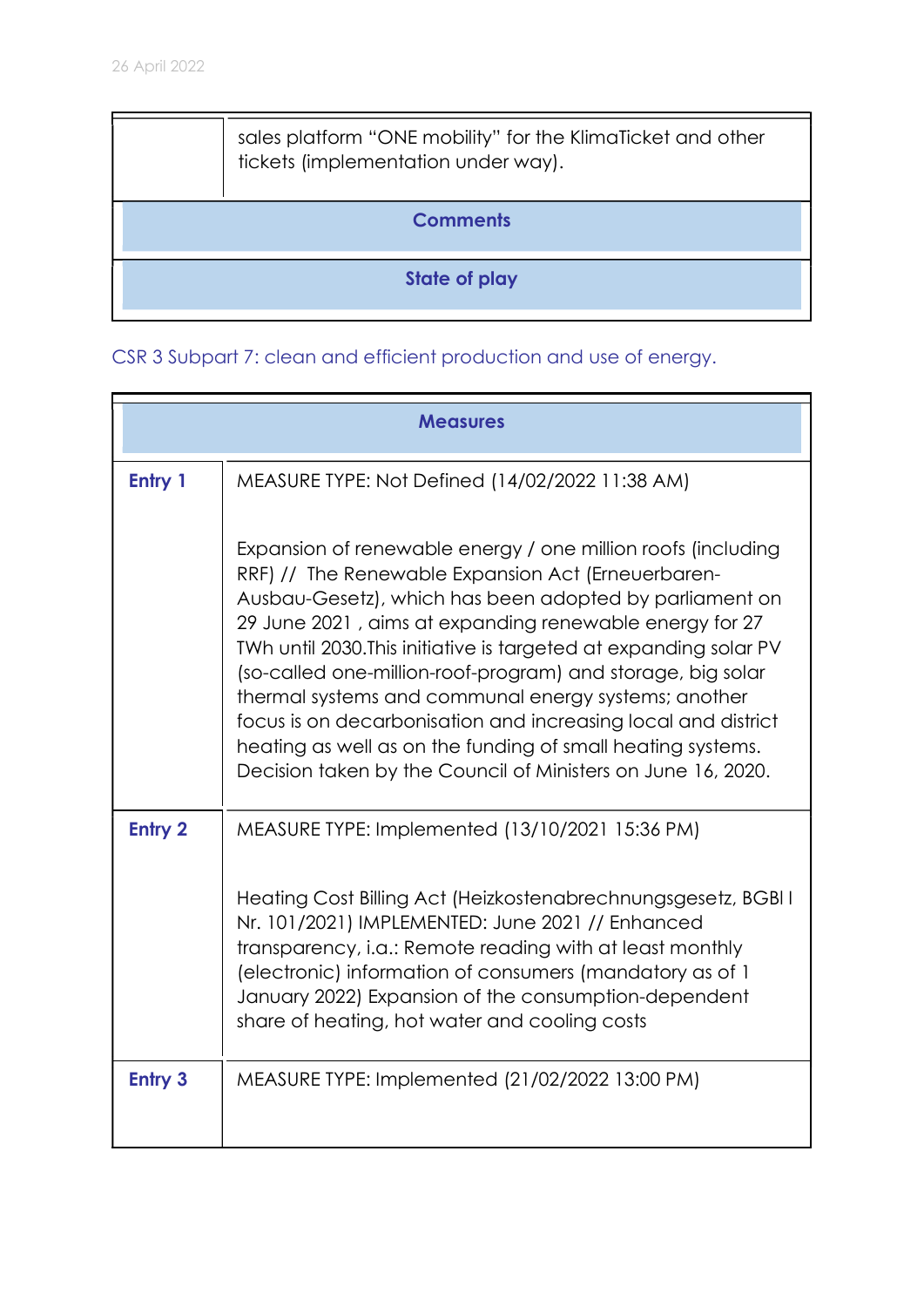|                | Renewable Expansion Act (Erneuerbaren-Ausbau-<br>Gesetzespaket, EAG-Paket, BGBI I No. 150/2021) (including<br>RRF) Legislative package; IMPLEMENTED: 28 July 2021, The<br>Renewable Expansion Act was approved by the European<br>Commission in December 2021. National legislation entered<br>into force in January 2022 // Establishing a legal framework<br>with the objective to increase the share of renewable<br>electricity consumption and to contribute to climate<br>neutrality. Modernization of the current green electricity<br>support regime largely based on tariffs by adapting to the EU-<br>energy acquis and the EU state aid framework. Interface for<br>investments in greening the gas sector, particularly hydrogen.                                                                                                                                                                                                                                                                                                                                                                                                                   |
|----------------|-----------------------------------------------------------------------------------------------------------------------------------------------------------------------------------------------------------------------------------------------------------------------------------------------------------------------------------------------------------------------------------------------------------------------------------------------------------------------------------------------------------------------------------------------------------------------------------------------------------------------------------------------------------------------------------------------------------------------------------------------------------------------------------------------------------------------------------------------------------------------------------------------------------------------------------------------------------------------------------------------------------------------------------------------------------------------------------------------------------------------------------------------------------------|
| <b>Entry 4</b> | MEASURE TYPE: Adopted (19/04/2022 11:37 AM)                                                                                                                                                                                                                                                                                                                                                                                                                                                                                                                                                                                                                                                                                                                                                                                                                                                                                                                                                                                                                                                                                                                     |
|                | Eco-Social Tax Reform Act 2022, adopted by the National<br>Council on 20 January 2022 (included as a reform in the<br>RRF)// In order to strengthen the expansion of electricity<br>generation from renewable energy sources, from 1 July 2022<br>electricity duty will not be charged on self-produced and self-<br>used electrical energy if, and insofar as, it comes from a<br>renewable energy source and is not yet exempt. Therefore,<br>the exemption amount of 25,000 kWh per year for e.g. small<br>hydropower plants, biogas and wind energy shall no longer<br>apply in the future (as it is already the case for photovoltaic<br>$plants$ ). $\square$ In order to achieve the decarbonisation of the<br>buildings sector by 2040, the possibility is to be created to<br>partially claim the costs of replacing the fossil-fuel heating<br>systems as well as for the comprehensive thermal renovation<br>measures of buildings against tax from 1 July 2022 on. In the<br>area of thermal renovation, those projects that meet the<br>criteria of the "Out of Oil and Gas" or "Renovation Cheque"<br>subsidies are planned to be tax deductible. |
| <b>Entry 5</b> | MEASURE TYPE: Adopted (20/04/2022 13:00 PM)                                                                                                                                                                                                                                                                                                                                                                                                                                                                                                                                                                                                                                                                                                                                                                                                                                                                                                                                                                                                                                                                                                                     |
|                | National Emissions Trading System implemented by the Eco-<br>Social Tax Reform Act 2022, adopted by the National Council<br>on 20 January 2022 // The eco-social tax reform provides for<br>the establishment of effective CO2 pricing in those sectors                                                                                                                                                                                                                                                                                                                                                                                                                                                                                                                                                                                                                                                                                                                                                                                                                                                                                                         |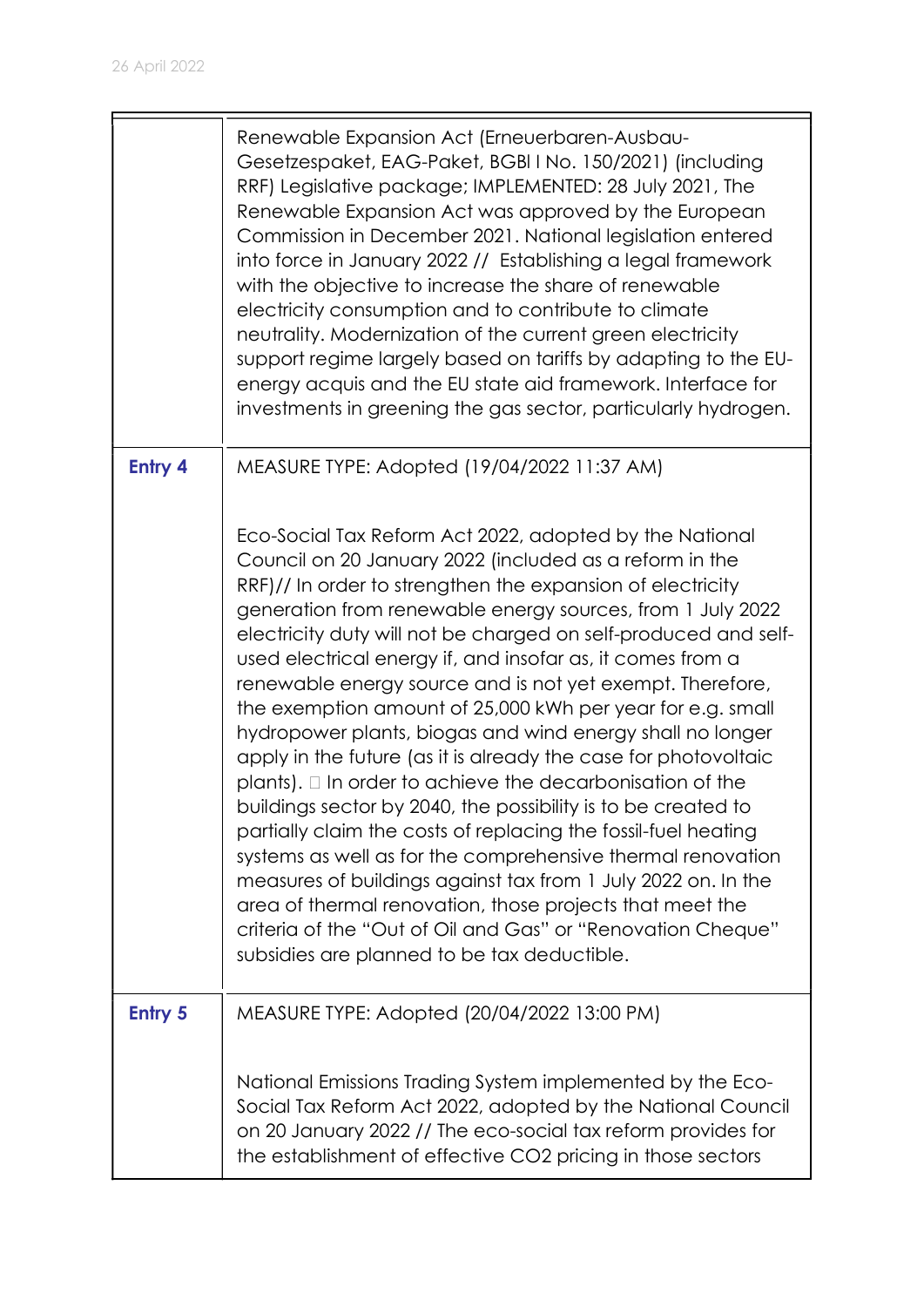|         | that are not (yet) subject to European emissions trading. In<br>order to ensure the quick and unbureaucratic introduction of<br>$COII$ pricing, joint handling with the existing energy levies is<br>going to be made possible from the 1 July 2022 onwards<br>("launch phase"). In a "transition phase" from January 2024<br>to December 2025 the necessary organisational and legal<br>conditions for emissions trading are to be created, thus<br>bringing trading participants closer to free national or<br>European trading. After the fixed- price phase (until 2025), the<br>emissions trading system of the covered sectors will move into<br>a market phase, considering developments at the European<br>level. The price for one ton of CO2 in the fixed price phase will<br>amount to: $\Box$ 30 euros in 2022 $\Box$ 35 euros in 2023 $\Box$ 45 euros in<br>$2024 \square 55$ euros in 2025. In order to avoid carbon leakage in<br>terms of international competitiveness, a compensation<br>redistribution mechanism is to be installed within the CO $\Box$<br>pricing system. Compensation is largely linked to investments<br>in additional climate protection measures. A hardship clause<br>is to be implemented for companies that are particularly<br>severely affected by the introduction of the COI pricing. |
|---------|---------------------------------------------------------------------------------------------------------------------------------------------------------------------------------------------------------------------------------------------------------------------------------------------------------------------------------------------------------------------------------------------------------------------------------------------------------------------------------------------------------------------------------------------------------------------------------------------------------------------------------------------------------------------------------------------------------------------------------------------------------------------------------------------------------------------------------------------------------------------------------------------------------------------------------------------------------------------------------------------------------------------------------------------------------------------------------------------------------------------------------------------------------------------------------------------------------------------------------------------------------------------------------------------------------------------------------------|
| Entry 6 | MEASURE TYPE: Adopted (15/02/2022 13:06 PM)<br>Action Plan for Sustainable Procurement (Aktionsplan für eine<br>nachhaltige Beschaffung, NAP NaBe, MRV 65/14), ADOPTED:<br>23 June 2021 // Chapter 8 of the NaBe Action Plan provides<br>mandatory specifications for the procurement of electricity.<br>From 2021 onwards, federal ministries should only procure<br>100% electricity certified with the Austrian Eco-Label.<br>Electricity that complies with the requirements of the Austrian<br>Eco-Label is characterised by coming entirely from<br>renewable energy sources and including a minimum share of<br>electricity from photovoltaics. Separate trading of certificates<br>of origin and electricity is not permitted.                                                                                                                                                                                                                                                                                                                                                                                                                                                                                                                                                                                                |
|         | <b>Comments</b>                                                                                                                                                                                                                                                                                                                                                                                                                                                                                                                                                                                                                                                                                                                                                                                                                                                                                                                                                                                                                                                                                                                                                                                                                                                                                                                       |
|         | <b>State of play</b>                                                                                                                                                                                                                                                                                                                                                                                                                                                                                                                                                                                                                                                                                                                                                                                                                                                                                                                                                                                                                                                                                                                                                                                                                                                                                                                  |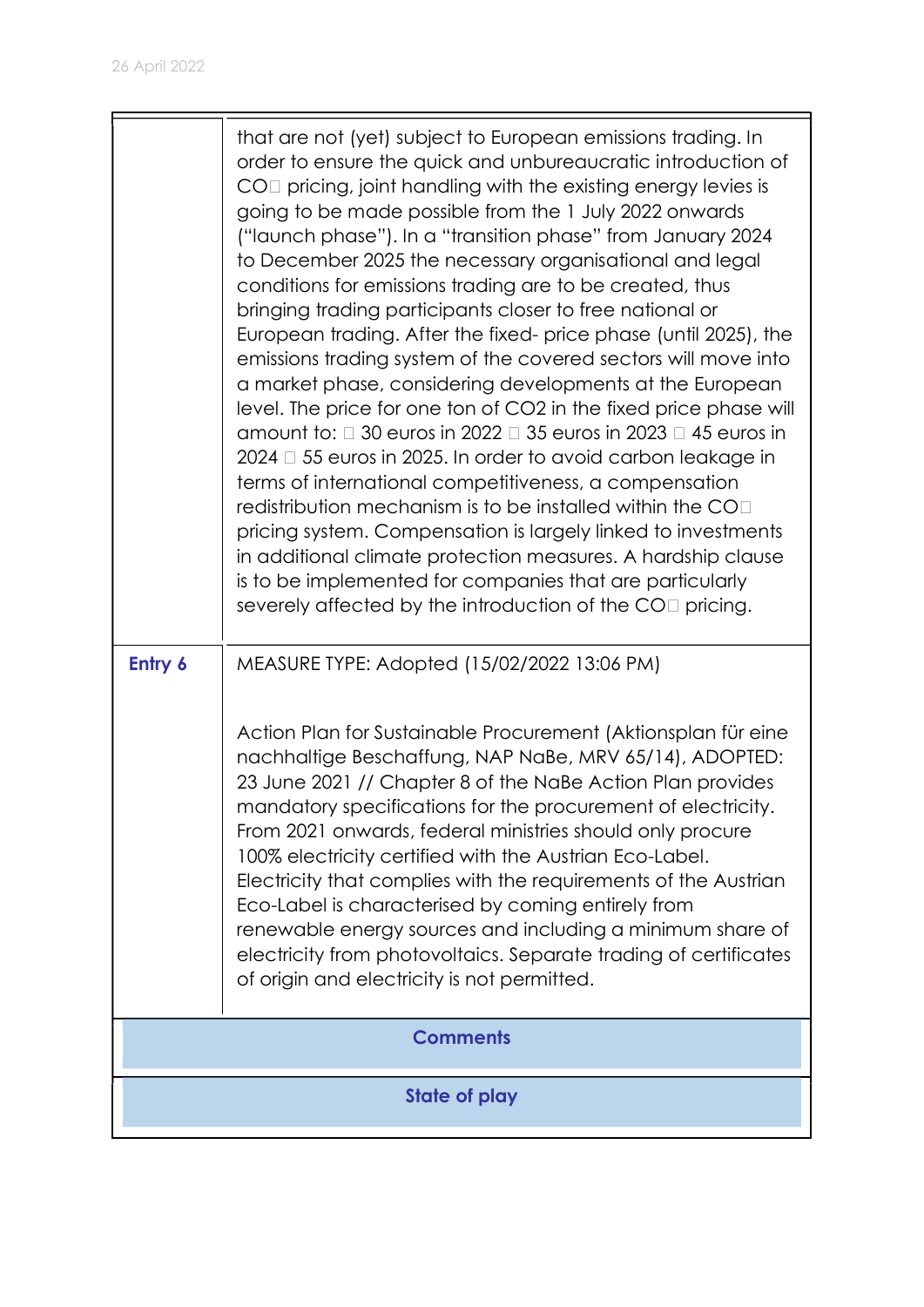### CSR.2020.4

CSR 4 Subpart 1: Make the tax mix more efficient and more supportive to inclusive and sustainable growth.

|                | <b>Measures</b>                                                                                                                                                                                                                                                                                                                                                                                                                                                                                                                                                                                                                                                                                                                                                                                                                                                                                                                                        |  |
|----------------|--------------------------------------------------------------------------------------------------------------------------------------------------------------------------------------------------------------------------------------------------------------------------------------------------------------------------------------------------------------------------------------------------------------------------------------------------------------------------------------------------------------------------------------------------------------------------------------------------------------------------------------------------------------------------------------------------------------------------------------------------------------------------------------------------------------------------------------------------------------------------------------------------------------------------------------------------------|--|
| Entry 1        | MEASURE TYPE: Not Defined (14/02/2022 18:08 PM)                                                                                                                                                                                                                                                                                                                                                                                                                                                                                                                                                                                                                                                                                                                                                                                                                                                                                                        |  |
|                | Lump Sum for the Use of Private Housing as a Workplace<br>("Arbeitsplatzpauschale") BGBI. I No. 227/2021// In light of<br>changing labour and operating conditions due to the<br>COVID-19 crisis and the increasing digitalisation of most<br>business sectors, the use of private housing rooms should<br>sufficiently be taken into account for entrepreneurial tax<br>purposes as it is the case for employees. Therefore, a<br>"workplace allowance" is granted, insofar an entrepreneur<br>does not have other space or premises to carry out the<br>businessactivity. For simplification a lump sum applies, the<br>actual costs are not considerable. A lump sum of 1,200 euros<br>is granted if the taxpayer earns no other income from an<br>occupation for which another workplace (outside own<br>rooms) is available and is 300 euros, if another income from<br>an occupation for which a workplace is available exceeds<br>11,000 euros. |  |
| <b>Entry 2</b> | MEASURE TYPE: Implemented (15/02/2022 13:07 PM)                                                                                                                                                                                                                                                                                                                                                                                                                                                                                                                                                                                                                                                                                                                                                                                                                                                                                                        |  |
|                | Flight Ticket Tax, amendment of the Air Tax Act under the<br>Economy Strengthening Act (Flugticketabgabe, Anderung<br>des Flugabgabegesetzes, im Rahmen des<br>Konjunkturstärkungsgesetzes, KonStG 2020, BGBI I No.96/2020).<br>Entry into force: September 2020 Promotion of the use of<br>ecologically cheaper alternatives to air traffic by increasing<br>the flight tax on short and medium distance flights and<br>introduction of a new flight ticket tax for ultra-short distance<br>flights (< 350 km) which is more than twice as the flight ticket<br>tax for short distance flights.                                                                                                                                                                                                                                                                                                                                                       |  |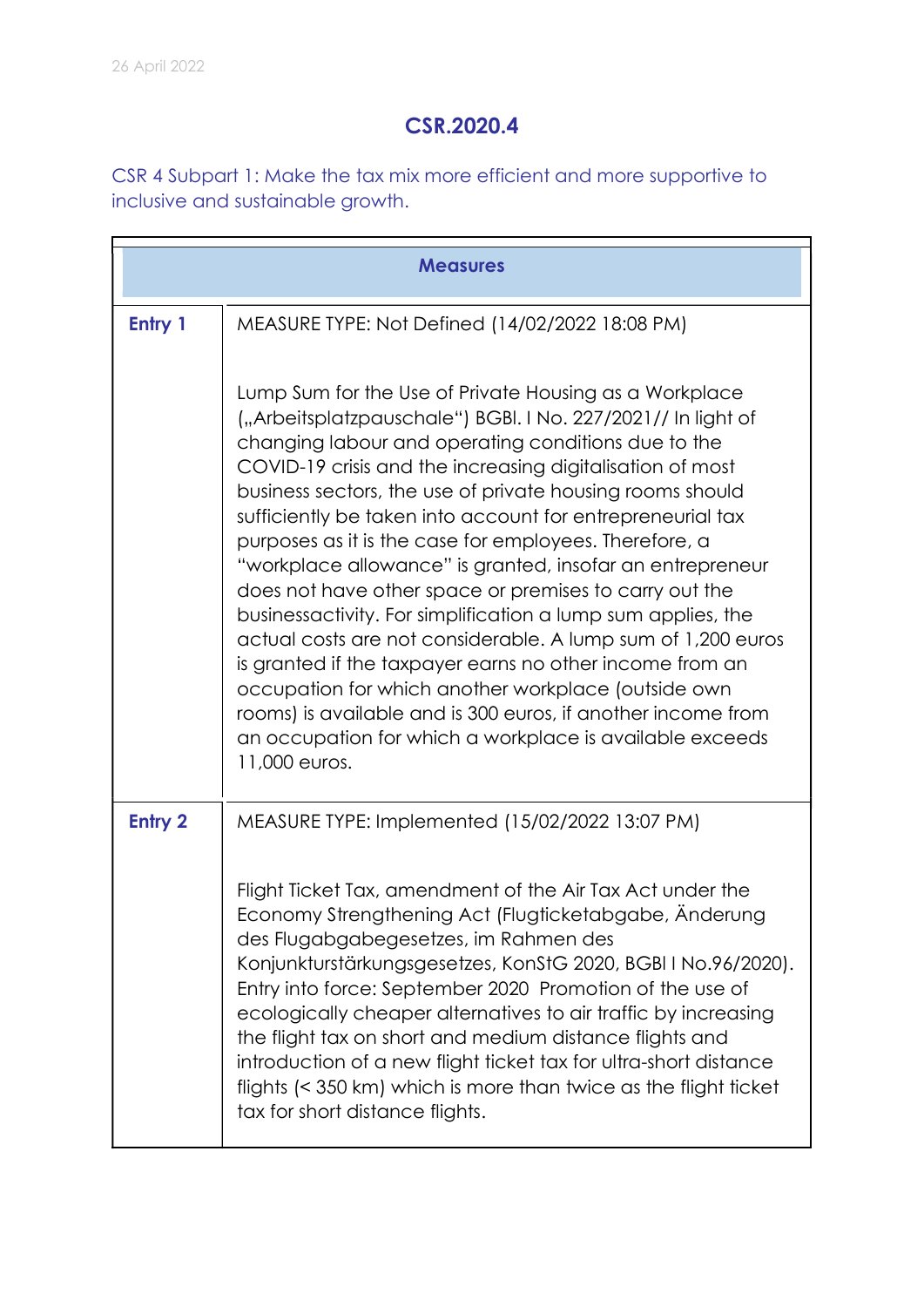| <b>Entry 3</b> | MEASURE TYPE: Announced (22/04/2021 18:19 PM)                                                                                                                                                                                                                                                                                                                                                                                                                                                                                                                                                                                                                                                                                                                                                                                                                                                                                                                                   |
|----------------|---------------------------------------------------------------------------------------------------------------------------------------------------------------------------------------------------------------------------------------------------------------------------------------------------------------------------------------------------------------------------------------------------------------------------------------------------------------------------------------------------------------------------------------------------------------------------------------------------------------------------------------------------------------------------------------------------------------------------------------------------------------------------------------------------------------------------------------------------------------------------------------------------------------------------------------------------------------------------------|
|                | // Planned amendment of the Federal Road Toll Act, (MRV<br>49/14 decision taken on 24th February 2021), announced in<br>February 2021 // Further steps towards greening the distance-<br>based toll: So far, the tariff for vehicles with a purely electric<br>drive or with a purely hydrogen fuel cell drive was allowed to<br>be up to 50% below the highest tariff for vehicles with EURO<br>emission classes. Now the extent of the highest possible tariff<br>spread is to be increased so that the tariff for these vehicles<br>can be up to 75% below the highest tariff for for vehicles with<br>EURO emission classes in favour of emission-free vehicles.                                                                                                                                                                                                                                                                                                            |
| <b>Entry 4</b> | MEASURE TYPE: Adopted (06/04/2022 11:08 AM)<br>Income Tax Act, Vehicle Registration Tax Act and Electricity<br>Tax Act, Amendment (Einkommensteuergesetz 1988,<br>Normverbrauchsabgabegesetz - NoVA - und<br>Elektrizitätsabgabegesetzes), Änderung), Parliamentary<br>decision taken on: 10. December 2020 // Making the tax<br>The amendment of the Income<br>system more ecological: -<br>Tax Act provides economic incentives to switch to public<br>transport. Employers may provide tickets for public transport<br>(1-2-3 ficket, travel cards or zone fickets) - The amendment of<br>the Vehicle Registration Tax Act aims at greening the Vehicle<br>registration tax. Expansion to all vehicles up to 3,500 kilogram<br>in combination with tax exemption for zero emission cars -<br>The amendment of the Electricity Act stipulates tax<br>concessions for traction current. Self-generated green power<br>from renewable sources is exempted from electricity duty |
|                | <b>Comments</b>                                                                                                                                                                                                                                                                                                                                                                                                                                                                                                                                                                                                                                                                                                                                                                                                                                                                                                                                                                 |
|                | <b>State of play</b>                                                                                                                                                                                                                                                                                                                                                                                                                                                                                                                                                                                                                                                                                                                                                                                                                                                                                                                                                            |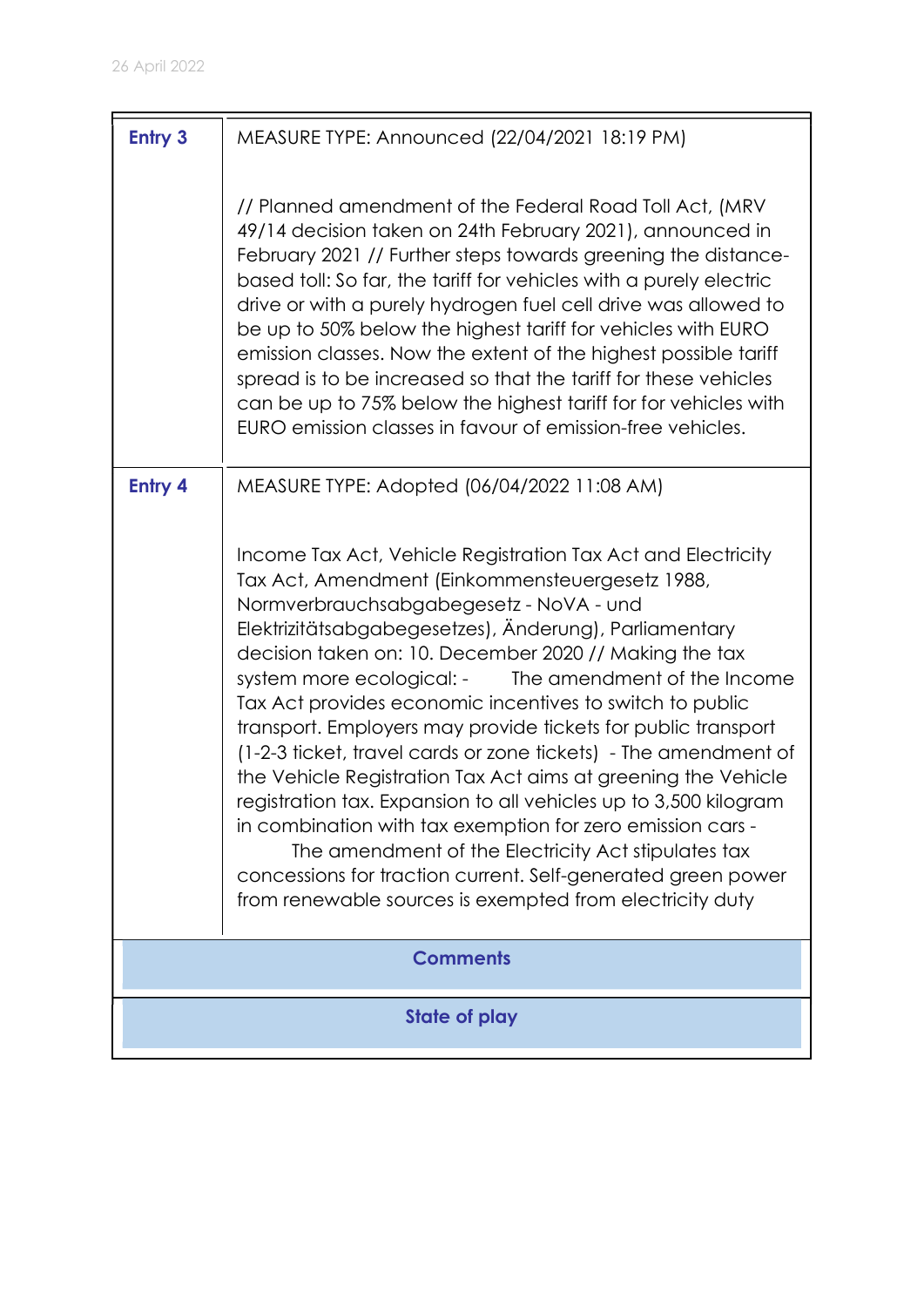

## CSR.2019.1

CSR 1 Subpart 1: Ensure the sustainability of the health,

|                | <b>Measures</b>                                                                                                                                                                                                                                                                                                                                                                                                                                                                                                                                                                                                                                                                                                                                                                                                                                                                                                                                                                                                                                        |  |
|----------------|--------------------------------------------------------------------------------------------------------------------------------------------------------------------------------------------------------------------------------------------------------------------------------------------------------------------------------------------------------------------------------------------------------------------------------------------------------------------------------------------------------------------------------------------------------------------------------------------------------------------------------------------------------------------------------------------------------------------------------------------------------------------------------------------------------------------------------------------------------------------------------------------------------------------------------------------------------------------------------------------------------------------------------------------------------|--|
| Entry 1        | MEASURE TYPE: Not Defined (14/02/2022 18:10 PM)                                                                                                                                                                                                                                                                                                                                                                                                                                                                                                                                                                                                                                                                                                                                                                                                                                                                                                                                                                                                        |  |
|                | // Primary health care start-up initiative (Gründungsinitiative<br>Primärversorgung) // Support for the expansion of primary<br>health care units: Consistent implementation of a start-up<br>initiative to expand the information and advisory services for<br>founders of primary health care units, including<br>communication with the relevant target groups. Cooperation<br>with the European Investment Bank and national banks to<br>offer attractive loans to founders of primary health care units.<br>The original goal of implementing 75 primary health care units<br>by 2021 could not be achieved, particularly due to the<br>Covid-19 crisis and was postponed until the end of 2023.<br>Currently, there are 33 primary health care units in seven out<br>of nine federal provinces. The primary health care start-up<br>initiative will end by March 2022. The work will be continued in<br>context of the Recovery and Resilience Facility project<br>(enhancing primary health care & funding of primary health<br>care projects). |  |
| <b>Entry 2</b> | MEASURE TYPE: Not Defined (21/02/2022 13:55 PM)                                                                                                                                                                                                                                                                                                                                                                                                                                                                                                                                                                                                                                                                                                                                                                                                                                                                                                                                                                                                        |  |
|                | PHC units Care Act // Strengthening primary health care<br>(PHC) by establishing PHC units in Austria: Continued<br>cooperation with European Commissions <b>Elastructural Reform</b><br>Support Service (SRSS) – a new project phase started in<br>September 2019 and was running until end of December<br>2021. The work will be continued in context of the Recovery<br>and Resilience Facility project (Enhancing Primary Health<br>Care & Funding of Primary Health Care Projects).                                                                                                                                                                                                                                                                                                                                                                                                                                                                                                                                                               |  |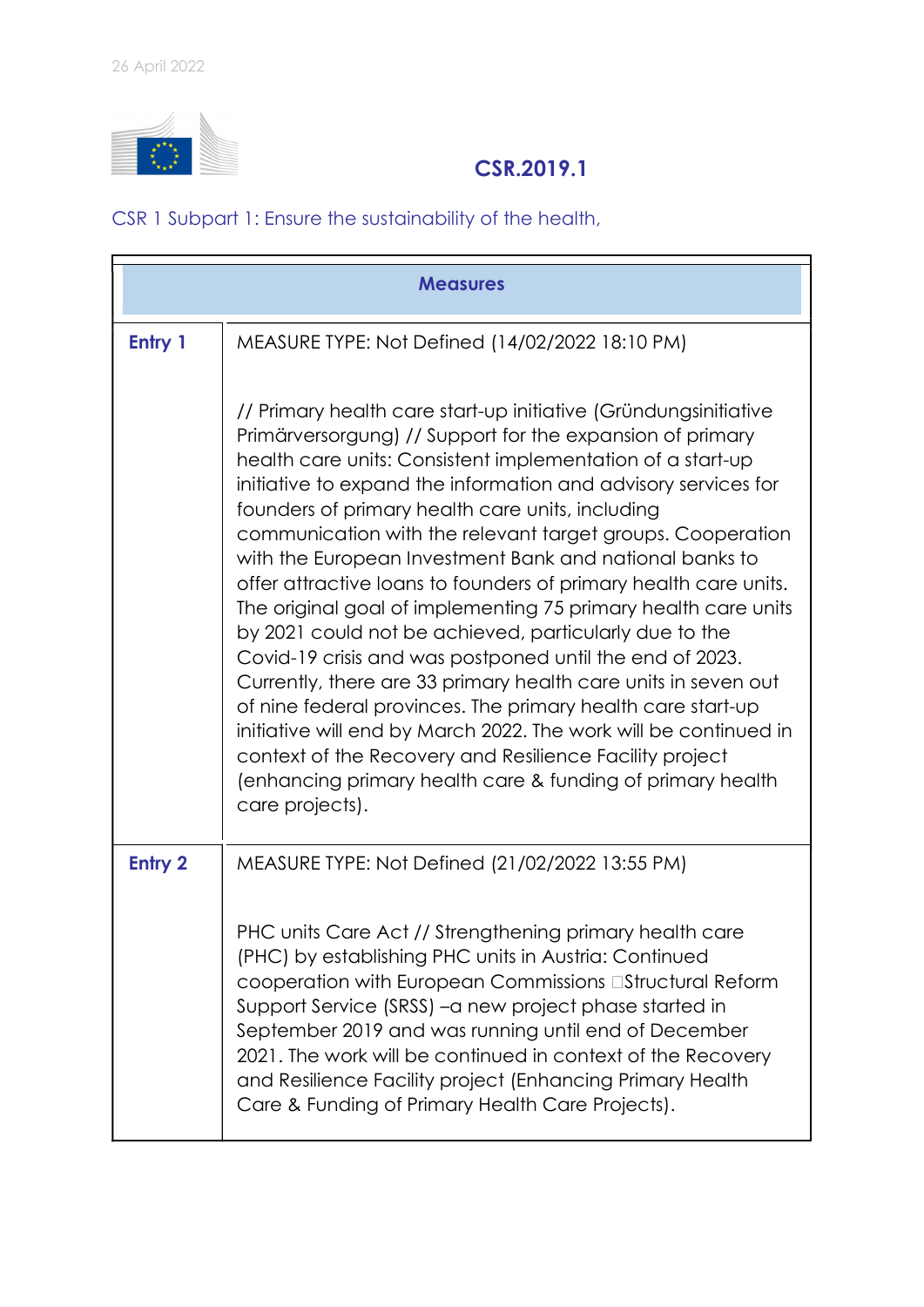| <b>Entry 3</b> | MEASURE TYPE: Implemented (06/04/2022 10:47 AM)                                                                                                                                                                                                                                                                                                                                                                                                                                                                                                                                                                                                                                                     |
|----------------|-----------------------------------------------------------------------------------------------------------------------------------------------------------------------------------------------------------------------------------------------------------------------------------------------------------------------------------------------------------------------------------------------------------------------------------------------------------------------------------------------------------------------------------------------------------------------------------------------------------------------------------------------------------------------------------------------------|
|                | Family Burden Equalization Act, Amendment<br>(Familienlastenausgleichsgesetz Änderung, BGBI I No.<br>58/2021) IMPLEMENTED: April 2021 // Special family allowance<br>for all persons who were entitled to family allowance for a<br>child for at least one month in the period from March 2020<br>and February 2021, the conditions of entitlement during this<br>period continue until March 2021, if no other person becomes<br>eligible during this period. Expected budget: 102 Mio. €                                                                                                                                                                                                          |
| Entry 4        | MEASURE TYPE: Implemented (06/04/2022 10:48 AM)                                                                                                                                                                                                                                                                                                                                                                                                                                                                                                                                                                                                                                                     |
|                | Health Telematics Act 2012, Amendment<br>(Gesundheitstelematikgesetz 2012, Novelle, BGBI I No.<br>191/2021); IMPLEMENTED: October 2021 // Extension of the<br>timeframe of the regulations on facilitated conditions for the<br>transfer of health data and genetic data in the context of the<br>COVID-19 pandemic until 31.03.2022. Extension of the<br>timeframe of the regulations on facilitated conditions for the<br>transfer of health data and genetic data in the context of the<br>COVID-19 pandemic until 30.06.2022 with Health Telematics<br>Act 2012, Amendment (Gesundheitstelematikgesetz 2012,<br>Novelle, BGBI. I No. 25/2022); IMPLEMENTED: March 2022.                         |
| <b>Entry 5</b> | MEASURE TYPE: Implemented (29/04/2021 08:54 AM)                                                                                                                                                                                                                                                                                                                                                                                                                                                                                                                                                                                                                                                     |
|                | // Uni-Med-Impuls 2030 (Bundesfinanzrahmengesetz 2021-<br>2024, BFRG 2021-2024, BGBI I No. 123/2020) Entry into force:<br>January 2021 // Strengthening university medical research<br>and training in Austria, including - expansion of medical<br>study places -<br>new professorships or career positions -<br>improvement of the university building infrastructure<br>with the aim of promoting clinical research, teaching and<br>training of doctors -<br>focus public health, epidemiology<br>and infectious diseases - (translateral) research collaborations:<br>cooperation with the economy and in clinical studies -<br>expansion and investment in a modern medical<br>infrastructure |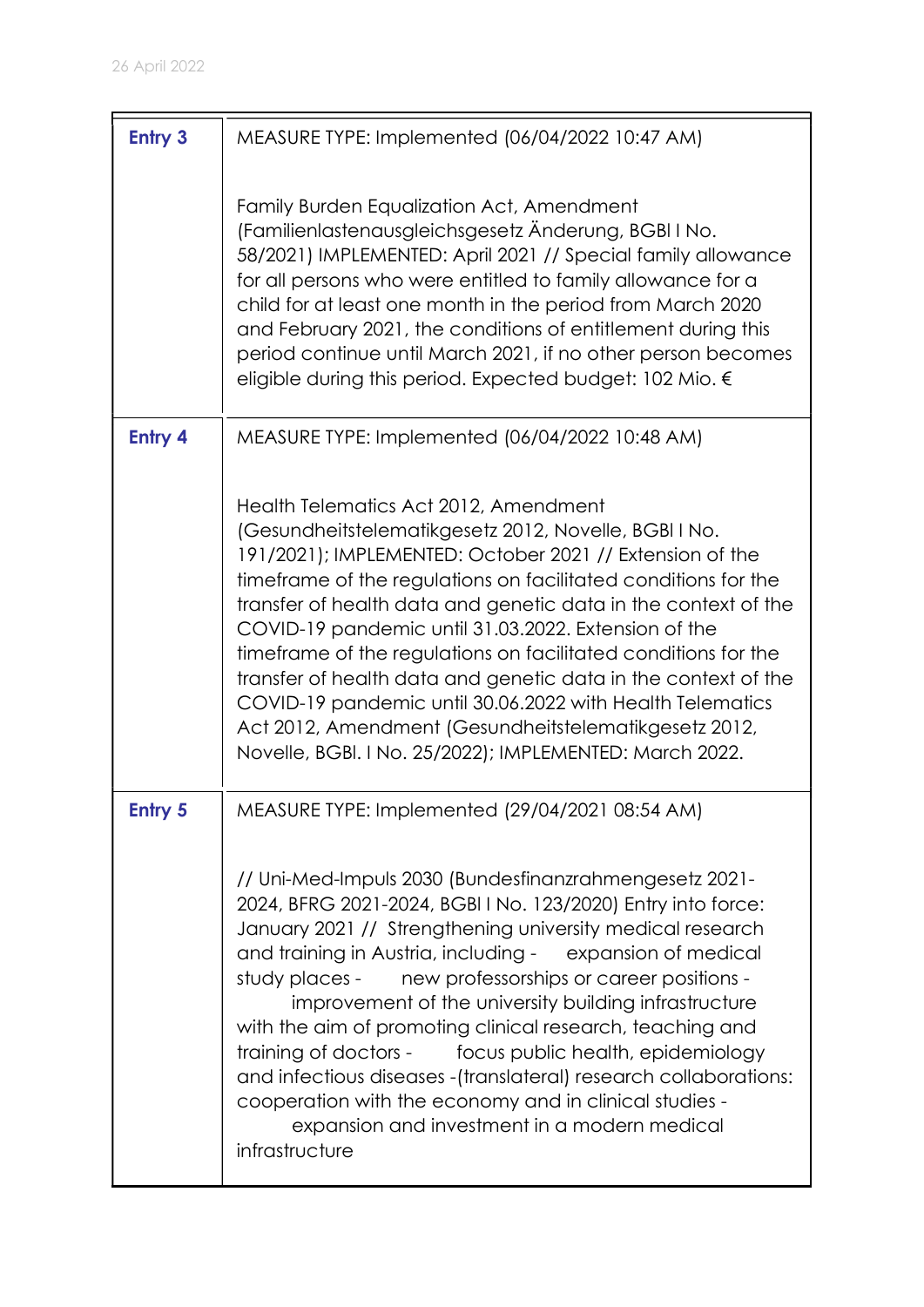| Entry 6        | MEASURE TYPE: Implemented (29/04/2021 08:53 AM)                                                                                                                                                                                                                                                                                                                                                                                                                                                                                                    |
|----------------|----------------------------------------------------------------------------------------------------------------------------------------------------------------------------------------------------------------------------------------------------------------------------------------------------------------------------------------------------------------------------------------------------------------------------------------------------------------------------------------------------------------------------------------------------|
|                | // Health Telematics Act 2012, Amendment<br>(Gesundheitstelematikgesetz 2012, Novelle, BGBI I No.<br>115/2020) Entry into force: October 2020 //Optimisation of<br>healthcare and governance of public health: *<br>Implementation of an electronic vaccination certificate<br>(elmpfpass) * Generic development of ELGA infrastructure for<br>further e-health applications. (ELGA - Elektronische<br>Gesundheitsakte, Electronic Health Record System). *<br>Accelerated implementation for electronic documentation<br>of COVID-19-vaccination. |
| <b>Entry 7</b> | MEASURE TYPE: Implemented (29/04/2021 08:51 AM)                                                                                                                                                                                                                                                                                                                                                                                                                                                                                                    |
|                | // Health Telematics Act 2012, Amendment<br>(Gesundheitstelematikgesetz 2012, Novelle, 2. COVID-19-<br>Gesetz, BGBI I No. 16/2020) Entry into force: March 2020 //<br>Implementation of contactless issuance of prescriptions in<br>order to avoid the risk of COVID-19-infection through visits to<br>the doctor's office.                                                                                                                                                                                                                        |
| <b>Entry 8</b> | MEASURE TYPE: Implemented (29/04/2021 08:50 AM)                                                                                                                                                                                                                                                                                                                                                                                                                                                                                                    |
|                | // Health Telematics Act 2012, Amendment<br>(Gesundheitstelematikgesetz 2012, Novelle, BGBI I No.<br>34/2021) Entry into force: February 2021 // Further measures<br>on the implementation of an electronic vaccination<br>certificate (elmpfpass): Health care providers are required to<br>enter all COVID-19 vaccinations in the electronic vaccination<br>register Providing free antigen rapid tests for self-application<br>via the Electronic Health Record System (ELGA-Elektronische<br>Gesundheitsakte).                                 |
| <b>Entry 9</b> | MEASURE TYPE: Implemented (21/02/2022 13:57 PM)                                                                                                                                                                                                                                                                                                                                                                                                                                                                                                    |
|                | PHC units in Austria // Strengthening primary health care<br>(PHC) by establishing PHC units in Austria: Continued                                                                                                                                                                                                                                                                                                                                                                                                                                 |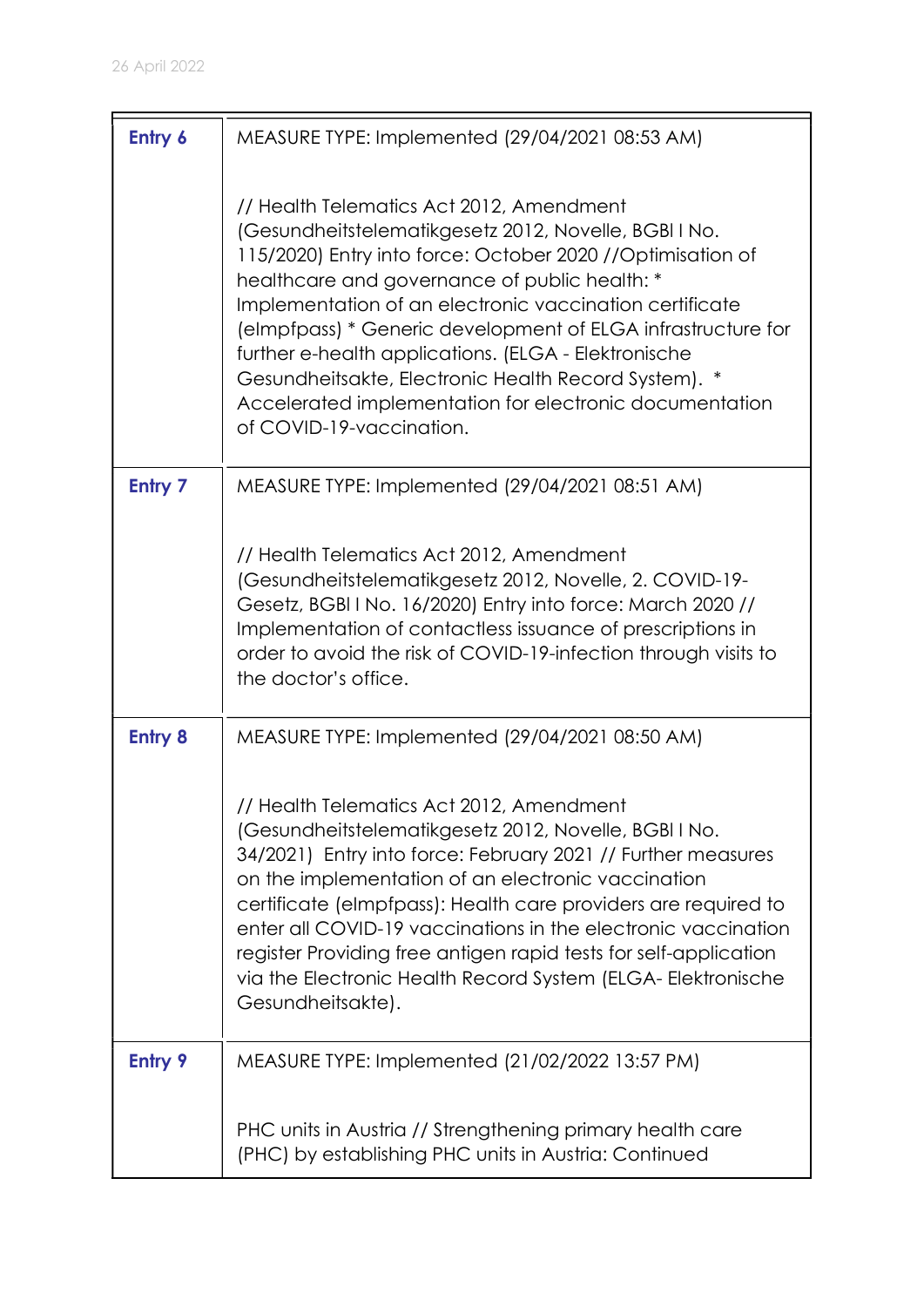|          | cooperation with European Commissions <b>EStructural Reform</b><br>Support Service (SRSS) - a new project phase started in<br>September 2019 and was running until end of December<br>2021. The work will be continued in context of the Recovery<br>and Resilience Facility project (Enhancing Primary Health<br>Care & Funding of Primary Health Care Projects).                                                                                                                                                                                      |  |
|----------|---------------------------------------------------------------------------------------------------------------------------------------------------------------------------------------------------------------------------------------------------------------------------------------------------------------------------------------------------------------------------------------------------------------------------------------------------------------------------------------------------------------------------------------------------------|--|
| Entry 10 | MEASURE TYPE: Adopted (11/02/2022 16:15 PM)                                                                                                                                                                                                                                                                                                                                                                                                                                                                                                             |  |
|          | Finanzausgleichgesetz, Umweltförderungsgesetz u.a.<br>Anderungen (ADOPTED by the National Council, 20. January<br>2022) // The Corona crisis is also placing a financial burden on<br>the federal states as a result of lower revenues and additional<br>expenditures, with the higher severance payments for<br>hospitals in particular having to be borne by them. The<br>federal government has agreed to support the states in the<br>form of compensation payments for the effects in 2020 and<br>2021, amounting to a total of 750 million euros. |  |
|          | <b>Comments</b>                                                                                                                                                                                                                                                                                                                                                                                                                                                                                                                                         |  |
|          | State of play                                                                                                                                                                                                                                                                                                                                                                                                                                                                                                                                           |  |

CSR 1 Subpart 2: long-term care,

|         | <b>Measures</b>                                                                                                                                                                                                                                                                                                                                                                   |  |
|---------|-----------------------------------------------------------------------------------------------------------------------------------------------------------------------------------------------------------------------------------------------------------------------------------------------------------------------------------------------------------------------------------|--|
| Entry 1 | MEASURE TYPE: Implemented (07/10/2021 14:01 PM)                                                                                                                                                                                                                                                                                                                                   |  |
|         | /// Budget Accompanying Act 2021 (Budgetbegleitgesetz)<br>2021, BGBI I No. 135/2020) Entry into force: December 2020 //<br>Federal states and municipalities receive yearly endowment<br>to be compensated for the nursing recourse abolished in 2018.<br>This is to be continued in the years 2021 to 2024. $\epsilon$ 300 million<br>p.a. will be transferred to federal states |  |
| Entry 2 | MEASURE TYPE: Implemented (06/04/2022 10:48 AM)                                                                                                                                                                                                                                                                                                                                   |  |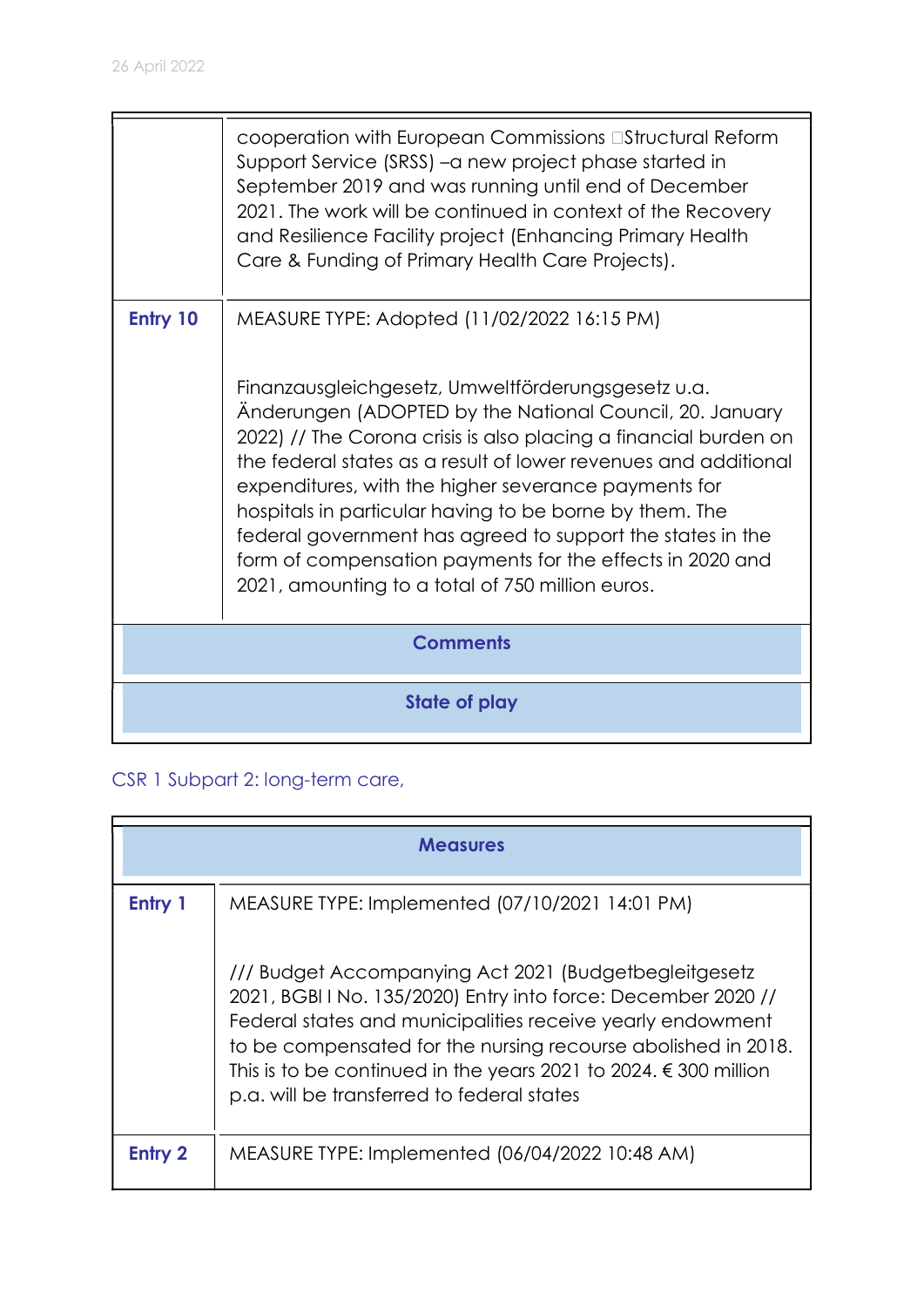|                | Care Fund Act, Amendment (Pflegefondsgesetz, BGBI I No.<br>227/2021) IMPLEMENTED: December 2021; 2. COVID-19-Gesetz,<br>BGBI I No. 16/2020) IMPLEMENTED: March 2020) // Building up<br>additional care and nursing capacities by the Länder. The<br>federal government granted additional financing<br>('Zweckzuschuss') to the Länder in the amount of their<br>additional expenses incurred due to the COVID 19 crisis, in the<br>amount of initially 100 million euros starting in 2020, extended<br>by 35 million euros in 2021, with a further 15 million euros made<br>available to the federal states in December 2021. Novelle des<br>PFG, IMPLEMENTED: 15. February 2022 (BGBI. I Nr. 9/2022):<br>Extension of the financial equalisation period and thus of the<br>endowment for the years 2022 and 2023. Endowment of a<br>total of 891.6 million euros. |
|----------------|---------------------------------------------------------------------------------------------------------------------------------------------------------------------------------------------------------------------------------------------------------------------------------------------------------------------------------------------------------------------------------------------------------------------------------------------------------------------------------------------------------------------------------------------------------------------------------------------------------------------------------------------------------------------------------------------------------------------------------------------------------------------------------------------------------------------------------------------------------------------|
| <b>Entry 3</b> | MEASURE TYPE: Implemented (28/01/2021 09:40 AM)                                                                                                                                                                                                                                                                                                                                                                                                                                                                                                                                                                                                                                                                                                                                                                                                                     |
|                | Annual increase of the long-term care allowance at all<br>))<br>levels from January 1st, 202                                                                                                                                                                                                                                                                                                                                                                                                                                                                                                                                                                                                                                                                                                                                                                        |
| <b>Entry 4</b> | MEASURE TYPE: Announced (07/10/2021 14:04 PM)                                                                                                                                                                                                                                                                                                                                                                                                                                                                                                                                                                                                                                                                                                                                                                                                                       |
|                | Results report "Taskforce Pflege" February 2021 // The<br>Taskforce Pflege, which was implemented in 2020 and whose<br>aim was to develop a concrete strategic plan (with<br>operational goals for those subject areas that are of priority<br>relevance for those affected and their relatives, carers and<br>experts, and the public), has published a Results report. Link:<br>https://www.sozialministerium.at/Services/News-und-<br>Events/Archiv-2021/Februar-2021/Taskforce-Pflege--<br>Ergebnisbericht.html                                                                                                                                                                                                                                                                                                                                                 |
| <b>Entry 5</b> | MEASURE TYPE: Announced (07/10/2021 14:02 PM)                                                                                                                                                                                                                                                                                                                                                                                                                                                                                                                                                                                                                                                                                                                                                                                                                       |
|                | Extension and prolongation of the skilled worker scholarship in<br>the field of care, elementary education and forestry<br>(Ausweitung und Verlängerung des Fachkräftestipendiums im<br>Bereich der Pflege, Elementarpädagogik und der                                                                                                                                                                                                                                                                                                                                                                                                                                                                                                                                                                                                                              |

 $\overline{\mathbf{u}}$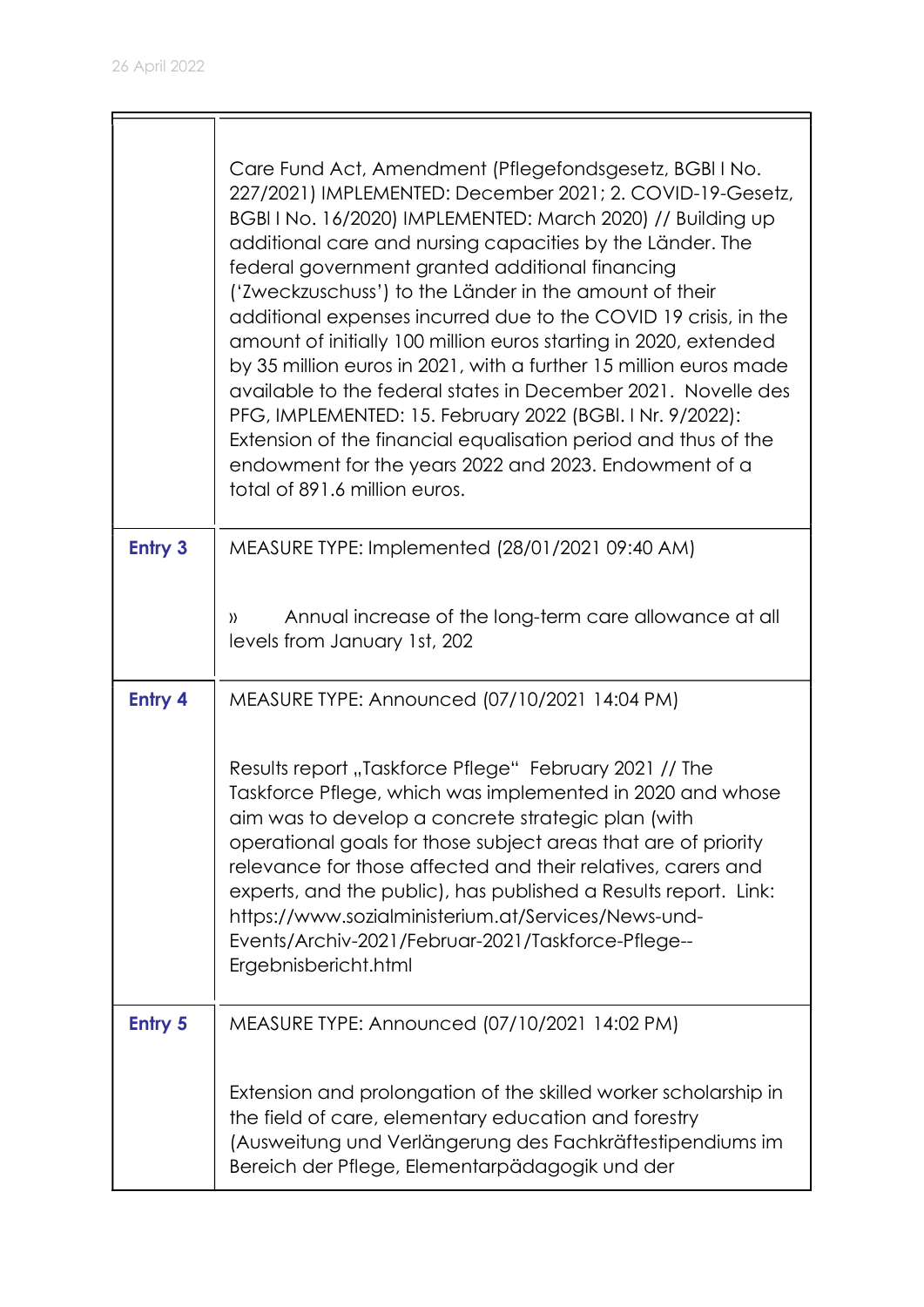Waldwirtschaft, MRV 64/23) ANNOUNCED: 15 June 2021 (see as well CSRs 2020 1.2. & 3.5. and CSRs 2019 2.2.) // With the help of the existing skilled labour scholarship ("Fachkräftestipendium"), training is supported in those areas in which the shortage of skilled labour is particularly pronounced. It supports training in the areas of health/nursing/social work and STEM/environment. This is now to be extended to the course for nursing assistance, elementary education and forestry.

#### **Comments**

State of play

CSR 1 Subpart 3: and pension systems, including by adjusting the statutory retirement age in view of expected gains in life expectancy.

|         | <b>Measures</b>                                                                                                                                                                                                                                                                                                                                                                                                                                                                                                                                                                                                                                                                                                                                                                                                                                                                                                                                                                                                                                                                                                                       |
|---------|---------------------------------------------------------------------------------------------------------------------------------------------------------------------------------------------------------------------------------------------------------------------------------------------------------------------------------------------------------------------------------------------------------------------------------------------------------------------------------------------------------------------------------------------------------------------------------------------------------------------------------------------------------------------------------------------------------------------------------------------------------------------------------------------------------------------------------------------------------------------------------------------------------------------------------------------------------------------------------------------------------------------------------------------------------------------------------------------------------------------------------------|
| Entry 1 | MEASURE TYPE: Implemented (06/04/2022 10:51 AM)                                                                                                                                                                                                                                                                                                                                                                                                                                                                                                                                                                                                                                                                                                                                                                                                                                                                                                                                                                                                                                                                                       |
|         | // General Social Insurance Act, Commercial Social<br>Insurance Act and other Amendments (Allgemeines<br>Sozialversicherungsgesetz, Gewerbliches<br>Sozialversicherungsgesetz u.a. Ges., BGBI I No. 28/2021) Entry<br>into force: January 2021 (including RRF) // Concerning the so<br>called "Hacklerregelung": Abolishment of the deduction-free<br>use of certain early retirement pension scheme, that enabled<br>men with 540 contribution months to retire at the age of 62<br>without deductions, in order to make it more attractive for<br>the older generation to stay in the working process, and to<br>contribute to the financial sustainability of the pension<br>system. Furthermore, to enable more gender equality and to<br>increase the value of very early contribution months for the<br>pension, it was decided in November 2020 to introduce an<br>"early starter bonus" beginning 2022: To receive the "early<br>starter bonus" it isrequired to have at least 300 contribution<br>months, whereof at least 12 months must be acquired before<br>the age of 20. For every month that is worked before the age |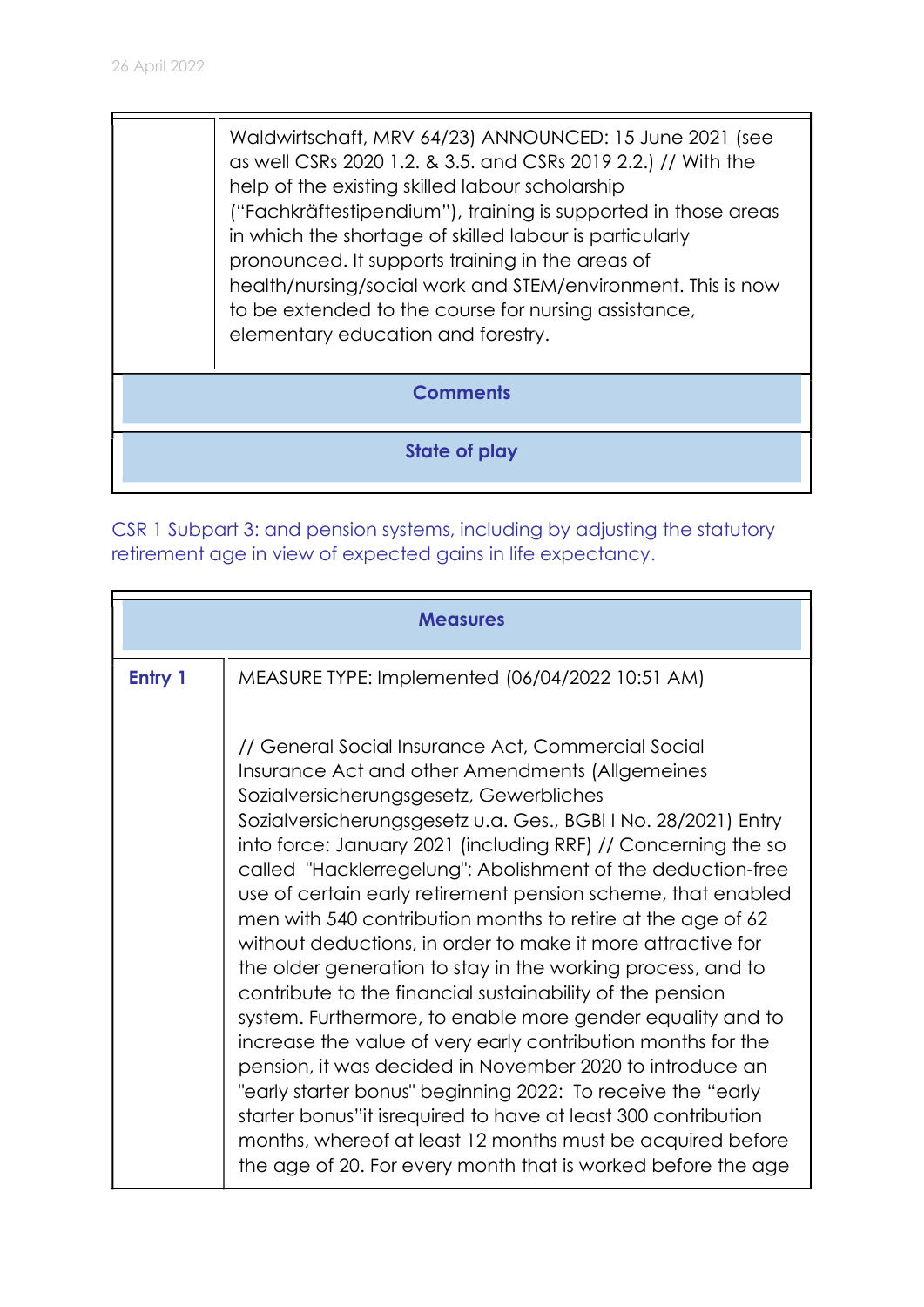|                | of 20, the employed person receives $\epsilon$ 1.00 / per month<br>additionally credited for the pension (max. $\epsilon$ 60 / month), that<br>is max € 840 per year (€60 x 14). This regulation is at the same<br>time the end of the deduction-free use of certain early<br>retirement pension schemes, with which people with 540<br>contribution months were able to retire at the age of 62<br>without deductions. Furthermore, starting with 2022 in the first<br>year after retirement pensions will only be increased by a<br>proportion (0-100%) of the regular pension increase<br>depending on the month of retirement.                       |
|----------------|----------------------------------------------------------------------------------------------------------------------------------------------------------------------------------------------------------------------------------------------------------------------------------------------------------------------------------------------------------------------------------------------------------------------------------------------------------------------------------------------------------------------------------------------------------------------------------------------------------------------------------------------------------|
| <b>Entry 2</b> | MEASURE TYPE: Implemented (15/02/2022 13:08 PM)<br>// Amendment Public Service Act 2020 (Dienstrechts-Novelle<br>2020, BGBI I No. 153/2020), Entry into force: September 2020<br>// In order to keep as many people as possible in<br>employment for as long as possible, partial retirement is being<br>extended to a further employment group: Judges are<br>enabled to reduce their workload from the age of 55, namely<br>by 25% after the age of 55 and by 25% or 50% after reaching<br>the age of 60. The aim is to prevent early retirement due to<br>incapacity or burn-out. However, the lowering must not<br>conflict with business interests. |
|                | <b>Comments</b>                                                                                                                                                                                                                                                                                                                                                                                                                                                                                                                                                                                                                                          |
|                | <b>State of play</b>                                                                                                                                                                                                                                                                                                                                                                                                                                                                                                                                                                                                                                     |

CSR 1 Subpart 4: Simplify and rationalise fiscal relations and responsibilities across layers of government and align financing and spending responsibilities.

| <b>Measures</b> |                                                                                                                           |
|-----------------|---------------------------------------------------------------------------------------------------------------------------|
| Entry 1         | MEASURE TYPE: Not Defined (07/10/2021 14:06 PM)                                                                           |
|                 | The Intergovernmental Fiscal relations Act 2017 (IFRA 2017)<br>//The Intergovernmental Fiscal relations Act 2017, Federal |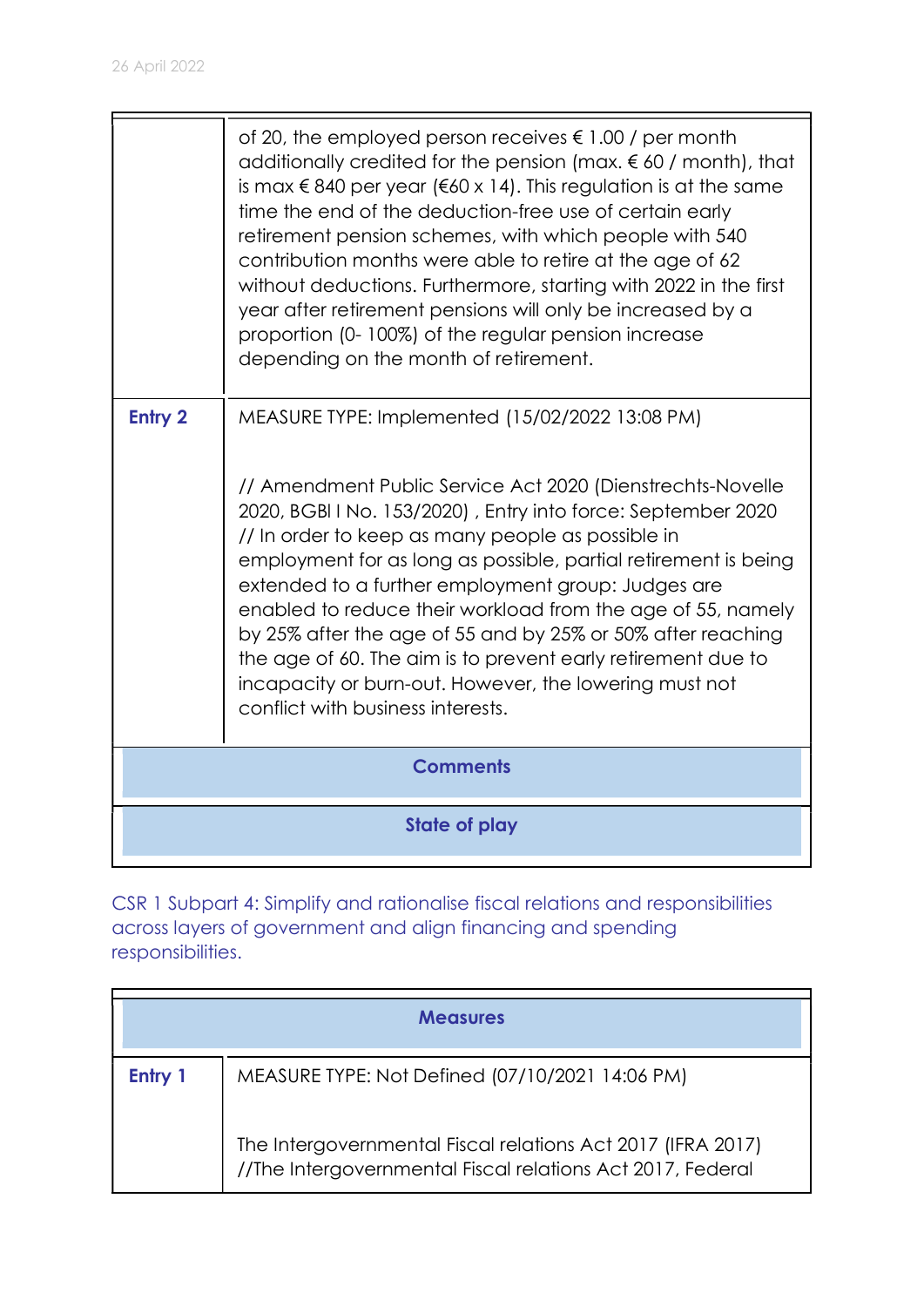|                      | Law Gazette I 116/2016, regulates the fiscal relations across<br>the layers of government until the end of 2021. A two-year<br>prolongation of the IFRA 2017 has been considered, talks are<br>ongoing.                                                                                                                                                                                                                                                                                                                                                                                                                                                                                                                                                                                                                                                                                                                                        |  |
|----------------------|------------------------------------------------------------------------------------------------------------------------------------------------------------------------------------------------------------------------------------------------------------------------------------------------------------------------------------------------------------------------------------------------------------------------------------------------------------------------------------------------------------------------------------------------------------------------------------------------------------------------------------------------------------------------------------------------------------------------------------------------------------------------------------------------------------------------------------------------------------------------------------------------------------------------------------------------|--|
| <b>Entry 2</b>       | MEASURE TYPE: Implemented (28/01/2021 09:45 AM)<br>Financial Organisation Reform Act (Finanz-<br>))<br>Organisations-Reformgesetz, FORG - cf. Federal Law Gazette<br>1104/2019); Reorganization of the Austrian fiscal<br>administration. 40 tax offices are combined into one Tax<br>Office Austria. The 9 customs offices are combined into one<br>Customs Office Austria with regional offices. To offer a<br>specialized and efficient audit for large Companies, a<br>separate specialized tax audit will be set up. The Financial<br>Police and the Tax Investigation Agency are combined in<br>organisational terms to form a single Anti-Fraud Office. In<br>conjunction with reform of social-security providers, a<br>nationwide Audit Service for Payroll Taxes and Contributions<br>will be established. All these measures will increase the<br>efficiency and simplify the system. Entering into force as from<br>July 1st, 2020 |  |
| <b>Entry 3</b>       | MEASURE TYPE: Implemented (28/01/2021 09:44 AM)<br>Transparency Data Bank Act<br>$\mathcal{V}$<br>(Transparenzdatenbankgesetz - cf. Federal Law Gazette I.<br>70/2019), Parliamentary decision taken on July 3rd, 2019;<br>entering into force as from January 1st, 2020                                                                                                                                                                                                                                                                                                                                                                                                                                                                                                                                                                                                                                                                       |  |
|                      | <b>Comments</b>                                                                                                                                                                                                                                                                                                                                                                                                                                                                                                                                                                                                                                                                                                                                                                                                                                                                                                                                |  |
| <b>State of play</b> |                                                                                                                                                                                                                                                                                                                                                                                                                                                                                                                                                                                                                                                                                                                                                                                                                                                                                                                                                |  |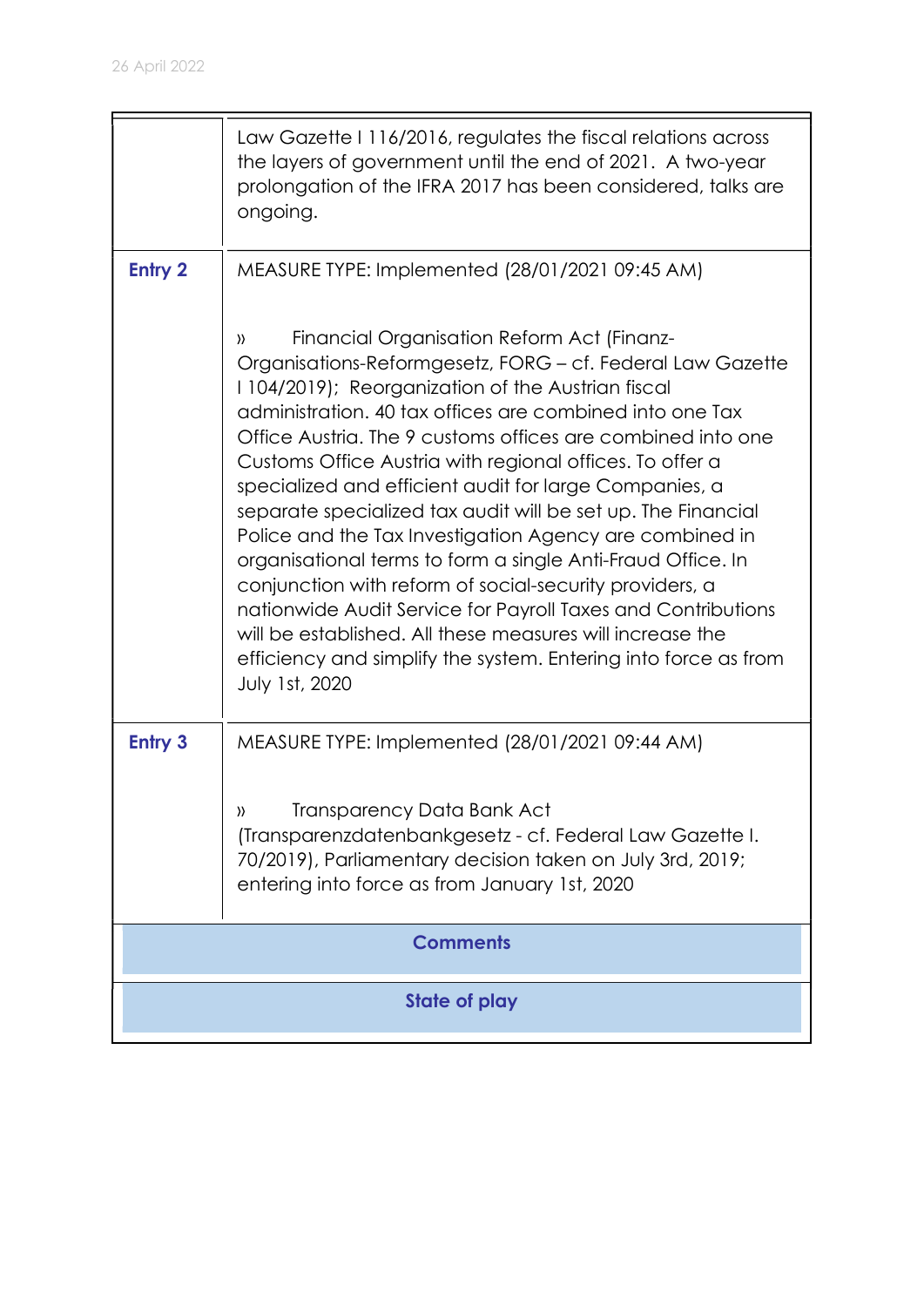## CSR.2019.2

CSR 2 Subpart 1: Shift taxes away from labour to sources less detrimental to inclusive and sustainable growth.

| <b>Measures</b> |                                                                                                                                                                                                                                                                                                                                                                                                                                                                                                                                                                                                                                                                                                                                                                                                                                                                                                                                                        |
|-----------------|--------------------------------------------------------------------------------------------------------------------------------------------------------------------------------------------------------------------------------------------------------------------------------------------------------------------------------------------------------------------------------------------------------------------------------------------------------------------------------------------------------------------------------------------------------------------------------------------------------------------------------------------------------------------------------------------------------------------------------------------------------------------------------------------------------------------------------------------------------------------------------------------------------------------------------------------------------|
| Entry 1         | MEASURE TYPE: Not Defined (11/02/2022 16:20 PM)                                                                                                                                                                                                                                                                                                                                                                                                                                                                                                                                                                                                                                                                                                                                                                                                                                                                                                        |
|                 | Lump-Sum fort he Use of Private Housing as a Workplace<br>("Arbeitsplatzpauschale")BGBI.I No. 227/2021 // In light of<br>changing labour and operating conditions due to the<br>COVID-19 crisis and the increasing digitalisation of most<br>business sectors, the use of private housing rooms should<br>sufficiently be taken into account for entrepreneurial tax<br>purposes as it is the case for employees. Therefore, a<br>"workplace allowance" is granted, insofar an entrepreneur<br>does not have other space or premises to carry out the<br>business activity. For simplification a lump sum applies, the<br>actual costs are not considerable. A lump sum of 1,200 euros<br>is granted if the taxpayer earns no other income from an<br>occupation for which another workplace (outside own<br>rooms) is available and is 300 euros, if another income from<br>an occupation for which a workplace is available exceeds<br>11,000 euros. |
| <b>Entry 2</b>  | MEASURE TYPE: Implemented (07/10/2021 14:11 PM)                                                                                                                                                                                                                                                                                                                                                                                                                                                                                                                                                                                                                                                                                                                                                                                                                                                                                                        |
|                 | // Income Tax Act, Vehicle Registration Tax Act and Electricity<br>Tax Act, Amendment (Einkommensteuergesetz 1988,<br>Normverbrauchsabgabegesetz-NoVA,<br>Elektrizitätsabgabegesetzes), Änderung BGBI I No. 18/2021)<br>Entry into force: July 2021) // Making the tax system more<br>ecological: - The amendment of the Income Tax Act provides<br>economic incentives to switch to public transport. Employers<br>may provide any kind of tickets for public transport (1-2-3)<br>ticket, travel cards or zone tickets) tax-free to employees -<br>The amendment of the Vehicle Registration Tax Act aims at<br>greening the Vehicle registration tax. Expansion to all vehicles<br>up to 3,500 kilograms in combination with significant tax                                                                                                                                                                                                        |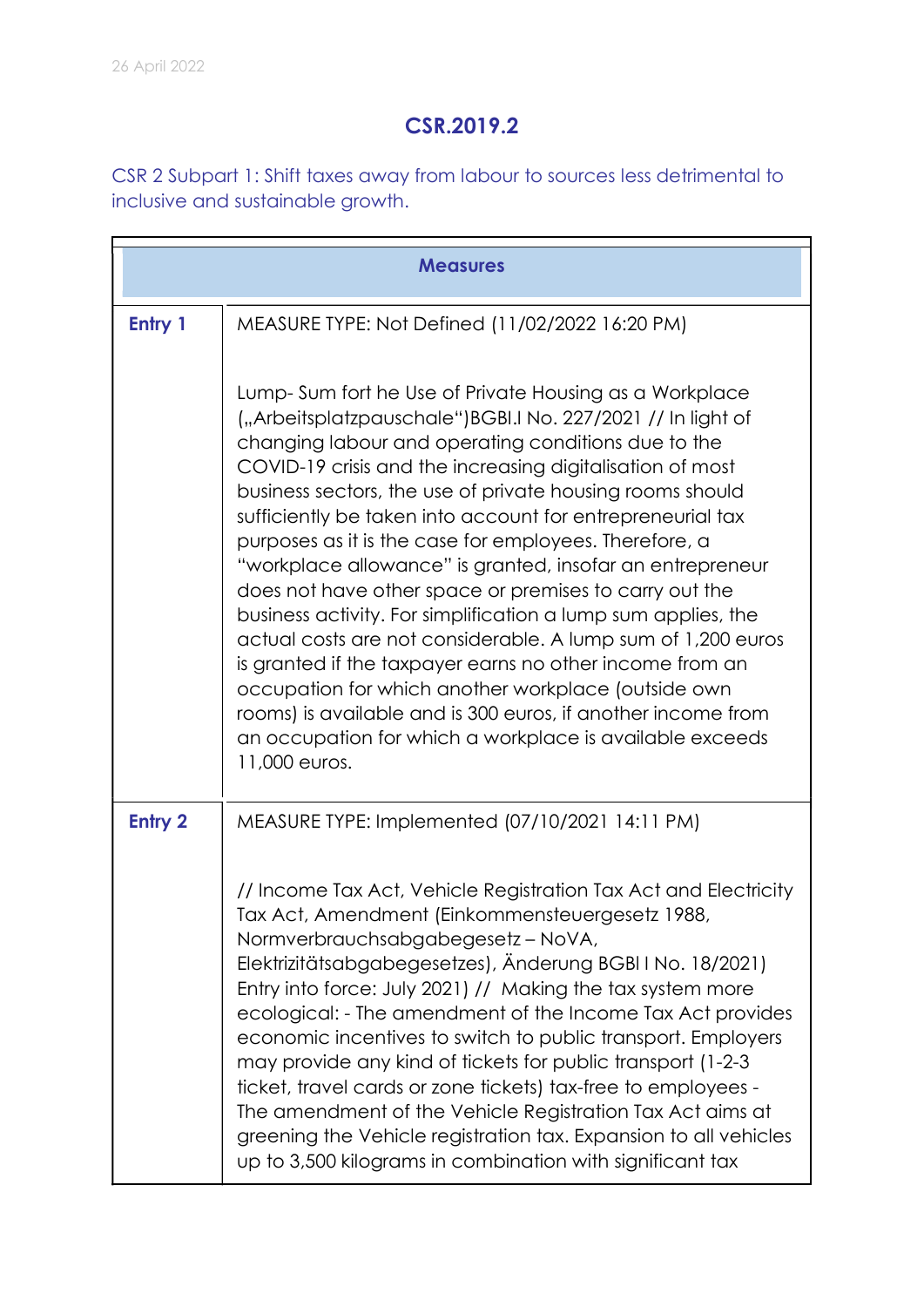$\blacksquare$ 

|                | advantages for low-emission vehicles (zero emission cars<br>were already tax-exempted). - The amendment of the<br>Electricity Act stipulates tax concessions for traction current.<br>Self-generated green power from renewable sources is<br>exempted from electricity duty                                                                                                                                                                                                                                                                                                                                                                                                                                                                                                                                                                                                                                                                                                                                                                                                                     |
|----------------|--------------------------------------------------------------------------------------------------------------------------------------------------------------------------------------------------------------------------------------------------------------------------------------------------------------------------------------------------------------------------------------------------------------------------------------------------------------------------------------------------------------------------------------------------------------------------------------------------------------------------------------------------------------------------------------------------------------------------------------------------------------------------------------------------------------------------------------------------------------------------------------------------------------------------------------------------------------------------------------------------------------------------------------------------------------------------------------------------|
| <b>Entry 3</b> | MEASURE TYPE: Implemented (15/02/2022 13:09 PM)                                                                                                                                                                                                                                                                                                                                                                                                                                                                                                                                                                                                                                                                                                                                                                                                                                                                                                                                                                                                                                                  |
|                | // Economic Strengthening Act (Konjunkturstärkungsgesetz<br>2020, BGBI I No. 96/2020), Entry into force: July 2020 // Relief<br>measures for low-wage earners (about 5.5 million people) 1.<br>Reduction of the initial tax rate on wage and income<br>from 25% to 20%. Retroactive from January 1st, 2020.<br>Significant benefit for low-wage earners (which primarily are<br>women). 2. Employees with annual earnings less than $\epsilon$<br>11,000 (income tax-free bracket) benefit from an increase of<br>the reimbursement of social security contributions Degressive<br>depreciation and an accelerated depreciation for buildings<br>as an alternative to a linear depreciation. Certain assets, in<br>particular carbon dioxide emitting vehicles, are exempt from<br>degressive depreciation Unification of the flight tax on short,<br>medium and long distance flights ( $\epsilon$ 12, meaning a significant<br>raise of the flight tax an short and medium distance<br>flights) and introduction of a separate taxation of "ultra-short"<br>distance flights" (< 350 km, € 30) |
| <b>Entry 4</b> | MEASURE TYPE: Implemented (28/01/2021 09:50 AM)                                                                                                                                                                                                                                                                                                                                                                                                                                                                                                                                                                                                                                                                                                                                                                                                                                                                                                                                                                                                                                                  |
|                | Digital Tax Act 2020 (Digitalsteuergesetz - DiStG 2020);<br>$\rangle$<br>Tax Amendment Act 2020 (Abgabenänderungsgesetz 2020,<br>AbgÄG 2020, cf. Federal Law Gazette 191/2019) entering into<br>force as from January 1st, 2020 Austria favours the<br>implementation of an international/European digital tax and<br>will meanwhile charge online advertising services in Austria.<br>The tax is paid by online advertising service providers with<br>significant revenues (€ 750 million revenues worldwide, € 25<br>million revenues from digital services in Austria). The tax rate is<br>5%, assessed by the remuneration received by the online<br>advertising service provider.                                                                                                                                                                                                                                                                                                                                                                                                           |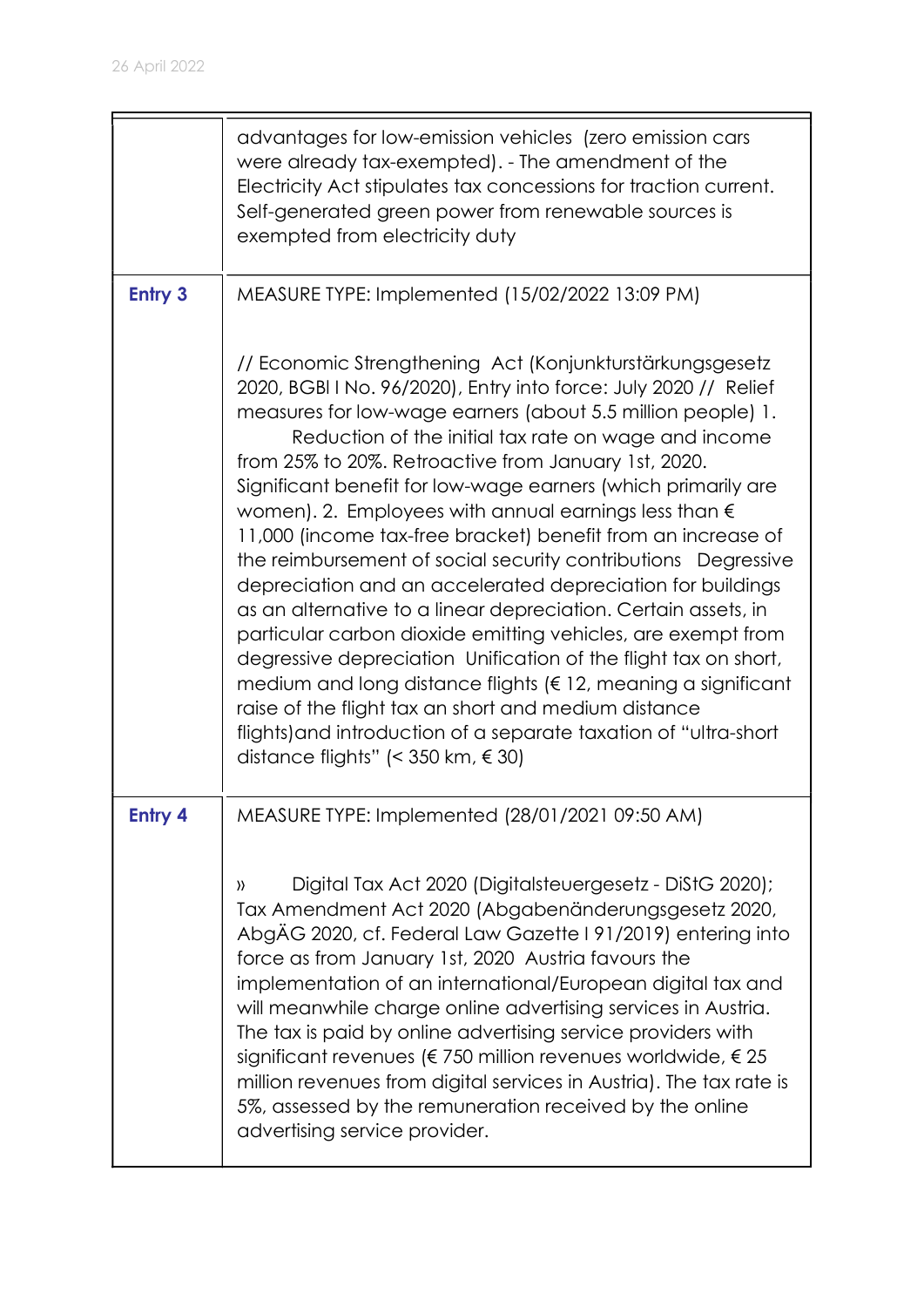| <b>Entry 5</b>       | MEASURE TYPE: Implemented (07/10/2021 14:18 PM)                                                                                                                                                                                                                                                                                                                                                                                                                                                                                                                                                                                                                                                                                                                                                                                                                                                                                                                |
|----------------------|----------------------------------------------------------------------------------------------------------------------------------------------------------------------------------------------------------------------------------------------------------------------------------------------------------------------------------------------------------------------------------------------------------------------------------------------------------------------------------------------------------------------------------------------------------------------------------------------------------------------------------------------------------------------------------------------------------------------------------------------------------------------------------------------------------------------------------------------------------------------------------------------------------------------------------------------------------------|
|                      | // Tax Reform Act 2020 (Steuerreformgesetz 2020 - StRefG<br>2020, cf. Federal Law Gazette I 103/2019). Mostly entering into<br>force as from January 1st, 2020 // The law implements<br>measures planned by the previous government: - Low-<br>earning agriculturalists and self-employed persons will benefit<br>from a reduction in health care contributions, employees and<br>pensioners are entitled to an increased refund of social<br>security contributions and increased tax deductions. Thereby<br>a tax relief by as much as $\epsilon$ 300 per year regarding<br>employees and € 200 per year regarding pensioners has<br>been effective. - Increase in VAT threshold for small<br>businesses from $\epsilon$ 30.000 to $\epsilon$ 35.000 per year. - Flat-rate<br>option for small business operators (taxation on income) o<br>Increase in threshold for minor-value assets from $\epsilon$ 400<br>to $\epsilon$ 800 (immediate deductibility). |
| Entry 6              | MEASURE TYPE: Adopted (21/02/2022 14:01 PM)                                                                                                                                                                                                                                                                                                                                                                                                                                                                                                                                                                                                                                                                                                                                                                                                                                                                                                                    |
|                      | // Amendment of the Federal Road Toll Act, (Adopted in<br>parliament on 25th March 2021) // The maximum possible<br>tariff spread in the charging of infrastructure costs is increased<br>from 50% to 75% below the highest tariff for vehicles with<br>EURO emission classes in favour of emission-free vehicles.<br>Federal Road Toll Act promulgated on April 14 2021 and<br>corresponding adjustment of the Toll Rate Ordinance<br>promulgated on Augu st 18 2021, coming into effect on<br>September 1 2021.                                                                                                                                                                                                                                                                                                                                                                                                                                              |
|                      | <b>Comments</b>                                                                                                                                                                                                                                                                                                                                                                                                                                                                                                                                                                                                                                                                                                                                                                                                                                                                                                                                                |
| <b>State of play</b> |                                                                                                                                                                                                                                                                                                                                                                                                                                                                                                                                                                                                                                                                                                                                                                                                                                                                                                                                                                |

CSR 2 Subpart 2: Support full-time employment among women, including by improving childcare services,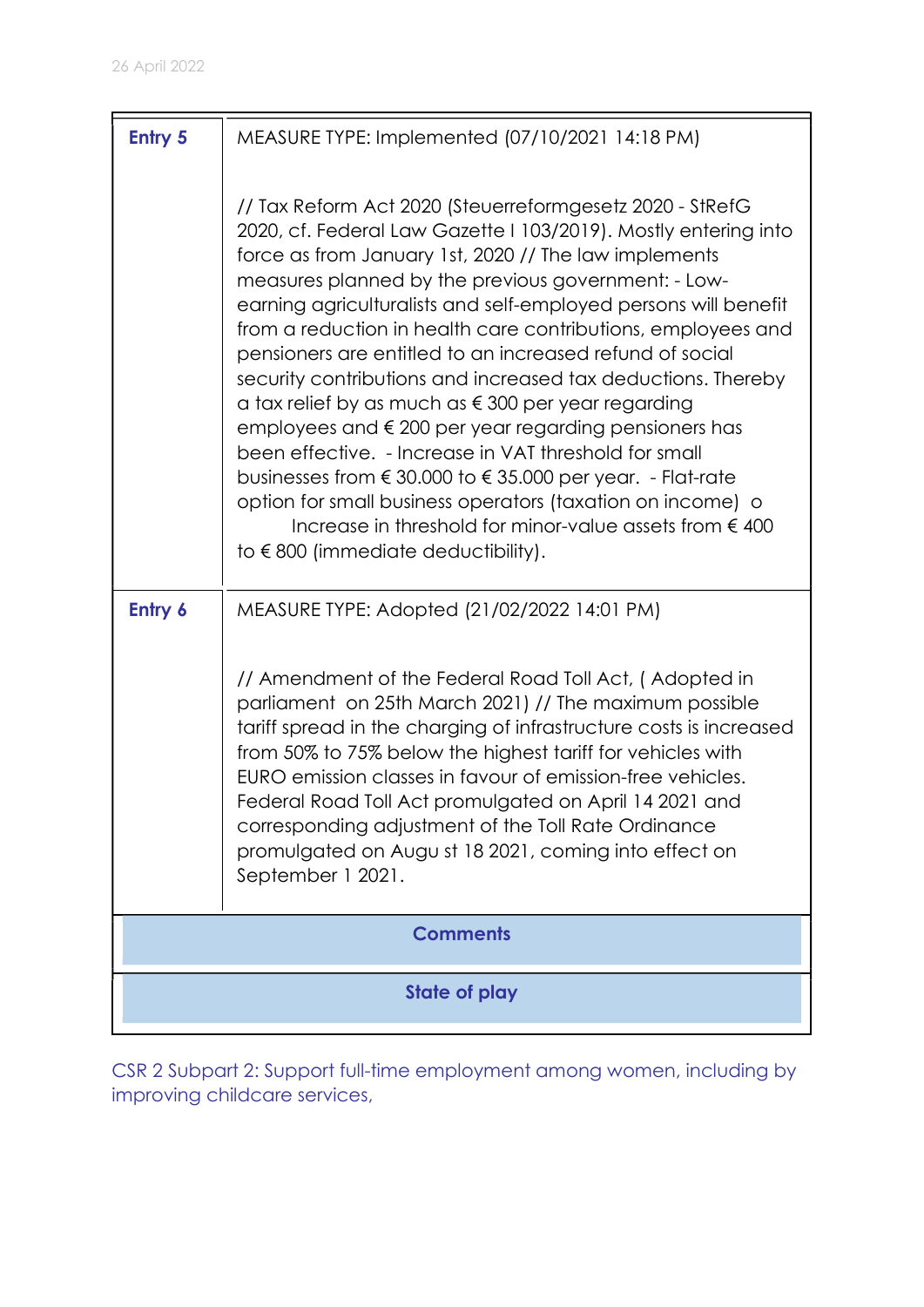|                        | <b>Measures</b>                                                                                                                                                                                                                                                                                                                                                                                                                                                                                                                                                                                                                                                                                                                                                                                                                                                                                                                                                                                                                                                                                                                                                                                                                                                            |
|------------------------|----------------------------------------------------------------------------------------------------------------------------------------------------------------------------------------------------------------------------------------------------------------------------------------------------------------------------------------------------------------------------------------------------------------------------------------------------------------------------------------------------------------------------------------------------------------------------------------------------------------------------------------------------------------------------------------------------------------------------------------------------------------------------------------------------------------------------------------------------------------------------------------------------------------------------------------------------------------------------------------------------------------------------------------------------------------------------------------------------------------------------------------------------------------------------------------------------------------------------------------------------------------------------|
| Entr<br>y <sub>1</sub> | MEASURE TYPE: Implemented (06/04/2022 10:54 AM)                                                                                                                                                                                                                                                                                                                                                                                                                                                                                                                                                                                                                                                                                                                                                                                                                                                                                                                                                                                                                                                                                                                                                                                                                            |
|                        | IMPLEMENTED// The Austrian Fund for the Empowerment of Women<br>and Girls was founded in 2022 to create another strong instrument<br>for promoting gender equality in Austria. One of the primary topic-<br>areas, which the fund will devote itself to, is inter alia the pro-<br>motion of women and girls in science, technology, engineering,<br>and mathematics (STEM). The fund is committed to change long-<br>established gender stereotypes and to enforce women's<br>economic empowerment with various measures. Increasing the<br>number of women in the often well-paid STEM professions can<br>contribute to the economic independence of women and to the<br>closure of the gender pay gap and is therefore key for the fund.<br>Link:<br>https://www.bundeskanzleramt.gv.at/frauenserviceportal/aktuell/i<br>nitiative-lets-empower-austria.html                                                                                                                                                                                                                                                                                                                                                                                                            |
| Entr<br>y <sub>2</sub> | MEASURE TYPE: Implemented (07/10/2021 14:34 PM)                                                                                                                                                                                                                                                                                                                                                                                                                                                                                                                                                                                                                                                                                                                                                                                                                                                                                                                                                                                                                                                                                                                                                                                                                            |
|                        | // Wage subsidy - New Start Bonus (Bundesrichtlinie des AMS,<br>Kombilohnhilfe Neustartbonus) IMPLEMENTED: July 2020 // In<br>addition to the short-time work scheme a wage subsidy was<br>introduced on June 15, 2020 called "New Start Bonus"<br>(Neustartbonus). For the bonus the existing in-work-benefit<br>(Kombilohn) was adapted, which is a wage subsidy granted to<br>take up employment. The "New Start Bonus" is intended to support<br>job take-ups and to contribute to filling vacancies registered with<br>the AMS as quickly as possible. Companies that are not yet<br>working to full capacity should be able to re-employ their<br>permanent staff. Previously unemployed persons can apply for the<br>"New Start Bonus" if they accept a fully insured employment<br>relationship of at least 20 hours per week, which is less well paid<br>than their employment relationship before unemployment. The<br>"New Start Bonus" is calculated from the difference between net<br>remuneration for the work performed and about 80% of the net<br>remuneration before unemployment plus social security<br>contributions. This difference is capped at $\epsilon$ 950 net. The "New Start<br>Bonus" is limited to work started between June 15, 2020 and |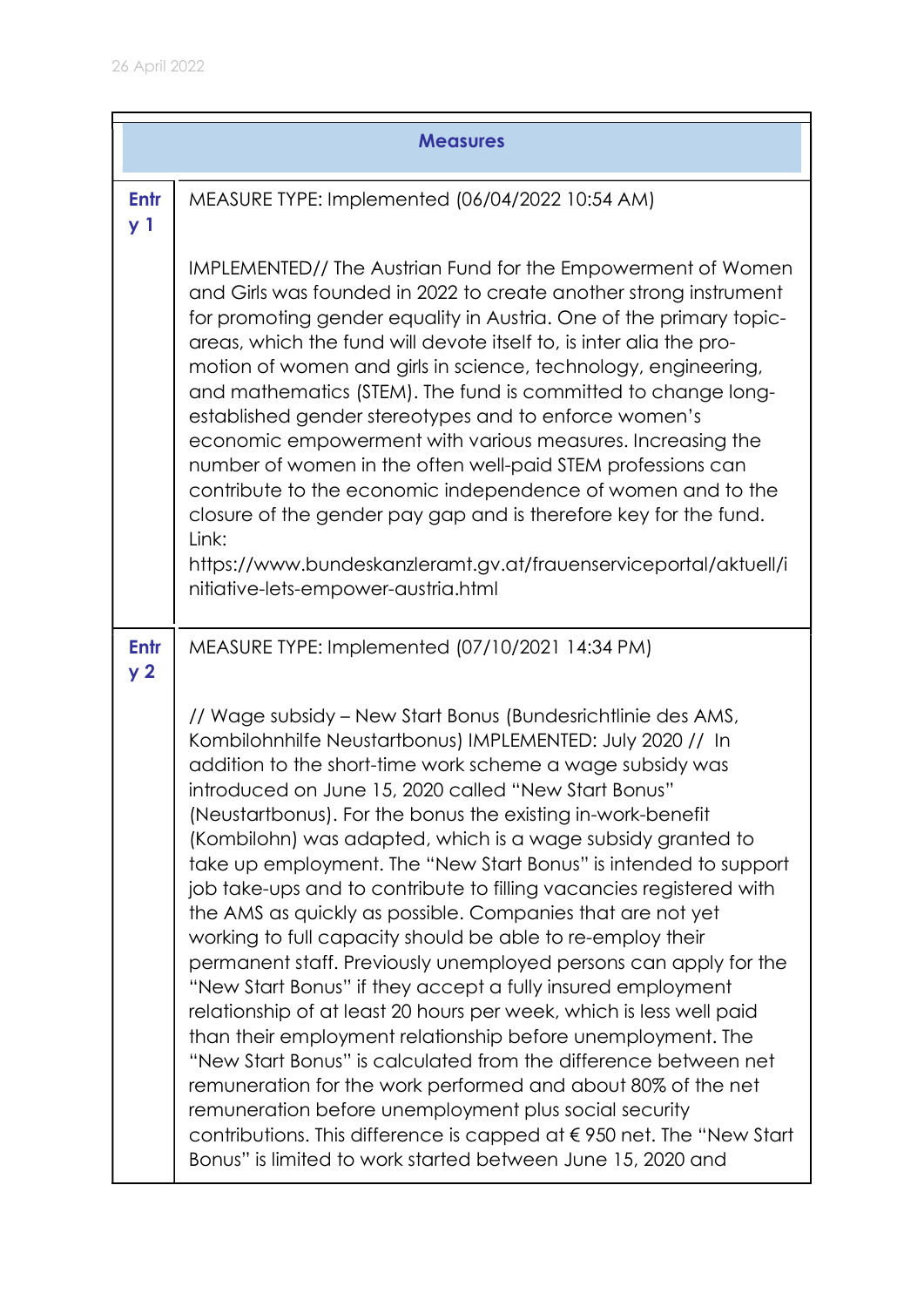|                               | December 31, 2021 and can be claimed for a maximum of 28<br>weeks. The currently planned budget for the "New Start Bonus" is $\epsilon$<br>30 million                                                                                                                                                                                                                                                                                                                                                                                                                                                                                                                                                                                                                                                                             |
|-------------------------------|-----------------------------------------------------------------------------------------------------------------------------------------------------------------------------------------------------------------------------------------------------------------------------------------------------------------------------------------------------------------------------------------------------------------------------------------------------------------------------------------------------------------------------------------------------------------------------------------------------------------------------------------------------------------------------------------------------------------------------------------------------------------------------------------------------------------------------------|
| Entr<br>y <sub>3</sub>        | MEASURE TYPE: Implemented (15/02/2022 13:10 PM)                                                                                                                                                                                                                                                                                                                                                                                                                                                                                                                                                                                                                                                                                                                                                                                   |
|                               | Further development of the higher education system: quality<br>assurance - capacity and demand orientation - permeability and<br>continuing education (Weiterentwicklung des Hochschulsystems:<br>Qualitätssicherung – Kapazitäts- und Bedarfsorientierung –<br>Durchlässigkeit und Weiterbildung, BGBI I Nr. 177/2021 adopted<br>9.9.2021; IMPLEMENTED: October 2021) // The Federal<br>Government's continuing education package in the higher<br>education sector, which provides for a reform of continuing<br>education at higher education institutions, the extension of<br>admission rules and the study entry and orientation phase, as well<br>as the creation of attractive lateral entry models into the profession<br>of educator. Especially for future elementary teachers, lateral entry<br>is to be made easier. |
| <b>Entr</b><br>y <sub>4</sub> | MEASURE TYPE: Announced (06/04/2022 11:36 AM)                                                                                                                                                                                                                                                                                                                                                                                                                                                                                                                                                                                                                                                                                                                                                                                     |
|                               | Nationale Umsetzung der Europäischen Garantie für Kinder,<br>Nominierung des Nationalen Koordinators sowie Erarbeitung des<br>"NAP-Kindergarantie", MRV 70/15, ANNOUNCED 15. September<br>2021 // National implementation of the European Child Guarantee,<br>Nomination of the National Coordinator and development of the<br>"National Action Plan implementing the European Child<br>Guarantee".                                                                                                                                                                                                                                                                                                                                                                                                                               |
| Entr<br>y <sub>5</sub>        | MEASURE TYPE: Announced (07/10/2021 14:30 PM)                                                                                                                                                                                                                                                                                                                                                                                                                                                                                                                                                                                                                                                                                                                                                                                     |
|                               | // Extension and prolongation of the skilled worker scholarship in<br>the field of care, elementary education and forestry (Ausweitung<br>und Verlängerung des Fachkräftestipendiums im Bereich der<br>Pflege, Elementarpädagogik und der Waldwirtschaft, MRV 64/23)<br>ANNOUNCED: 15 June 2021 (see as well CSRs 2020 1.2. & 3.5. and<br>CSRs 2019 1.2.) // With the help of the existing skilled labour<br>scholarship ("Fachkräftestipendium"), training is supported in those                                                                                                                                                                                                                                                                                                                                                 |

 $\blacksquare$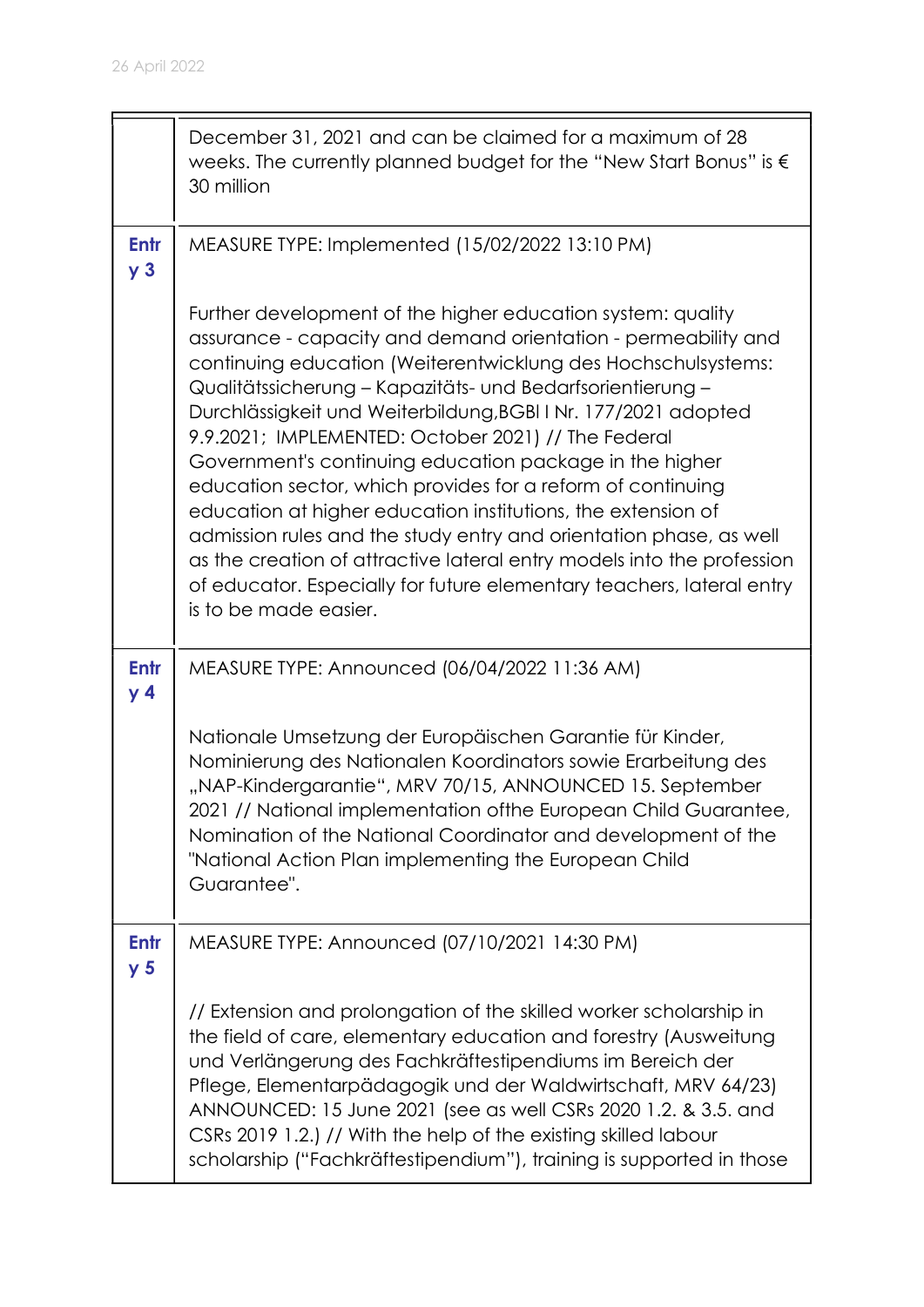|                        | areas in which the shortage of skilled labour is particularly<br>pronounced. It supports training in the areas of<br>health/nursing/social work and STEM/environment. This is now to be<br>extended to the course for nursing assistance, elementary<br>education and forestry                                                                                                                                                                                                                                                                                                                                                                                                                                                                                                                                                                                                                                                                                                                                                                                                                                                        |  |
|------------------------|---------------------------------------------------------------------------------------------------------------------------------------------------------------------------------------------------------------------------------------------------------------------------------------------------------------------------------------------------------------------------------------------------------------------------------------------------------------------------------------------------------------------------------------------------------------------------------------------------------------------------------------------------------------------------------------------------------------------------------------------------------------------------------------------------------------------------------------------------------------------------------------------------------------------------------------------------------------------------------------------------------------------------------------------------------------------------------------------------------------------------------------|--|
| Entr<br>$y_{6}$        | MEASURE TYPE: Announced (11/02/2022 16:23 PM)                                                                                                                                                                                                                                                                                                                                                                                                                                                                                                                                                                                                                                                                                                                                                                                                                                                                                                                                                                                                                                                                                         |  |
|                        | // Call for Projects for the empowerment of girls and women in<br>education, profession and society with focus on STEM and financial<br>competence published in March 2021 // Within this call for projects<br>14 initiatives receive public funding. The projects aim to tackle<br>gender stereotypes, especially in choice of education and<br>profession, and to strengthen economic independence. In total,<br>1.6 million Euro are provided for projects with the following<br>Strengthen self-determination and economic<br>objectives: -<br>independence of women; - increase the visibility of women in still<br>male-dominated educations and professions (focus: STEM): -<br>diversification of choices for education and profession for<br>girls and women to further support income and gender equality on<br>the future labour market (esp. STEM sectors); and promote<br>financial education and financial competences of girls and<br>women to enable informed financial choices and further<br>strengthen their economic independence. All projects started on<br>October, 1st 2021 and will conclude by end of 2022. |  |
| Entr<br>y <sub>7</sub> | MEASURE TYPE: Adopted (15/02/2022 13:11 PM)                                                                                                                                                                                                                                                                                                                                                                                                                                                                                                                                                                                                                                                                                                                                                                                                                                                                                                                                                                                                                                                                                           |  |
|                        | Kinderbetreuungsgeldgesetz, Änderung (ADOPTED 16. December<br>2021), BGBI I Nr. 221/2021 // Raising the additional earnings limit for<br>income-related childcare allowance from €7,300 to €7,600 as of<br>January 1st, 2022. If the previous limit had been maintained,<br>marginal employment would no longer have been possible in 2022<br>without exceeding the additionalearnings limit due to the<br>revaluation in the ASVG.                                                                                                                                                                                                                                                                                                                                                                                                                                                                                                                                                                                                                                                                                                   |  |
|                        | <b>Comments</b>                                                                                                                                                                                                                                                                                                                                                                                                                                                                                                                                                                                                                                                                                                                                                                                                                                                                                                                                                                                                                                                                                                                       |  |
|                        | State of play                                                                                                                                                                                                                                                                                                                                                                                                                                                                                                                                                                                                                                                                                                                                                                                                                                                                                                                                                                                                                                                                                                                         |  |

 $\blacksquare$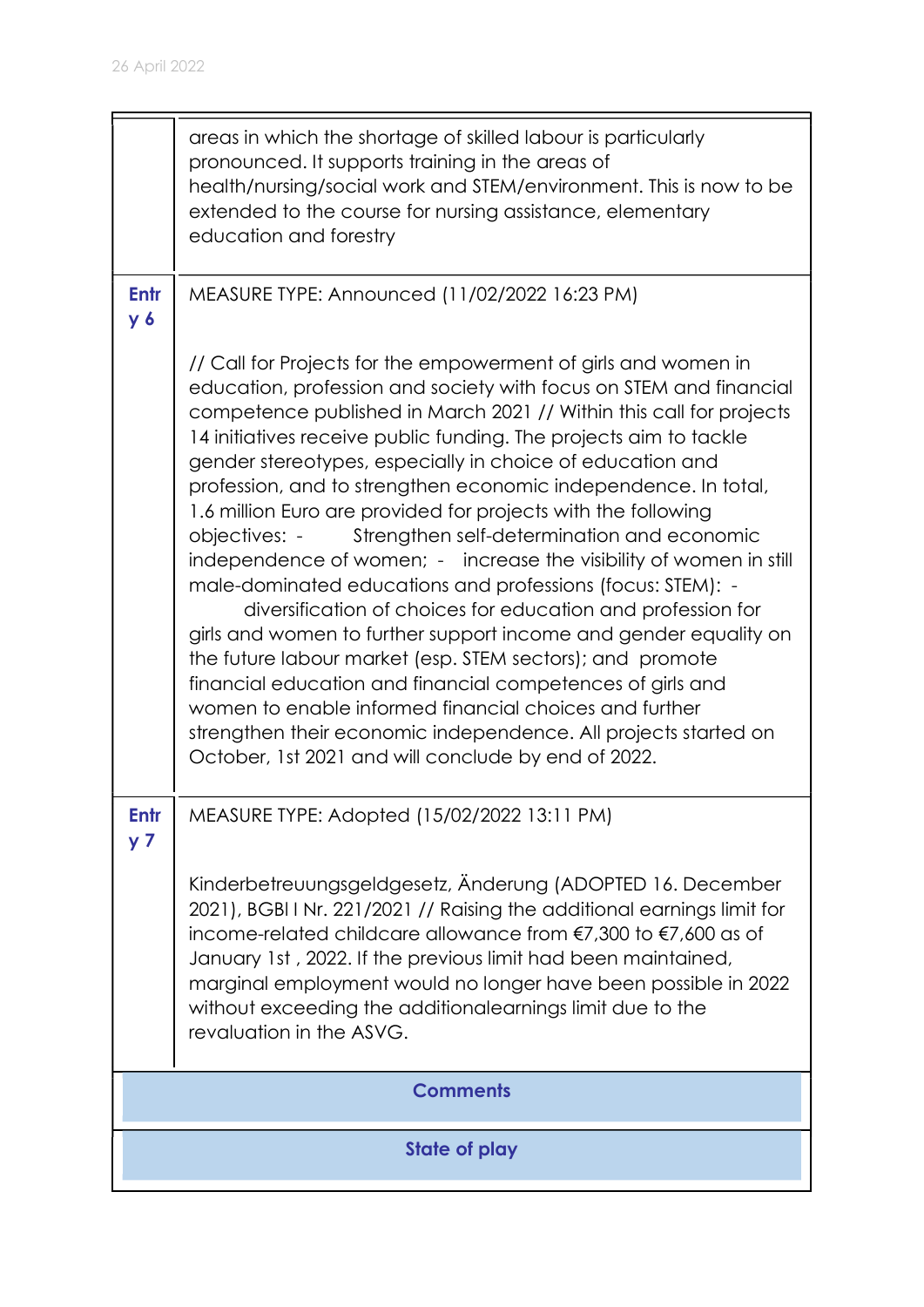CSR 2 Subpart 3: and boost labour market outcomes for the low skilled in continued cooperation with the social partners.

| <b>Measures</b> |                                                                                                                                                                                                                                                                                                                                                                                                                                                                                                                                                                                                                                                                                                                                                                                                                                                                                                                                                                                                                                                                                                                                                                                                                                                                                                                                                                                                                                                                                                                                                                                                                                                                   |
|-----------------|-------------------------------------------------------------------------------------------------------------------------------------------------------------------------------------------------------------------------------------------------------------------------------------------------------------------------------------------------------------------------------------------------------------------------------------------------------------------------------------------------------------------------------------------------------------------------------------------------------------------------------------------------------------------------------------------------------------------------------------------------------------------------------------------------------------------------------------------------------------------------------------------------------------------------------------------------------------------------------------------------------------------------------------------------------------------------------------------------------------------------------------------------------------------------------------------------------------------------------------------------------------------------------------------------------------------------------------------------------------------------------------------------------------------------------------------------------------------------------------------------------------------------------------------------------------------------------------------------------------------------------------------------------------------|
| Entry 1         | MEASURE TYPE: Not Defined (15/02/2022 13:11 PM)                                                                                                                                                                                                                                                                                                                                                                                                                                                                                                                                                                                                                                                                                                                                                                                                                                                                                                                                                                                                                                                                                                                                                                                                                                                                                                                                                                                                                                                                                                                                                                                                                   |
|                 | // Entrepreneurship Education: Map of Actions for Children<br>and Young Adults (November 2020) // - The challenges of<br>the future, combined with growing uncertainty, must be met<br>with creative ideas for sustainable and future-oriented<br>development of Austria. For this reason, it is also of crucial<br>importance to encourage students early to go creative and<br>solution-oriented ways. Against this background, the<br>promotion of entrepreneurship education has already been<br>anchored in the 2020-2024 government program. If young<br>people are supported in searching for, finding and<br>implementing creative solutions to problems (including social<br>challenges), this can only be done in connection with digital<br>tools, the use of which is forced at the same time. -<br>Against this background the national action plan for<br>entrepreneurship education has been developed from a<br>cooperative venture between the Federal Ministry for Digital<br>and Economic Affairs (BMDW), the Federal Ministry of<br>Education, Science and Research (BMBWF), several other<br>ministries (Federal Ministry of Labour, Family and Youth BMAFJ,<br>Federal Ministry of Finance BMF, etc.), the Federal<br>Chancellery and about 65 stakeholders (including Austrian<br>Economic Chamber WKÖ, Federation of Austrian Industries IV,<br>Austrian National Bank OeNB, universities, initiatives,<br>foundations: ISB, MEGA) who have set up a joint<br>vision/objective for a future-proof Austria by 2025 and have<br>agreed to work towards that objective. - They have<br>compiled a formidable map of measures to achieve this |
|                 | vision. -<br>Their coordinated procedure (bundling of<br>activities, initiatives and projects) aims to strengthen their<br>impact. One of these initiatives is the so-called<br>Entrepreneurship Week, which aims to provide lasting support<br>to young people in developing entrepreneurial skills. A pilot                                                                                                                                                                                                                                                                                                                                                                                                                                                                                                                                                                                                                                                                                                                                                                                                                                                                                                                                                                                                                                                                                                                                                                                                                                                                                                                                                     |
|                 | took already place in autumn 2020. In 2021, the week has<br>been rolled out across Austria; 55 weeks in all nine provinces                                                                                                                                                                                                                                                                                                                                                                                                                                                                                                                                                                                                                                                                                                                                                                                                                                                                                                                                                                                                                                                                                                                                                                                                                                                                                                                                                                                                                                                                                                                                        |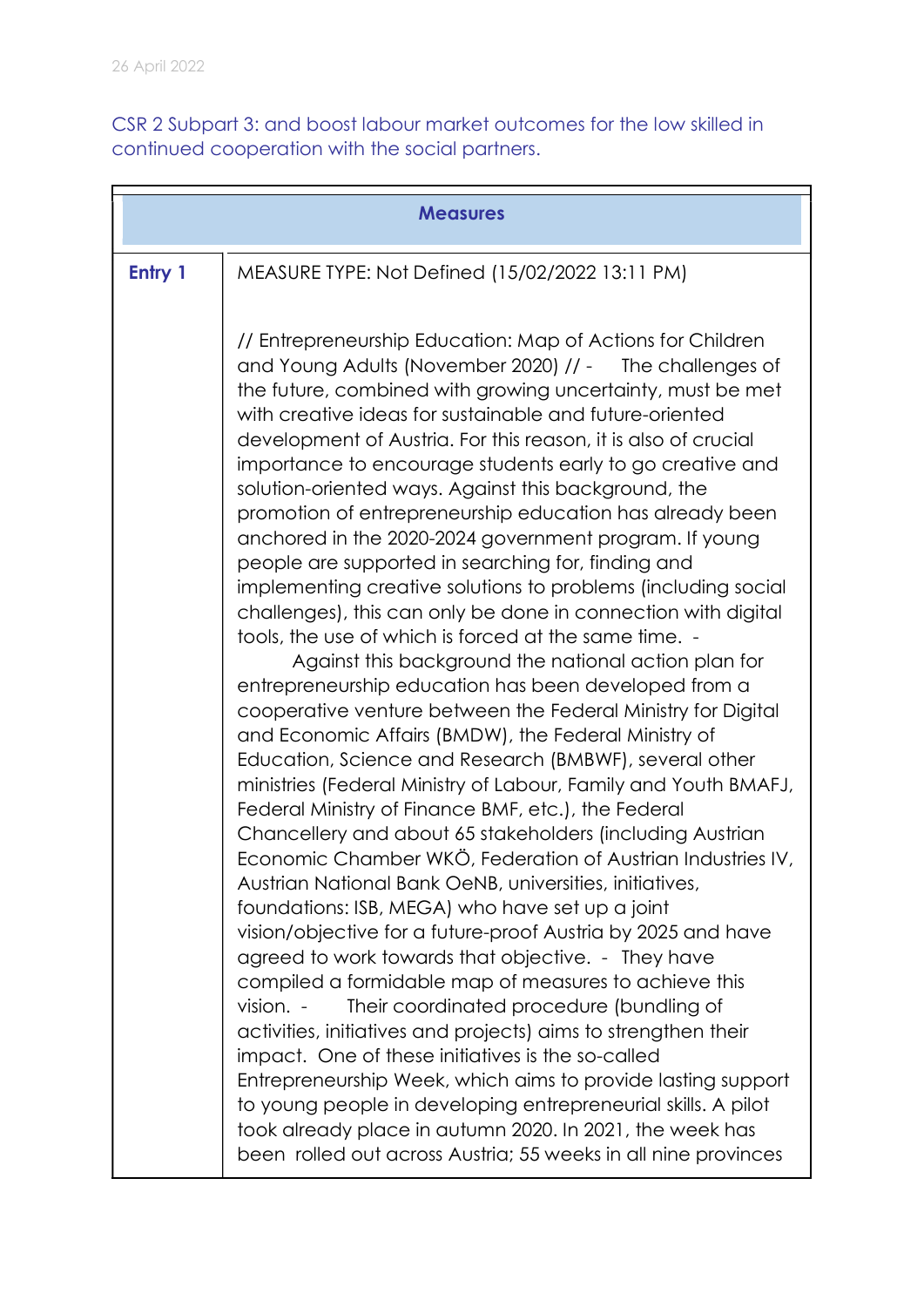|                | (Bundesländer). The Entrepreneurship Weeks will also continue<br>in 2022.                                                                                                                                                                                                                                                                                                                                                                                                                                                                                                                                                                                                                                                                                                                    |
|----------------|----------------------------------------------------------------------------------------------------------------------------------------------------------------------------------------------------------------------------------------------------------------------------------------------------------------------------------------------------------------------------------------------------------------------------------------------------------------------------------------------------------------------------------------------------------------------------------------------------------------------------------------------------------------------------------------------------------------------------------------------------------------------------------------------|
| <b>Entry 2</b> | MEASURE TYPE: Implemented (15/02/2022 13:12 PM)                                                                                                                                                                                                                                                                                                                                                                                                                                                                                                                                                                                                                                                                                                                                              |
|                | School Organisation Act, School Teaching Amendment Act<br>(Änderung Schulorganisationsgesetz, Schulunterrichtsgesetz<br>// Purchase and distribution of electronic devices to pupils for<br>distance learning. In total, €8.5 million are provided from 2020<br>until 2022.                                                                                                                                                                                                                                                                                                                                                                                                                                                                                                                  |
| <b>Entry 3</b> | MEASURE TYPE: Implemented (15/02/2022 13:12 PM)                                                                                                                                                                                                                                                                                                                                                                                                                                                                                                                                                                                                                                                                                                                                              |
|                | "Springboard" programme (Programm "Sprungbrett", MRV<br>58/14) IMPLEMENTED: 1 July 2021// New programme for long-<br>term unemployed people, which aims to bring 50,000 people<br>out of long-term unemployment and back into sustainable<br>employment by the end of 2022. This is to be achieved with<br>the help of a bundle of measures consisting of wage subsidies<br>(of about 50% of wage costs and ancillary wage costs) and<br>support for companies and workers.                                                                                                                                                                                                                                                                                                                  |
| Entry 4        | MEASURE TYPE: Implemented (15/02/2022 13:11 PM)                                                                                                                                                                                                                                                                                                                                                                                                                                                                                                                                                                                                                                                                                                                                              |
|                | // Amendment Unemployment Insurance Act and Special<br>Assistance Act (Änderung des Arbeitslosenversicherungs-<br>Gesetzes und des Sonderunterstützungsgesetzes, BGBI. I No<br>158/2021), IMPLEMENTED: 1 October 2021 // Provides for an<br>extension of the education bonus. Now persons who started<br>a longer training course before October 2020 are also to<br>have access to this benefit. The prerequisite is that the<br>training measure is still ongoing in July 2021. This applies in<br>particular to nurse training. The amendment of Special<br>Assistance Act provides for an increase in the age of access<br>to special assistance. Starting on January 1, 2023, the age<br>limit for access to special assistance shall be increased by 9<br>months each year until 2035. |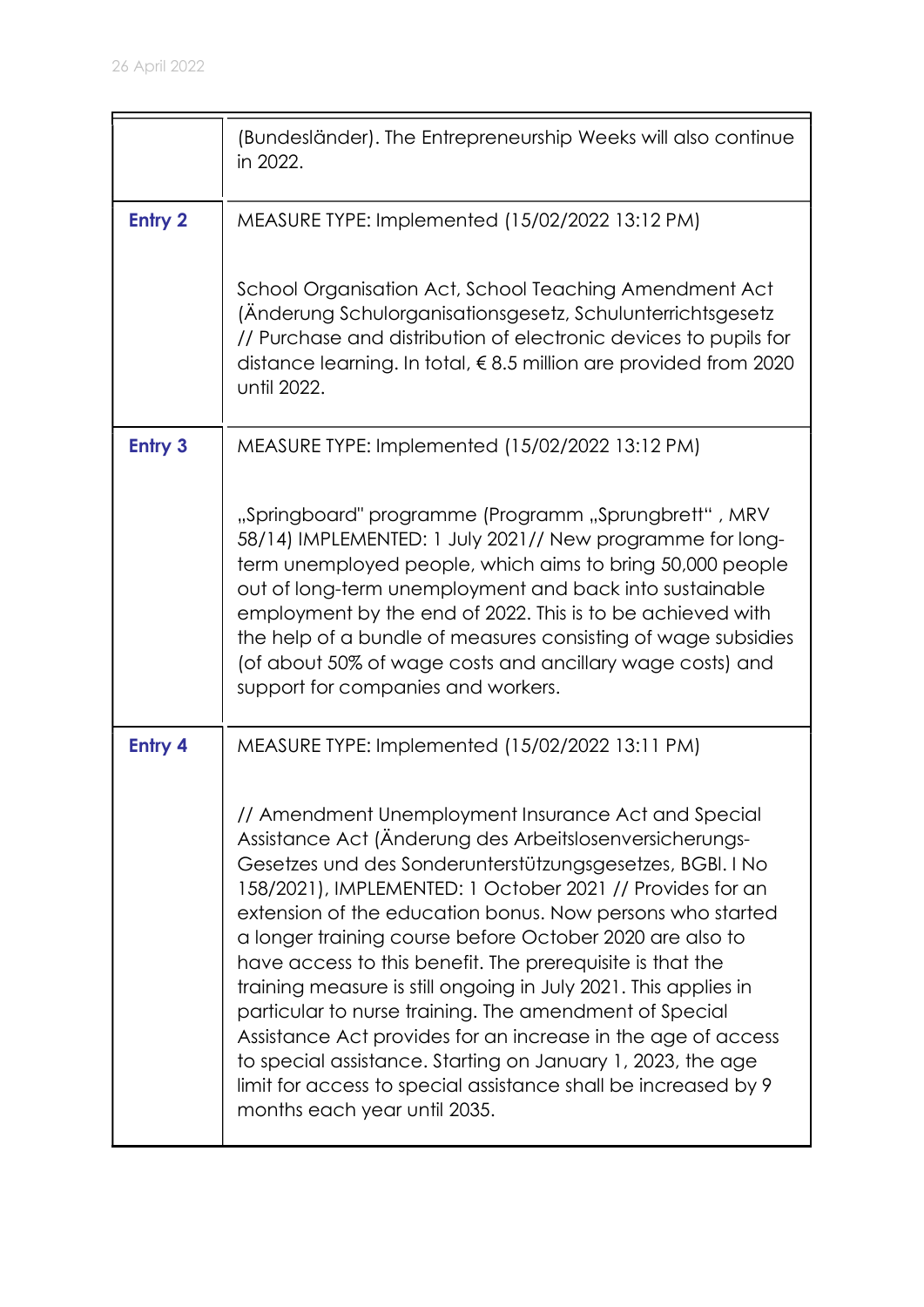| <b>Entry 5</b> | MEASURE TYPE: Implemented (07/10/2021 14:37 PM)                                                                                                                                                                                                                                                                                                                                                                                                                                                                                                                                                                                                                                                                                                                 |
|----------------|-----------------------------------------------------------------------------------------------------------------------------------------------------------------------------------------------------------------------------------------------------------------------------------------------------------------------------------------------------------------------------------------------------------------------------------------------------------------------------------------------------------------------------------------------------------------------------------------------------------------------------------------------------------------------------------------------------------------------------------------------------------------|
|                | // New/amended job profiles (Lehrberufspaket 1/2020 und<br>Lehrberufspaket 2/2020) IMPLEMENTED: May 2020 and July<br>2020 (Lehrberufspaket 1/2021 und Lehrberufspaket 2/2021)<br>IMPLEMENTED: May 2021 and August 2021 // Modernization<br>of existing and introduction of new occupational profiles<br>(2020 35 profiles concerned and 2021 15 concerned): In order<br>to ensure that apprenticeship remains an attractive and<br>future-oriented vocational training opportunity, the social<br>partners and experts from companies are involved in the<br>development of professional profiles. In addition to subject-<br>specific expertise, the focus is on transversal/interdisciplinary<br>competencies, in particular digitization and sustainability. |
| Entry 6        | MEASURE TYPE: Implemented (29/04/2021 09:05 AM)                                                                                                                                                                                                                                                                                                                                                                                                                                                                                                                                                                                                                                                                                                                 |
|                | // Vocational Training Act, Amendment<br>(Berufsausbildungsgesetz, Änderung, BGBI I No. 18/2020) Entry<br>into force: March 2020 // New target groups are to be<br>addressed in line with the increasing importance of<br>apprenticeship training -<br>Regular structural analyses of<br>the job profiles (digitization) - Apprenticeship training in<br>training facilities (Überbetriebliche Lehrausbildung) is geared<br>more towards placement in companies - Parents/persons<br>with caring responsibilities should be able to train in reduced<br>daily or weekly working hours                                                                                                                                                                           |
| <b>Entry 7</b> | MEASURE TYPE: Implemented (11/02/2022 16:26 PM)                                                                                                                                                                                                                                                                                                                                                                                                                                                                                                                                                                                                                                                                                                                 |
|                | // Wage subsidy – New Start Bonus (Bundesrichtlinie des AMS,<br>Kombilohnhilfe Neustartbonus) Entry into force: July 2020 // In<br>addition to the short-time work scheme a wage subsidy was<br>introduced on June 15, 2020 called "New Start Bonus"<br>(Neustartbonus). For the bonus the existing in-work-benefit<br>(Kombilohn) was adapted, which is a wage subsidy granted<br>to take up employment. The "New Start Bonus" is intended to<br>support job take-ups and to contribute to filling vacancies<br>registered with the AMS as quickly as possible. Companies                                                                                                                                                                                      |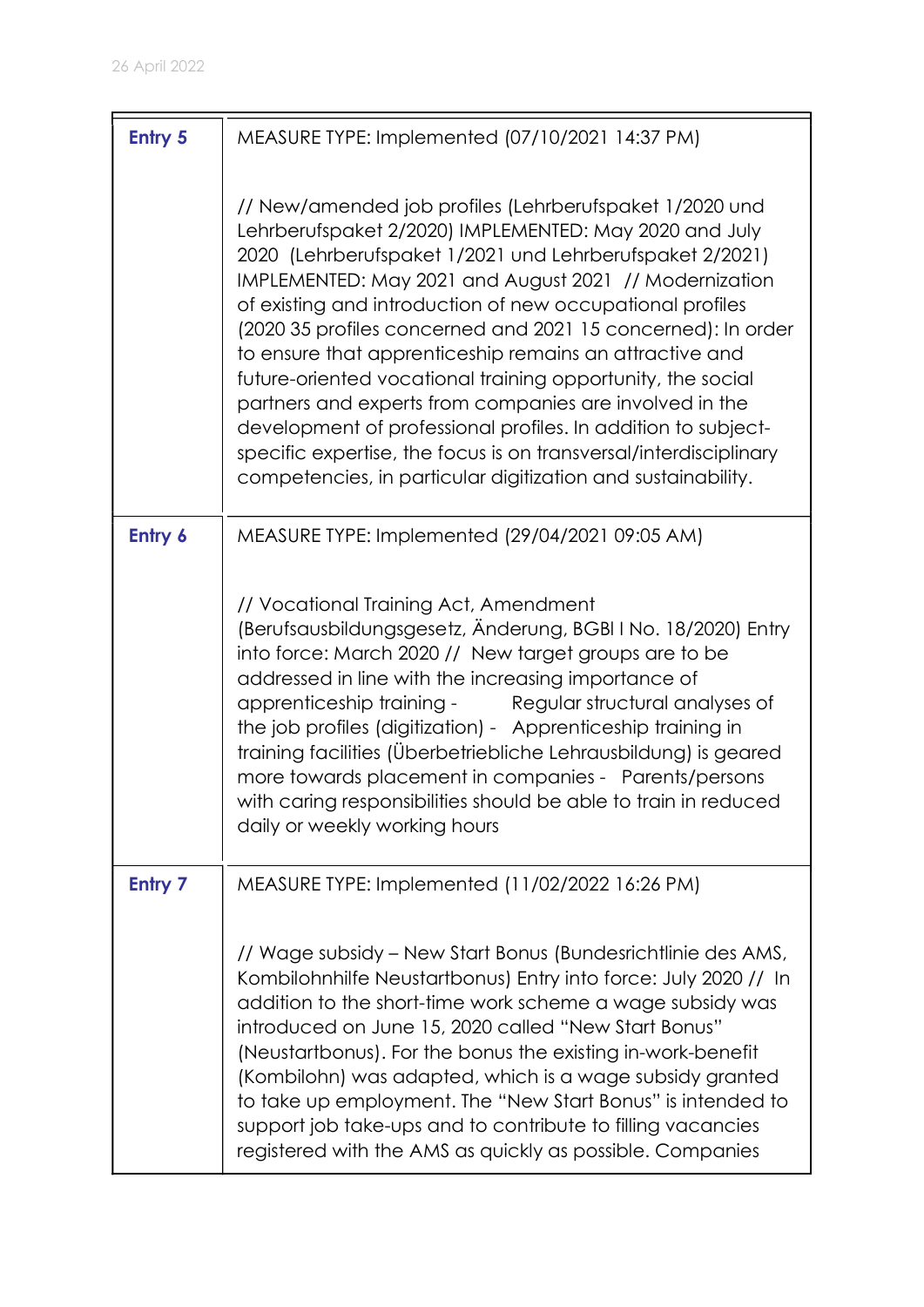|                | that are not yet working to full capacity should be able to re-<br>employ their permanent staff. Previously unemployed persons<br>can apply for the "New Start Bonus" if they accept a fully<br>insured employment relationship of at least 20 hours per<br>week, which is less well paid than their employment<br>relationship before unemployment. The "New Start Bonus" is<br>calculated from the difference between net remuneration for<br>the work performed and about 80% of the net remuneration<br>before unemployment plus social security contributions. This<br>difference is capped at $\epsilon$ 950 net. The "New Start Bonus" is<br>limited to work started between June 15, 2020 and<br>December 31, 2021 and can be claimed for a maximum of<br>28 weeks. The currently planned budget for the "New Start"<br>Bonus" is $\in$ 30 million.                                                                                                                                                       |
|----------------|-------------------------------------------------------------------------------------------------------------------------------------------------------------------------------------------------------------------------------------------------------------------------------------------------------------------------------------------------------------------------------------------------------------------------------------------------------------------------------------------------------------------------------------------------------------------------------------------------------------------------------------------------------------------------------------------------------------------------------------------------------------------------------------------------------------------------------------------------------------------------------------------------------------------------------------------------------------------------------------------------------------------|
| <b>Entry 8</b> | MEASURE TYPE: Implemented (28/01/2021 09:53 AM)                                                                                                                                                                                                                                                                                                                                                                                                                                                                                                                                                                                                                                                                                                                                                                                                                                                                                                                                                                   |
|                | Educational Investment Act (Bildungsinvestitionsgesetz -<br>))<br>cf. Federal Law Gazette I 87/2019), Parliamentary decision<br>taken on July 3rd, 2019; in force since September 1st, 2019                                                                                                                                                                                                                                                                                                                                                                                                                                                                                                                                                                                                                                                                                                                                                                                                                       |
| <b>Entry 9</b> | MEASURE TYPE: Announced (06/04/2022 10:54 AM)                                                                                                                                                                                                                                                                                                                                                                                                                                                                                                                                                                                                                                                                                                                                                                                                                                                                                                                                                                     |
|                | Vortrag an den Ministerrat betreffend den Entwurf eines<br>Bundesgesetzes, mit dem ein Bundesgesetz über die<br>Einrichtung eines Hospiz-und Palliativfonds und über die<br>Gewährung von Zweckzuschüssen an die Länder zur<br>finanziellen Unterstützung der Hospiz-und Palliativversorgung<br>ab dem Jahr 2022 (Hospiz-und Palliativfondsgesetz-<br>HosPalFG) erlassen wird, MRV 1/34; ANNOUNCED 15.<br>December 2021 // "Out of Responsibility for Austria" refers to<br>palliative and hospice care as a special form of care that<br>seeks to enable people with terminal illnesses to end their lives<br>with dignity. Special-purpose grants to the Länder are<br>planned in order to be able to finance certain modularly<br>graded offers. The aim is to provide needs-based care for<br>people in need of care and their relatives with affordable<br>hospice and palliative care. The Hospiz- und<br>Palliativfondsgesetz has entered into force retroactively as of<br>1.1.2022 (BGBI. I Nr. 29/2022) |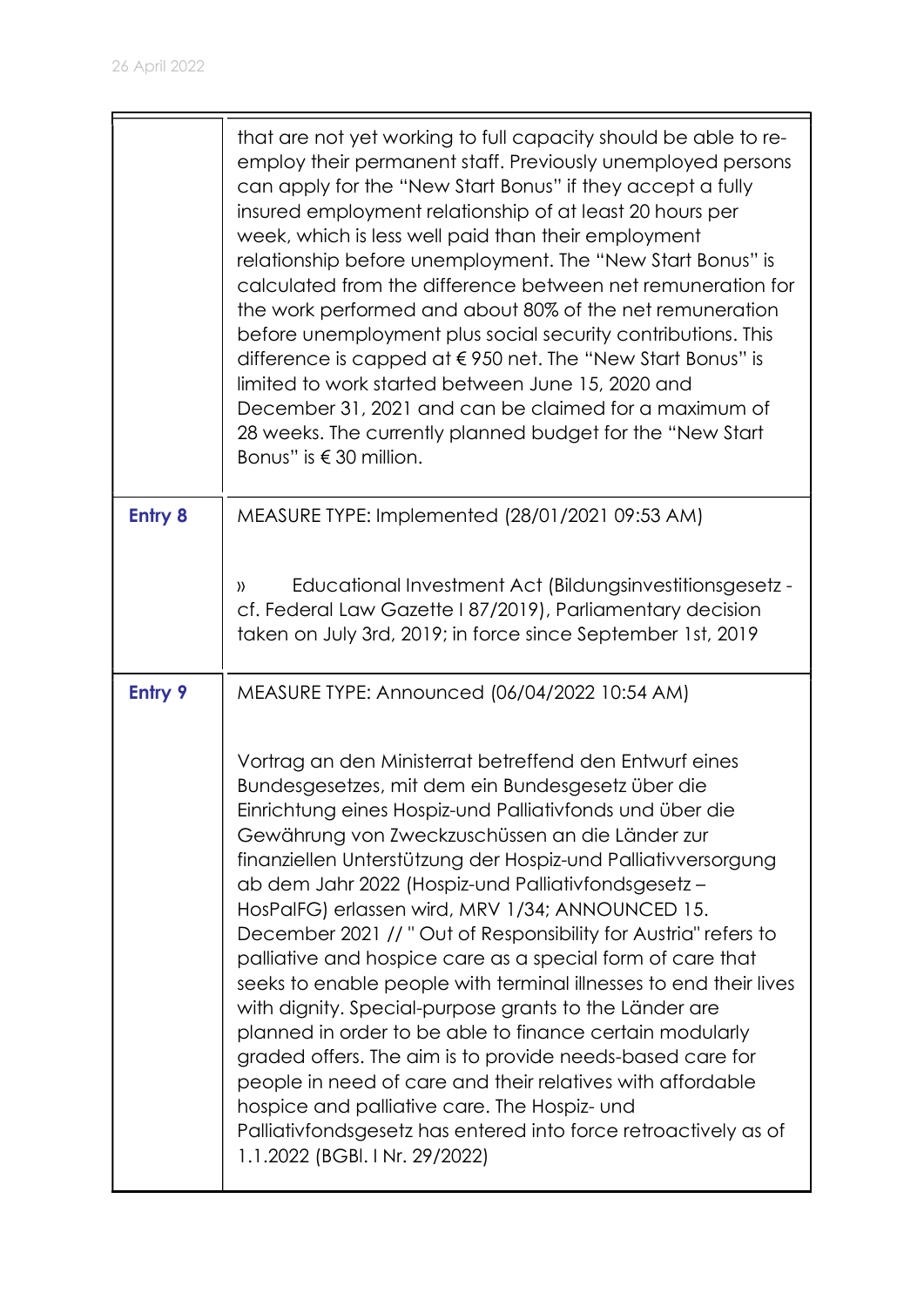# **Entry 10** | MEASURE TYPE: Announced (15/02/2022 13:12 PM) // Establishment of an environmental foundation and a transport foundation (Gründung einer Umweltstiftung und einer Verkehrsstiftung, MRV 67/25), ANNOUNCED: 6 July 2021 (See as well CSRs 2020 3.5.) // The federal government announces that it will provide an additional € 20 million to promote climate-relevant job foundations in the fields of the environment and environmentally friendly transport. Within the framework of the Corona Job Offensive, the federal government has already significantly expanded qualification measures. With the establishment of an environmental foundation, a further step is to be taken to create 1,000 training places for unemployed persons together with companies and thus to better cover the specific demand for skilled labour. A foundation model is also to be developed to better cover the need for skilled workers in public transport. **Comments** State of play

CSR 2 Subpart 4: Raise the levels of basic skills for disadvantaged groups, including people with a migrant background.

|         | <b>Measures</b>                                                                                                                                                                                                                                                                                                                                                                                                                                                                                                                                                          |  |
|---------|--------------------------------------------------------------------------------------------------------------------------------------------------------------------------------------------------------------------------------------------------------------------------------------------------------------------------------------------------------------------------------------------------------------------------------------------------------------------------------------------------------------------------------------------------------------------------|--|
| Entry 1 | MEASURE TYPE: Not Defined (15/02/2022 13:13 PM)                                                                                                                                                                                                                                                                                                                                                                                                                                                                                                                          |  |
|         | Austrian Integration Fund: Digital German courses for refugees<br>and migrants // The Austrian Integration Fund (ÖIF)<br>established online German learning units at the beginning of<br>April 2020 in response to the first Corona lockdown, which can<br>be easily attended from home, so that refugees and migrants<br>have ongoing opportunities to learn German and improve<br>their knowledge despite the restrictions in German course<br>offerings. In addition to regular courses, more than 1,600<br>online courses were held in 2021, enabling almost 100,000 |  |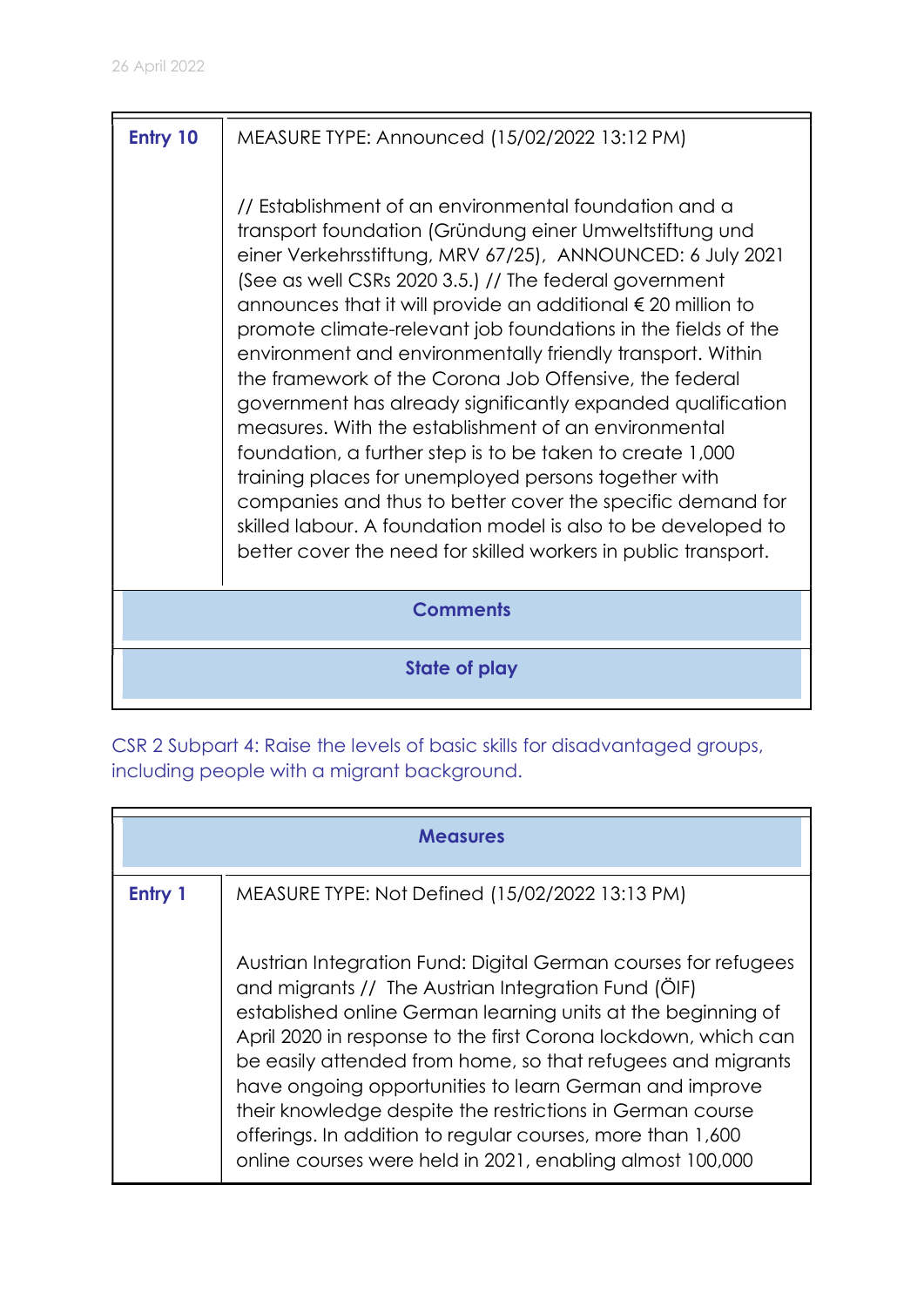|                | participants to improve their German skills: Courses at the A1,<br>A2 and B1 language levels are held daily from Monday to<br>Friday, and refugees and migrants can participate easily and<br>free of charge via computer and cell phone.                                                                                                                                                                                                                                                                                                                                                                                                                                                                                                                                                                                                                                                                                                                                                                                                                                                                                                                                                                                                             |
|----------------|-------------------------------------------------------------------------------------------------------------------------------------------------------------------------------------------------------------------------------------------------------------------------------------------------------------------------------------------------------------------------------------------------------------------------------------------------------------------------------------------------------------------------------------------------------------------------------------------------------------------------------------------------------------------------------------------------------------------------------------------------------------------------------------------------------------------------------------------------------------------------------------------------------------------------------------------------------------------------------------------------------------------------------------------------------------------------------------------------------------------------------------------------------------------------------------------------------------------------------------------------------|
| <b>Entry 2</b> | MEASURE TYPE: Not Defined (15/02/2022 13:15 PM)                                                                                                                                                                                                                                                                                                                                                                                                                                                                                                                                                                                                                                                                                                                                                                                                                                                                                                                                                                                                                                                                                                                                                                                                       |
|                | Education-fit programme (being based on The Act on the<br><b>Employment of People with Disabilities</b><br>(Behinderteneinstellungsgesetz, BGBI. Nr. 22/1970);<br>Compulsory Training Act (Ausbildungspflichtgesetz, BGBI. I Nr.<br>62/2016) // The "Education-fit programme" and his<br>"Preprocessing Module (Pre-Module)" is an offer for<br>adolescents and young adults who are seeking support for<br>their further educational or professional training after<br>completing their compulsory education. "Pre-Module": -<br>support an orientation concerning education, vocational<br>training and employment and social skills - preparation:<br>training, coaching, knowledge workshop, sport activities After<br>"Pre-Module" young people can start with the "Education-fit<br>programme". The "Education-fit programme" trains on: -<br>behaviour at work (concentration capacity, diligence,<br>punctuality, independence, ) - behaviour around other<br>people (manners, external appearance, handling criticism<br>and conflicts, ) - career choice maturity (assessing one's<br>own capacities) The "Education-fit programme" is built upon<br>four pillars: - Training modules - Coaching - Knowledge<br>workshop - Sport activities |
| <b>Entry 3</b> | MEASURE TYPE: Implemented (11/02/2022 16:35 PM)                                                                                                                                                                                                                                                                                                                                                                                                                                                                                                                                                                                                                                                                                                                                                                                                                                                                                                                                                                                                                                                                                                                                                                                                       |
|                | Family Burden Equalization Act, Amendment<br>(Familienlastenausgleichsgesetz Änderung, BGBI I No.<br>220/2021) Entry into force: June 2022 // Family allowance for<br>four months following the school graduation, if the child has<br>not yet reached the age of 24 or is substantially disabled and<br>has not yet reached the age of 25. Expected budget: 9 Mio.<br>€                                                                                                                                                                                                                                                                                                                                                                                                                                                                                                                                                                                                                                                                                                                                                                                                                                                                              |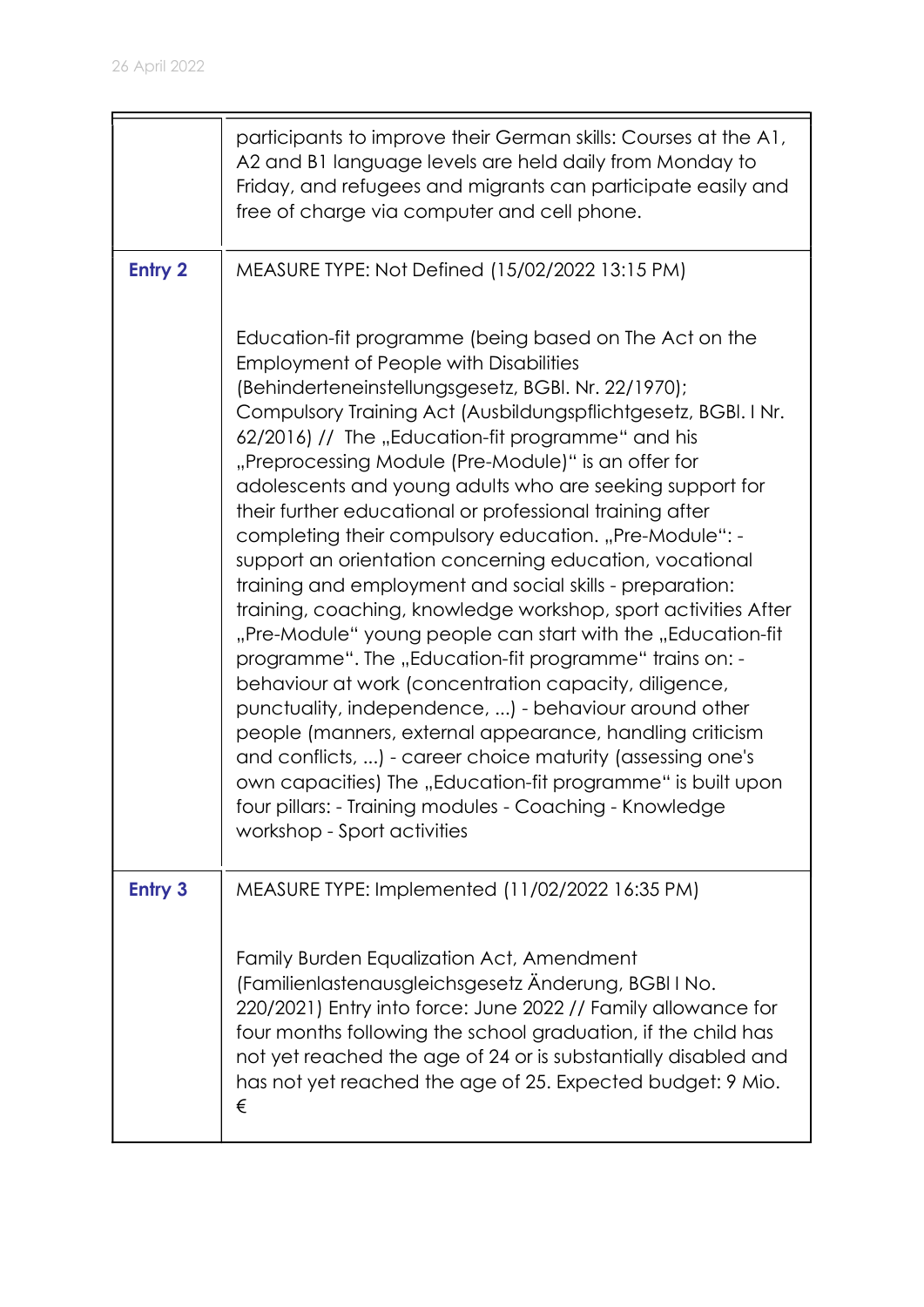| <b>Entry 4</b> | MEASURE TYPE: Implemented (11/02/2022 16:33 PM)                                                                                                                                                                                                                                                                                                                                                                                                                                                                                                                                                                                                                                                                                                                                 |
|----------------|---------------------------------------------------------------------------------------------------------------------------------------------------------------------------------------------------------------------------------------------------------------------------------------------------------------------------------------------------------------------------------------------------------------------------------------------------------------------------------------------------------------------------------------------------------------------------------------------------------------------------------------------------------------------------------------------------------------------------------------------------------------------------------|
|                | Budgetbegleitgesetz 2022, BGBI. I Nr. 202/2021, 13.12.2021 //<br>Amendment to the Pupil aid act 1983. The amounts are<br>raised, thereby expanding the group of recipients.                                                                                                                                                                                                                                                                                                                                                                                                                                                                                                                                                                                                     |
| <b>Entry 5</b> | MEASURE TYPE: Implemented (06/04/2022 10:59 AM)                                                                                                                                                                                                                                                                                                                                                                                                                                                                                                                                                                                                                                                                                                                                 |
|                | Agreement pursuant to Art. 15a B-VG between the Federal<br>Government and the Länder in connection with the extension<br>of the fiscal equalization period until the end of the year 2023,<br>MRV 1/27, Implemented // Amendment and prolongation of<br>the agreement pursuant to Art. 15a B-VG on the funding of<br>educational measures in the field of basic education and of<br>educational measures for catching up on compulsory<br>schooling until the new end of the financial equalization<br>period (end of 2023).                                                                                                                                                                                                                                                    |
| Entry 6        | MEASURE TYPE: Implemented (11/02/2022 16:32 PM)                                                                                                                                                                                                                                                                                                                                                                                                                                                                                                                                                                                                                                                                                                                                 |
|                | Bundesgesetz, mit dem das Schulorganisationsgesetz, das<br>Schulunterrichtsgesetz, das Schulunterrichtsgesetz für<br>Berufstätige, Kollegs und Vorbereitungslehrgänge, das<br>Schulzeitgesetz 1985, das Pflichtschulerhaltungs-<br>Grundsatzgesetz, das Land-und forstwirtschaftliche<br>Bundesschulgesetz, das Schulpflichtgesetz 1985, das<br>Hochschulgesetz 2005 und das 2. COVID-19-Hochschulgesetz<br>geändert werden; BGBI.I Nr. 232/2021, 30. Dezember 2021 //<br>Transfer of the "summer school" into Austrian school law -<br>Intensification of basic digital education by transferring the<br>compulsory exercise into a compulsory subject -Transfer of a<br>school experiment and creation of new training opportunities<br>in the field of elementary education. |
| <b>Entry 7</b> | MEASURE TYPE: Implemented (14/02/2022 18:13 PM)                                                                                                                                                                                                                                                                                                                                                                                                                                                                                                                                                                                                                                                                                                                                 |
|                | Amendment of the Federal law to combat the<br>consequences of pandemic (Anderung des COVID-19-                                                                                                                                                                                                                                                                                                                                                                                                                                                                                                                                                                                                                                                                                  |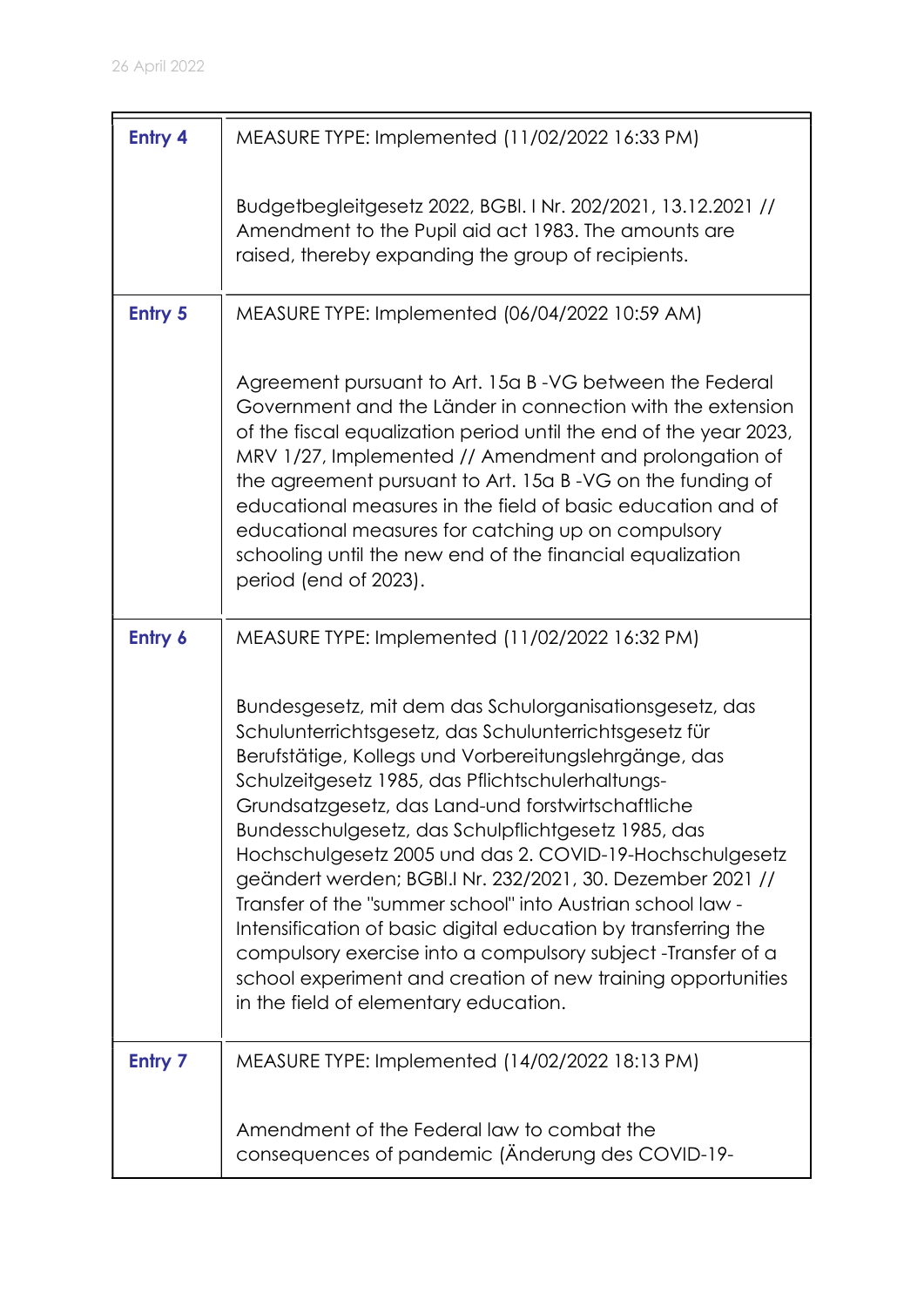|                 | Gesetz-Armut, BGBI. I No. 145/2021) IMPLEMENTED: July 2021 //<br>€ 24 million have been allotted for eviction prevention<br>projects for the years 2021 until 2023, the target group<br>encompassing people facing the threat of a COVID-19<br>related eviction.                                                                                                                                                                                                                                                                                                                                                                                                                                                                                                                                                   |
|-----------------|--------------------------------------------------------------------------------------------------------------------------------------------------------------------------------------------------------------------------------------------------------------------------------------------------------------------------------------------------------------------------------------------------------------------------------------------------------------------------------------------------------------------------------------------------------------------------------------------------------------------------------------------------------------------------------------------------------------------------------------------------------------------------------------------------------------------|
| <b>Entry 8</b>  | MEASURE TYPE: Implemented (06/04/2022 10:56 AM)                                                                                                                                                                                                                                                                                                                                                                                                                                                                                                                                                                                                                                                                                                                                                                    |
|                 | Amendment of the Federal law to combat the<br>consequences of pandemic poverty (Anderung des COVID-<br>19-Gesetz-Armut, BGBI. I No. 17/2022); IMPLEMENTED: March<br>2022 // Measures to compensate the pandemic-related<br>ongoing developments in rising living costs for households<br>receiving social assistance or minimum income (further €44<br>million; $\epsilon$ 300 per household will be paid out). This payment<br>does not reduce social assistance.                                                                                                                                                                                                                                                                                                                                                 |
| <b>Entry 9</b>  | MEASURE TYPE: Implemented (15/02/2022 13:16 PM)                                                                                                                                                                                                                                                                                                                                                                                                                                                                                                                                                                                                                                                                                                                                                                    |
|                 | Youth Foundation "Just2Job" since September 2020 // The<br>Just 2 Job implacement foundation supports young people<br>aged 20-30 who have a formally low level of education and<br>are registered as unemployed. The work foundation is<br>designed for a period of 5 years and is intended to enable<br>low-skilled people to complete an apprenticeship and re-<br>enter working life. The aim of the foundation is to accompany<br>young adults belonging to the target group and to support<br>them through job-related qualification, case management<br>and coaching until they pass the (extraordinary)<br>apprenticeship exam and in their search for a new job or re-<br>employment. Focal points for support: Supra-regional<br>placement - mobility package and women re-entering the<br>labour market. |
| <b>Entry 10</b> | MEASURE TYPE: Implemented (21/02/2022 14:04 PM)                                                                                                                                                                                                                                                                                                                                                                                                                                                                                                                                                                                                                                                                                                                                                                    |
|                 | Amendment of the Federal law to combat the<br>consequences of pandemic poverty (Anderung des COVID-<br>19-Gesetz-Armut, BGBI. I No. 58/2021), Entry into force: April                                                                                                                                                                                                                                                                                                                                                                                                                                                                                                                                                                                                                                              |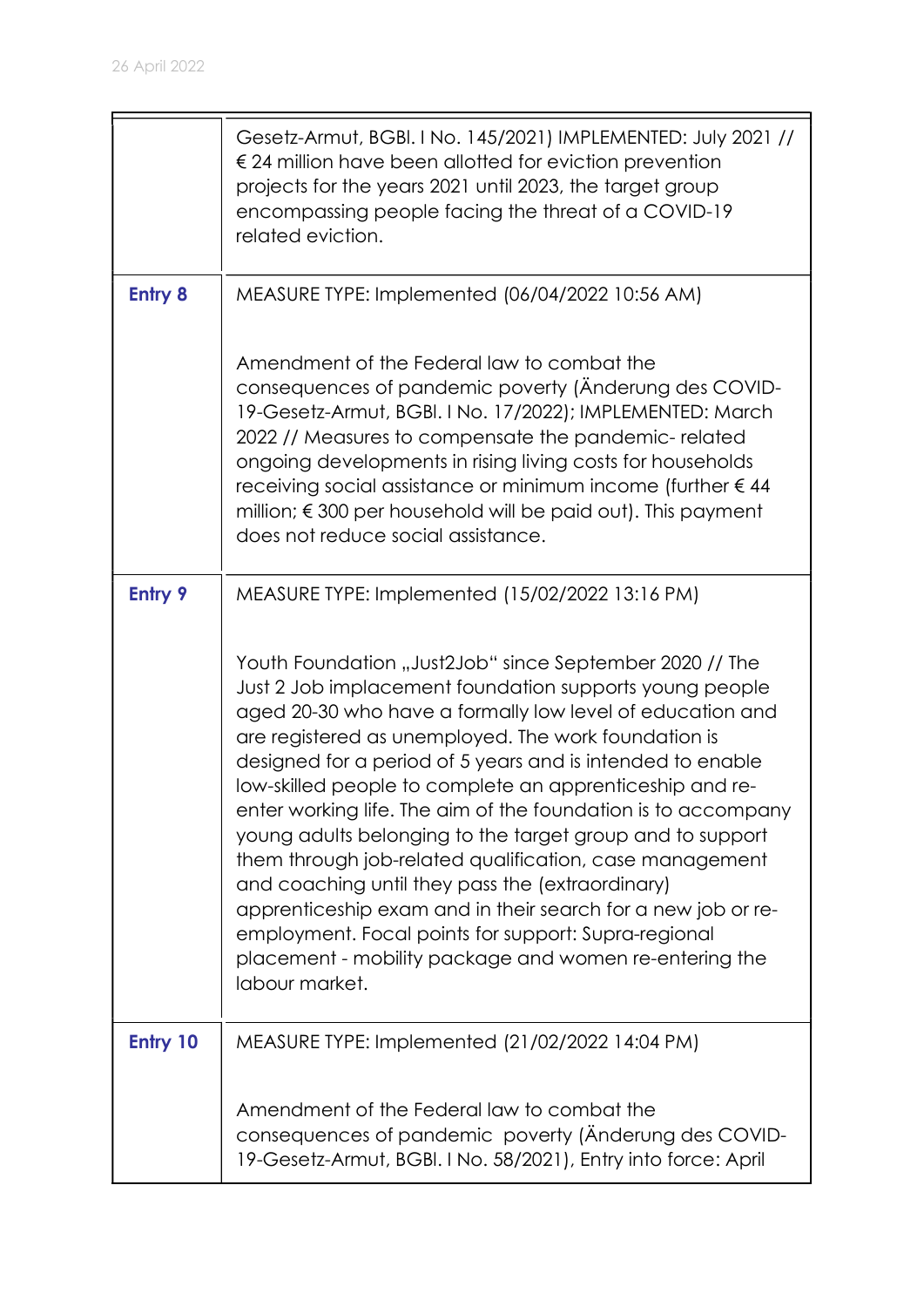|          | 2021 // The funds to support low-income and particularly<br>vulnerable groups of people have been increased by further<br>€ 26 million. These funds are to be used for: •<br>A further<br>increase of grants for families receiving minimum income or<br>social assistance (up to $\epsilon$ 14 million; as a result, up to $\epsilon$ 200 per<br>child will be paid out) • Projects for particularly vulnerable<br>groups of people ( $\in$ 12 million)                                                                                                                    |
|----------|-----------------------------------------------------------------------------------------------------------------------------------------------------------------------------------------------------------------------------------------------------------------------------------------------------------------------------------------------------------------------------------------------------------------------------------------------------------------------------------------------------------------------------------------------------------------------------|
| Entry 11 | MEASURE TYPE: Implemented (06/04/2022 10:57 AM)                                                                                                                                                                                                                                                                                                                                                                                                                                                                                                                             |
|          | Federal law to combat the consequences of pandemic<br>poverty (COVID-19-Law-Poverty, COVID-19-Gesetz-Armut,<br>BGBI I No. 135/2020), Entry into force: December 2020 //<br>Measures to reduce the economic impact of the pandemic<br>on households receiving social assistance or minimum<br>income: $\bullet$ A one-off payment of $\epsilon$ 100 is provided for each<br>child in the affected families • Households may receive<br>financial support of up to $\epsilon$ 100 to cover energy costs. For<br>both measures a total of $\epsilon$ 20 million was allocated. |
| Entry 12 | MEASURE TYPE: Implemented (15/02/2022 13:17 PM)                                                                                                                                                                                                                                                                                                                                                                                                                                                                                                                             |
|          | Amendment of the Family Burden Equalization Act, Anderung<br>des Familienlastenausgleichsgesetzes), 6th COVID-19-Act,<br>6.COVID-19-Gesetz, BGBI. I No. 28/2020; Entry into force: May<br>2020 // Support for children in families receiving social<br>assistance or minimum income support ( $\epsilon$ 13 million). The<br>support is provided as a lump sum of 50 euros per child per<br>month for two months (this corresponds to an allowance of<br>100 euros per child).                                                                                              |
| Entry 13 | MEASURE TYPE: Implemented (15/02/2022 13:17 PM)                                                                                                                                                                                                                                                                                                                                                                                                                                                                                                                             |
|          | Study Funding Act 1992, Amendment<br>(Studienförderungsgesetz 1992, Änderung, BGBI I No.<br>15/2021), Entry into force: January 2021 // The additional<br>income limit for receiving study grants is raised from $\epsilon$ 10,000                                                                                                                                                                                                                                                                                                                                          |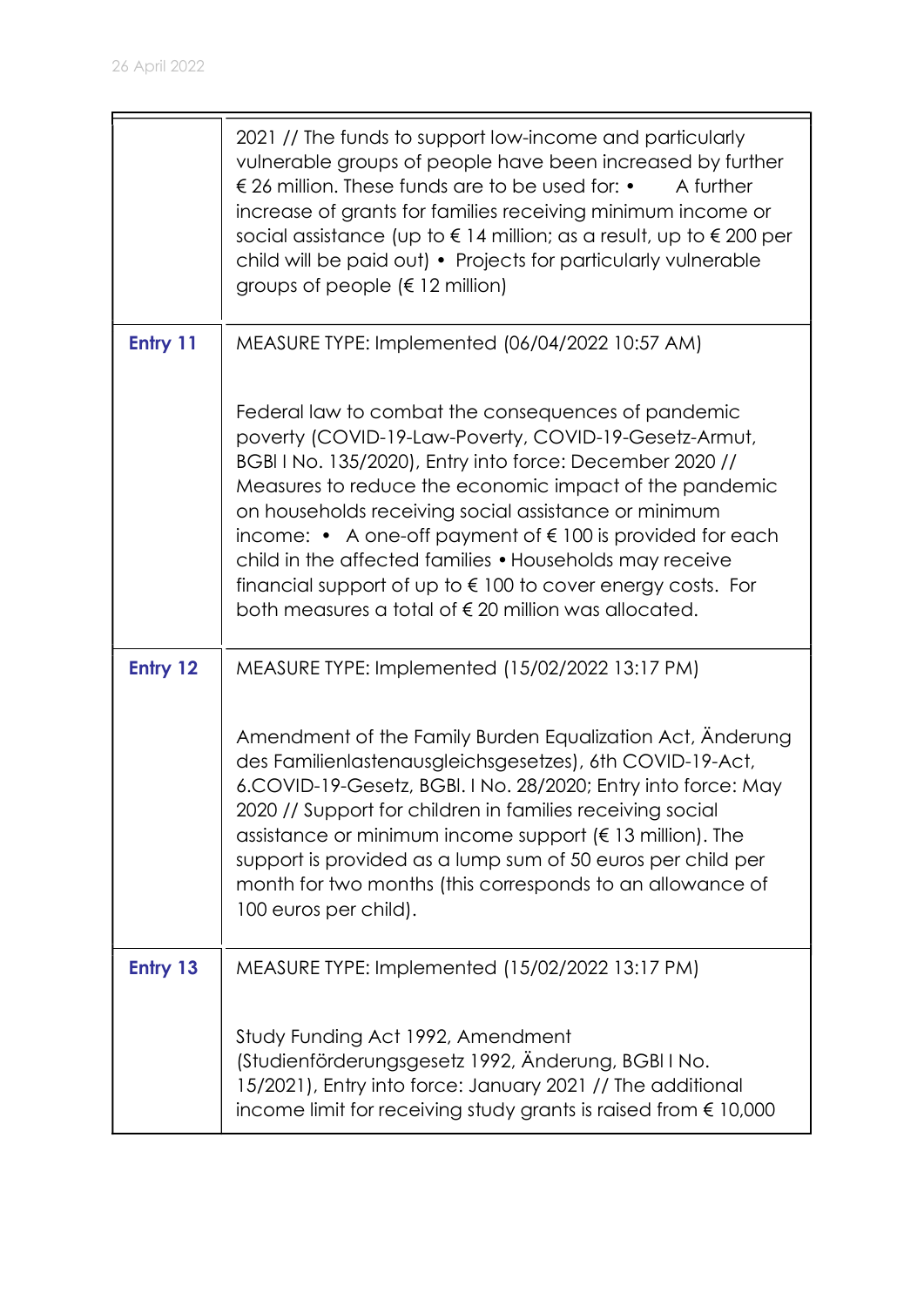|          | to $\epsilon$ 15,000. The regulation already applies from the 2019/2020<br>academic year.                                                                                                                                                                                                                                                                                                                                                                                                                                                                                                                                                                                                                                                 |
|----------|-------------------------------------------------------------------------------------------------------------------------------------------------------------------------------------------------------------------------------------------------------------------------------------------------------------------------------------------------------------------------------------------------------------------------------------------------------------------------------------------------------------------------------------------------------------------------------------------------------------------------------------------------------------------------------------------------------------------------------------------|
| Entry 14 | MEASURE TYPE: Implemented (15/02/2022 13:14 PM)                                                                                                                                                                                                                                                                                                                                                                                                                                                                                                                                                                                                                                                                                           |
|          | Special Corona provisions regarding family allowance, Family<br>Equalization Act, Amendment<br>(Familienlastenausgleichsgesetz, Änderung, BGBI I No.<br>28/2020), Entry into force: May 2020 // The regular period for<br>receiving family allowance was extended by 1 extra semester<br>(university studies) or additional 6 months (formal education),<br>even if this would stretch the age limit of 24 (or 25 years).                                                                                                                                                                                                                                                                                                                 |
| Entry 15 | MEASURE TYPE: Implemented (15/02/2022 13:14 PM)                                                                                                                                                                                                                                                                                                                                                                                                                                                                                                                                                                                                                                                                                           |
|          | Covid-19 Higher Education Act (Covid-19 Hochschulgesetz),<br>BGBI Nr. 23/2020) Entry into force: April 2020 // The COVID-19<br>Higher Education Act (C-HG) gave the Federal Minister of<br>Education the power to issue special regulations that<br>derogate from certain provisions of the Universities Act<br>(Universitätsgesetz) by ordinance. They were valid for the<br>summer semester 2020 and the winter semester 2020/2021.<br>These special provisions are related to deadlines, admission<br>periods, entry into force of curricula, transition periods, etc.                                                                                                                                                                 |
| Entry 16 | MEASURE TYPE: Implemented (15/02/2022 13:14 PM)                                                                                                                                                                                                                                                                                                                                                                                                                                                                                                                                                                                                                                                                                           |
|          | School Organization Act, School Instruction Act, School<br>Instruction Act for Working People, Colleges and preparatory<br>courses (Schulorganisationsgesetz, Schulunterrichtsgesetz,<br>Schulunterrichtsgesetz für Berufstätige, Kollegs und<br>Vorbereitungslehrgänge u.a. Ges., Änderung, BGBI I No.<br>19/2021) Entry into force: January 2021 // The law provides<br>i.a.: - The Federal Minister of Education, Science and<br>Research can set guidelines on the type and technical<br>requirements for ICT-based teaching, digital end devices and<br>digital learning and work platforms. These measures are<br>intended to increase ICT-based teaching in schools. -<br>Discussions and exchange between teachers and parents or |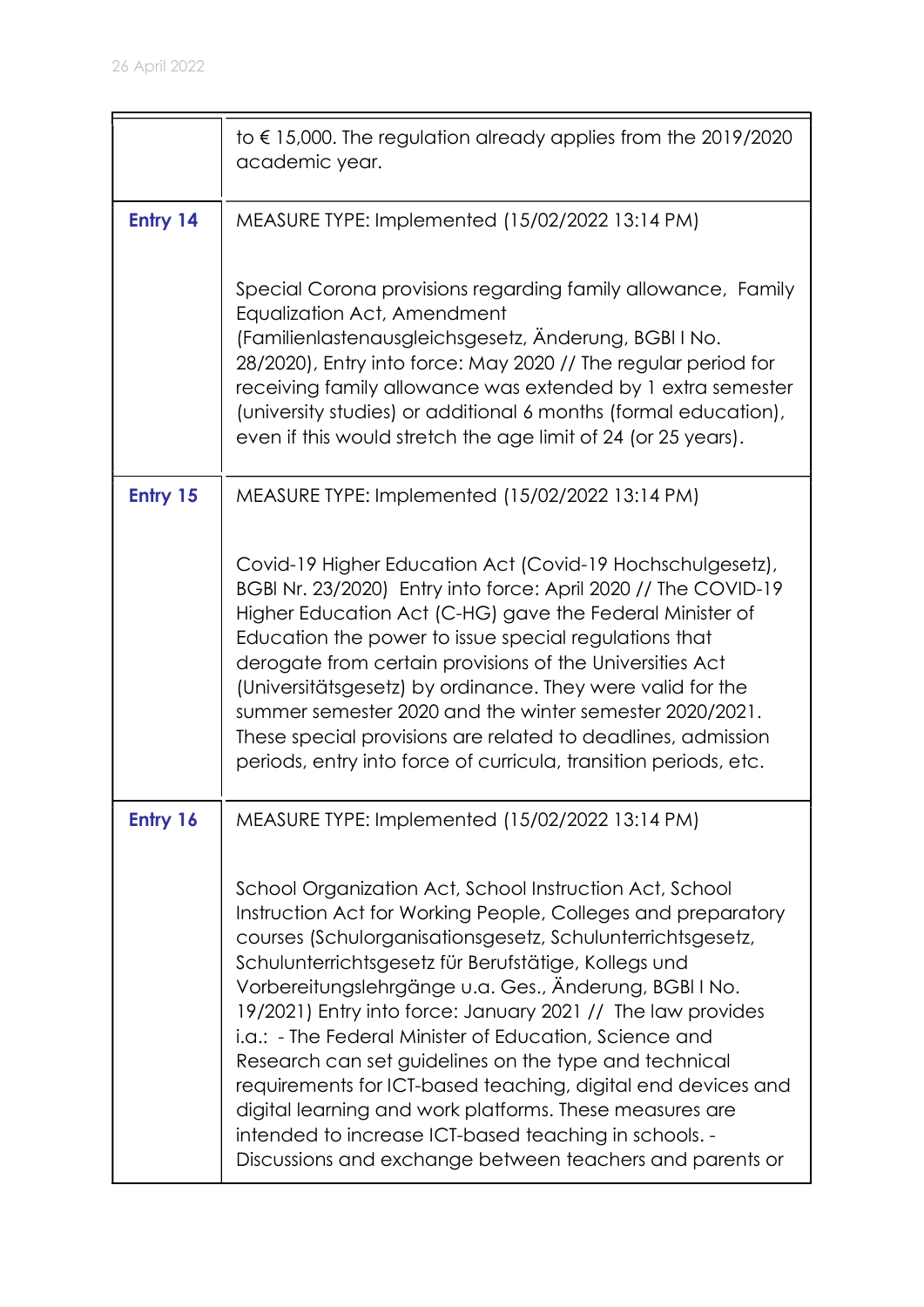|                 | conferences between teachers are possible via electronic<br>communication. Further development of the NOST (new<br>upper secondary level): The sustainable acquisition of<br>competencies is achieved through needs-based support<br>measures for students as well as semestralization, which will<br>contribute significantly to the gradual and continuous<br>achievement of all students - from gifted students to students<br>with learning difficulties.                                                                                                                                                                                                                                                                                                                                                                                                      |
|-----------------|--------------------------------------------------------------------------------------------------------------------------------------------------------------------------------------------------------------------------------------------------------------------------------------------------------------------------------------------------------------------------------------------------------------------------------------------------------------------------------------------------------------------------------------------------------------------------------------------------------------------------------------------------------------------------------------------------------------------------------------------------------------------------------------------------------------------------------------------------------------------|
| Entry 17        | MEASURE TYPE: Implemented (15/02/2022 13:15 PM)                                                                                                                                                                                                                                                                                                                                                                                                                                                                                                                                                                                                                                                                                                                                                                                                                    |
|                 | 3rd COVID-19-Act (3. COVID-19-Gesetz, BGBI I NO. 23/2020)<br>Entry into force: April 2020 // Purchase and distribution of<br>electronic devices to pupils for distance learning. In total, €<br>5.3 million are made available from the COVID-19 crisis<br>management fund. Against the background of home-<br>schooling and distance learning general regulations were set<br>to ensure a fair level playing-field: - mandating remedial<br>teaching - mandating subject-related study times or<br>supplementary lessons - regulation concerning the use of<br>electronic communication for teaching, performance<br>evaluation and performance assessment mandating<br>teaching independent of location (for different school types,<br>school, school locations, individual classes, groups or part of<br>groups) with or without guided curriculum compilation |
| <b>Entry 18</b> | MEASURE TYPE: Implemented (06/04/2022 10:57 AM)                                                                                                                                                                                                                                                                                                                                                                                                                                                                                                                                                                                                                                                                                                                                                                                                                    |
|                 | 1st COVID-19-Act (1. COVID-19-Gesetz, BGBI I No. 12/2020),<br>Entry into force: March 2020 // COVID-19 crisis management<br>fund.                                                                                                                                                                                                                                                                                                                                                                                                                                                                                                                                                                                                                                                                                                                                  |
| Entry 19        | MEASURE TYPE: Implemented (15/02/2022 13:15 PM)                                                                                                                                                                                                                                                                                                                                                                                                                                                                                                                                                                                                                                                                                                                                                                                                                    |
|                 | School Organisation Act, School Teaching Amendment Act<br>(Änderung Schulorganisationsgesetz, Schulunterrichtsgesetz -<br>cf. Federal Law Gazette I 86/2019). Parliamentary decision<br>taken on July 2nd, 2019; in force since August 1st, 2019<br>Individual competence and potential measurement (national                                                                                                                                                                                                                                                                                                                                                                                                                                                                                                                                                      |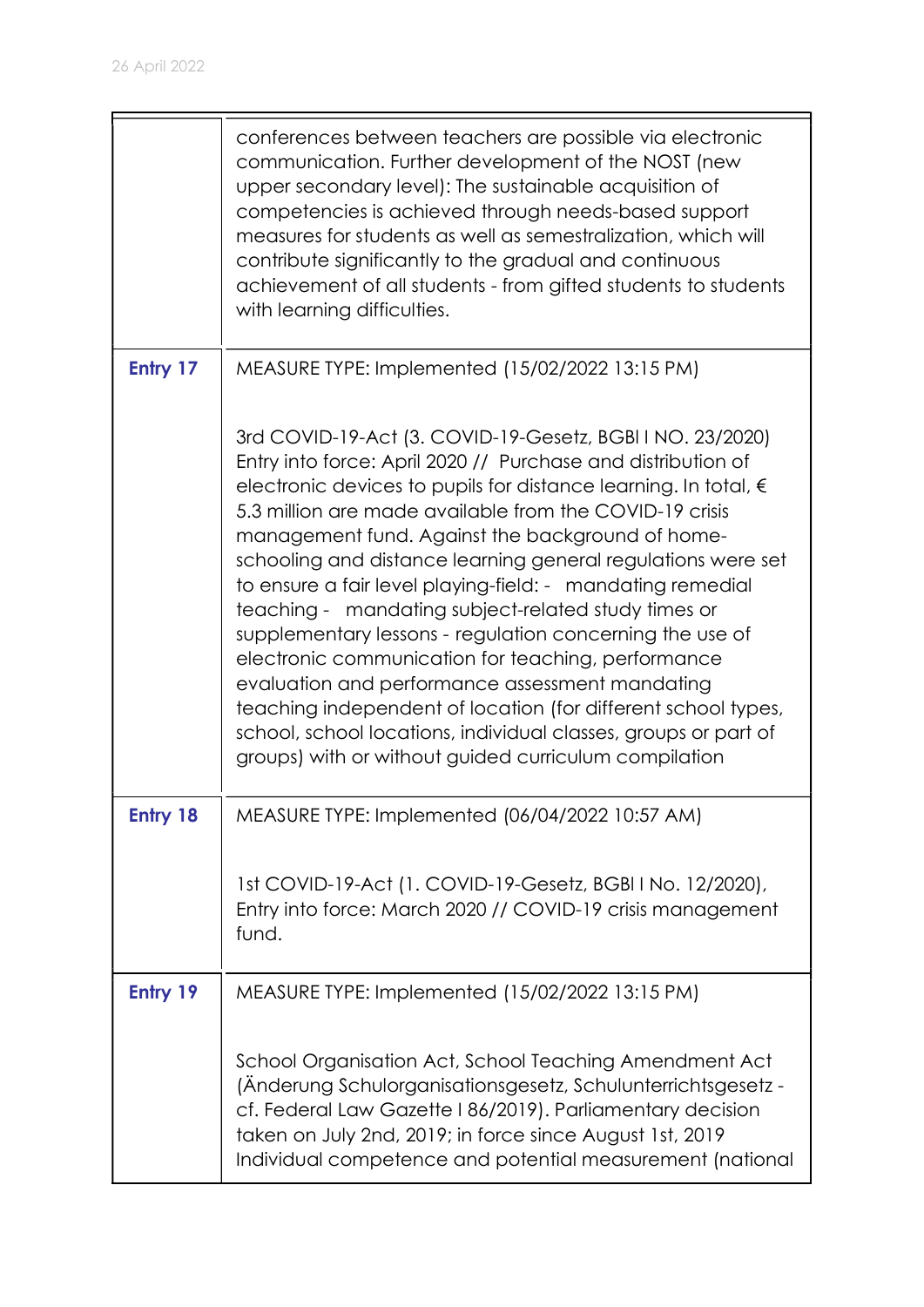F

|                 | performance measurement) with the aim to create an<br>evidence base for support planning, teaching development<br>and school quality work. Adjustments to the transfer of data<br>between elementary educational institutions and schools<br>regarding language support. Further development of<br>Polytechnic Schools with the aim of creating a modern<br>education at the end of compulsory schooling.                                                                                                                                                                                                                           |
|-----------------|-------------------------------------------------------------------------------------------------------------------------------------------------------------------------------------------------------------------------------------------------------------------------------------------------------------------------------------------------------------------------------------------------------------------------------------------------------------------------------------------------------------------------------------------------------------------------------------------------------------------------------------|
| <b>Entry 20</b> | MEASURE TYPE: Implemented (28/01/2021 09:53 AM)                                                                                                                                                                                                                                                                                                                                                                                                                                                                                                                                                                                     |
|                 | Educational Investment Act (Bildungsinvestitionsgesetz - cf.<br>Federal Law Gazette I 87/2019), Parliamentary decision taken<br>on July 3rd, 2019; in force since September 1st, 2019. The<br>expansion of all-day school forms is regarded as an essential<br>contribution to equal opportunities in education. All-day<br>school forms create uniform conditions for learning and<br>supervision irrespective of social background.                                                                                                                                                                                               |
| <b>Entry 21</b> | MEASURE TYPE: Announced (14/02/2022 18:14 PM)                                                                                                                                                                                                                                                                                                                                                                                                                                                                                                                                                                                       |
|                 | Bericht über den Start der Verhandlungen für eine neue Art.<br>15a B-VG Vereinbarung über die Elementarpädagogik, MRV<br>73/15, ANNOUNCED 5 October 2021 // Negotiations are to be<br>undertaken with the federal provinces on a continuation and<br>improvement of the existing Art. 15a B-VG agreement in line<br>with the government program.                                                                                                                                                                                                                                                                                    |
| <b>Entry 22</b> | MEASURE TYPE: Announced (06/04/2022 11:00 AM)                                                                                                                                                                                                                                                                                                                                                                                                                                                                                                                                                                                       |
|                 | Start eines pädagogischen Sofortpakets zur Unterstützung der<br>Schüler/innen; MRV 2/21, ANNOUNCED: 12. January 2022 //<br>This package is intended to combat the negative<br>educational, psychological and health consequences of the<br>crisis from various sides and to help students during this<br>difficult time. This includes the following measures: Extension<br>and expansion of the support hours package, expansion of<br>individual learning support "weiterlernen.at", school fund for<br>promoting class community and coping with COVID-19, more<br>psychosocial support for students, expansion of school social |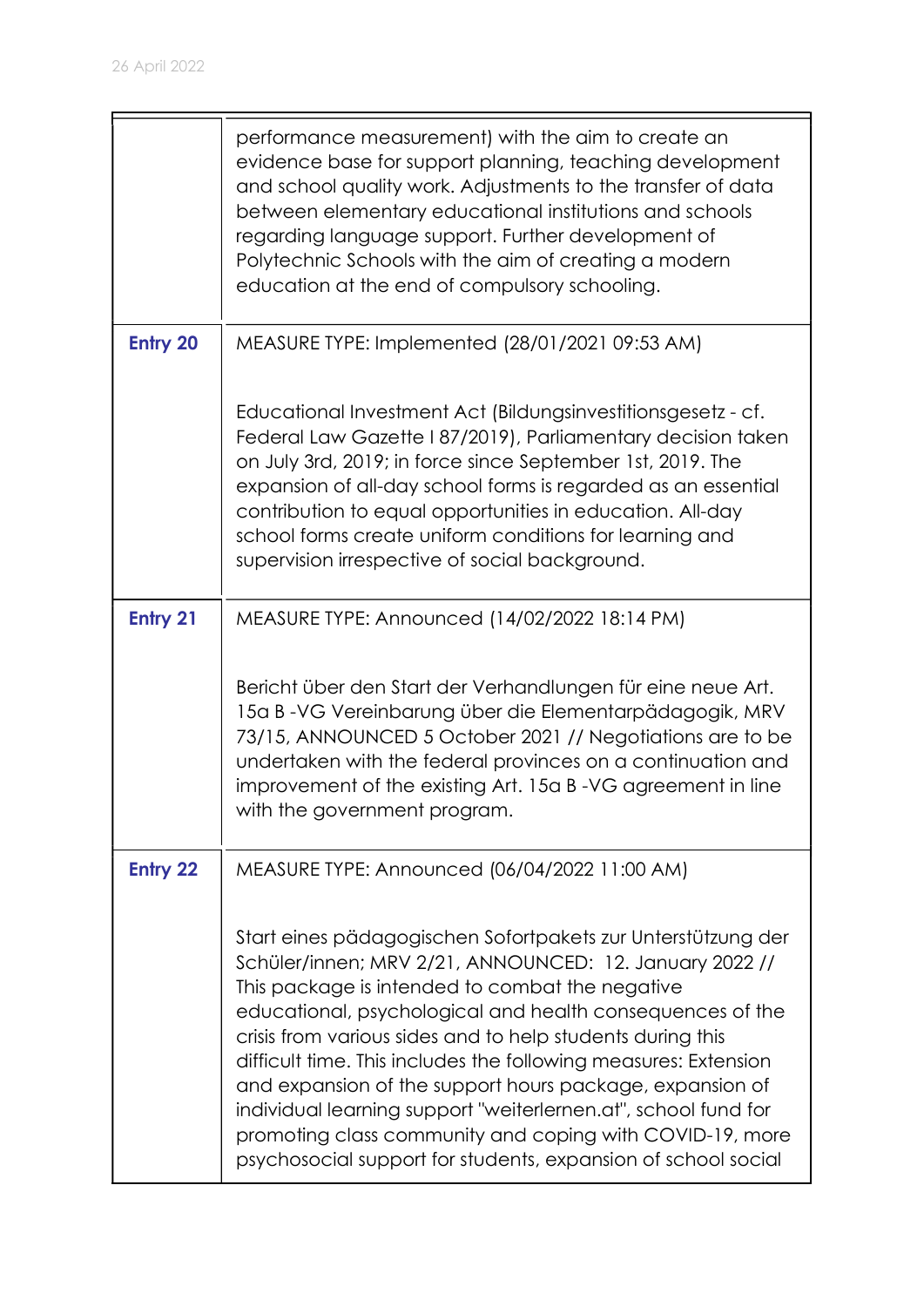work in cooperation with the Länder, adult education, campaign for exercise and sports to promote resilience aswell as measures for apprentices to support learning. The estimated cost amounts to approx. € 149 million in addition to more than 250 million euros made available in support hours and other support measures to make up for learning deficits since January 2021.

**Comments** 

State of play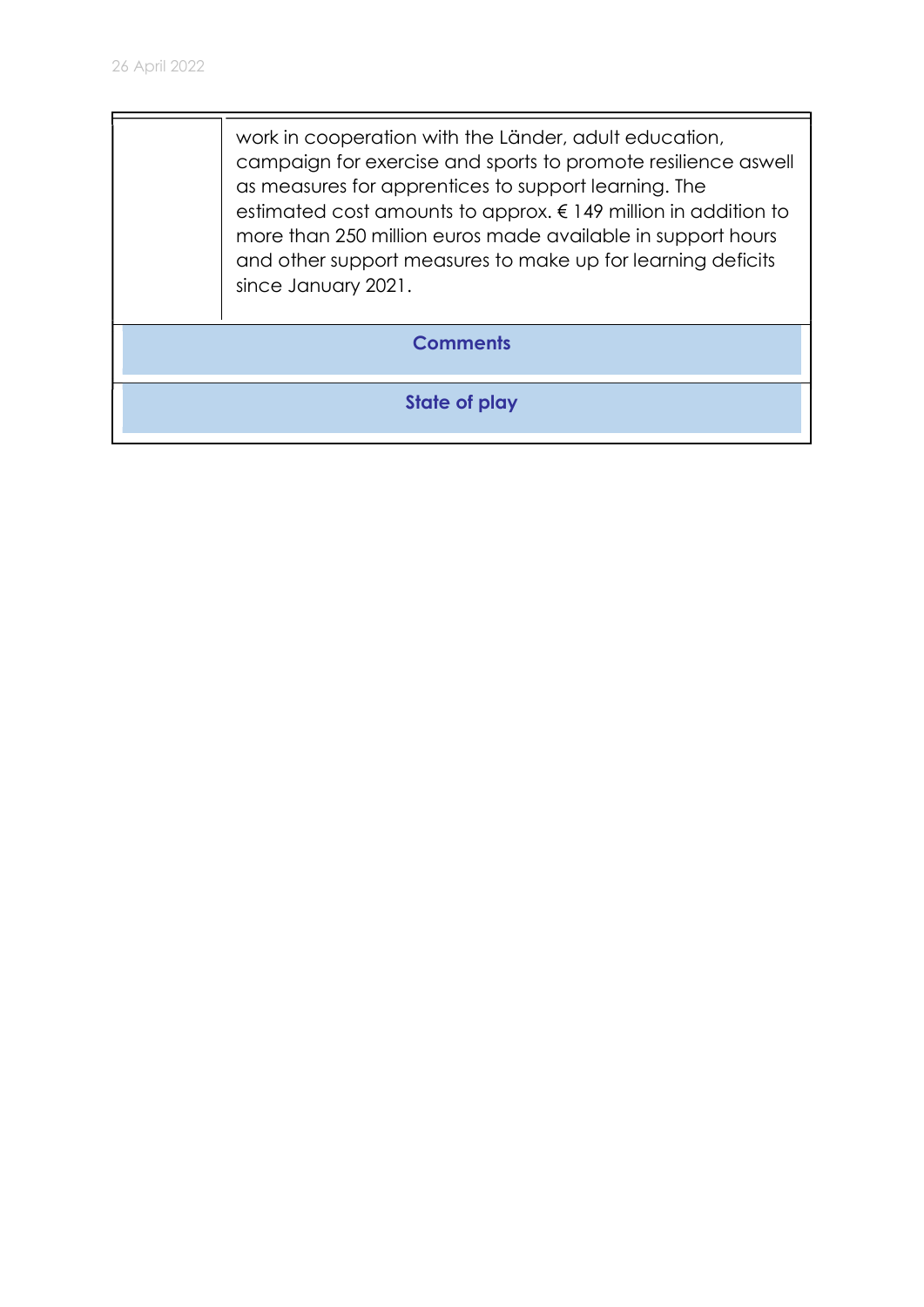## CSR.2019.3

CSR 3 Subpart 1: Focus investment-related economic policy on research and development, innovation,

|                               | <b>Measures</b>                                                                                                                                                                                                                                                                                                                                                                                                                                                                                                                                                                                                                                                                                       |  |
|-------------------------------|-------------------------------------------------------------------------------------------------------------------------------------------------------------------------------------------------------------------------------------------------------------------------------------------------------------------------------------------------------------------------------------------------------------------------------------------------------------------------------------------------------------------------------------------------------------------------------------------------------------------------------------------------------------------------------------------------------|--|
| <b>Entr</b><br>y <sub>1</sub> | MEASURE TYPE: Not Defined (14/02/2022 18:15 PM)                                                                                                                                                                                                                                                                                                                                                                                                                                                                                                                                                                                                                                                       |  |
|                               | Amendment of the Federal Law on the Foundation of Research,<br>Technology and Development (FTE Nationalstiftungsgesetz, BGBI. I<br>Nr. 133/2003) : Fonds Zukunft Österreich Novelle 2021 // In<br>implementation of the Government Program<br>(Regierungsprogramm 2020-2024) the Federal Law on the<br>Foundation of Research, Technology and Development (FTE-<br>Nationalstiftungsgesetz) was amended and the "Fonds Zukunft"<br>Österreich" established; it will provide funding for basic and<br>applied research up to the amount of 140 million Euros per year<br>from 2022-2025; the amendment was adopted as part of<br>"Bundesfinanzgesetz 2022"                                             |  |
| <b>Entr</b><br>y <sub>2</sub> | MEASURE TYPE: Not Defined (06/04/2022 11:01 AM)                                                                                                                                                                                                                                                                                                                                                                                                                                                                                                                                                                                                                                                       |  |
|                               | IPCEI Microelectronics I, NOT DEFINED // Approved by EC in March<br>2021, the IPCEI on Microelectronics 1 will support the digital<br>transition by providing subsidies for the development of power<br>semiconductors and packaging technology up to the level of first<br>industrial deployment. Overall max $\epsilon$ 145 Mio. will be provided to<br>selected Austrian companies from 2021-2025. IPCEI EuBatIn, NOT<br>DEFINED // Approved by EC in January 2021, the IPCEI on<br>European Battery Innovation aims to build a competitive and<br>highly innovative European battery value chain. Overall max. €45<br>Mio. will be provided to the selected Austrian companies from<br>2021-2030. |  |
| <b>Entr</b><br>y <sub>3</sub> | MEASURE TYPE: Not Defined (15/02/2022 13:18 PM)                                                                                                                                                                                                                                                                                                                                                                                                                                                                                                                                                                                                                                                       |  |
|                               | Institute of Science and Technology Austria (IST-Austria);<br>independent evaluation // The Institute of Science and Technology                                                                                                                                                                                                                                                                                                                                                                                                                                                                                                                                                                       |  |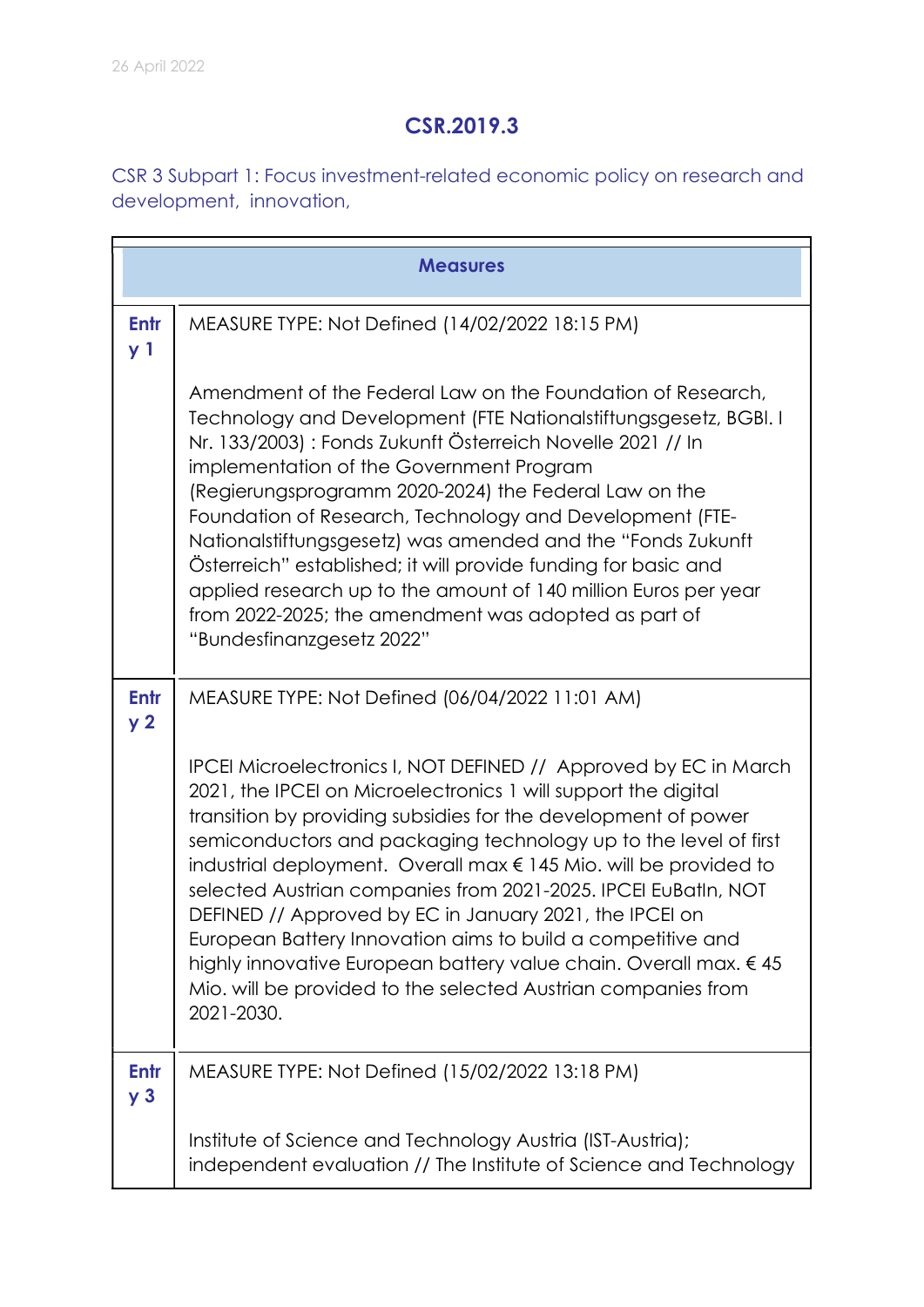|                        | Austria (IST-Austria) is among the world's best research institutions<br>(in 2019 IST Austria was ranked 3rd in the Nature normalized Index<br>2019). As such, it increases Austria's visibility as a location for first-<br>class basic research. Previous reviews pointed out, that the IST<br>Austria has made an excellent start and is laying a foundation for<br>future development. The institute has established an excellent<br>Graduate School. In 2019, the third evaluation by an international<br>panel of highly qualified experts reconfirms the exemplary<br>development and recommends long-term commitment of the<br>Austrian government and the state of Lower Austria. According to<br>the law, the institute is required to undergo regularly an<br>international and independent evaluation. See:<br>https://ist.ac.at/en.news/ist-austria-evaluation/ |
|------------------------|------------------------------------------------------------------------------------------------------------------------------------------------------------------------------------------------------------------------------------------------------------------------------------------------------------------------------------------------------------------------------------------------------------------------------------------------------------------------------------------------------------------------------------------------------------------------------------------------------------------------------------------------------------------------------------------------------------------------------------------------------------------------------------------------------------------------------------------------------------------------------|
| Entr<br>y <sub>4</sub> | MEASURE TYPE: Not Defined (15/02/2022 13:19 PM)                                                                                                                                                                                                                                                                                                                                                                                                                                                                                                                                                                                                                                                                                                                                                                                                                              |
|                        | COVID vaccine research // Contribution to research on COVID-19<br>vaccine. Funding for research projects carried out by the Coalition<br>for Epidemic Preparedness Innovations, CEPI amounting to $\epsilon$ 2<br>million.                                                                                                                                                                                                                                                                                                                                                                                                                                                                                                                                                                                                                                                   |
| Entr<br>y <sub>5</sub> | MEASURE TYPE: Not Defined (15/02/2022 13:19 PM)                                                                                                                                                                                                                                                                                                                                                                                                                                                                                                                                                                                                                                                                                                                                                                                                                              |
|                        | Research for drugs targeting the Coronavirus // Funding of projects<br>to research the effectiveness of existing drugs, in particular for<br>SARS-Cov-2. Investments to accelerate clinical trials (study-relevant<br>costs, e.g. personnel related costs and material expenses).<br>Provision of additional funding of $\epsilon$ 23 million. The Research<br>Promotion Agency FFG (Forschungs-Förderungs-Gesellschaft, FFG)<br>handles the formalities. Another $\epsilon$ 2 million are made available for<br>medical universities within the performance agreements for<br>research activities.                                                                                                                                                                                                                                                                          |
| Entr<br>$y_{6}$        | MEASURE TYPE: Not Defined (15/02/2022 13:19 PM)                                                                                                                                                                                                                                                                                                                                                                                                                                                                                                                                                                                                                                                                                                                                                                                                                              |
|                        | Federal Building Investment Program (Investitionsprogramm<br>Bundesgebäude) // Investments to improve the infrastructure of<br>already existing buildings and to develop modern and                                                                                                                                                                                                                                                                                                                                                                                                                                                                                                                                                                                                                                                                                          |

 $\blacksquare$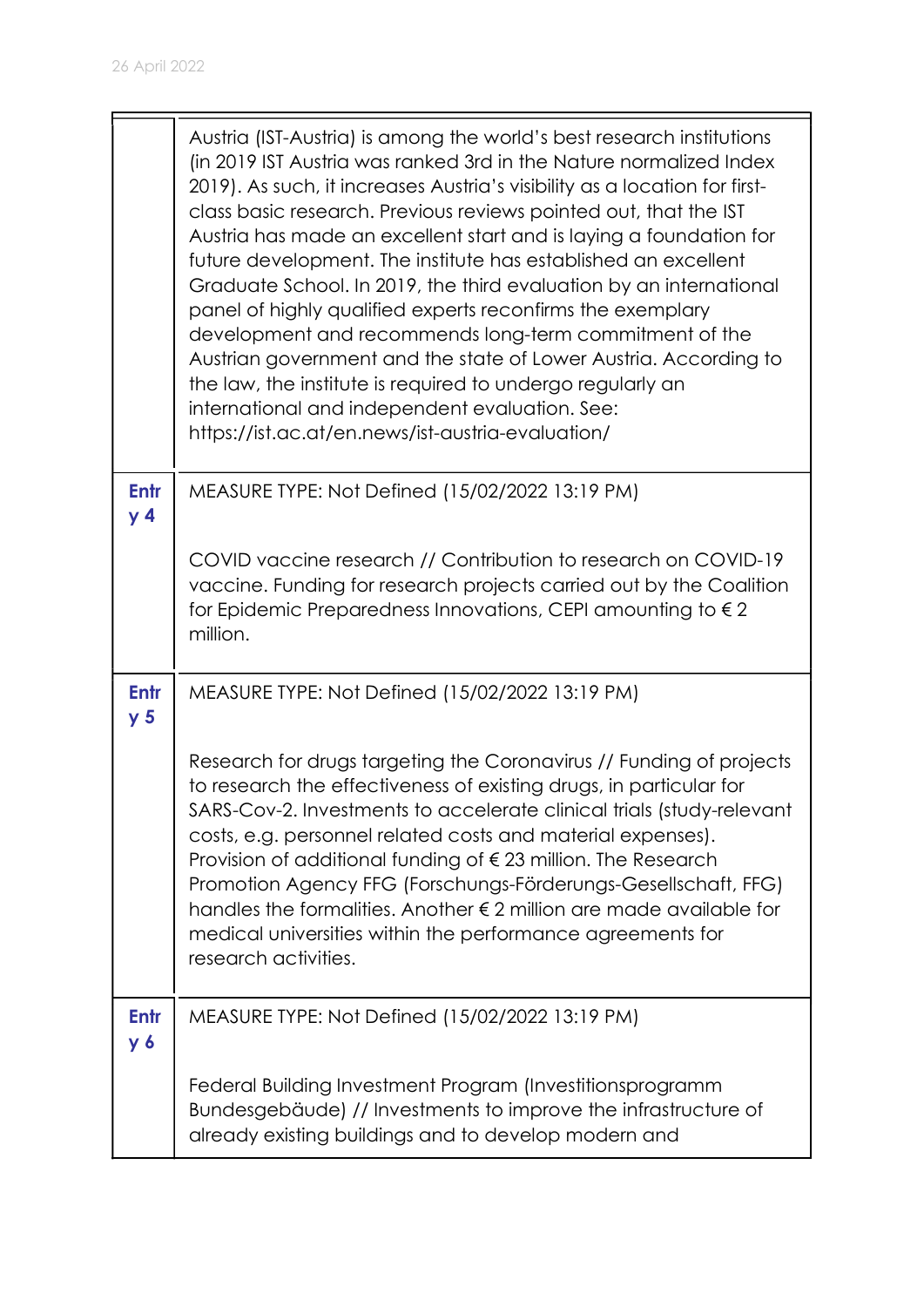|                        | environmentally friendly buildings. Decision taken by the Council of<br>Ministers on June 16, 2020.                                                                                                                                                                                                                                                                                                                                                                                                                                                                                                                                                                                                |
|------------------------|----------------------------------------------------------------------------------------------------------------------------------------------------------------------------------------------------------------------------------------------------------------------------------------------------------------------------------------------------------------------------------------------------------------------------------------------------------------------------------------------------------------------------------------------------------------------------------------------------------------------------------------------------------------------------------------------------|
| Entr<br>y <sub>7</sub> | MEASURE TYPE: Implemented (11/02/2022 16:43 PM)                                                                                                                                                                                                                                                                                                                                                                                                                                                                                                                                                                                                                                                    |
|                        | Bundesstatistikgesetz, Forschungsorganisationsgesetz, Änderung<br>BGBI I Nr. 205/2021; IMPLEMENTED: 01. January 2022 // Improving<br>scientific access to statistical and register data while respecting<br>the confidentiality provisions of statistical data (statistical secrecy)<br>and the requirements of data protection law; using novel data<br>sources for statistical production to reduce the burden on<br>respondents, use resources efficiently, and improve the quality of<br>statistical products.                                                                                                                                                                                 |
| Entr<br><b>y 8</b>     | MEASURE TYPE: Implemented (15/02/2022 13:18 PM)                                                                                                                                                                                                                                                                                                                                                                                                                                                                                                                                                                                                                                                    |
|                        | Municipal Investment Act 2020 (Kommunalinvestitionsgesetz 2020,<br>BGBI I No. 56/2020, BGBI No. 140/2021), Entry into force: July 2020 //<br>Support for municipal investment programs: Special-purpose grant<br>to the federal states of €1 billion; federal grant increases from 25%<br>to 50%. The special-purpose grant is intended for additional<br>investments at the municipal level, in public transport, urban<br>development, renewable energy projects, circular economy,<br>water supply and sewage disposal, broadband deployment,<br>charging infrastructure. At least 20% is to be allocated to<br>ecological measures. In 2020, this target has been overachieved<br>$(25.7\%)$ . |
| Entr<br>y 9            | MEASURE TYPE: Implemented (15/02/2022 13:18 PM)                                                                                                                                                                                                                                                                                                                                                                                                                                                                                                                                                                                                                                                    |
|                        | Forest Fund Act (Waldfondsgesetz, BGBI I Nr. 91/2020), Entry into<br>force: July 2020 // Set of specific measures for the forest- and wood<br>economy amounting to €350 million, including research into<br>"wood gas and biofuels", research facility for the production of<br>wood gas and biofuels, research regarding "climate-fit forests"<br>and to increase the use of woods as a raw material.                                                                                                                                                                                                                                                                                             |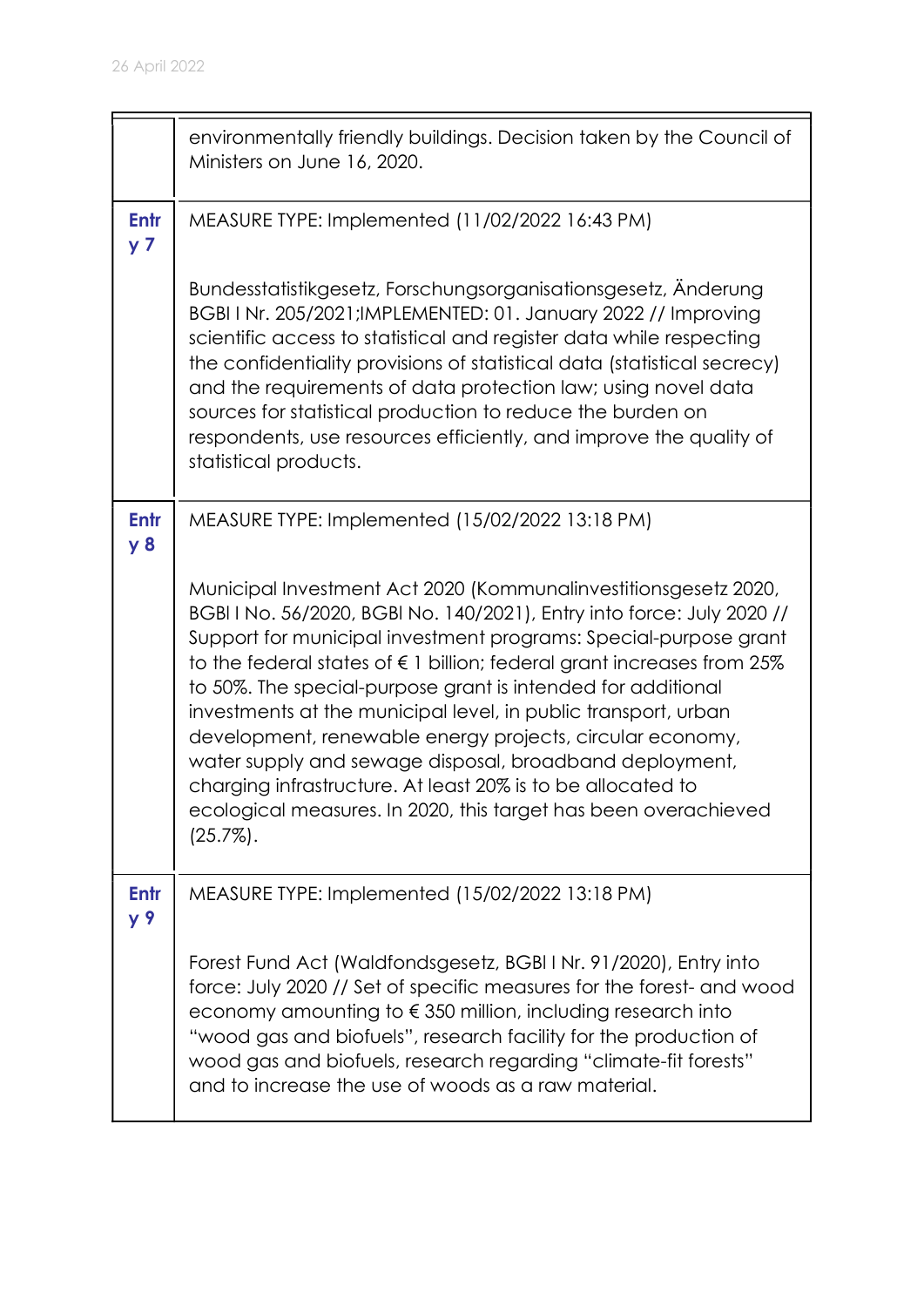| <b>Entr</b><br>y 10     | MEASURE TYPE: Implemented (15/02/2022 13:19 PM)                                                                                                                                                                                                                                                                                                                                                                                                                                                                                                                                                                                                                                                                                                                                                                                                                                                                    |
|-------------------------|--------------------------------------------------------------------------------------------------------------------------------------------------------------------------------------------------------------------------------------------------------------------------------------------------------------------------------------------------------------------------------------------------------------------------------------------------------------------------------------------------------------------------------------------------------------------------------------------------------------------------------------------------------------------------------------------------------------------------------------------------------------------------------------------------------------------------------------------------------------------------------------------------------------------|
|                         | <b>Environmental Promotion Act, Amendment</b><br>(Umweltförderungsgesetz, Änderung, BGBI I No. 95/2020), Entry into<br>force: July 2020 // Measures to improve water ecology and water<br>quality and to improve resilience to the adverse impacts of climate<br>change. From 2020 onwards, until 2027 provision of € 200 million<br>from the "environmental and water management funds" (Umwelt-<br>und Wasserwirtschaftsfonds), including also to stimulate the<br>economy, which has collapsed due to COVID-19.                                                                                                                                                                                                                                                                                                                                                                                                 |
| <b>Entr</b><br>y 11     | MEASURE TYPE: Implemented (15/02/2022 13:19 PM)                                                                                                                                                                                                                                                                                                                                                                                                                                                                                                                                                                                                                                                                                                                                                                                                                                                                    |
|                         | Legal act regarding Research Funding 2020<br>(Forschungsfinanzierungsgesetz, FoFinaG 2020, BGBI I No. 75/2020),<br>Entry into force: July 2020 // The legal act standardizes long-term<br>financing and planning security as well as framework conditions: -<br>Definition of the central research and research-funding institutions -<br>Introduction of an RTI pact, which in particular defines the strategic<br>priorities of the central institutions in form of a resolution by the<br>federal government. The RTI pact is adopted along the Federal<br>Financial Framework Act for a three-year pact period The<br>conclusion of three-year performance and financing agreements<br>(based on the RTI pact) with the central research and research<br>funding institutions. The performance and financing agreements<br>with the central research and research funding institutions have<br>been concluded. |
| Entr<br>y <sub>12</sub> | MEASURE TYPE: Implemented (20/02/2022 18:56 PM)                                                                                                                                                                                                                                                                                                                                                                                                                                                                                                                                                                                                                                                                                                                                                                                                                                                                    |
|                         | <b>Environmental Promotion Act, Amendment</b><br>(Umweltförderungsgesetz, Änderung, BGBI I No. 114/2020), Entry<br>into force: October 2020 // Extension of existing funding programs<br>for environmentally relevant investments by companies and in<br>particular for funding for investments in thermal and energetic<br>renovation and boiler replacement for commercial and private<br>customers. Decision taken within the Budgetbegleitgesetz: -<br>Increase in the acceptance framework for regular domestic<br>environmental subsidies (Umweltförderung im Inland, UFI) for 2022-                                                                                                                                                                                                                                                                                                                         |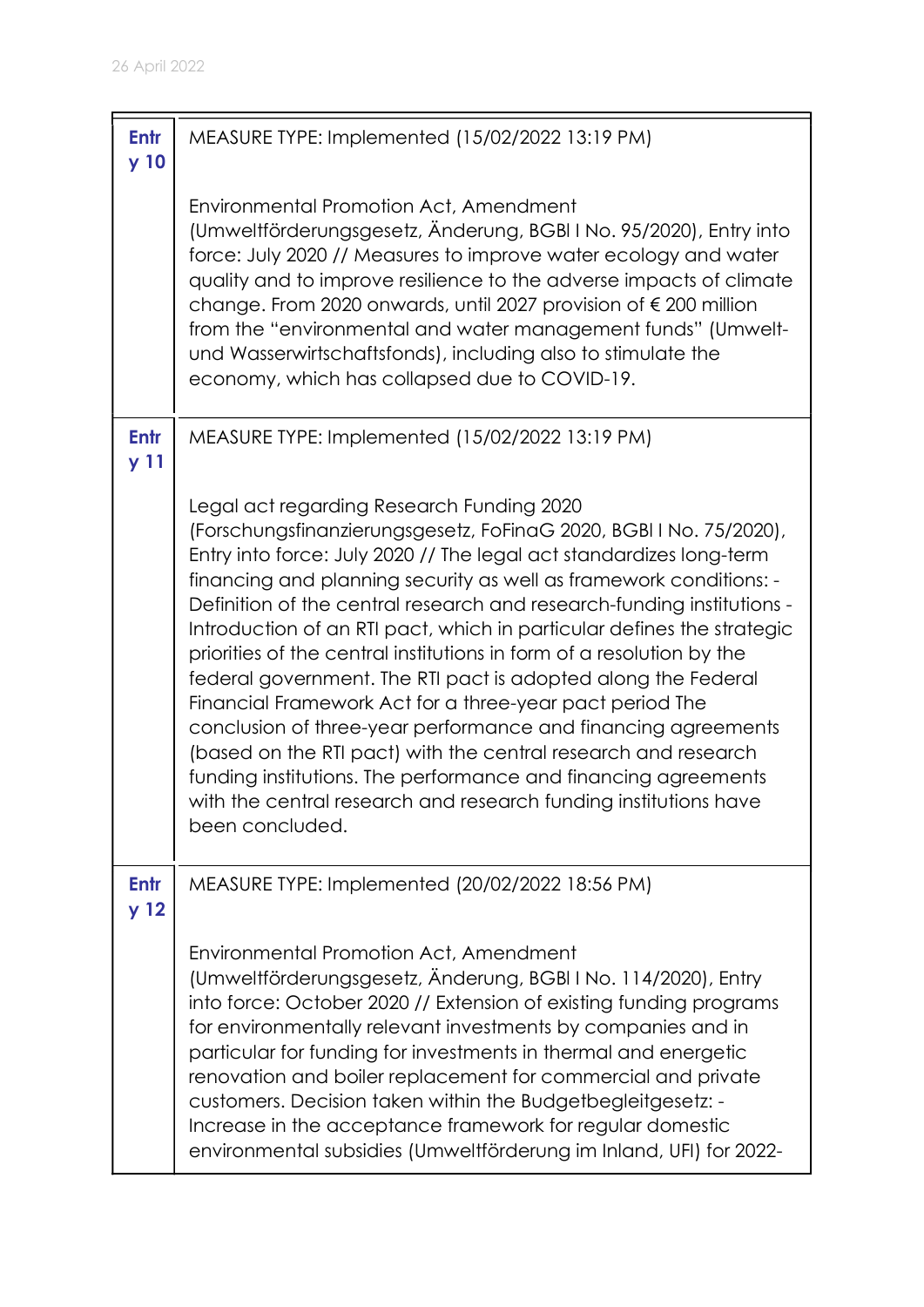|                                | 2025 to a total of € 150,238 million annually - Commitments for the<br>Federal Renovation Campaign, including the replacement of<br>fossile heating systems 2021 and 2022 to the overall amount of $\epsilon$<br>800 million and for 2023-2025 for the overall amount of 1140 million<br>$\epsilon$ - Support for low-income households 2021 and 2022, a total of $\epsilon$<br>140 million and from 2023-2025 and overall amount of €190 million<br>will be made available to lessen the burden of the increased<br>investment that may arise from decarbonisation measures (e.g.<br>renovation and replacement of heating system) Federal liability<br>framework for energy contracting projects of max. $\epsilon$ 1 billion |
|--------------------------------|---------------------------------------------------------------------------------------------------------------------------------------------------------------------------------------------------------------------------------------------------------------------------------------------------------------------------------------------------------------------------------------------------------------------------------------------------------------------------------------------------------------------------------------------------------------------------------------------------------------------------------------------------------------------------------------------------------------------------------|
| <b>Entr</b><br>y <sub>13</sub> | MEASURE TYPE: Announced (14/02/2022 18:16 PM)                                                                                                                                                                                                                                                                                                                                                                                                                                                                                                                                                                                                                                                                                   |
|                                | Strategie der Bundesregierung für die Einrichtung einer Austrian<br>School of Government, MRV 8/14; ANNOUNCED 1. December 2021<br>// In order to meet the new challenges and ensure the transfer of<br>knowledge to the next generation, the Academy of Public<br>Administration, which is located at BMPDS, should be developed in<br>terms of content and quality in cooperation with universities in the<br>direction of an Austrian School of Government. Common<br>standards in education and training for general administration are<br>to be ensured, as are subject-specific training courses.                                                                                                                          |
| <b>Entr</b><br>y <sub>14</sub> | MEASURE TYPE: Announced (15/02/2022 13:19 PM)                                                                                                                                                                                                                                                                                                                                                                                                                                                                                                                                                                                                                                                                                   |
|                                | SARS-CoV-2 research carried out via the Austrian Science Fund<br>(Fonds für Wissenschaftliche Forschung, FWF) within existing funding<br>pools // Research into humanitarian crises such as epidemics and<br>pandemics with a direct reference to the current SARS-CoV-2<br>pandemic within existing programmes, but as part of a new fast<br>track procedure. Opening of the call on April 6, 2020. End of call<br>on March 31. 2021. Status December 15, 2020: 134 applications, €<br>44.2 million in requested funding; of which 16 applications<br>approved; approved funding amount $\epsilon$ 5 million.                                                                                                                  |
| Entr<br>y <sub>15</sub>        | MEASURE TYPE: Announced (15/02/2022 13:20 PM)                                                                                                                                                                                                                                                                                                                                                                                                                                                                                                                                                                                                                                                                                   |
|                                | Expansion of programs in digitization and STEM at the Universities of<br>applied sciences (MRV 46/9 decision taken on 20th January 2021),                                                                                                                                                                                                                                                                                                                                                                                                                                                                                                                                                                                       |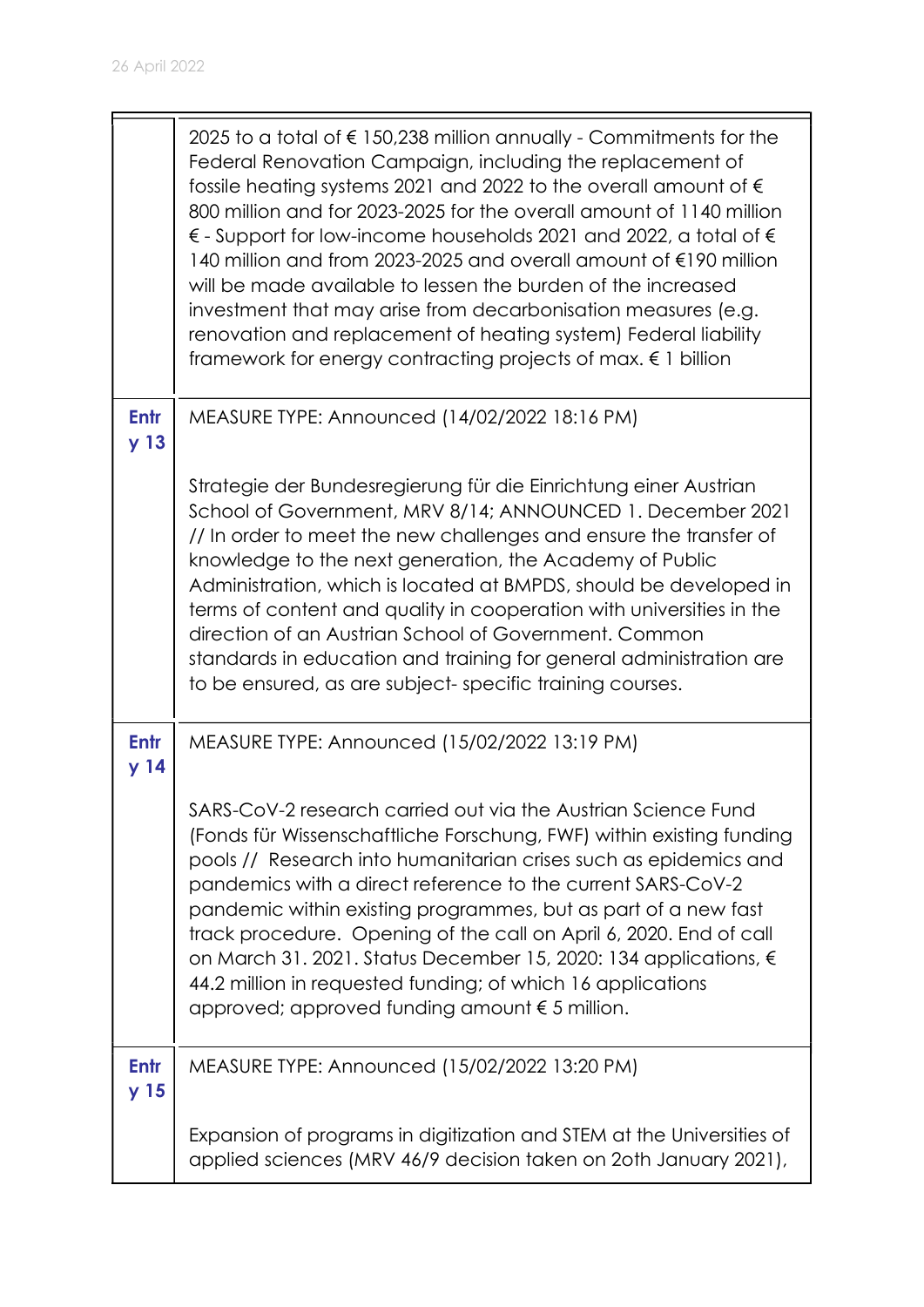|                                | Announced in January 2021 // For the academic year 2022/2023,<br>340 additional university beginner study places will be created,<br>thus expanding the range of courses in the field of STEM and<br>digitization.                                                                                                                                                                                                                                                                                                                                                                                                                                                                                                                                                                                                                                                                                                                                                                                                                                                                                                     |
|--------------------------------|------------------------------------------------------------------------------------------------------------------------------------------------------------------------------------------------------------------------------------------------------------------------------------------------------------------------------------------------------------------------------------------------------------------------------------------------------------------------------------------------------------------------------------------------------------------------------------------------------------------------------------------------------------------------------------------------------------------------------------------------------------------------------------------------------------------------------------------------------------------------------------------------------------------------------------------------------------------------------------------------------------------------------------------------------------------------------------------------------------------------|
| Entr<br>y <sub>16</sub>        | MEASURE TYPE: Announced (15/02/2022 13:20 PM)                                                                                                                                                                                                                                                                                                                                                                                                                                                                                                                                                                                                                                                                                                                                                                                                                                                                                                                                                                                                                                                                          |
|                                | Federal Government Strategy for Research, Technology and<br>Innovation (RTI) 2030 and RTI Pact 2021-23 (MRV 43/10 decision<br>taken on 23rd December 2020), announced in December 2020<br>(FTI-Strategy included in the RRF) // The three overarching goals of<br>the Strategy for Research, Technology and Innovation are:<br>becoming an international innovation leader and strengthening<br>the RTI location in Austria; focus on effectiveness and excellence<br>and focus on knowledge, talents and skills. Eight fields of action are<br>defined in order to achieve the goals in the next ten years. The RTI<br>pact operationalizes the goals and fields of action of the RTI<br>strategy. The Federal Government has adopted the pact for the<br>years 2021-2023. It contains strategic focal points as well as<br>measures to achieve goals and is financed with around EUR 3.86<br>billion.                                                                                                                                                                                                                |
| <b>Entr</b><br>y <sub>17</sub> | MEASURE TYPE: Adopted (15/02/2022 13:20 PM)                                                                                                                                                                                                                                                                                                                                                                                                                                                                                                                                                                                                                                                                                                                                                                                                                                                                                                                                                                                                                                                                            |
|                                | Eco-Social Tax Reform Act 2022 Part I (Ökosoziales<br>Steuerreformgesetz 2022 Teil I) Adopted by the National Council on<br>20 January, 2022 (included as a reform in the RRF)// In order not to<br>lose attractiveness as an international location and to provide<br>further impetus for the recovery after the COVID-19 crisis,<br>corporate income tax rate is to be reduced in stages to 24% in<br>2023 and to 23% in 2024. $\Box$ In analogy to the already existing tax-<br>privileged employee share ownership, a tax allowance for<br>employee participation in the success of the company is to be<br>introduced ("Mitarbeitergewinnbeteiligung"). In order to further<br>attract employee participation in the company's success, upto $\epsilon$<br>3,000 are to be exempt from income tax. $\Box$ As a further relief<br>measure for entrepreneurs, the basic tax-free profit allowance<br>("Gewinnfreibetrag") is to be raised from currently 13 % to 15 %. $\Box$<br>To create incentives for (ecological) corporate investments, an<br>investment allowance is to be introduced in the area of tax law |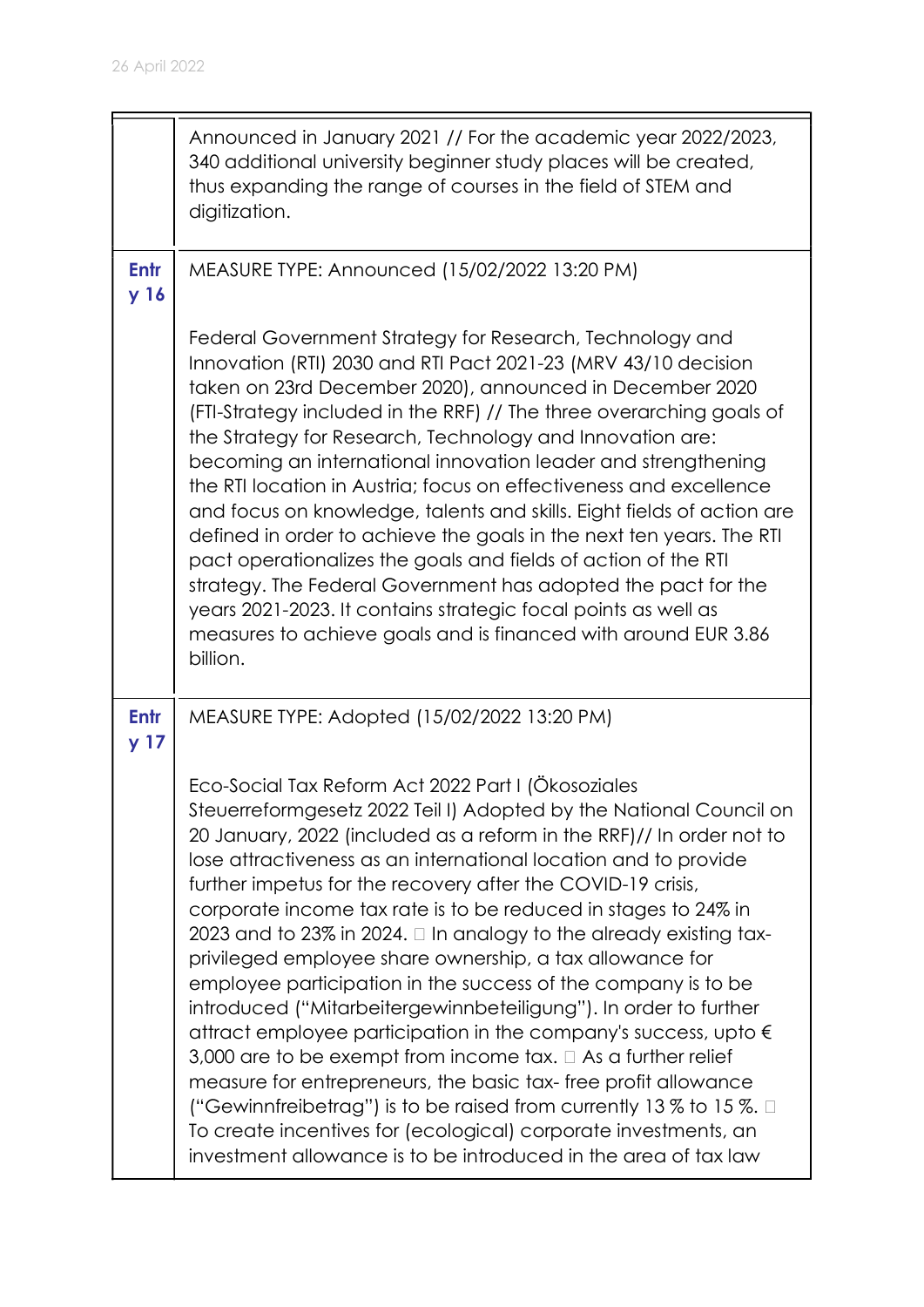|              | from 2023 (a tax allowance of 10% for investments, 15% for "green"<br>investments; "Investitionsfreibetrag"). The criteria are based on<br>those of the investment premium. $\Box$ In order to relieve companies<br>both financially and administratively, the limit for immediate<br>depreciation of low-value assets is to be increased from the<br>current $\epsilon$ 800 to $\epsilon$ 1,000. Accordingly, assets with an acquisition<br>value of up to €1,000 can be immediately deducted in full for tax<br>purposes, regardless of their expected useful life. Due to this<br>extension, about 500,000 companies are spared the assessment of<br>useful life and the continuation of depreciation of low-value assets<br>in subsequent years, while at the same time additional tax<br>incentives for investment are provided. a carbon tax on CO2<br>emissions will be introduced (€30 per tonne from July 2022<br>onwards, increasing gradually to $\epsilon$ 55 in 2025).                                                                                                                                                                                                                                                                                                                                                   |
|--------------|---------------------------------------------------------------------------------------------------------------------------------------------------------------------------------------------------------------------------------------------------------------------------------------------------------------------------------------------------------------------------------------------------------------------------------------------------------------------------------------------------------------------------------------------------------------------------------------------------------------------------------------------------------------------------------------------------------------------------------------------------------------------------------------------------------------------------------------------------------------------------------------------------------------------------------------------------------------------------------------------------------------------------------------------------------------------------------------------------------------------------------------------------------------------------------------------------------------------------------------------------------------------------------------------------------------------------------------|
| Entr<br>y 18 | MEASURE TYPE: Adopted (06/04/2022 11:02 AM)<br>Amendment of the agreement according to article 15a of the<br>constitution (Vereinbarung gem. Art. 15a B-VG) between the<br>Austrian federal state and the state of Lower Austria to secure IST<br>Austria's funding and further growth from 1.1.2022 until 31.12.2036; -<br>Legistik-MR, MRV 72/9;ADOPTED 2. December 2021 // The Austrian<br>Government and the state of Lower Austria have created the<br>financial prerequisites for the successful further development IST<br>Austria through a further expansion of the institute beyond 2026 in<br>order to ensure the dynamics in the institute's research portfolio<br>suggested by the evaluation panel in 2019. Following these<br>recommendations, the Austrian government and the state of<br>Lower Austria have passed an amendment of the agreement<br>according to article 15a of the constitution (Vereinbarung gem.<br>Art. 15a B - VG) to secure IST Austria's funding and growth to<br>approximately 150 research groups from 1.1.2022 until 31.12.2036.<br>In this period, IST Austria will receive max. 3.3. billion Euro which 75%<br>are covered by the Austrian federal government and 25% by the<br>state of Lower Austria. See:<br>https://www.parlament.gv.at/PAKT/VHG/XXVII/BNR/BNR_00399/ind<br>ex.shtml |
| Entr<br>y 19 | MEASURE TYPE: Adopted (06/04/2022 11:03 AM)                                                                                                                                                                                                                                                                                                                                                                                                                                                                                                                                                                                                                                                                                                                                                                                                                                                                                                                                                                                                                                                                                                                                                                                                                                                                                           |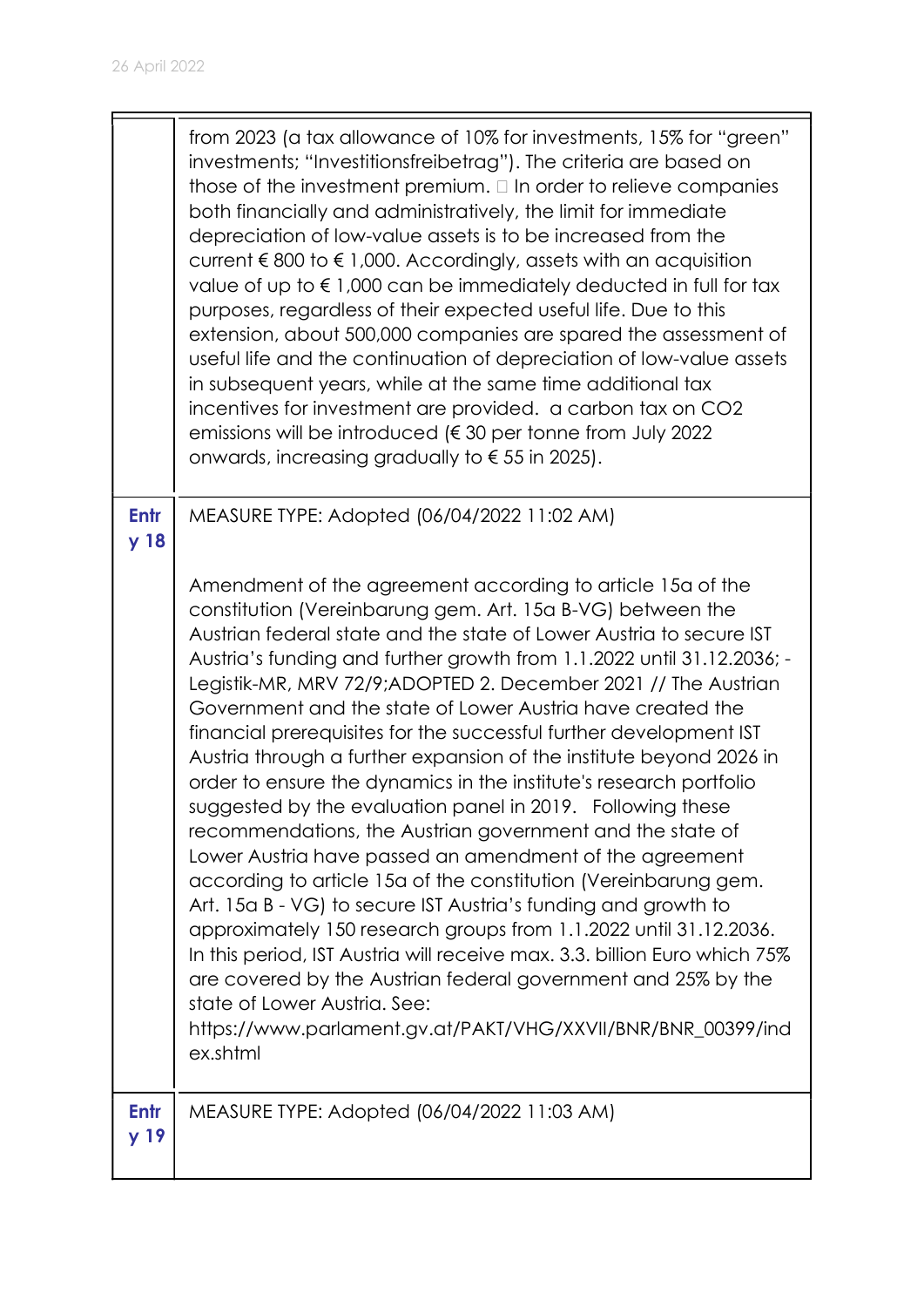Klimabonusgesetz –KliBG, ADOPTED by the National Council on 20. January 2022 // The "Regional Climate Bonus" poses a "flat rate" compensation for individuals arising from CO2 pricing and is regionally graduated depending on the living area, ranging from € 100 (Urban centres with most senior/top public transport development) to € 200 (for people and families who live in rural areas and have only poor public transport connections). Handicapped people who are unable to use public transport will receive the full amount of the climate bonus (€ 200) regardless of their place of residence or registration. The amount is linked to the revenues from CO2 pricing and will therefore rise in the subsequent years. Furthermore, a 50% supplementary benefit per child (up to € 100) is integrated.

## Comments

State of play

## CSR 3 Subpart 2: digitalisation,

| <b>Measures</b> |                                                                                                                                                                                                                                                                                                                                                                                                                                                                                                                                                                                                                                                                            |
|-----------------|----------------------------------------------------------------------------------------------------------------------------------------------------------------------------------------------------------------------------------------------------------------------------------------------------------------------------------------------------------------------------------------------------------------------------------------------------------------------------------------------------------------------------------------------------------------------------------------------------------------------------------------------------------------------------|
| Entry 1         | MEASURE TYPE: Implemented (06/04/2022 11:03 AM)                                                                                                                                                                                                                                                                                                                                                                                                                                                                                                                                                                                                                            |
|                 | Health Telematics Act 2012, Amendment<br>(Gesundheitstelematikgesetz 2012, Novelle, BGBI I No.<br>191/2021); IMPLEMENTED: October 2021 // Extension of the<br>timeframe of the regulations on facilitated conditions for the<br>transfer of health data and genetic data in the context of the<br>COVID-19 pandemic until 31.03.2022. Extension of the<br>timeframe of the regulations on facilitated conditions for the<br>transfer of health data and genetic data in the context of the<br>COVID-19 pandemic until 30.06.2022 with Health Telematics<br>Act 2012, Amendment (Gesundheitstelematikgesetz 2012,<br>Novelle, BGBI. I No. 25/2022); IMPLEMENTED: March 2022 |
| <b>Entry 2</b>  | MEASURE TYPE: Implemented (15/02/2022 13:21 PM)                                                                                                                                                                                                                                                                                                                                                                                                                                                                                                                                                                                                                            |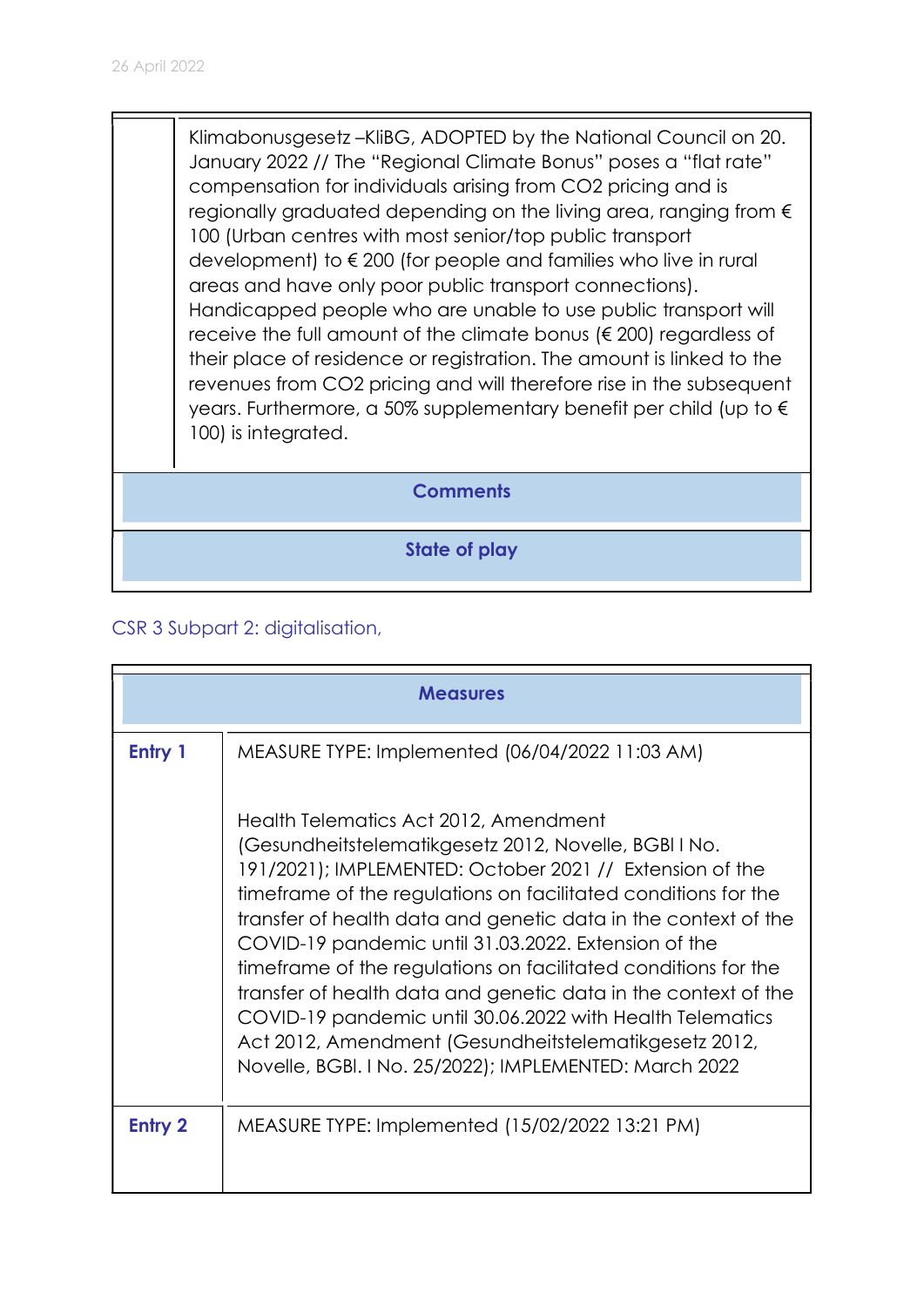|                | E-Government Act, Passport Act, etc., Amendment (E-<br>Government-Gesetz, Passgesetz u.a., Änderung, BGBI I No.<br>169/2020), Entry into force: December 2020 //<br>Implementation of technically equivalent means in terms of<br>security for the simplified smartphone-based use of the E-ID.<br>Admissibility of the use of attributes from registers of<br>responsible persons in the private sector via the system of the<br>E-ID and provision of this data to third parties in addition to<br>the previously existing possibility of the use of attributes from<br>public registers. Introducing the legal basis for a "digital"<br>driver's license for E-ID holders.                                                                                                                                                                                                                                                                                                                                                                                                                                                                                                                                                           |
|----------------|-----------------------------------------------------------------------------------------------------------------------------------------------------------------------------------------------------------------------------------------------------------------------------------------------------------------------------------------------------------------------------------------------------------------------------------------------------------------------------------------------------------------------------------------------------------------------------------------------------------------------------------------------------------------------------------------------------------------------------------------------------------------------------------------------------------------------------------------------------------------------------------------------------------------------------------------------------------------------------------------------------------------------------------------------------------------------------------------------------------------------------------------------------------------------------------------------------------------------------------------|
| <b>Entry 3</b> | MEASURE TYPE: Implemented (29/04/2021 10:04 AM)                                                                                                                                                                                                                                                                                                                                                                                                                                                                                                                                                                                                                                                                                                                                                                                                                                                                                                                                                                                                                                                                                                                                                                                         |
|                | // Federal Act that changes the Code of Criminal Procedure<br>1975 (Bundesgesetz, mit dem die Strafprozessordnung 1975<br>geändert wird, BGBI I No 14/2020), Regulation BGBI II 113/2020<br>(last amendment: BGBI II 150/2021) //The scope of<br>questioning an arrested accused or defendant by using<br>technical measures for audio and video transmission was<br>expanded. Questionings of accused persons in relation to<br>imposing remand, remand hearings, main trials in detention<br>cases and public hearings in appeal and nullity proceedings<br>in detention cases can be carried out by using the<br>mentioned measures and renouncing the physical presence<br>of the arrested accused or defendant. The use of the<br>mentioned measures is at the discretion of the judge. When<br>using the mentioned possibility, courts have to pay special<br>attention to the principles of proportionality and the<br>guarantees of Art. 6 of the European Convention on Human<br>Rights. Since 1 May 2020, the organisation of hearings via<br>videoconference is only permissible in main trials before the<br>court of jurors, if this appears indispensable in the individual<br>case for particularly substantial reasons. |
| <b>Entry 4</b> | MEASURE TYPE: Implemented (29/04/2021 10:04 AM)                                                                                                                                                                                                                                                                                                                                                                                                                                                                                                                                                                                                                                                                                                                                                                                                                                                                                                                                                                                                                                                                                                                                                                                         |
|                | Federal Constitutional Law, Administrative COVID-19<br>$\frac{1}{2}$<br>Accompanying Law and Administrative Court Law 1985<br>(Bundes-Verfassungsgesetz, Verwaltungsrechtliche COVID-19-                                                                                                                                                                                                                                                                                                                                                                                                                                                                                                                                                                                                                                                                                                                                                                                                                                                                                                                                                                                                                                                |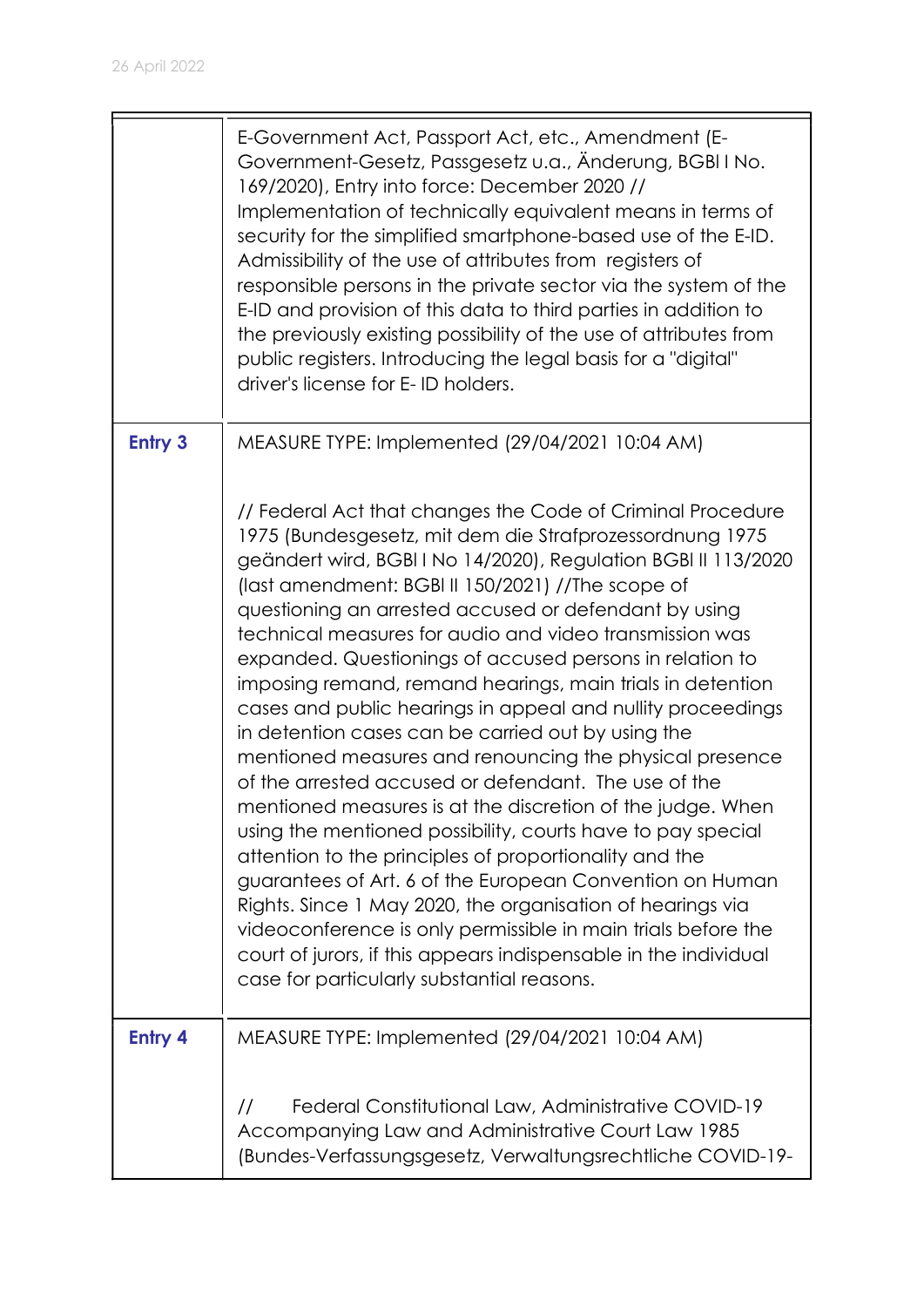|                | Begleitgesetz und Verwaltungsgerichtshofgesetz 1985, BGBI I<br>No. 2/2021) Entry into force: January 2021// Specifically, it is<br>about the use of video technology in administrative<br>proceedings and in administrative courts as well as restrictions<br>on party traffic while at the same time safeguarding party<br>rights. With the proposed amendment to the Federal<br>Constitutional Law, municipal councils are to be allowed until<br>the end of June 2021 to pass resolutions by video conference<br>or by circular if exceptional circumstances exist. It is to be<br>expected that video technology will continue to be used in<br>many areas even after the corona pandemic.                                                                                                                                    |
|----------------|-----------------------------------------------------------------------------------------------------------------------------------------------------------------------------------------------------------------------------------------------------------------------------------------------------------------------------------------------------------------------------------------------------------------------------------------------------------------------------------------------------------------------------------------------------------------------------------------------------------------------------------------------------------------------------------------------------------------------------------------------------------------------------------------------------------------------------------|
| <b>Entry 5</b> | MEASURE TYPE: Implemented (15/02/2022 13:21 PM)<br>Vocational Training Act, Amendment<br>(Berufsausbildungsgesetz, Änderung, BGBI I No. 18/2020),<br>Entry into force: March 2020 // See also above 2.3<br><b>New</b><br>target groups are to be addressed in line with the increasing<br>importance of apprenticeship training - Regular structural<br>analyses of the job profiles (digitization) - Apprenticeship<br>training in training facilities (überbetriebliche Lehrausbildung)<br>is geared more towards placement in companies<br>Parents/persons with caring responsibilities should be able to<br>train in reduced daily or weekly working hours                                                                                                                                                                    |
| Entry 6        | MEASURE TYPE: Implemented (15/02/2022 13:22 PM)<br>School Development Program 2020<br>(Schulentwicklungsprogramm SCHEP 2020,<br>Bundesfinanzrahmengesetz 2021-2024, BFRG 2021-2024, BGBI I<br>No. 123/2020), Entry into force: January 2021 // See also<br>above 2.2 Implementation of specific principles and targets<br>of the educational reform package (Bildungsreformpaket<br>2017), thus ensuring a regionally equivalent offer of<br>education. In addition to the development of IT-infrastructure<br>and the advancement of existing buildings, there is a focus<br>on improving energy efficiency and sustainability. The school<br>development program is to be implemented over a period of<br>10 years. Areas of focus include: - expansion of all-day<br>school types in the AHS lower grades -<br>master plan for |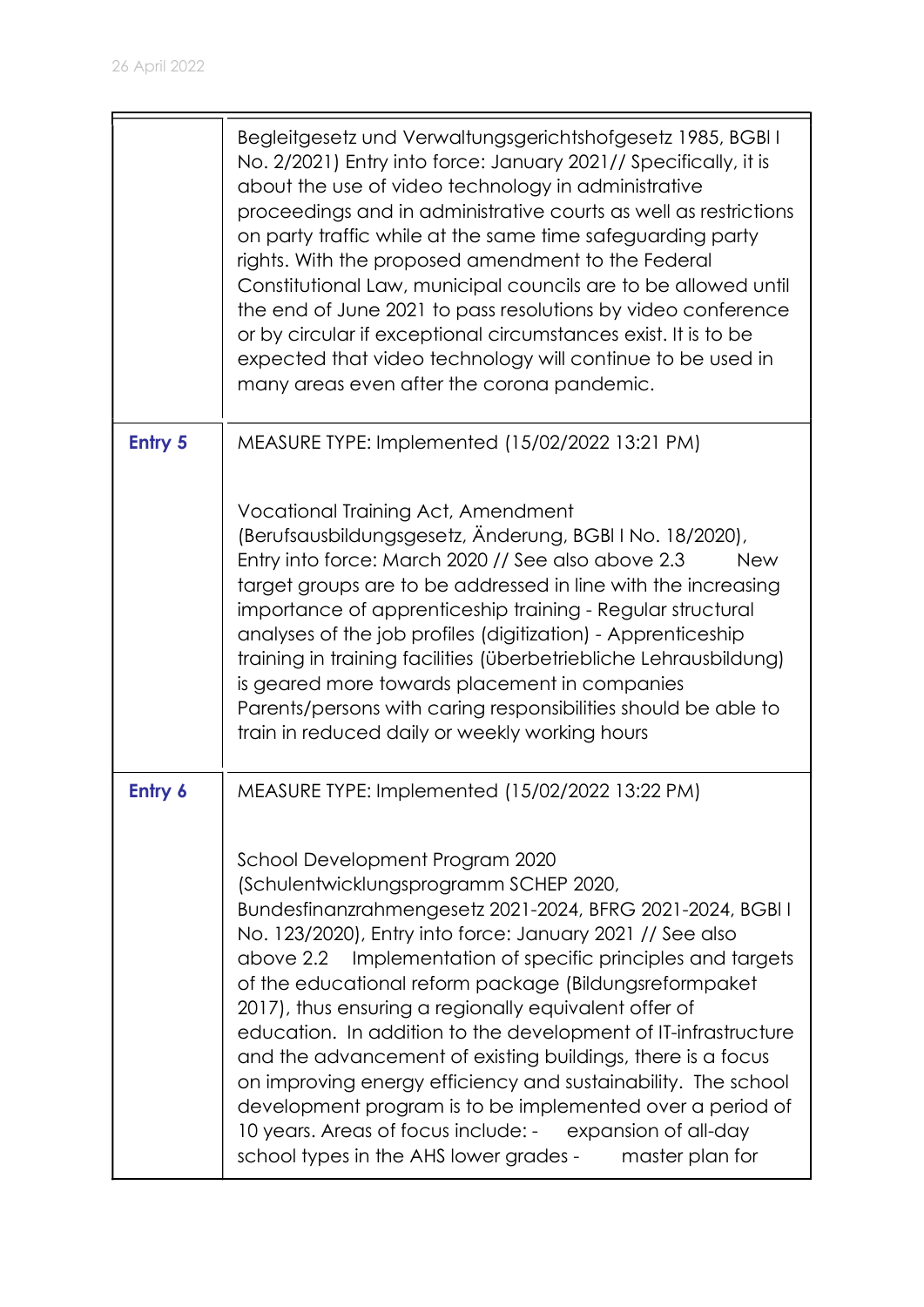|                | digitization - expansion of the IT infrastructure at federal<br>schools reduction of regional disparities                                                                                                                                                                                                                                                                                                                                                                                                                                                                                                                                                                                                                                                                                                                                                                                                                                                                                                                                                                                                                                                                                                                       |
|----------------|---------------------------------------------------------------------------------------------------------------------------------------------------------------------------------------------------------------------------------------------------------------------------------------------------------------------------------------------------------------------------------------------------------------------------------------------------------------------------------------------------------------------------------------------------------------------------------------------------------------------------------------------------------------------------------------------------------------------------------------------------------------------------------------------------------------------------------------------------------------------------------------------------------------------------------------------------------------------------------------------------------------------------------------------------------------------------------------------------------------------------------------------------------------------------------------------------------------------------------|
| <b>Entry 7</b> | MEASURE TYPE: Implemented (15/02/2022 13:22 PM)                                                                                                                                                                                                                                                                                                                                                                                                                                                                                                                                                                                                                                                                                                                                                                                                                                                                                                                                                                                                                                                                                                                                                                                 |
|                | School Organization Act, School Instruction Act, School<br>Instruction Act for Working People, Colleges and preparatory<br>courses (Schulorganisationsgesetz, Schulunterrichtsgesetz,<br>Schulunterrichtsgesetz für Berufstätige, Kollegs und<br>Vorbereitungslehrgänge u.a. Ges., Änderung, BGBI I No.<br>19/2021) Entry into force: January 2021 // See also above 2.4.<br>The law provides i.a.: - The Federal Minister of Education,<br>Science and Research can set guidelines on the type and<br>technical requirements for ICT-based teaching, digital end<br>devices and digital learning and work platforms. These<br>measures are intended to increase ICT-based teaching in<br>schools. - Discussions and exchange between teachers<br>and parents or conferences between teachers are possible<br>via electronic communication. Further development of the<br>NOST (new upper secondary level): The sustainable<br>acquisition of competencies is achieved through needs-<br>based support measures for students as well as<br>semestralization, which will contribute significantly to the<br>gradual and continuous achievement of all students - from<br>gifted students to students with learning difficulties. |
| <b>Entry 8</b> | MEASURE TYPE: Implemented (15/02/2022 13:22 PM)                                                                                                                                                                                                                                                                                                                                                                                                                                                                                                                                                                                                                                                                                                                                                                                                                                                                                                                                                                                                                                                                                                                                                                                 |
|                | Health Telematics Act 2012, Amendment<br>(Gesundheitstelematikgesetz 2012, Novelle, BGBI I No.<br>115/2020), Entry into force: October 2020 // Optimisation of<br>healthcare and governance of public health: -<br>Implementation of an electronic vaccination<br>certificate (elmpfpass) Generic development of ELGA<br>infrastructure for further e-health applications. (ELGA -<br>Elektronische Gesundheitsakte, Electronic Health Record<br>System). - Accelerated implementation for electronic<br>documentation of COVID-19-vaccination.                                                                                                                                                                                                                                                                                                                                                                                                                                                                                                                                                                                                                                                                                 |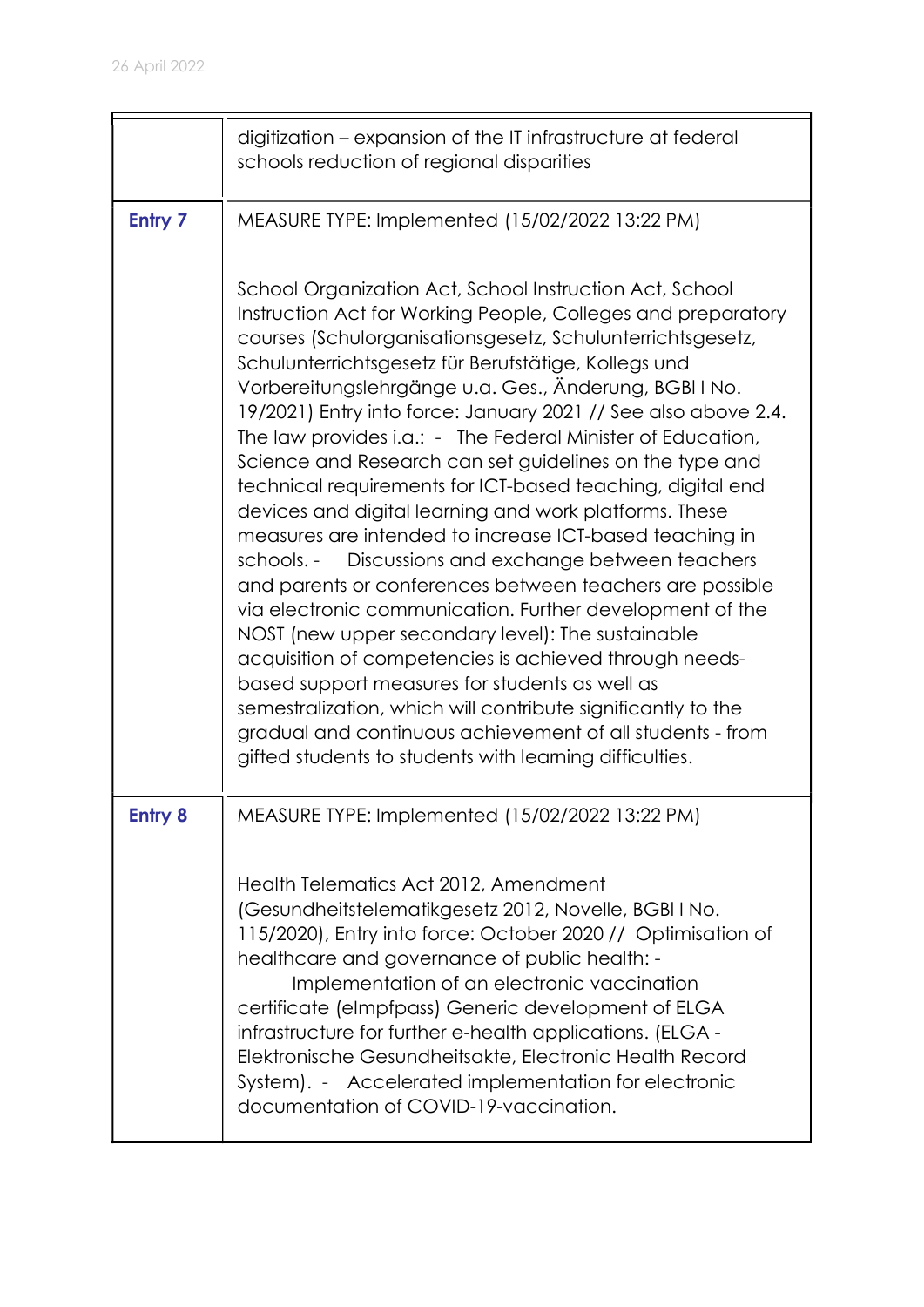| <b>Entry 9</b> | MEASURE TYPE: Implemented (15/02/2022 13:22 PM)                                                                                                                                                                                                                                                                                                                                                                                                                                                                                                                                                                                                                                                                                                                        |
|----------------|------------------------------------------------------------------------------------------------------------------------------------------------------------------------------------------------------------------------------------------------------------------------------------------------------------------------------------------------------------------------------------------------------------------------------------------------------------------------------------------------------------------------------------------------------------------------------------------------------------------------------------------------------------------------------------------------------------------------------------------------------------------------|
|                | Health Telematics Act 2012, Amendment<br>(Gesundheitstelematikgesetz 2012, Novelle, 2. COVID-19-<br>Gesetz, BGBI I No. 16/2020), Entry into force: March 2020 //<br>Implementation of contactless issuance of prescriptions in<br>order to avoid the risk of COVID-19-infection through visits to<br>the doctor's office.                                                                                                                                                                                                                                                                                                                                                                                                                                              |
| Entry 10       | MEASURE TYPE: Implemented (15/02/2022 13:22 PM)                                                                                                                                                                                                                                                                                                                                                                                                                                                                                                                                                                                                                                                                                                                        |
|                | Health Telematics Act 2012, Amendment<br>(Gesundheitstelematikgesetz 2012, Novelle, BGBI I No.<br>34/2021), Entry into force: February 2021 (see also CSR 1,<br>subpart 1.1. above) // Further measures on the<br>implementation of an electronic vaccination certificate<br>(elmpfpass): Health care providers are required to enter all<br>COVID-19 vaccinations in the electronic vaccination register.<br>Providing free antigen rapid tests for self-application via the<br>Electronic Health Record System (ELGA- Elektronische<br>Gesundheitsakte)                                                                                                                                                                                                              |
| Entry 11       | MEASURE TYPE: Announced (19/04/2022 11:40 AM)                                                                                                                                                                                                                                                                                                                                                                                                                                                                                                                                                                                                                                                                                                                          |
|                | Strategie der Bundesregierung für Künstliche Intelligenz (MRV<br>70/16, ANNOUNCED 14. September 2021) // In the current<br>government programme "Aus Verantwortung für Österreich"<br>2020-2024, the importance of AI is explicitly and extensively<br>emphasized. Based on the report of 2019 and taking into<br>account current developments at national, European and<br>international level (such as the White Paper of the European<br>Commission and the draft European AI legal act), it has now<br>been possible to complete the initial version of the Federal<br>Government's artificial intelligence strategy AIM AT 2030. An<br>interministerial working group "AI Policy Forum" has been<br>established to coordinate the implementation of the strategy. |
| Entry 12       | MEASURE TYPE: Announced (07/10/2021 14:59 PM)                                                                                                                                                                                                                                                                                                                                                                                                                                                                                                                                                                                                                                                                                                                          |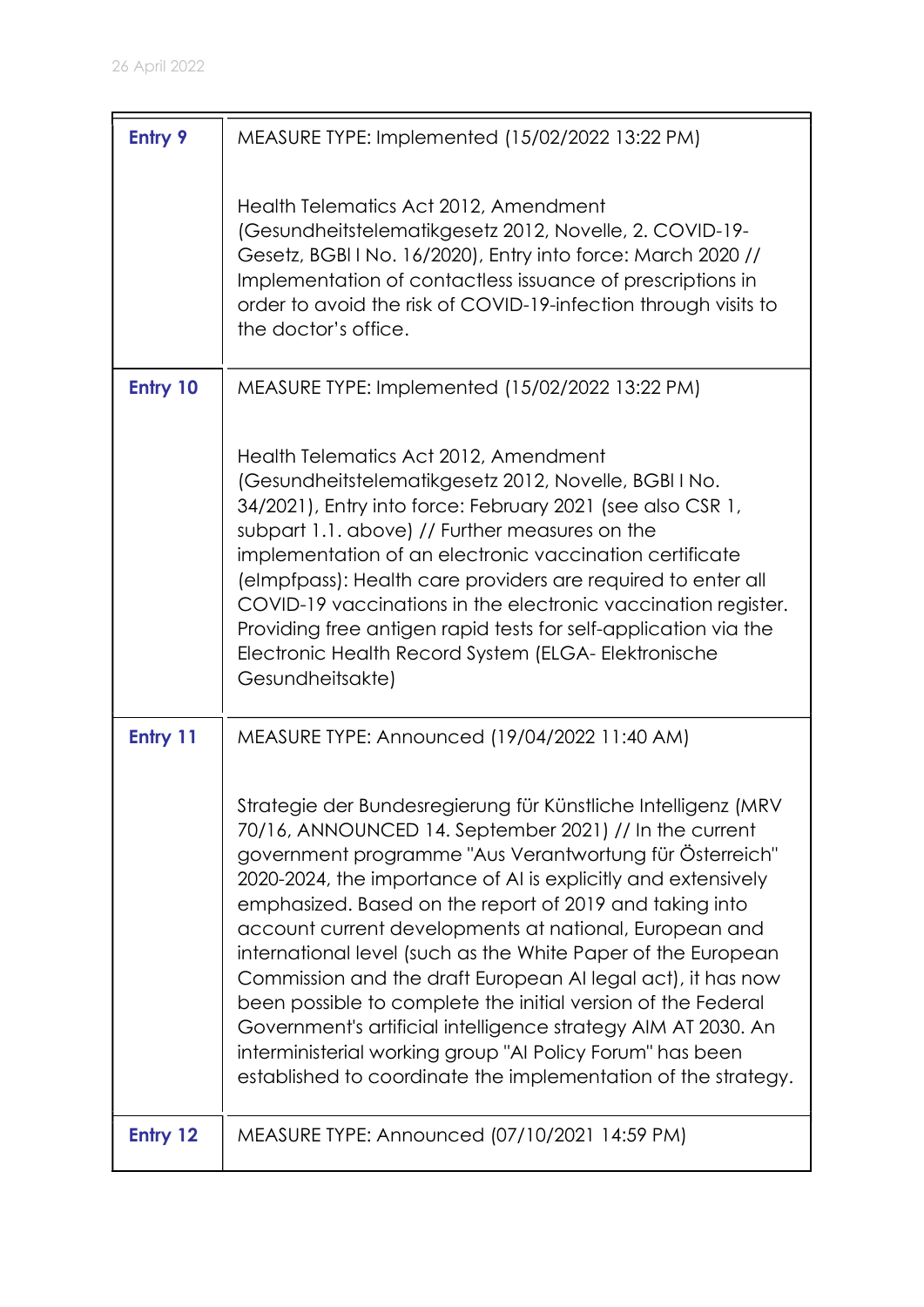// Expansion of university of applied sciences places in STEM and digitalisation fields (Ausbau Fachhochschulplätze in MINT und Digitalisierungsbereich, MRV 63/9) ANNOUNCED: 1 June 2021 (see as well CSRs 2020 3.5.) // Expansion of the existing offer with 347 new first-year places at the university of applied sciences in STEM and digitalisation. These must be degree programmes with a focus on information technologies, data science, automation and Industry 4.0, artificial intelligence, cyber security and e-government. 203 places will be created in FH Bachelor's degree programmes and 144 in FH Master's degree programmes.

**Comments** 

State of play

## CSR 3 Subpart 3: and sustainability, taking into account regional disparities.

|         | <b>Measures</b>                                                                                                                                                                                                                                                                                                                                                                                                                                                                                                                                                                                                                                                                                                                                                                                  |
|---------|--------------------------------------------------------------------------------------------------------------------------------------------------------------------------------------------------------------------------------------------------------------------------------------------------------------------------------------------------------------------------------------------------------------------------------------------------------------------------------------------------------------------------------------------------------------------------------------------------------------------------------------------------------------------------------------------------------------------------------------------------------------------------------------------------|
| Entry 1 | MEASURE TYPE: Implemented (18/02/2022 13:53 PM)                                                                                                                                                                                                                                                                                                                                                                                                                                                                                                                                                                                                                                                                                                                                                  |
|         | Abfallwirtschaftsgesetz 2022 (AWG-Novelle<br>Klreislaufwirtschaftspaket, BGBI I Nr. 200/2021) (IMPLEMENTED<br>2. December 2021) (including RRF; 1.C.1 Gesetzliche<br>Rahmenbedingungen zur Erhöhung der Sammelquoten für<br>Kunststoffgetränkeverpackungen und des Angebots von<br>Mehrwegbehältern im Lebensmitteleinzelhandel)// As part of<br>an amendment to the "Abfallwirtschaftsgesetz", the<br>government is taking measures to increase waste avoidance,<br>separation and recycling. Among other things, the law<br>includes a quota for reusable packaging, a deposit on<br>disposable bottles and cans, a ban on certain disposable<br>plastic products, a ban on importing certain waste for landfill,<br>increased waste transport by rail and other measures to<br>prevent waste. |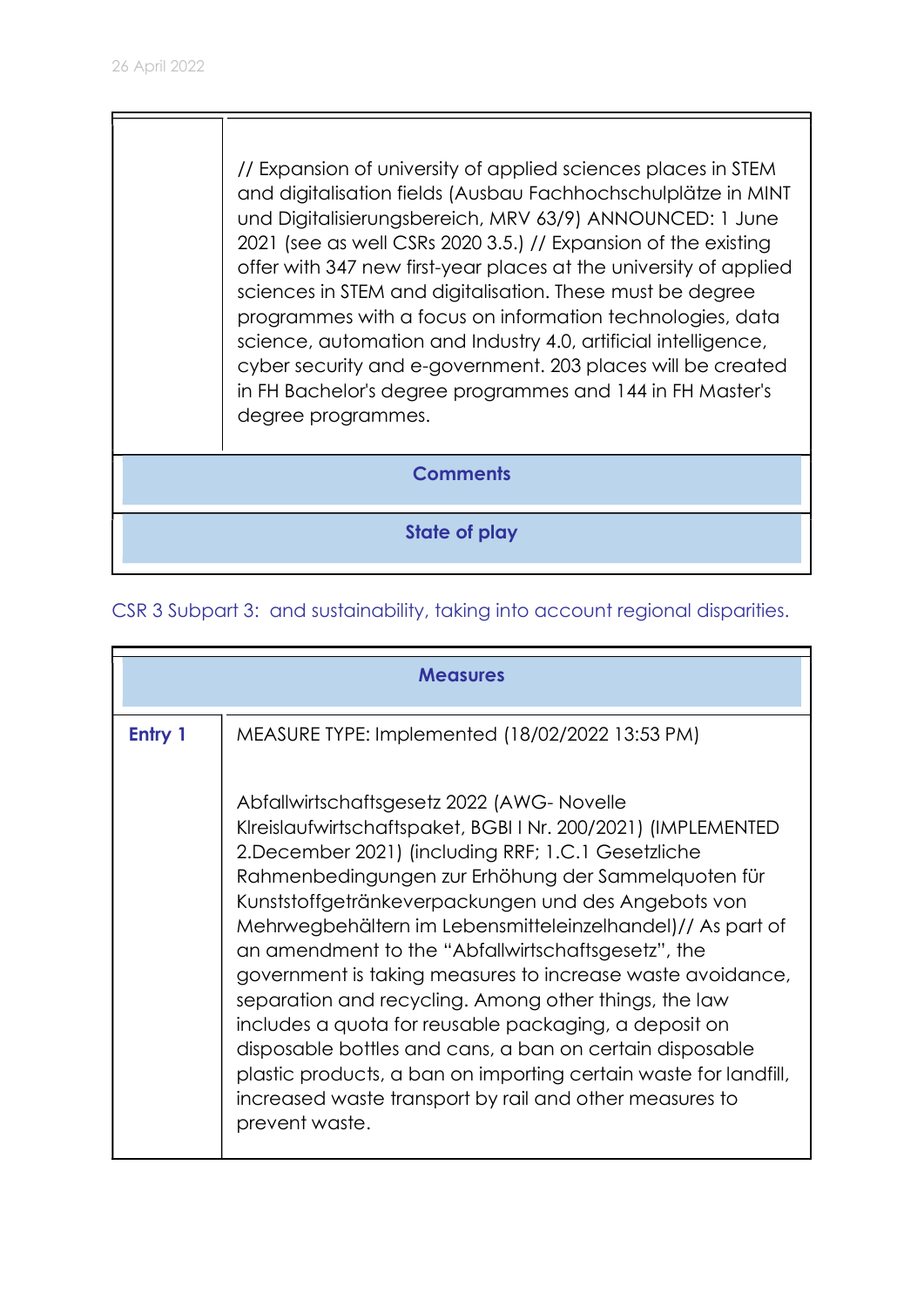| <b>Entry 2</b> | MEASURE TYPE: Implemented (15/02/2022 13:23 PM)                                                                                                                                                                                                                                                                                                                                                                                                                                                                                                                                                                                                                                                                                                                                                                                                                                                                                                                                                                                                                                                                                                                                                                                                                                                                     |
|----------------|---------------------------------------------------------------------------------------------------------------------------------------------------------------------------------------------------------------------------------------------------------------------------------------------------------------------------------------------------------------------------------------------------------------------------------------------------------------------------------------------------------------------------------------------------------------------------------------------------------------------------------------------------------------------------------------------------------------------------------------------------------------------------------------------------------------------------------------------------------------------------------------------------------------------------------------------------------------------------------------------------------------------------------------------------------------------------------------------------------------------------------------------------------------------------------------------------------------------------------------------------------------------------------------------------------------------|
|                | Forest Fund Act (Waldfondsgesetz, BGBI I Nr. 91/2020) Entry<br>into force: July 2020<br>// Set of specific measures for the<br>forest- and wood economy amounting to $\epsilon$ 350 million,<br>including research into "wood gas and biofuels", research<br>facility for the production of wood gas and biofuels, research<br>regarding "climate-fit forests".                                                                                                                                                                                                                                                                                                                                                                                                                                                                                                                                                                                                                                                                                                                                                                                                                                                                                                                                                     |
| <b>Entry 3</b> | MEASURE TYPE: Implemented (15/02/2022 13:23 PM)                                                                                                                                                                                                                                                                                                                                                                                                                                                                                                                                                                                                                                                                                                                                                                                                                                                                                                                                                                                                                                                                                                                                                                                                                                                                     |
|                | Environmental Promotion Act, Amendment<br>(Umweltförderungsgesetz, Änderung, BGBI I No. 114/2020),<br>Entry into force: October 2020 // Extension of existing funding<br>programs for environmentally relevant investments by<br>companies and in particular for funding for investments in<br>thermal and energetic renovation and boiler replacement for<br>commercial and private customers. Decision taken within the<br>Budgetbegleitgesetz 2022: • Increase in the acceptance<br>framework for regular domestic environmental subsidies<br>(Umweltförderung im Inland, UFI) for 2022-2025 to a total of<br>150,238 million annually - • Commitments for the Federal<br>Renovation Campaign, including the replacement of fossile<br>heating systems 2021 and 2022 in the amount of €800 million<br>and for 2023-2025 for the overall amount of 1140 million $\epsilon \bullet$<br>Support for low-income households 2021 and 2022, a<br>total of €140 million and from 2023-2025 an overall amount of<br>$\epsilon$ 190 million will be made available to lessen the burden of<br>the increased investment that may arise from<br>decarbonisation measures (e.g. renovation and replacement<br>of heating system) Federal liability framework for energy<br>contracting projects of max. $\epsilon$ 1 billion |
| <b>Entry 4</b> | MEASURE TYPE: Implemented (15/02/2022 13:24 PM)                                                                                                                                                                                                                                                                                                                                                                                                                                                                                                                                                                                                                                                                                                                                                                                                                                                                                                                                                                                                                                                                                                                                                                                                                                                                     |
|                | <b>Environmental Promotion Act, Amendment</b><br>(Umweltförderungsgesetz, Änderung, BGBI I No. 95/2020),<br>Entry into force: July 2020 // Measures to improve water<br>ecology and water quality and to improve resilience to the                                                                                                                                                                                                                                                                                                                                                                                                                                                                                                                                                                                                                                                                                                                                                                                                                                                                                                                                                                                                                                                                                  |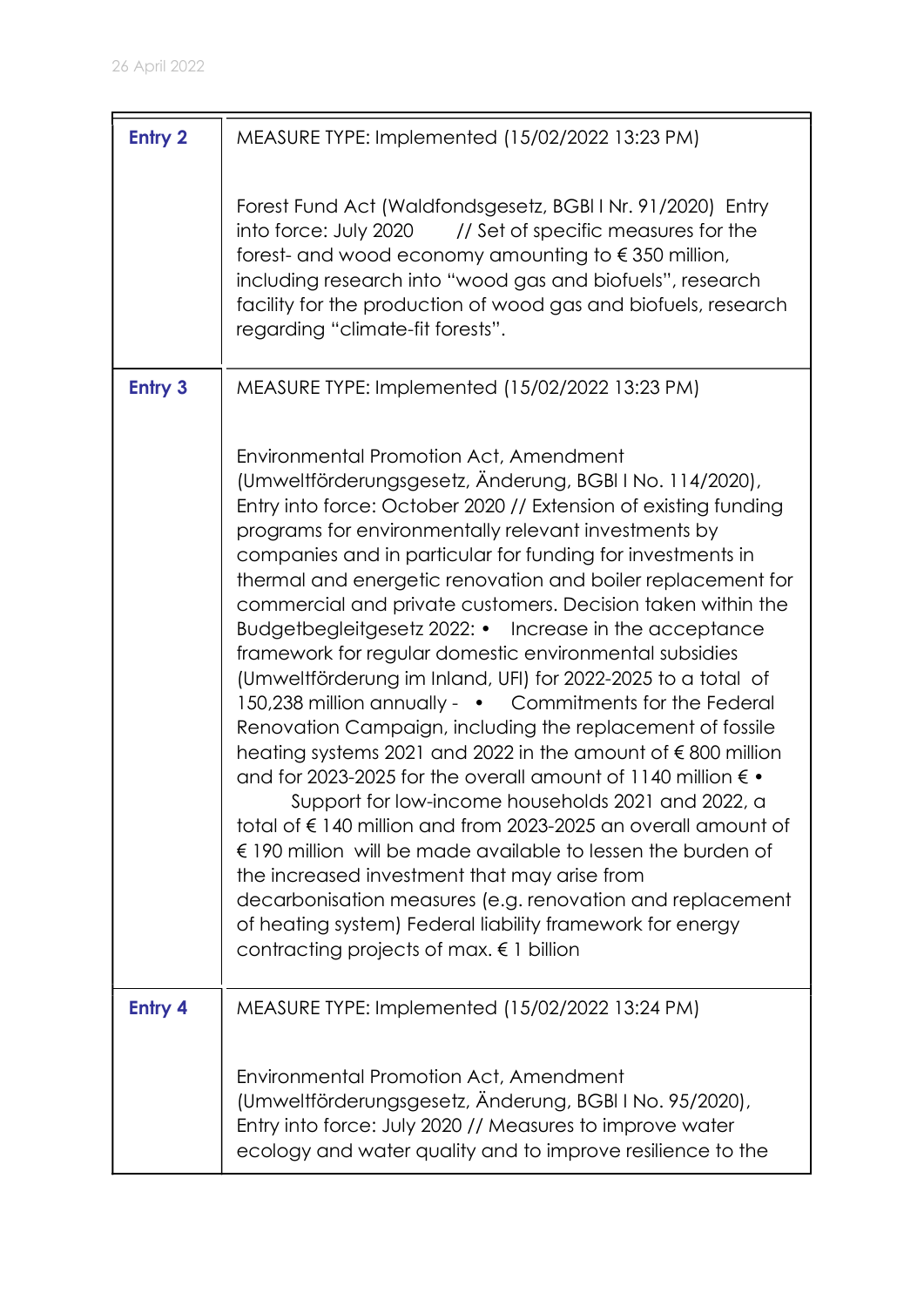|                | adverse impacts of climate change. From 2020 onwards, until<br>2027 provision of €200 million from the "environmental and<br>water management funds" (Umwelt- und<br>Wasserwirtschaftsfonds), including also to stimulate the<br>economy, which has collapsed due to COVID-19.                                                                                                                                                                                                                                                                                                                                                                                                                                                                                                                                                                                                                                                                                                                                                                   |
|----------------|--------------------------------------------------------------------------------------------------------------------------------------------------------------------------------------------------------------------------------------------------------------------------------------------------------------------------------------------------------------------------------------------------------------------------------------------------------------------------------------------------------------------------------------------------------------------------------------------------------------------------------------------------------------------------------------------------------------------------------------------------------------------------------------------------------------------------------------------------------------------------------------------------------------------------------------------------------------------------------------------------------------------------------------------------|
| <b>Entry 5</b> | MEASURE TYPE: Implemented (06/04/2022 11:04 AM)                                                                                                                                                                                                                                                                                                                                                                                                                                                                                                                                                                                                                                                                                                                                                                                                                                                                                                                                                                                                  |
|                | Renewable Expansion Act (Erneuerbaren-Ausbau-<br>Gesetzespaket - EAG-Paket, BGBI I No. 150/2021) (including<br>RRF) // Legislative package currently in Parliament;<br>IMPLEMENTED: 28 July, 2021; The Renewable Expansion Act<br>was approved by the European Commission in December<br>2021. National legislation entered into force in January 2022.<br>// Establishing a legal framework with the objective to<br>increase the share of renewable electricity consumption and<br>to contribute to climate neutrality. Modernization of the<br>current green electricity regime largely based on tariffs by<br>adapting to the EU-energy acquis and the EU state aid<br>framework. Interface for investments in greening the gas<br>sector, particularly renewable hydrogen.                                                                                                                                                                                                                                                                  |
| Entry 6        | MEASURE TYPE: Adopted (06/04/2022 11:06 AM)                                                                                                                                                                                                                                                                                                                                                                                                                                                                                                                                                                                                                                                                                                                                                                                                                                                                                                                                                                                                      |
|                | Eco-Social Tax Reform Act 2022, adopted by the National<br>Council on 20 January 2022 (included as a reform in the RRF)<br>// In order to strengthen the expansion of electricity<br>generation from renewable energy sources, from 1 July 2022<br>electricity duty will not be charged on self-produced and self-<br>used electrical energy if, and insofar as, it comes from a<br>renewable energy source and is not yet exempt. Therefore,<br>the exemption amount of 25,000 kWh per year for e.g. small<br>hydropower plants, biogas and wind energy shall no longer<br>apply in the future (as it is already the case for photovoltaic<br>plants). $\Box$ In order to achieve the decarbonisation of the<br>buildings sector by 2040, the possibility is to be created to<br>partially claim for the costs of replacing the fossil-fuel heating<br>systems as well as for the comprehensive thermal renovation<br>measures of buildings against tax from 1 July 2022 on. In the<br>area of thermal renovation, those projects that meet the |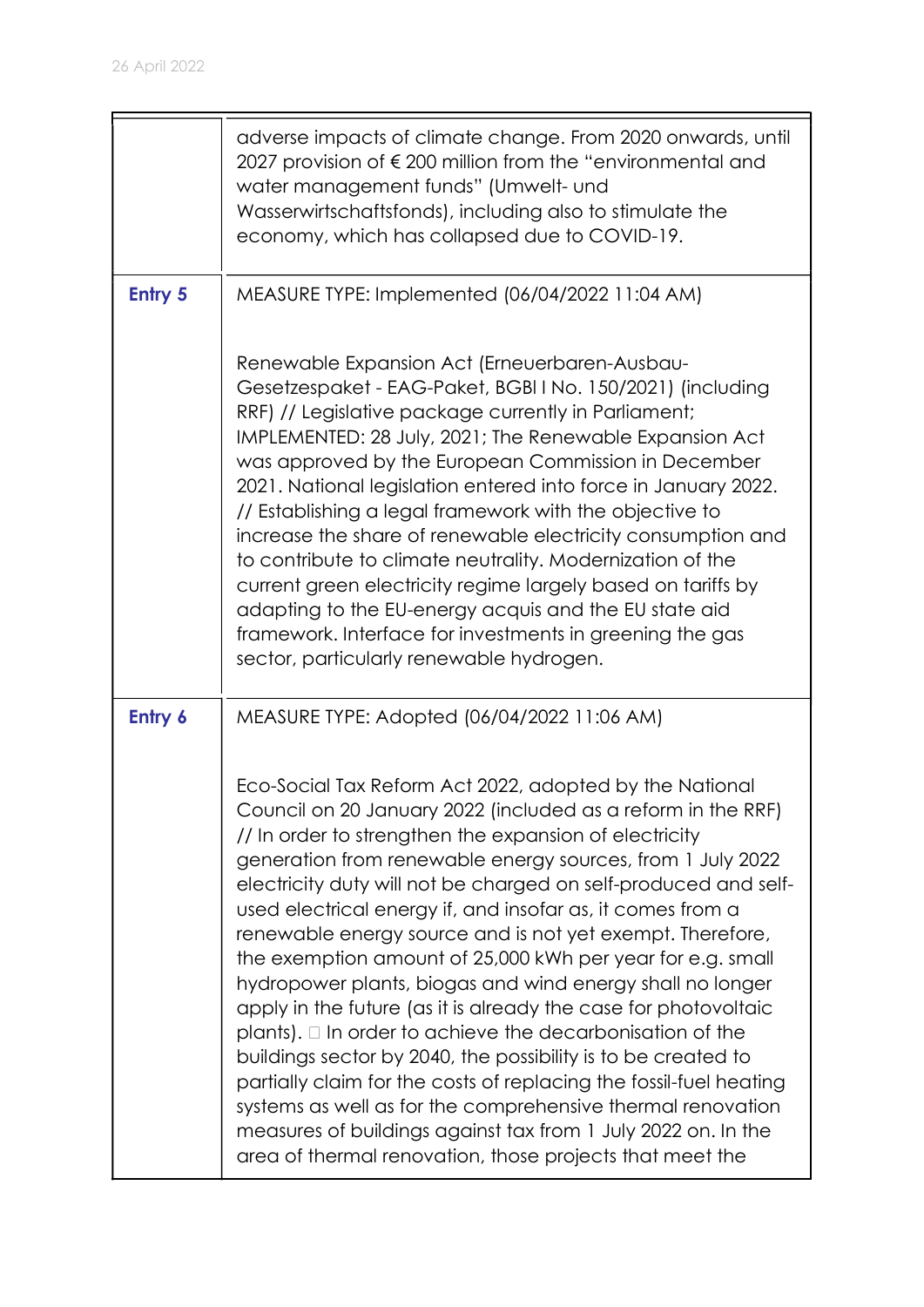|                | criteria of the "Out of Oil and Gas" or "Renovation Cheque"<br>subsidies are planned to be tax deductible.                                                                                                                                                                                                                                                                                                                                                                                                                                                                                                                                                                                                                                                                                                                                                                                                                                               |  |
|----------------|----------------------------------------------------------------------------------------------------------------------------------------------------------------------------------------------------------------------------------------------------------------------------------------------------------------------------------------------------------------------------------------------------------------------------------------------------------------------------------------------------------------------------------------------------------------------------------------------------------------------------------------------------------------------------------------------------------------------------------------------------------------------------------------------------------------------------------------------------------------------------------------------------------------------------------------------------------|--|
| <b>Entry 7</b> | MEASURE TYPE: Adopted (21/02/2022 14:19 PM)<br>National Emissions Trading System implemented by the Eco-<br>Social Tax Reform Act 2022, adopted by the National Council<br>on 20 January 2022 (including RRF) // The eco-social tax<br>reform provides for the establishment of effective CO2 pricing<br>in those sectors that are not (yet) subject to European<br>emissions trading. In order to ensure the quick and<br>unbureaucratic introduction of CO <sub>[]</sub> pricing, joint handling<br>with the existing energy levies is going to be made possible<br>from the 1 July 2022 onwards ("launch phase"). In a<br>"transition phase" from January 2024 to December 2025 the<br>necessary organisational and legal conditions for emissions<br>trading are to be created, thus bringing trading participants<br>closer to free national or European trading. After the fixed-<br>price phase (until 2025), the emissions trading system of the |  |
|                | covered sectors will move into a market phase, considering<br>developments at the European level. The price for one tonne<br>of CO2 in the fixed price phase will amount to: $\Box$ 30 euros in<br>2022 □ 35 euros in 2023 □ 45 euros in 2024 □ 55 euros in 2025 In<br>order to avoid carbon leakage in terms of international<br>competitiveness, a compensation redistribution mechanism is<br>to be installed within the $CO \square$ pricing system. Compensation<br>is laraely linked to investments in additional climate<br>protection measures. A hardship clause is to be implemented<br>for companies that are particularly severely affectedby the<br>introduction of the $COII$ pricing.<br><b>Comments</b>                                                                                                                                                                                                                                  |  |
|                |                                                                                                                                                                                                                                                                                                                                                                                                                                                                                                                                                                                                                                                                                                                                                                                                                                                                                                                                                          |  |
|                | State of play                                                                                                                                                                                                                                                                                                                                                                                                                                                                                                                                                                                                                                                                                                                                                                                                                                                                                                                                            |  |

CSR 3 Subpart 4: Support productivity growth by stimulating digitalisation of businesses and company growth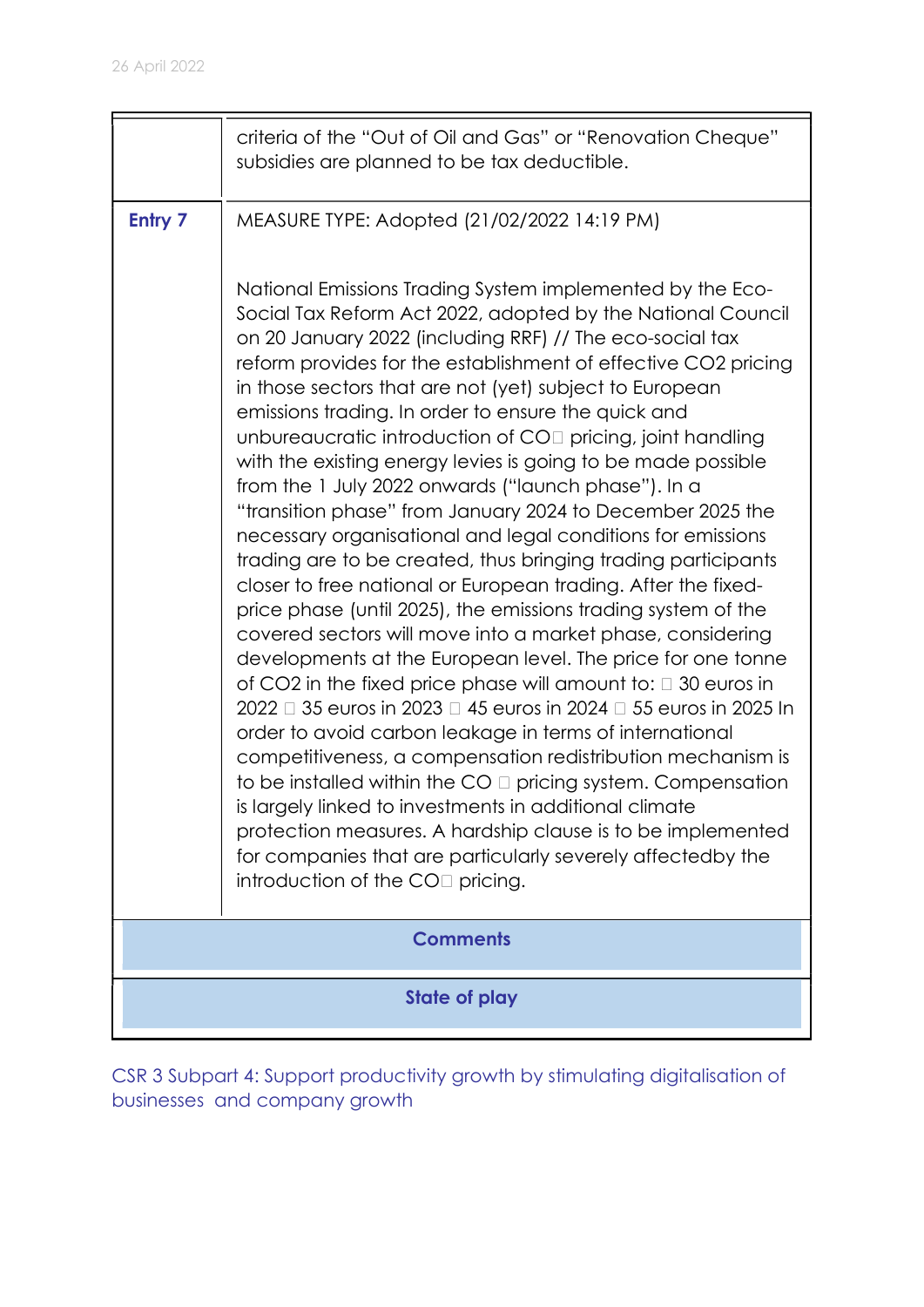|                | <b>Measures</b>                                                                                                                                                                                                                                                                                                                                                                                                                                                                                                                                                                                                                                                                                                                                                                                                                                                                                                                                                                                                                                                                                                                                                                                                                                                                               |  |
|----------------|-----------------------------------------------------------------------------------------------------------------------------------------------------------------------------------------------------------------------------------------------------------------------------------------------------------------------------------------------------------------------------------------------------------------------------------------------------------------------------------------------------------------------------------------------------------------------------------------------------------------------------------------------------------------------------------------------------------------------------------------------------------------------------------------------------------------------------------------------------------------------------------------------------------------------------------------------------------------------------------------------------------------------------------------------------------------------------------------------------------------------------------------------------------------------------------------------------------------------------------------------------------------------------------------------|--|
| Entry 1        | MEASURE TYPE: Not Defined (11/02/2022 17:01 PM)                                                                                                                                                                                                                                                                                                                                                                                                                                                                                                                                                                                                                                                                                                                                                                                                                                                                                                                                                                                                                                                                                                                                                                                                                                               |  |
|                | Research Competences for Business; new call for proposals<br>for the funding program (including Digital Pro Bootcamp)<br>Tailor-made qualification offers to support companies<br>inmaking their professionals fit for the future. Skill and<br>qualification needs are processed in close cooperation<br>between the companiesand research institutions // In 2021,<br>the programme has been relaunched as qualification<br>offensive ("Qualifizierungsoffensive") with the funding<br>programs Digital Skills Vouchers, Innovation Camps and the<br>Digital Pro Bootcamps.                                                                                                                                                                                                                                                                                                                                                                                                                                                                                                                                                                                                                                                                                                                 |  |
| <b>Entry 2</b> | MEASURE TYPE: Not Defined (07/10/2021 15:38 PM)                                                                                                                                                                                                                                                                                                                                                                                                                                                                                                                                                                                                                                                                                                                                                                                                                                                                                                                                                                                                                                                                                                                                                                                                                                               |  |
|                | // COVID-19-Tax Measures Act (COVID-19-<br>Steuermaßnahmengesetz), BGBIINo. 3/2021) 2nd COVID-19-<br>Tax Measures Act (2. COVID-19-Steuermaßnahmengesetz,<br>BGBI I Nr. 52/2021) // (Predominantly) Introduction/extension<br>of various time-limited COVID related tax relief measures -<br>inter alia: - Commuter allowance and tax-free treatment of<br>allowances and supplements for employees despite<br>teleworking, quarantine or short-time working - Temporary<br>VAT reduction to five percent for the catering, hotel and<br>cultural sectors - Reduced VAT rate of ten percent applied to<br>certain repair services (in accordance with EU-law;<br>permanent law) with facilitations in comparison to general tax<br>procedural regulations. - Tax exemption of COVID-19<br>vaccines until the end of 2022 - Instalment payment of<br>deferred taxes and enactment of a specific payback-<br>scheme (up to 36 months) - Possibility for employers to tax-<br>free issue vouchers to employees up to $\epsilon$ 365 - Flat-rate travel<br>allowances to be paid tax-free to athletes, referees and<br>sports coaches despite cancelled events - Alcohol tax<br>exemption of ethanol for the purpose of disinfectant<br>production - Comprehensive tax regulation of expenditures |  |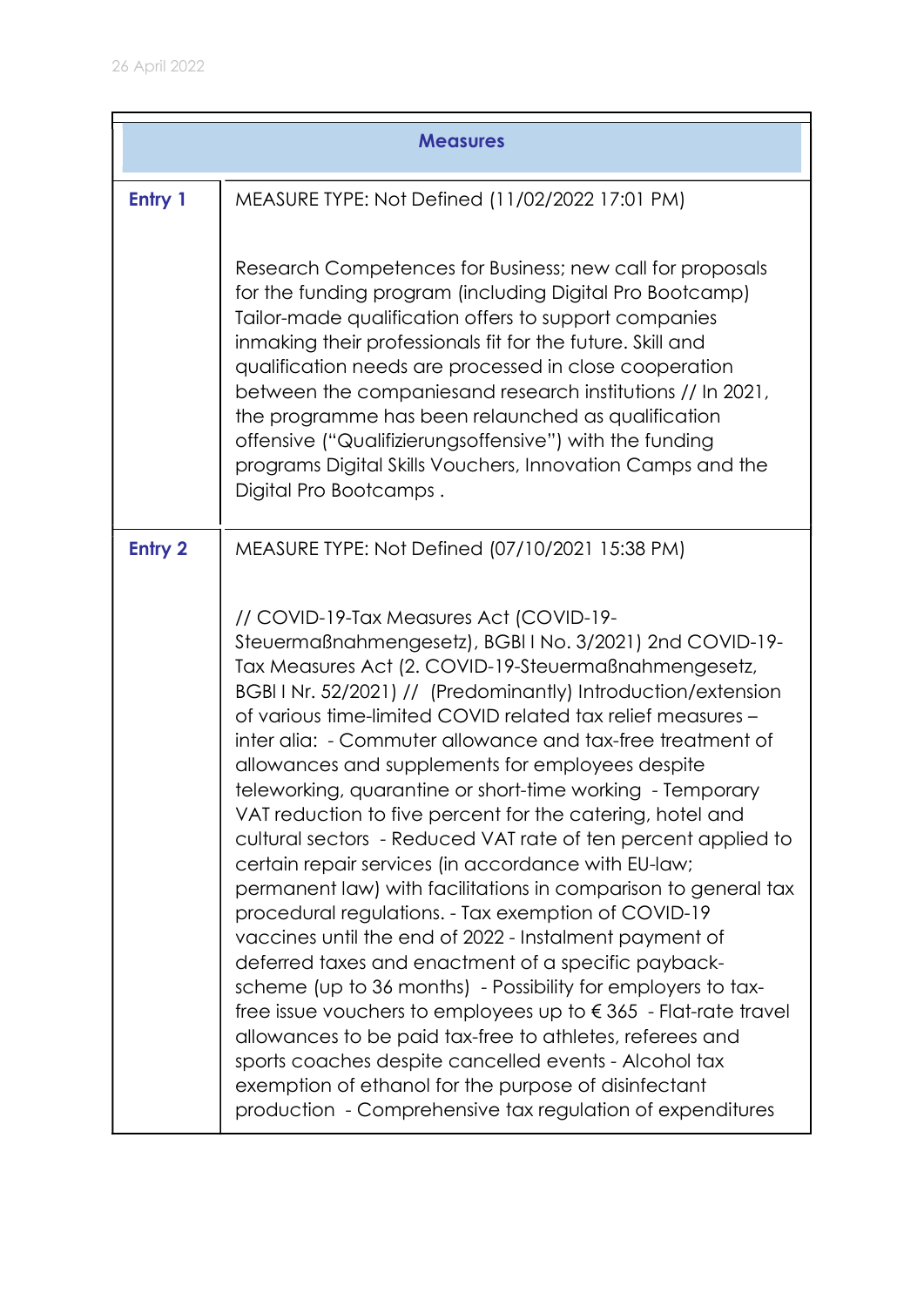|                | pertaining "Home Office", notably tax relief of home office<br>related expenses up to $\epsilon$ 600 per year                                                                                                                                                                                                                                                                                                                                                                                                                                                                                                                                                                                                                                                                                                                                                  |
|----------------|----------------------------------------------------------------------------------------------------------------------------------------------------------------------------------------------------------------------------------------------------------------------------------------------------------------------------------------------------------------------------------------------------------------------------------------------------------------------------------------------------------------------------------------------------------------------------------------------------------------------------------------------------------------------------------------------------------------------------------------------------------------------------------------------------------------------------------------------------------------|
| <b>Entry 3</b> | MEASURE TYPE: Not Defined (14/02/2022 12:01 PM)                                                                                                                                                                                                                                                                                                                                                                                                                                                                                                                                                                                                                                                                                                                                                                                                                |
|                | // Start-up package / deregulation package Drafting process<br>of the law partly still ongoing (including RRF) // • Introduction<br>of a new legal form / flexibilization of existing legal company<br>forms, including unbureaucratic foundation and flexible<br>capital measures • Tax incentives to strengthen growth<br>financing (possibility of offsetting losses and tax deductibility<br>of growth financing) • Deregulation measures for 'once<br>only' was implemented 26 July 2021 with BGBI I NO 142/2021)<br>(including RRF) • Regulatory Sandboxes should help<br>businesses to try new concepts and products under market<br>conditions within a limited period of time and after an<br>admission procedure. It should help to shorten the time-to-<br>market period. • New training formats for start-up employees<br>are already implemented. |
| <b>Entry 4</b> | MEASURE TYPE: Implemented (07/10/2021 15:17 PM)                                                                                                                                                                                                                                                                                                                                                                                                                                                                                                                                                                                                                                                                                                                                                                                                                |
|                | // Amendement Civil Engineer Act 2019, (Änderung des<br>Ziviltechnikergesetzes 2019; BGBI I No. 160/2021)<br>IMPLEMENTED: July 2021 // Civil engineering companies: A<br>majority of shares and voting rights held by civil engineers<br>authorised to practice, other civil engineering companies or<br>interdisciplinary companies with civil engineers is not<br>mandatory anymore (50% suffices). Civil engineers are<br>allowed to form interdisciplinary companies with members of<br>other professions to supply other services                                                                                                                                                                                                                                                                                                                         |
| <b>Entry 5</b> | MEASURE TYPE: Implemented (15/02/2022 13:25 PM)                                                                                                                                                                                                                                                                                                                                                                                                                                                                                                                                                                                                                                                                                                                                                                                                                |
|                | Amendment of the Financial Market Supervisory Authorities<br>Act (Bundesgesetz, mit dem das<br>Finanzmarktaufsichtsbehördengesetz geändert wird). BGBI I<br>No. 89/2020 Entry into force: September 2020 // Regulatory<br>Sandbox – enables Fintecs/ICT start-ups to test innovative                                                                                                                                                                                                                                                                                                                                                                                                                                                                                                                                                                           |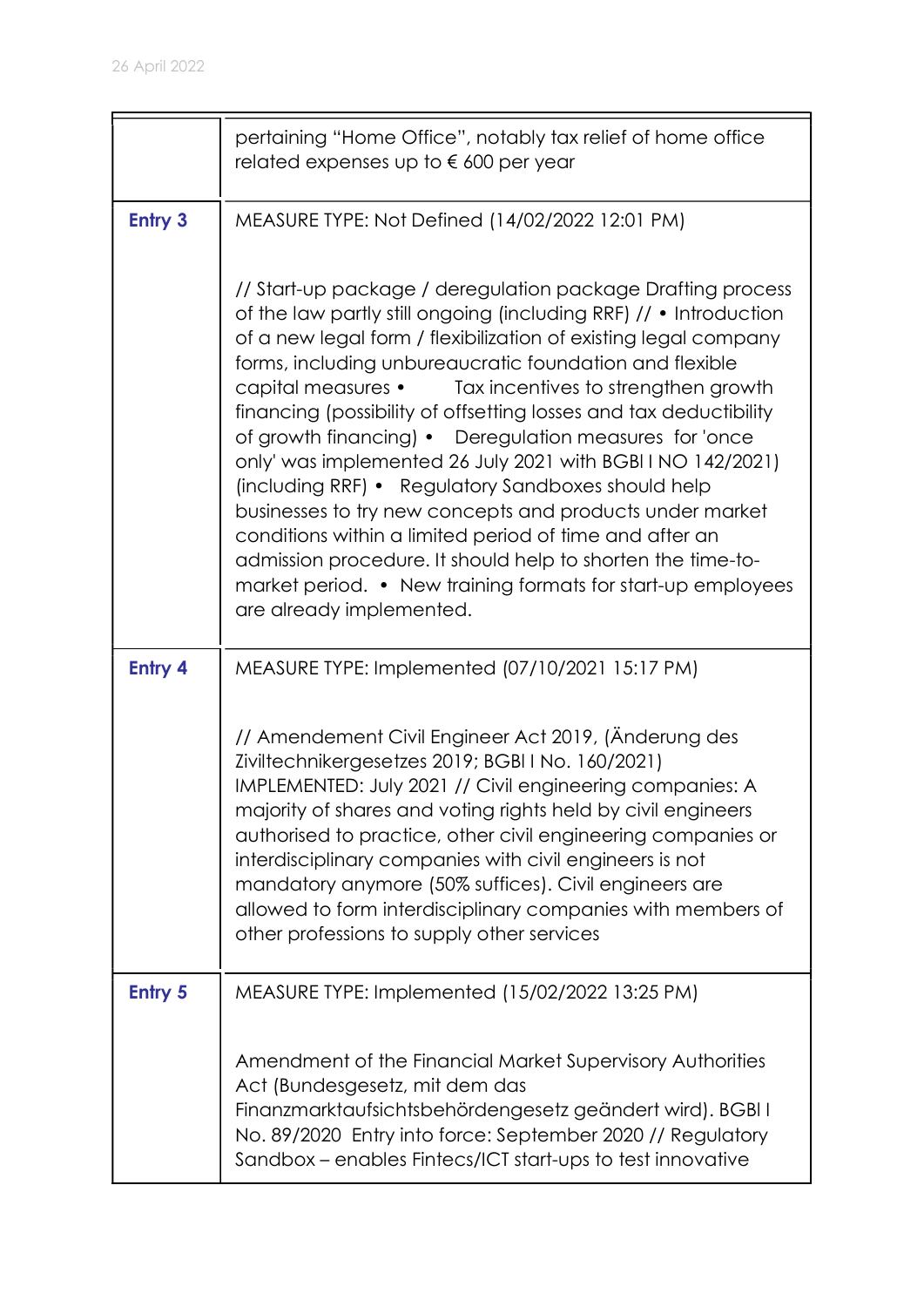|                | ideas under supervision and guidance of the Financial Market<br>Authority (FMA)                                                                                                                                                                                                                                                                                                                                                                                                                                                                                                                                                                                                                             |
|----------------|-------------------------------------------------------------------------------------------------------------------------------------------------------------------------------------------------------------------------------------------------------------------------------------------------------------------------------------------------------------------------------------------------------------------------------------------------------------------------------------------------------------------------------------------------------------------------------------------------------------------------------------------------------------------------------------------------------------|
| Entry 6        | MEASURE TYPE: Implemented (18/02/2022 13:54 PM)<br>/// Amendment Investment Premium Act (Änderung                                                                                                                                                                                                                                                                                                                                                                                                                                                                                                                                                                                                           |
|                | Investitionsprämiengesetz, see 2nd COVID-19-Tax Measures<br>Act. BGBI I No. 52/2021 Entry into force: March 2021; Parts of<br>the investment premium (2.D.2 Digitale Investitionen in<br>Unternehmen, 2.D.3 Ökologische Investitionen in<br>Unternehmen) are included in the RRF // Prolongation of the<br>Initial measures related to the investments that had to be<br>carried out from February 28, 2021 to May 31, 2021.                                                                                                                                                                                                                                                                                |
| <b>Entry 7</b> | MEASURE TYPE: Implemented (15/02/2022 13:25 PM)                                                                                                                                                                                                                                                                                                                                                                                                                                                                                                                                                                                                                                                             |
|                | // Amendment Investment Premium Act (Änderung<br>Investitionsprämiengesetz, BGBI I No. 167/2020, Entry into<br>force: January 2021 (including RRF) // Increase of funding for<br>investments in fixed assets "COVID-19 Investment Premium":<br>Introduction of a temporary investment premium of 7% for<br>assets that are purchased between August 1, 2020 and<br>February 28, 2021. In the priority areas of digitisation, greening<br>and health, life science an investment premium of 14% is<br>applicable. Start of the funding programme "COVID-19<br>Investment Premium" on September 1, 2020 amounting in<br>total to $\epsilon$ 3 billion. Applications were possible until February 28,<br>2021. |
| <b>Entry 8</b> | MEASURE TYPE: Implemented (15/02/2022 13:25 PM)                                                                                                                                                                                                                                                                                                                                                                                                                                                                                                                                                                                                                                                             |
|                | // Investment Premium Act (Investitionsprämiengesetz, BGBI I<br>No. 88/2020), Entry into force: July 2020; (including RRF) //<br>Incentives for investments in fixed assets "COVID-19"<br>Investment Premium": Introduction of a temporary investment<br>premium of 7% for assets that are purchased between August<br>1, 2020 and February 28, 2021. In the priority areas of<br>digitisation, greening and health (life science an investment<br>premium of 14% is applicable. Start of the funding                                                                                                                                                                                                       |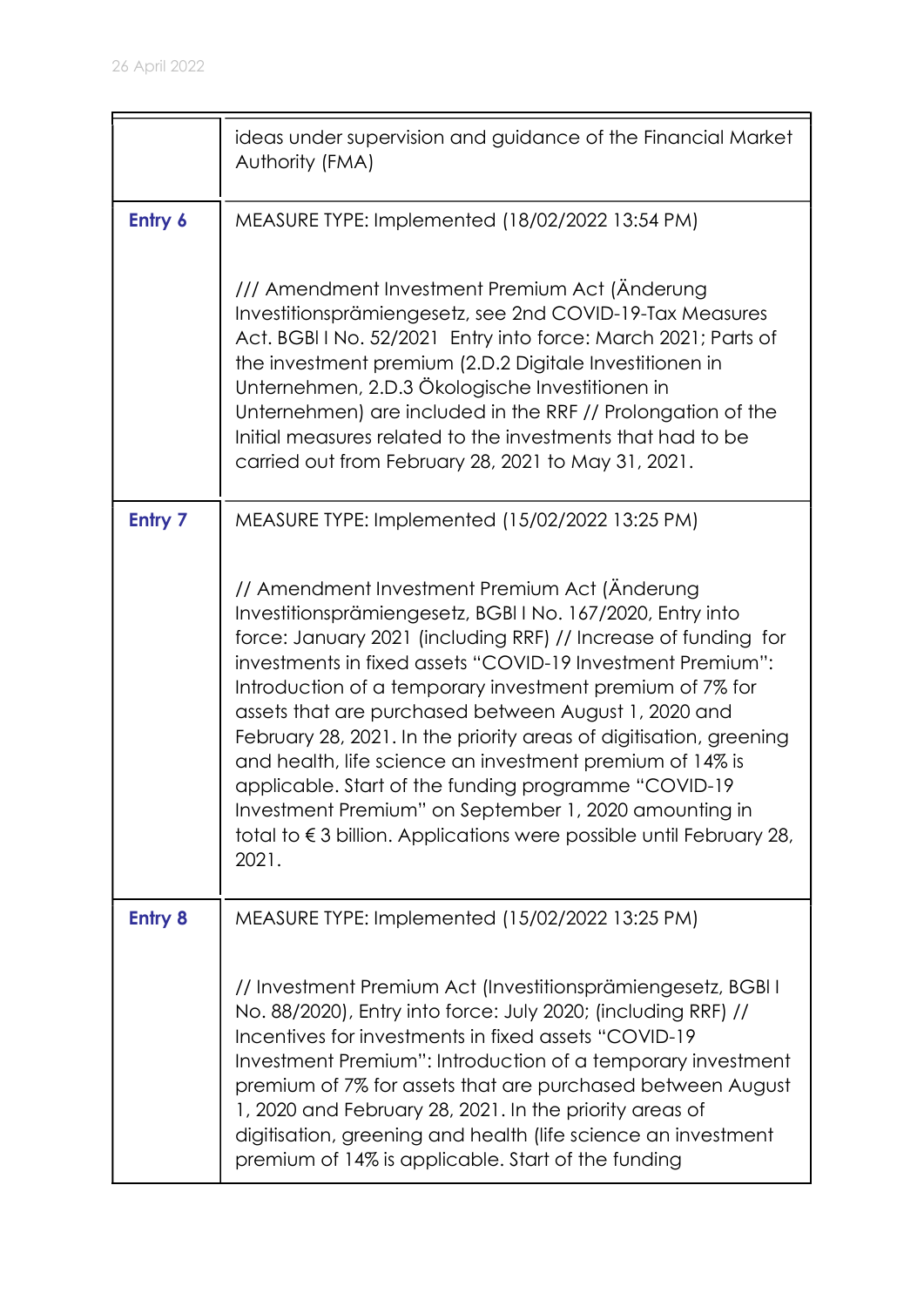|                | programme "COVID-19 Investment Premium" on September<br>1, 2020 amounting in total to $\epsilon$ 1 billion. Applications were<br>possible until February 28, 2021.                                                                                                                                                                                                                                                                                                                                                                                                                                                                                                                                                                                                                                                                                                                           |
|----------------|----------------------------------------------------------------------------------------------------------------------------------------------------------------------------------------------------------------------------------------------------------------------------------------------------------------------------------------------------------------------------------------------------------------------------------------------------------------------------------------------------------------------------------------------------------------------------------------------------------------------------------------------------------------------------------------------------------------------------------------------------------------------------------------------------------------------------------------------------------------------------------------------|
| <b>Entry 9</b> | MEASURE TYPE: Implemented (07/10/2021 15:35 PM)                                                                                                                                                                                                                                                                                                                                                                                                                                                                                                                                                                                                                                                                                                                                                                                                                                              |
|                | // Qualification offensive (including Digital Skill Vouchers and<br>Innovative Camps) IMPLEMENTED: March 2021 // The<br>qualification offensive has been launched in March 2021 in<br>order to support businesses on their way into the digital future<br>with EUR 7.6 million. It supports the development and higher<br>qualification of employees and promotes the transfer of<br>knowledge from research to the industry. - The Call for Digital<br>Skill Vouchers started on March 19, 2021 with a budget of EUR<br>2.6 million. - The Call for Innovation Camps (S and M) has<br>been launched on May 21, 2021 with a budget of EUR 5<br>million.                                                                                                                                                                                                                                      |
| Entry 10       | MEASURE TYPE: Implemented (06/04/2022 11:06 AM)                                                                                                                                                                                                                                                                                                                                                                                                                                                                                                                                                                                                                                                                                                                                                                                                                                              |
|                | // SME.Digital Funding Program (SME.Digital Förderprogramm)<br>(Partially included in the RRF)// Continuation and further<br>development of the successful SME.Digital (3.0) funding<br>program to support small and medium-sized companies on<br>their way to the digital future. The funding guidelines came<br>into force on March 19, 2021 and provide support for the<br>following areas: - Digitization of business models and business<br>processes - Introduction or improvement of IT and<br>cybersecurity - Introduction or improvement of e-commerce<br>and online marketing Introduction or improvement of digital<br>public administration processes. In 2021, the programme has<br>been continued with a budget of EUR 5 million. It is also<br>planned for 2022+2023 to continue the programme and<br>invest another EUR 10 million in the digital transformation of<br>SMEs. |
| Entry 11       | MEASURE TYPE: Implemented (18/02/2022 13:55 PM)                                                                                                                                                                                                                                                                                                                                                                                                                                                                                                                                                                                                                                                                                                                                                                                                                                              |
|                |                                                                                                                                                                                                                                                                                                                                                                                                                                                                                                                                                                                                                                                                                                                                                                                                                                                                                              |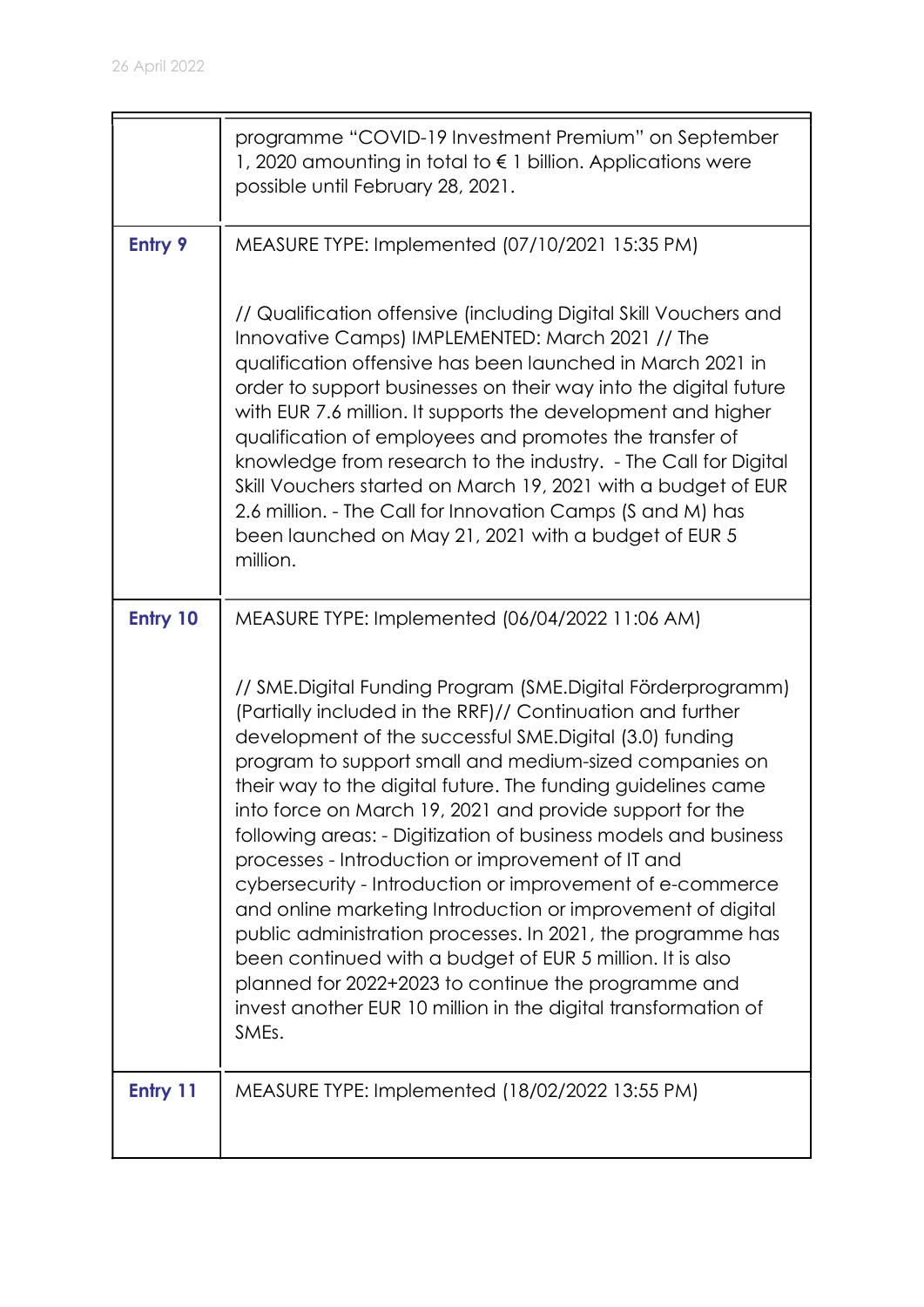|          | // SME.E-Commerce Funding Program (KMU.E-Commerce)<br>Förderprogramm) (Partially included in the RRF) // The funding<br>program SME.E-Commerce has been launched in 2020 to<br>drive the digitalization push in SMEs towards online trade in<br>order to combat the COVID-19 pandemic. Its objective is to<br>stimulate e-commerce projects in SMEs to fully utilize the<br>potential of online trading. The funding guidelines came into<br>force on September 7, 2020. The subject of the funding is the<br>implementation of e-commerce projects through new<br>investments as well as related services from external providers<br>(e.g. programming activities, complete service packages,<br>etc.). In 2021, the programme has been continued due to the<br>ongoing COVID-19 pandemic with a budget of EUR 10 million<br>(2021 call started in March 2021 and is open until March<br>$2022$ ). |
|----------|-----------------------------------------------------------------------------------------------------------------------------------------------------------------------------------------------------------------------------------------------------------------------------------------------------------------------------------------------------------------------------------------------------------------------------------------------------------------------------------------------------------------------------------------------------------------------------------------------------------------------------------------------------------------------------------------------------------------------------------------------------------------------------------------------------------------------------------------------------------------------------------------------------|
| Entry 12 | MEASURE TYPE: Implemented (11/02/2022 17:00 PM)                                                                                                                                                                                                                                                                                                                                                                                                                                                                                                                                                                                                                                                                                                                                                                                                                                                     |
|          | Patent Attorney Act 2019, Patentanwaltsgesetz -<br>$\mathcal{Y}$<br>Implemented: Amendment of the Patent Attorney Act<br>(Patentanwaltsgesetz -cf. Federal Law Gazette BGBI. I Nr.<br>88/2021); in force since May 15th, 2021.                                                                                                                                                                                                                                                                                                                                                                                                                                                                                                                                                                                                                                                                      |
| Entry 13 | MEASURE TYPE: Implemented (28/01/2021 09:56 AM)                                                                                                                                                                                                                                                                                                                                                                                                                                                                                                                                                                                                                                                                                                                                                                                                                                                     |
|          | Civil Engineer Act 2019 (Ziviltechnikergesetz - ZTG 2019)<br>))<br>(cf. BgGBI I No. 29/2019) Parliamentary decision taken on<br>March 28th, 2019; in force since July 1st, 2019                                                                                                                                                                                                                                                                                                                                                                                                                                                                                                                                                                                                                                                                                                                     |
| Entry 14 | MEASURE TYPE: Announced (19/04/2022 11:41 AM)                                                                                                                                                                                                                                                                                                                                                                                                                                                                                                                                                                                                                                                                                                                                                                                                                                                       |
|          | Grace-Period-Gesetz, MRV 2/10, ANNOUNCED 19. October<br>2021 (including RRF, 4.D.8 Schaffung gesetzlicher Grundlagen<br>eines Gründerpakets)// In its government program for the<br>XXVII legislative period, the federal government set itself the<br>goal of making it easier to transfer businesses (Aus<br>Verantwortung für Österreich. Regierungsprogramm 2020 -<br>2024, p. 95). A large proportion of Austrian companies are<br>family businesse s and SMEs in the broader sense (incl. EPUs).                                                                                                                                                                                                                                                                                                                                                                                              |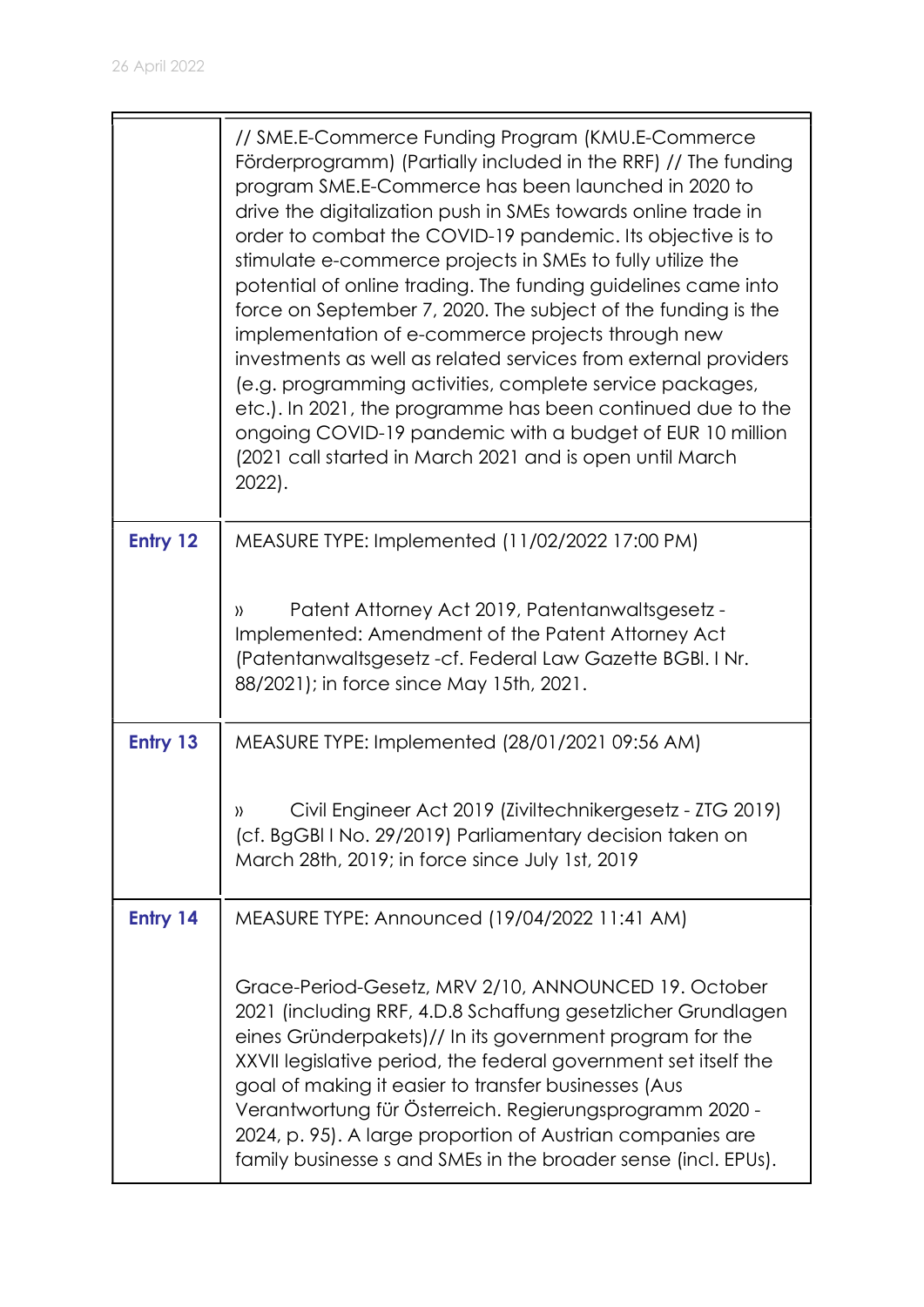|                 | Company successions represent a significant milestone in the<br>life cycle of a company and also play an important role in<br>Austria: In the next 5 years, thousands of (family) businesses<br>with at least one dependent employee are facing a potential<br>handover. Thousands of jobs will be affected. Against this<br>backdrop, the aim is to make things easier for business owners<br>in particular. |
|-----------------|---------------------------------------------------------------------------------------------------------------------------------------------------------------------------------------------------------------------------------------------------------------------------------------------------------------------------------------------------------------------------------------------------------------|
| Entry 15        | MEASURE TYPE: Announced (19/04/2022 11:42 AM)<br>Standortstrategie 2040, MRV 59/17; ANNOUNCED 11 May 2021<br>// With a new location strategy, Austria wants to transform<br>itself into a top 10 business location. The ideas of more than<br>200 stakeholders are being cast in concrete lighthouse<br>projects for Austria as a business location.                                                          |
| <b>Comments</b> |                                                                                                                                                                                                                                                                                                                                                                                                               |
| State of play   |                                                                                                                                                                                                                                                                                                                                                                                                               |

CSR 3 Subpart 5: and by reducing regulatory barriers in the service sector.